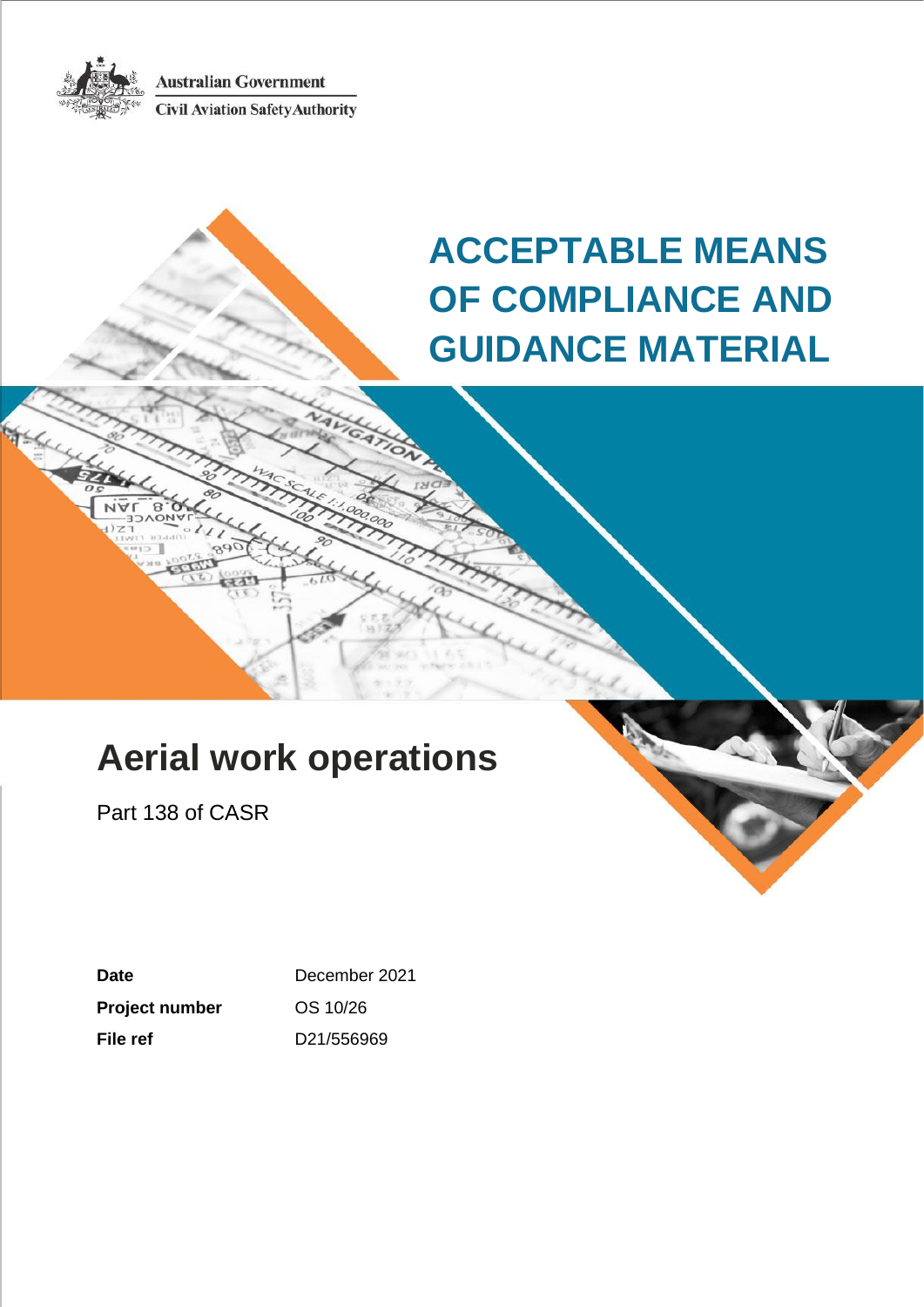*An Acceptable Means of Compliance (AMC) explains how one or more requirements of the Civil Aviation Safety Regulations 1998 (CASR) for the issue of a certificate, licence, approval or other authorisation, can be met by an individual or organisation applying to the Civil Aviation Safety Authority (CASA) for the authorisation.*

*AMC are non-binding advisory documents issued by CASA which may be used by persons and organisations to achieve compliance with CASR.* 

*Applicants are not required to utilise an AMC to comply with a legislative requirement but if they do, CASA will issue the authorisation to which the AMC relates.*

*AMC do not articulate the only way compliance can be achieved. Individuals and operators may, on their own initiative, propose other ways of meeting the requirements of CASR; however, any such proposal will be subject to separate assessment by CASA to determine whether the proposed methods are likely to produce the required legislative outcome.*

*Guidance material (GM) is non-binding material issued by CASA which helps to illustrate the meaning of a requirement or specification in CASR. It provides explanations of the CASR and sometimes an amplification of the policy intention underpinning the applicable provision of CASR, rather than a means of complying with it. GM should be read in conjunction with the applicable provision of CASR and AMC. GM is identified by grey shaded text.*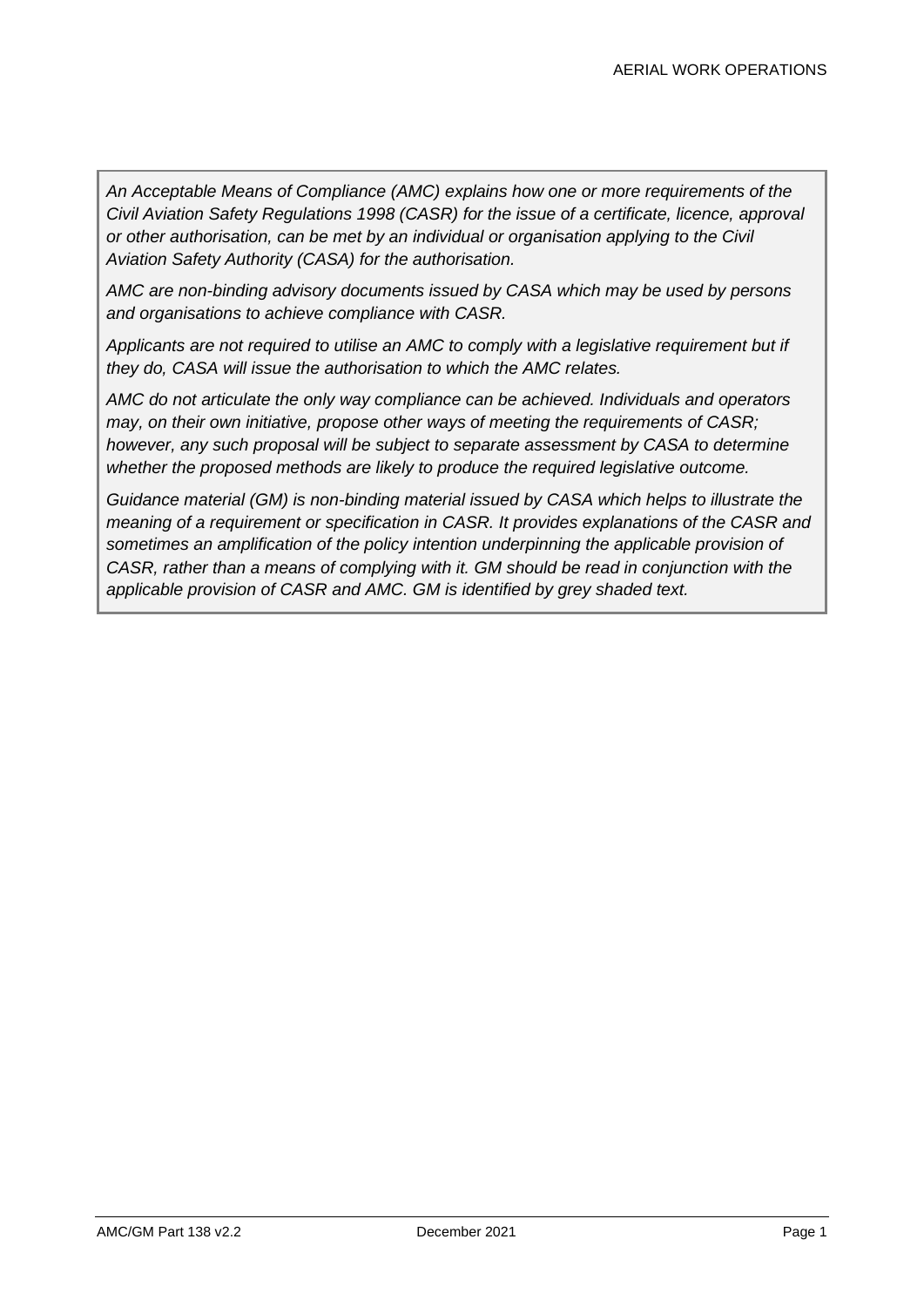## **Contents**

| 1            | <b>Reference material</b> |                                                                                     | 5  |
|--------------|---------------------------|-------------------------------------------------------------------------------------|----|
|              | 1.1                       | Acronyms                                                                            | 5  |
|              | 1.2                       | <b>Definitions</b>                                                                  | 6  |
|              | 1.3                       | References                                                                          | 6  |
| $\mathbf{2}$ |                           | <b>Subpart 138.A-Preliminary</b>                                                    | 9  |
| 3            |                           | <b>Subpart 138.B-Certification</b>                                                  | 16 |
|              | 3.1                       | Division 138.B.1—Requirement for certification for certain operations               | 16 |
|              | 3.2                       | Division 138.B.2-Aerial work certificates                                           | 16 |
|              | 3.3                       | Division 138.B.3—Changes relating to aerial work operators                          | 19 |
|              | 3.4                       | Division 138.B.4—Organisation and personnel                                         | 21 |
|              | 3.5                       | Division 138.B.5—Training and checking                                              | 37 |
|              | 3.6                       | Division 138.B.6-Safety management system                                           | 39 |
|              | 3.7                       | Division 138.B.7-Personnel fatigue management                                       | 40 |
|              | 3.8                       | Division 138.B.8-Operations manuals                                                 | 40 |
|              | 3.9                       | Division 138.B.9-Records and documents                                              | 41 |
|              |                           | 3.10 Division 138.B.10-Miscellaneous                                                | 43 |
| 4            |                           | <b>Subpart 138.C-General</b>                                                        | 46 |
|              | 4.1                       | Division 138.C.1-General flight limitations                                         | 46 |
|              | 4.2                       | Division 138.C.2-Operational documents                                              | 47 |
|              | 4.3                       | Division 138.C.3-Flight related documents                                           | 49 |
|              | 4.4                       | Division 138.C.4—Reporting and recording defects and incidents etc.                 | 49 |
|              | 4.5                       | Division 138.C.5—Search and rescue services and emergency and survival<br>equipment | 50 |
|              | 4.6                       | Division 138.C.6-Miscellaneous requirements                                         | 50 |
| 5            |                           | <b>Subpart 138.D-Operational procedures</b>                                         | 51 |
|              | 5.1                       | Division 138.D.1-Operational control                                                | 51 |
|              | 5.2                       | Division 138.D.2-Flight preparation                                                 | 51 |
|              | 5.3                       | Division 138.D.3-Flight planning                                                    | 51 |
|              | 5.4                       | Division 138.D.4-Flight rules                                                       | 52 |
|              | 5.5                       | Division 138.D.5-Take-offs and landings                                             | 52 |
|              | 5.6                       | Division 138.D.6-Fuel requirements                                                  | 53 |
|              | 5.7                       | Division 138.D.7—Carriage of passengers or cargo                                    | 55 |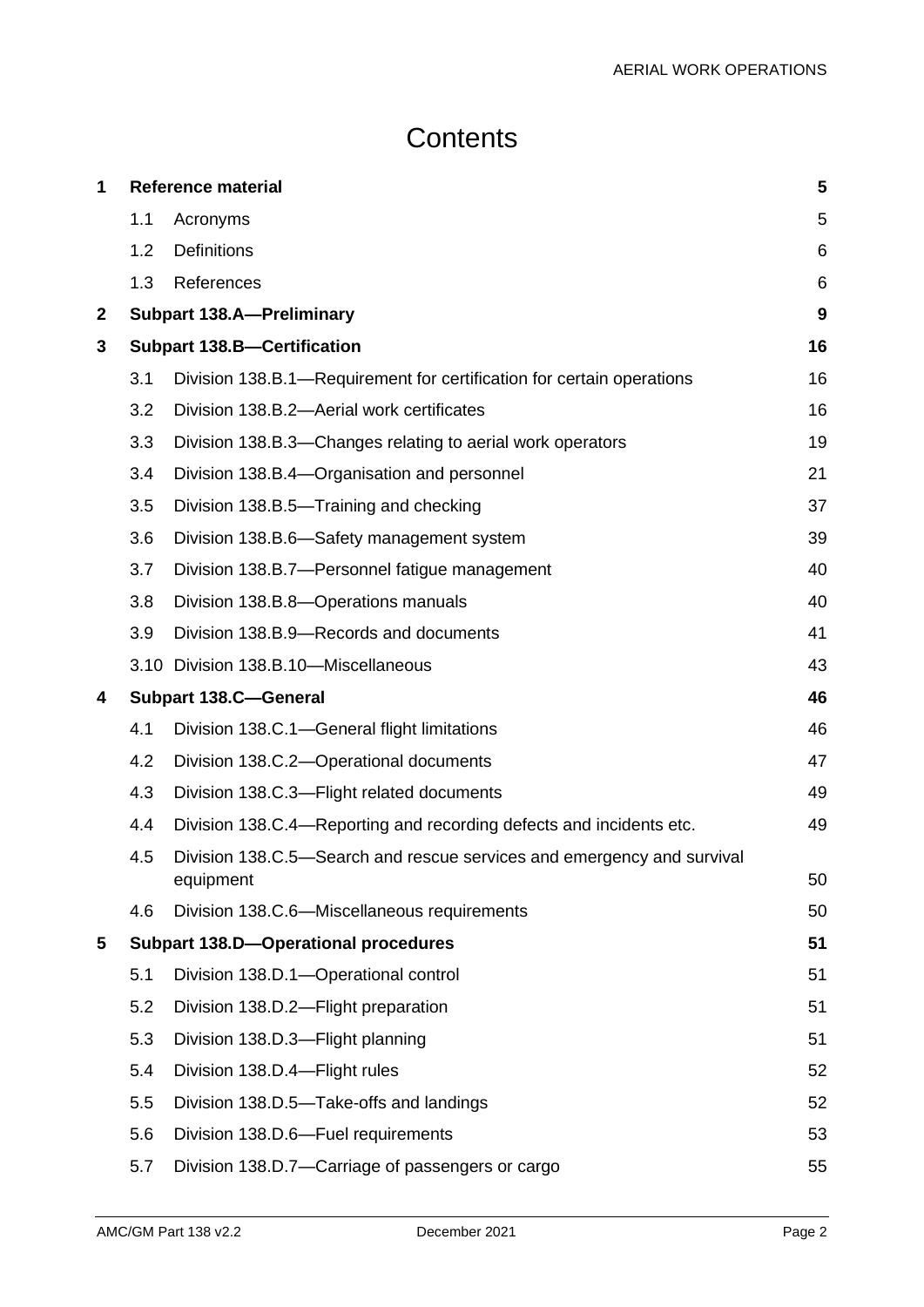|                | 5.8                                                       | Division 138.D.8—Instruments, indicators, equipment and systems | 57 |
|----------------|-----------------------------------------------------------|-----------------------------------------------------------------|----|
|                | 5.9                                                       | Division 138.D.9-Miscellaneous                                  | 58 |
|                |                                                           | 5.10 Division 138.D.10—Rules for external load operations       | 63 |
|                |                                                           | 5.11 Division 138.D.11—Rules for dispensing operations          | 65 |
|                |                                                           | 5.12 Division 138.D.12—Rules for task specialist operations     | 66 |
| 6              | 69<br><b>Subpart 138.F-Performance</b>                    |                                                                 |    |
| $\overline{7}$ | 70<br>Subpart 138.J-Weight and balance                    |                                                                 |    |
| 8              | 71<br>Subpart 138.K-Equipment                             |                                                                 |    |
| 9              | Subpart 138.N-Flight crew                                 |                                                                 | 72 |
| 10             | 77<br>Subpart 138.P-Air crew members and task specialists |                                                                 |    |
|                |                                                           | 10.1 Division 138.P.1—Air crew members                          | 77 |
|                |                                                           | 10.2 Division 138.P.2-Task specialists                          | 79 |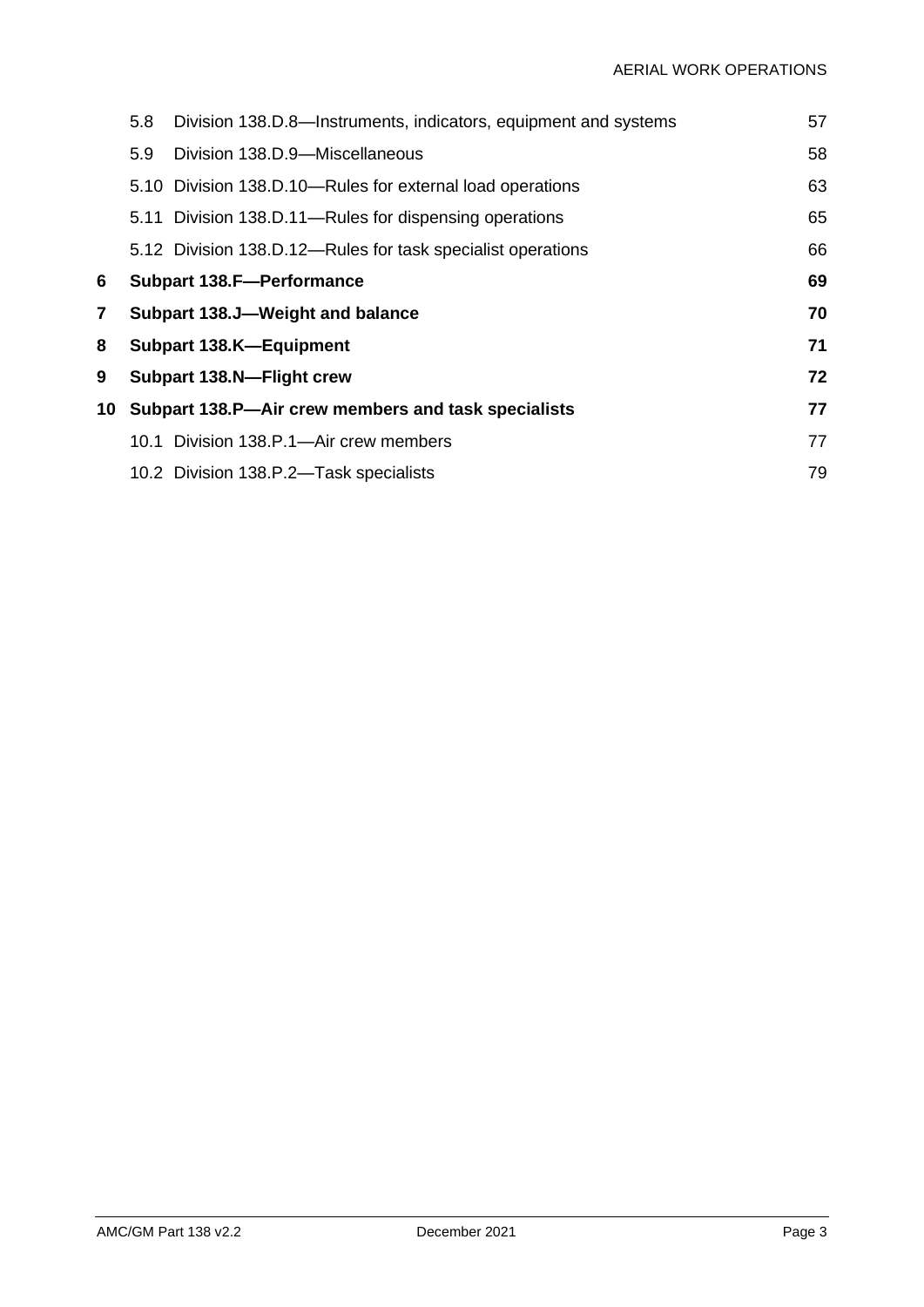## **Status**

#### This version of the AMC and GM is approved by Branch Manager, Flight Standards.

**Note:** Changes made in the current version are annotated with change bars.

| <b>Version</b> | Date          | <b>Details</b>                                                                                                                                                                                                                            |
|----------------|---------------|-------------------------------------------------------------------------------------------------------------------------------------------------------------------------------------------------------------------------------------------|
| V2.2           | December 2021 | Added references to additional exemptions incorporated into EX86/21 by<br>EX151/21. Added reference to the exemption and transitional approvals<br>arising from CASA EX161/21. Added more advisory material to the<br>References section. |
| v2.1           | December 2021 | Added references and entries related to recently made exemptions.<br>Addition of new guidance material. Additional guidance relating to<br>alternate key persons in GM 138.062 and GM 138.075.                                            |
| v2.0           | October 2021  | Addition of new guidance material, clarification of policy matters and<br>editorial changes.                                                                                                                                              |
| v1.0           | December 2020 | Initial AMC and GM.                                                                                                                                                                                                                       |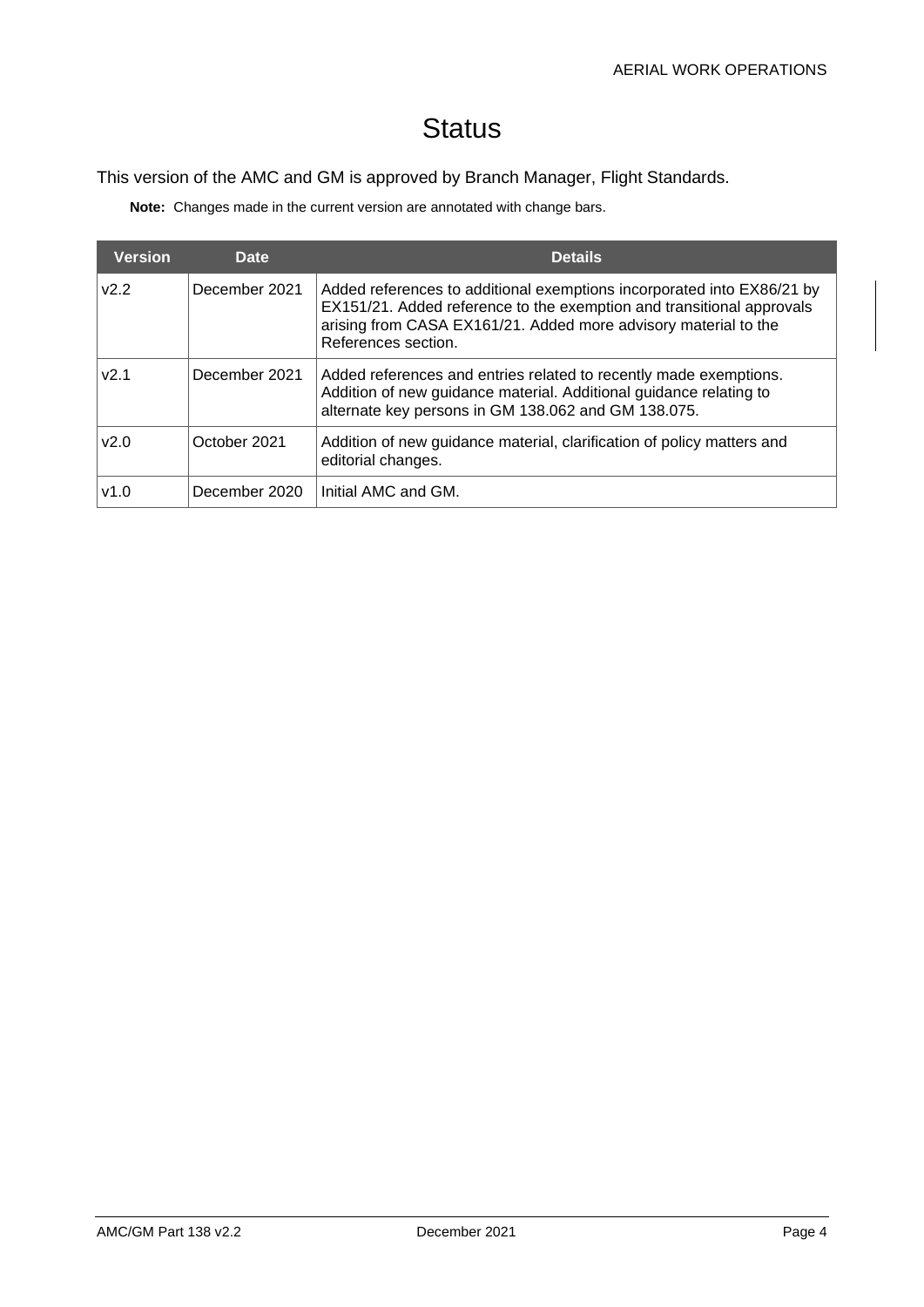## <span id="page-5-0"></span>**1 Reference material**

## <span id="page-5-1"></span>**1.1 Acronyms**

The acronyms and abbreviations used in this AMC and GM are listed in the table below.

| Acronym     | <b>Description</b>                     |
|-------------|----------------------------------------|
| AC          | advisory circular                      |
| <b>AMC</b>  | acceptable means of compliance         |
| <b>AMSA</b> | Australian Maritime Safety Authority   |
| <b>AOC</b>  | Air Operator's Certificate             |
| <b>ATC</b>  | air traffic control                    |
| <b>ATS</b>  | air traffic services                   |
| <b>ATSB</b> | Australian Transport Safety Bureau     |
| <b>AWC</b>  | aerial work certificate                |
| <b>AWK</b>  | aerial work                            |
| <b>CAAP</b> | Civil Aviation Advisory Publication    |
| CAO         | <b>Civil Aviation Order</b>            |
| CAR         | Civil Aviation Regulations 1988        |
| <b>CASA</b> | <b>Civil Aviation Safety Authority</b> |
| <b>CASR</b> | Civil Aviation Safety Regulations 1998 |
| CEO         | <b>Chief Executive Officer</b>         |
| CofA        | <b>Certificate of Airworthiness</b>    |
| <b>ESO</b>  | emergency service operation            |
| <b>EVS</b>  | enhanced vision systems                |
| <b>FCM</b>  | flight crew member                     |
| GM          | guidance material                      |
| <b>HOO</b>  | <b>Head of Operations</b>              |
| <b>HUD</b>  | head-up display                        |
| <b>HOTC</b> | Head of Training and Checking          |
| <b>IFR</b>  | instrument flight rules                |
| <b>MEL</b>  | minimum equipment list                 |
| <b>MOS</b>  | <b>Manual of Standards</b>             |
| <b>MTOW</b> | maximum take-off weight                |
| <b>NVIS</b> | night vision imaging system            |
| PED         | portable electronic device             |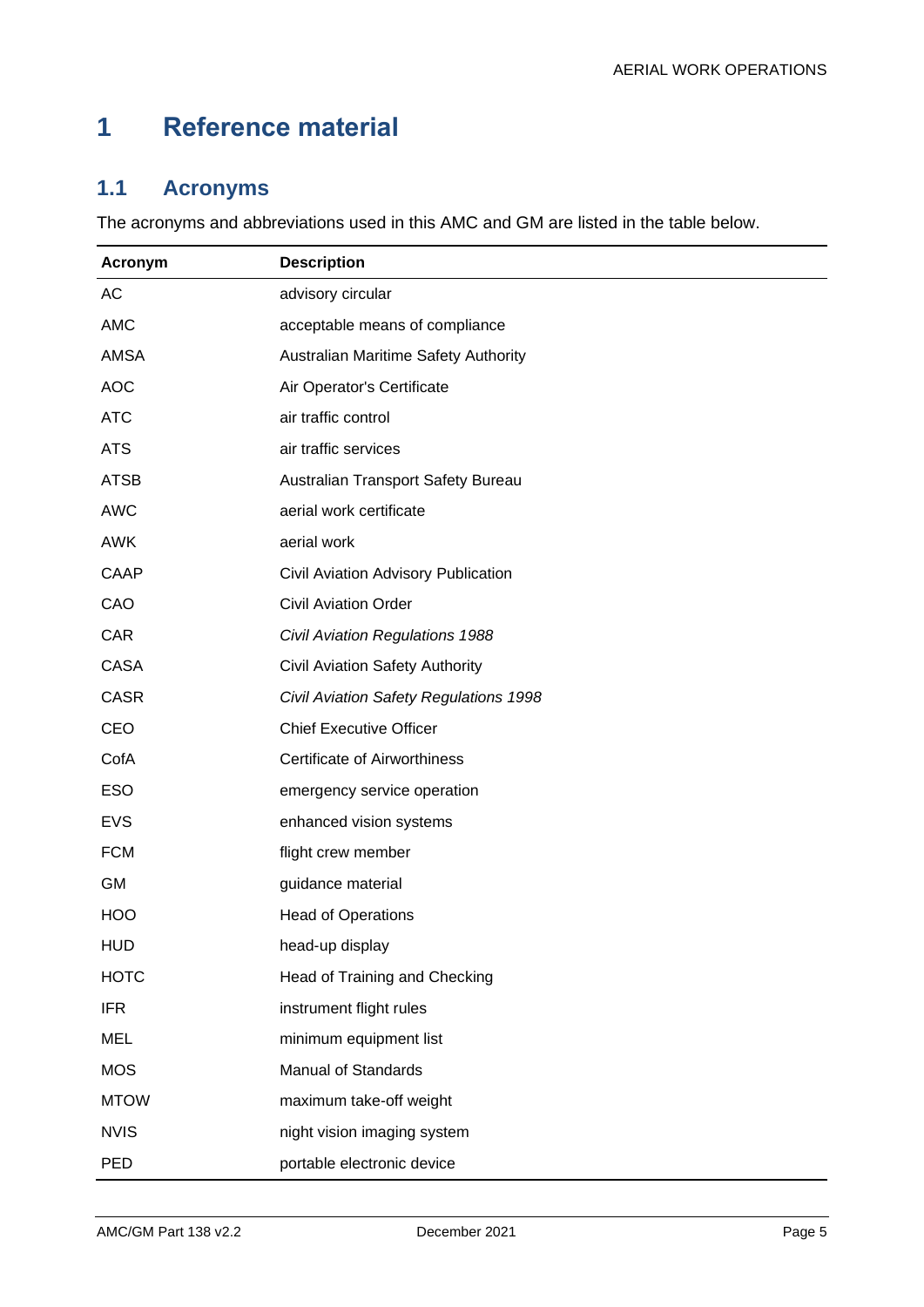| Acronym    | <b>Description</b>       |
|------------|--------------------------|
| <b>PIC</b> | pilot in command         |
| <b>SM</b>  | Safety Manager           |
| <b>SMS</b> | safety management system |
| <b>SVS</b> | synthetic vision systems |

### <span id="page-6-0"></span>**1.2 Definitions**

Terms that have specific meaning within this AMC and GM are defined in the table below. Where definitions from the civil aviation legislation have been reproduced for ease of reference, these are identified by 'grey shading'. Should there be a discrepancy between a definition given in this AMC and GM and the civil aviation legislation, the definition in the legislation prevails.

| Term                            | <b>Definition</b> |                                                                                                                                                                                                                                                                   |
|---------------------------------|-------------------|-------------------------------------------------------------------------------------------------------------------------------------------------------------------------------------------------------------------------------------------------------------------|
| aerial work operation           |                   | Refer to regulation 138.010.                                                                                                                                                                                                                                      |
| limited aerial work<br>operator |                   | Means an operator who conducts an aerial work operation that does not<br>require an aerial work certificate.                                                                                                                                                      |
|                                 |                   | Note: See regulation 138.030 for which aerial work operations require an aerial<br>work certificate. Section 1.04 of the Part 138 MOS contains a legal<br>definition of this term. The phrasing above is intended to establish a plain<br>language understanding. |
| operator                        |                   | of an aircraft, means:                                                                                                                                                                                                                                            |
|                                 | a.                | if the operation of the aircraft is authorised by an AOC, a Part 141<br>certificate or an aerial work certificate—the holder of the AOC or<br>certificate; or                                                                                                     |
|                                 | b.                | otherwise—the person, organisation or enterprise engaged in aircraft<br>operations involving the aircraft.                                                                                                                                                        |
|                                 |                   | <b>Note:</b> This definition is from the CASR Dictionary.                                                                                                                                                                                                         |

### <span id="page-6-1"></span>**1.3 References**

#### **Legislation**

Legislation is available on the Federal Register of Legislation website<https://www.legislation.gov.au/>

| <b>Document</b>                                    | Title                                                                 |
|----------------------------------------------------|-----------------------------------------------------------------------|
| Civil Aviation Act                                 | Civil Aviation Act 1988 (the Act)                                     |
| <b>Civil Aviation Safety</b><br><b>Regulations</b> | Civil Aviation Safety Regulations 1998 (CASR)                         |
| Part 91 of CASR                                    | General operating and flight rules                                    |
| Part 91 MOS                                        | Part 91 (General operating and flight rules) Manual of Standards 2020 |
| Part 119 of CASR                                   | Australian air transport operators—certification and management       |
| Part 121 of CASR                                   | Australian air transport operations—larger aeroplanes                 |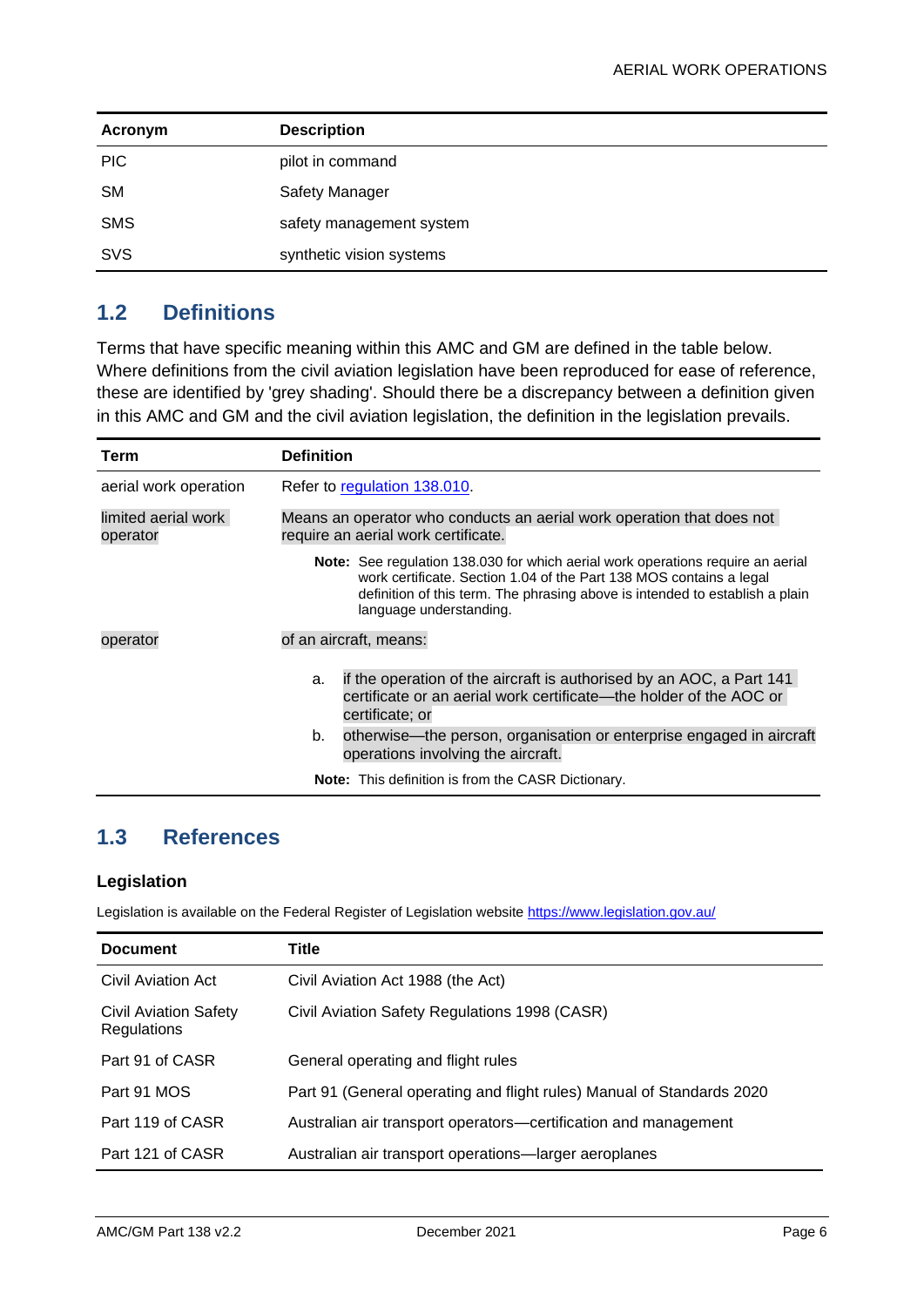| <b>Document</b>     | <b>Title</b>                                                                                                              |
|---------------------|---------------------------------------------------------------------------------------------------------------------------|
| Part 121 MOS        | Part 121 (Australian air transport operations—larger aeroplanes) Manual of<br>Standards 2020                              |
| Part 133 of CASR    | Australian air transport operations-rotorcraft                                                                            |
| Part 133 MOS        | Part 133 (Australian air transport operations—rotorcraft) Manual of<br>Standards 2020                                     |
| Part 135 of CASR    | Australian air transport operations—smaller aeroplanes                                                                    |
| Part 135 MOS        | Part 135 (Australian air transport operations—smaller aeroplanes) Manual of<br>Standards 2020                             |
| Part 138 of CASR    | Aerial work operations                                                                                                    |
| Part 138 MOS        | Part 138 (Aerial work operations) Manual of Standards 2020                                                                |
| <b>CASA EX81/21</b> | Part 91 of CASR - Supplementary Exemptions and Directions Instrument<br>2021                                              |
| <b>CASA EX86/21</b> | Part 138 and Part 91 of CASR - Supplementary Exemptions and Directions<br>Instrument 2021                                 |
| <b>CASA EX87/21</b> | Flight Operations Regulations - SMS, HFP&NTS and T&C Systems -<br>Supplementary Exemptions and Directions Instrument 2021 |
| CASA EX161/21       | Miscellaneous Flight Operations Exemptions and Approvals (Transitional)<br>Instrument 2021                                |

#### **Advisory material**

CASA's advisory materials are available at<https://www.casa.gov.au/publications-and-resources/guidance-materials>

| <b>Document</b>                                 | <b>Title</b>                                                   |
|-------------------------------------------------|----------------------------------------------------------------|
| AC 1-01                                         | Understanding the legislative framework                        |
| AC 1-02                                         | Guide to the preparation of expositions and operations manuals |
| AC 91-15                                        | Guidelines for aircraft fuel requirements                      |
| AC 91-17                                        | Electronic flight bags                                         |
| AC 91-19, 121-04, 133-<br>10, 135-12 and 138-10 | Passenger safety information                                   |
| AC 91-22                                        | Aircraft checklists                                            |
| AC 91-25                                        | Fuel and oil safety                                            |
| AC 91-28                                        | Crew safety during turbulence                                  |
| AC 121-05, 133-04 and<br>135-08                 | Passenger, crew and baggage weights                            |
| AC 133-01                                       | Performance class operations                                   |
| AC 133-02                                       | Performance Class 2 with exposure operations                   |
| AC 133-03                                       | Performance Class 3 operations over populous areas             |
| AC 138-01                                       | Part 138 Core concepts                                         |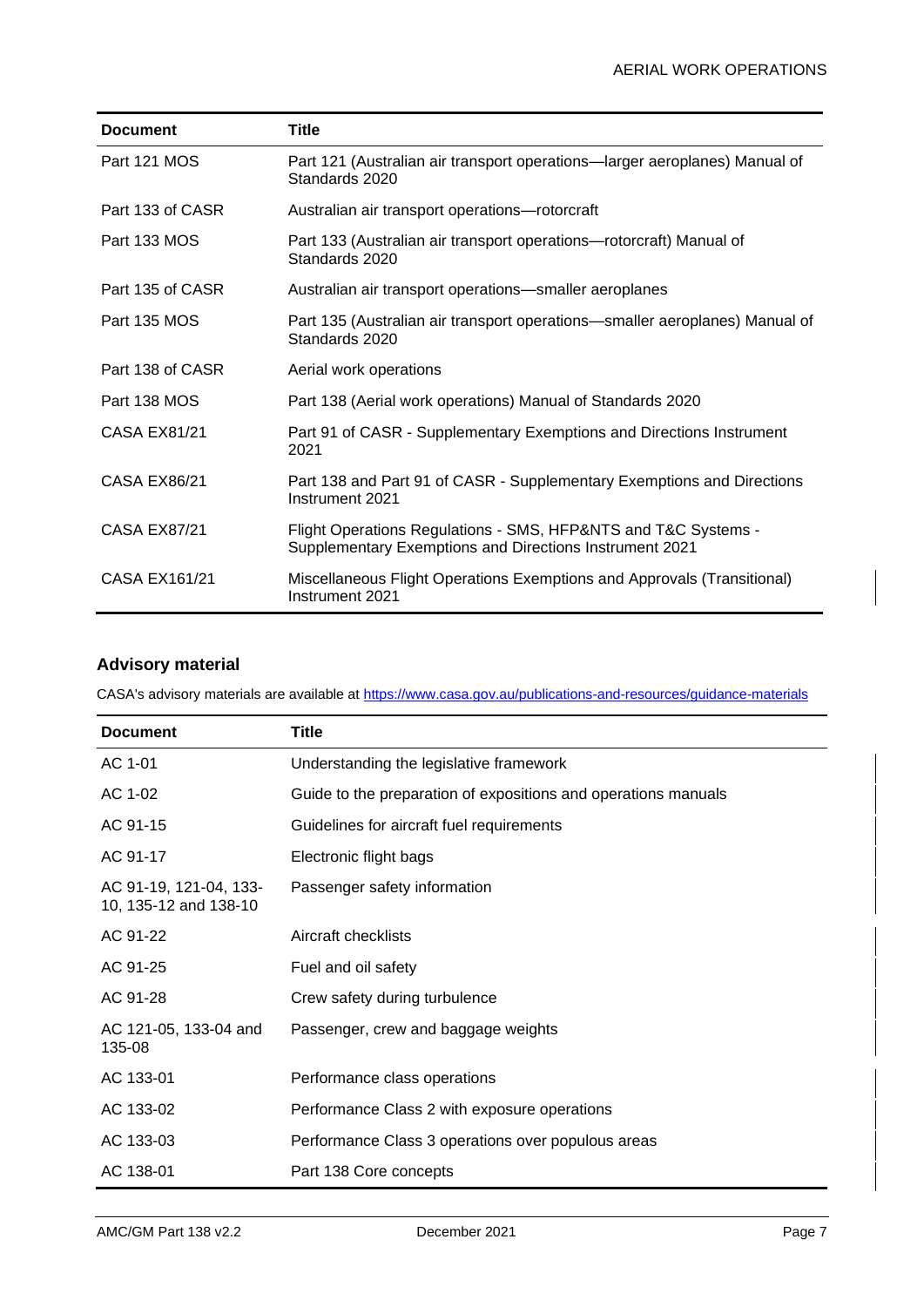| <b>Document</b> | <b>Title</b>                                                                                                                                                                                        |
|-----------------|-----------------------------------------------------------------------------------------------------------------------------------------------------------------------------------------------------|
| AC 138-05       | Risk management for aerial work operators                                                                                                                                                           |
|                 | <b>Note:</b> This includes guidance for both aerial work certificate holders and those<br>operators conducting aerial work operations without being required to<br>hold an aerial work certificate. |
| CAAP 48-01      | Fatigue management for flight crew members                                                                                                                                                          |
| Part 91 PEG     | General operating and flight rules - plain English guide                                                                                                                                            |
| Part 91 AMC/GM  | Acceptable means of compliance and guidance material - general operating<br>and flight rules                                                                                                        |
| Part 119 AMC/GM | Acceptable means of compliance and guidance material - Australian air<br>transport operators—certification and management                                                                           |
| Part 121 AMC/GM | Acceptable means of compliance and guidance material - Australian air<br>transport operations-larger aeroplanes                                                                                     |
| Part 133 AMC/GM | Acceptable means of compliance and guidance material - Australian air<br>transport operations-rotorcraft                                                                                            |
| Part 135 AMC/GM | Acceptable means of compliance and guidance material - Australian air<br>transport operations-smaller aeroplanes                                                                                    |
| Part 138 AMC/GM | Acceptable means of compliance and guidance material - Aerial work<br>operations                                                                                                                    |
| <b>VFRG</b>     | Visual flight rules guide                                                                                                                                                                           |

#### **Other material**

International Civil Aviation Organization (ICAO) documents are available for purchase fro[m http://store1.icao.int/](http://store1.icao.int/)

| <b>Document</b>     | Title                                                                        |
|---------------------|------------------------------------------------------------------------------|
| AIP                 | Australian Aeronautical Information Publication                              |
| ATSB AR-2008-044(1) | A pilot's guide to staying safe in the vicinity of non-controlled aerodromes |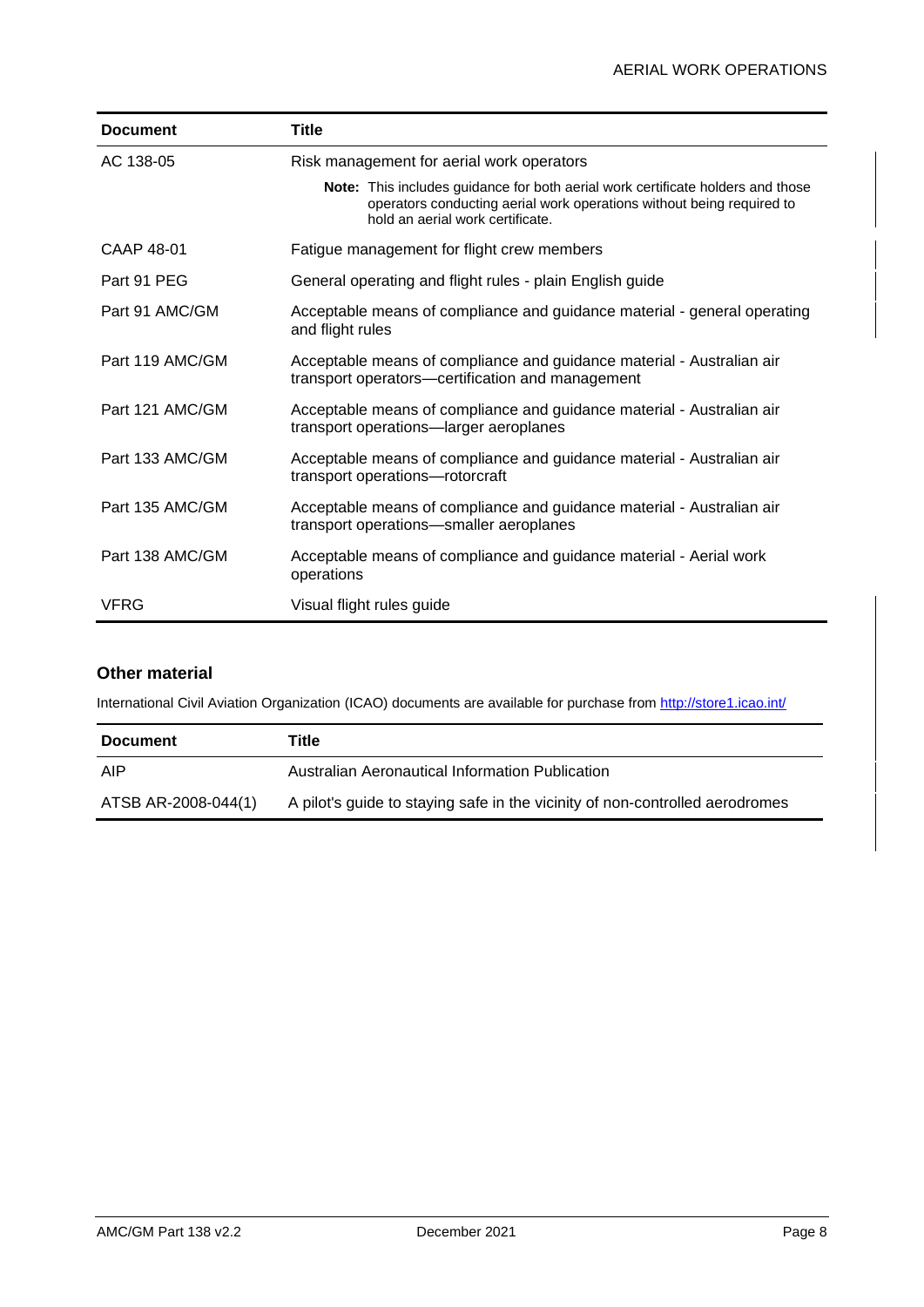## <span id="page-9-0"></span>**2 Subpart 138.A—Preliminary**

There is a Part 11 direction in force in relation to aerial work certificate holders and drug and alcohol management plans (DAMP). It is recommended that operators review section 16 of CASA EX86/21.

There is a Part 11 direction in force in relation to crew members carrying out audits, checks, examinations etc. Operators and pilots are advised to review section 9 of CASA EX81/21.

#### **AMC 138.005 Application of Part 138**

Reserved

#### **GM 138.005 Application of Part 138**

Part 138 applies to the operation of an aircraft for an aerial work operation. The term 'aircraft' includes both aeroplanes and rotorcraft, so operators should carefully consider whether a provision in Part 138 applies broadly to 'aircraft' or applies specifically to 'aeroplanes' or 'rotorcraft'. For example, elements of the minimum height rules in the Part 138 MOS apply specifically to aeroplanes or rotorcraft.

Part 138 does not consider the commercial or non-commercial nature of an operation and is therefore applicable to all aerial work operations whether they are conducted for commercial purposes or not.

The definition of an 'aerial work operation' is given by regulation 138.010. The definition applies regardless of whether the person carrying out the operation holds an aerial work certificate (AWC) or not.

The definition of 'aerial work operator*'* is the holder of an AWC.

An operator who conducts aerial work operations without holding an AWC is taken to be a limited aerial work operator.

**Note:** Refer to GM 138.030 for an explanation on who must hold an aerial work certificate.

Only some of the aerial work regulations apply to limited aerial work operators. These particular rules include the phrase 'whether or not the operator holds an aerial work certificate'.

In the Part 138 MOS, all requirements apply to both AWC holders and limited aerial work operators unless otherwise stated.

An AWC issued under Part 138 does not permit the conduct of air transport operations, which are regulated by Parts 119, 121, 133 and 135.

#### *Relationship with Part 91*

All aerial work operations, whether or not the operation is required to be conducted by an AWC holder, are regulated by Part 138 in addition to Part 91, which prescribes the regulatory requirements that apply, by default, to all operations. Some Part 138 provisions take precedence over some Part 91 provisions. The table in regulation 91.035 lists these provisions.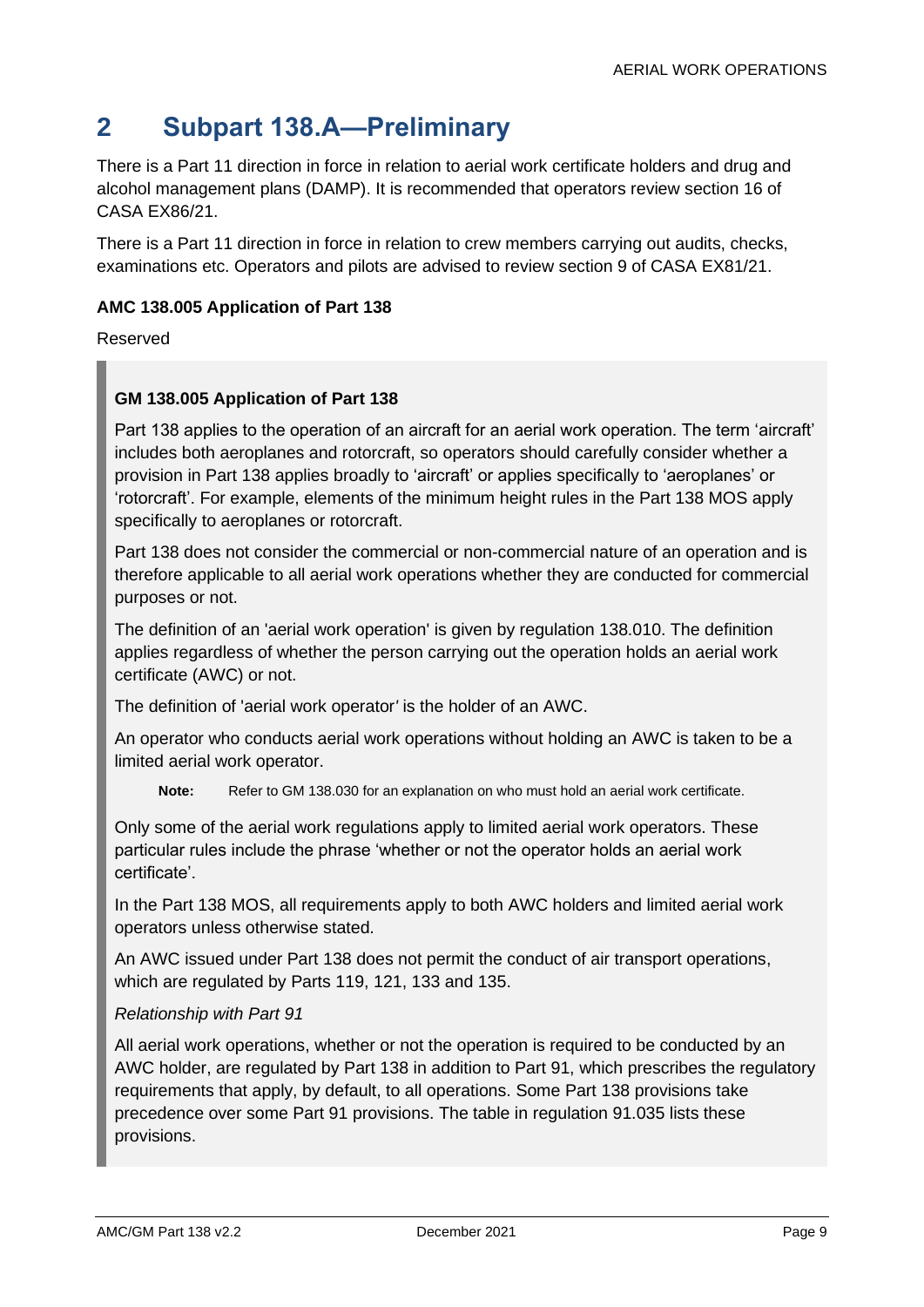The key reason for a Part 138 rule to differ from a Part 91 rule is when the specialised nature of aerial work operations makes it necessary to enable them to be conducted. Additionally, Part 138 rules aim to manage risks associated with aerial work operations to provide additional protection to crew and people on the ground. In considering the Part 138 requirements, an operator will need to consider the conditions and requirements of both the regulations and the MOS.

A non-aerial work flight must comply with the rules in Part 91. For example, after conducting an aerial work operation the aircraft needs to be flown to the home base, a maintenance base, or another aerodrome to be refuelled. That flight is not an aerial work operation and, therefore, is considered a Part 91 operation.

#### *Subregulation 138.005(2)*

This subregulation provides relief from the requirements of Part 138 for search and rescue, police, national security or customs operations in circumstances where it is reasonable that the regulations should not apply.

This is a relief provision of last resort and should only be used in circumstances where the risk of not complying with a requirement in Part 138 is outweighed by an urgent and imminent threat to life.

Aircraft operators should note that, even when this subregulation is relied on, section 20A of the Civil Aviation Act 1988 (the Act) continues to apply in all circumstances. This section of the Act states:

#### 20A Reckless operation of aircraft

- (1) A person must not operate an aircraft being reckless as to whether the manner of operation could endanger the life of another person.
- (2) A person must not operate an aircraft being reckless as to whether the manner of operation could endanger the person or property of another person.

#### *Search and rescue*

The terms 'search' and 'rescue' are defined separately in subsection 1.07 (1) of the Part 138  $MOS^T$ 

Broadly speaking, a search and rescue operation is an operation where the purpose is to find a person, provide for their initial medical needs, and deliver them to a place of safety as outlined above. In conducting a search and rescue operation an aircraft may be conducting one or more types of aerial work. For example, during the search the aircraft would be conducting a task specialist operation. If the flight dispensed stores after locating the person, such as dropping a life raft or supplies while airborne, it would also need to possess an authorisation to conduct a dispensing operation. If the person were to be recovered by winch, this flight would also be required to possess an authorisation to conduct an external load operation.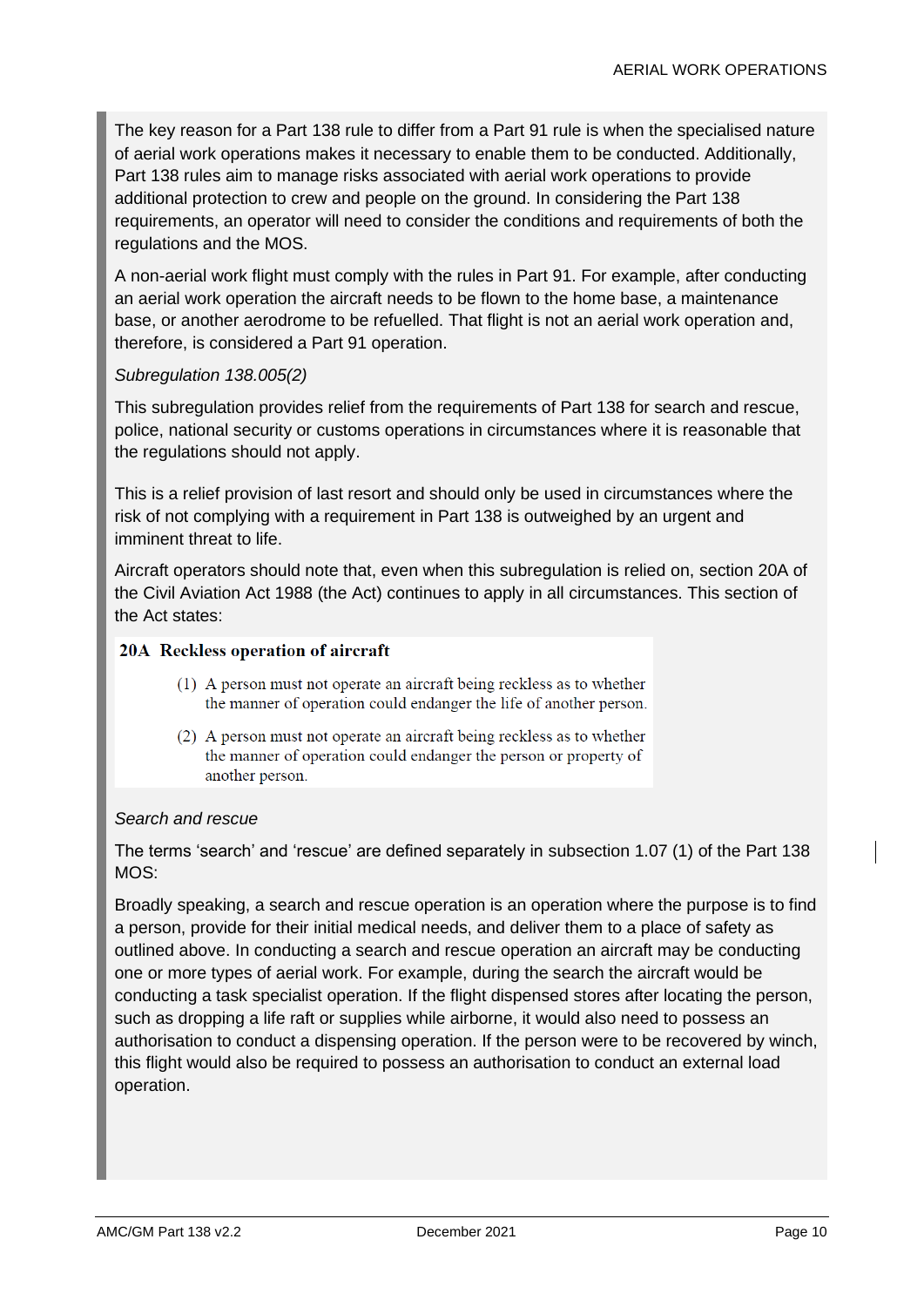#### *Difference between 'search and rescue' and 'medical transport'*

In classifying a flight as either search and rescue or a medical transport operation, consideration needs to be given to the tasking authority and the primary purpose of tasking.

A medical transport operation is a defined term in the CASR Dictionary. If, however, a flight is commenced as a Part 138 operation (e.g. a search and rescue), it is accepted that, as part of a search and rescue function, the operator may end up conducting operations that are similar to medical transport. In these circumstances, reference back to the CASR definition is required, which considers what the primary purpose of the flight operation was when it commenced.

For example, a distress beacon has been activated and the Australian Maritime Safety Authority (AMSA) has tasked a helicopter operator to investigate the beacon. Despite the beacon broadcasting a location using the 406 MHz satellite detection network, technically the source of the beacon still has to be 'found', and this therefore requires a 'search'. This activity would be considered an aerial work operation. If persons were found that required 'rescue' and subsequent medical treatment, the flight would remain an aerial work operation.

However, if a car accident occurred and an injured person required transport to hospital, and a helicopter was tasked by an ambulance authority to provide transport from the accident scene to the hospital or to a road ambulance location for road transport to hospital, then this would be categorised as a medical transport operation since the person is a medical patient requiring transport.

Lastly, an Australian AWC is not recognised under the Chicago Convention (ICAO) and, therefore, is not automatically recognised by other countries. On the other hand a medical transport operation, as an air transport operation associated with an air transport AOC, is recognised by other countries. Therefore, any operators providing international patient transfer must hold an Australian air transport AOC authorising medical transport operations.

#### *Subregulation 138.005(4) – rules that apply whether or not an AWC is held*

Where an aerial work operation is conducted and an AWC is not required under regulation 138.030, the only Part 138 rules that apply to the operation are those that are expressed to apply whether an AWC is held or not, which will be stated in the relevant provision.

#### **AMC 138.010 Definition of** *aerial work operation* **etc.**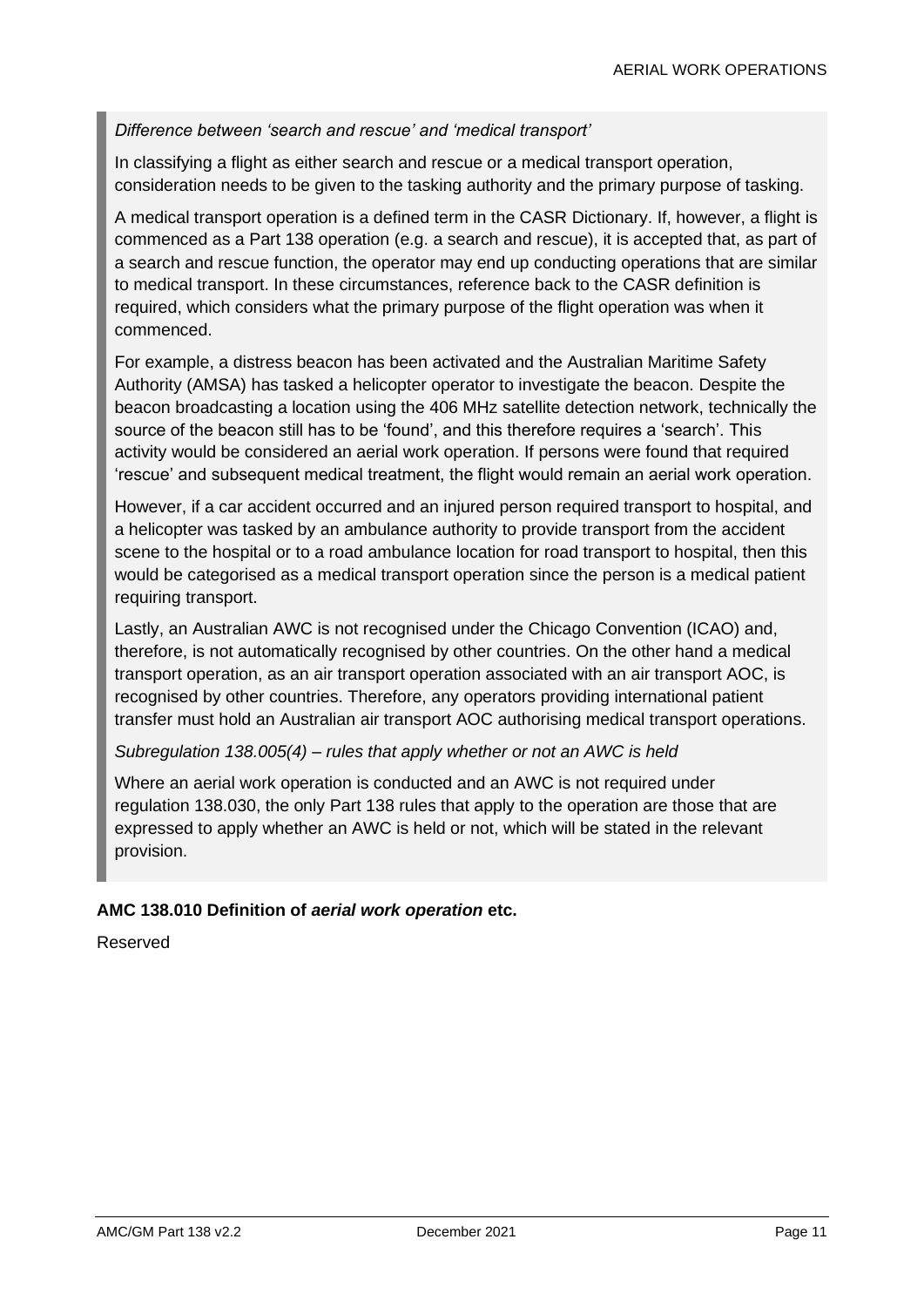#### **GM 138.010 Definition of** *aerial work operation* **etc.**

Subregulation 138.010 (5) provides that some operations are not considered to be aerial work operations. Some operations are specifically mentioned in the subregulation but additional kinds of operations are specified in section 3.01 of the Part 138 MOS.

Glider towing is not an external load operation and is regulated by Part 149.

Parachuting operations are not a dispensing operation and are regulated by Part 105.

Refer to regulation 138.030 for guidance on limited aerial work operations (that is, aerial work operations conducted without an aerial work certificate).

The dropping or releasing of any substance as a Part 138 dispensing operation overlaps with the dropping or spraying of material onto water or the ground as an aerial application operation under Part 137.

Part 137 only applies to aeroplanes conducting application operations as defined in Part 137. Post 2 December these operations will continue on as they do today.

Part 138 dispensing operations as defined in regulation 138.010 apply to both aeroplanes and rotorcraft. However, aeroplane operators may choose whether to conduct operations under the Part 138 dispensing rules or the Part 137 application rules.

From 2 December 2021, existing helicopter operators conducting agricultural operations as defined in CAO 20.21 will automatically transition to Part 138 aerial work dispensing operations (subject to meeting the transition requirements).

Paragraphs 138.010(5)(e) and (f) have effect to ensure that an operation conducted in accordance with the Part 137 rules is not subject to the Part 138 aerial work dispensing rules.

If an operator is not conducting a Part 137 aerial application operation , and the operation otherwise meets the definition of a 'dispensing operation' (e.g. a spraying operation), then the Part 138 rules for dispensing apply, including in relevant circumstances the requirement to hold an aerial work certificate and to have procedures for the operation that comply with the Part 138 requirements. This effectively is a similar legislative arrangement as operations conducted before 2 December 2021 under CAO 20.21 and Part 137.

There are separate implications for the flight crew licensing of pilots engaged in Part 138 dispensing operations. These are discussed in more detail below for regulation 138.475. However, in summary, pilots must be qualified for dispensing operations in accordance with Part 61. In the case of dispensing operations below 500 ft AGL, an aerial application rating will be required.

#### **AMC 138.012 Definition of** *significant change*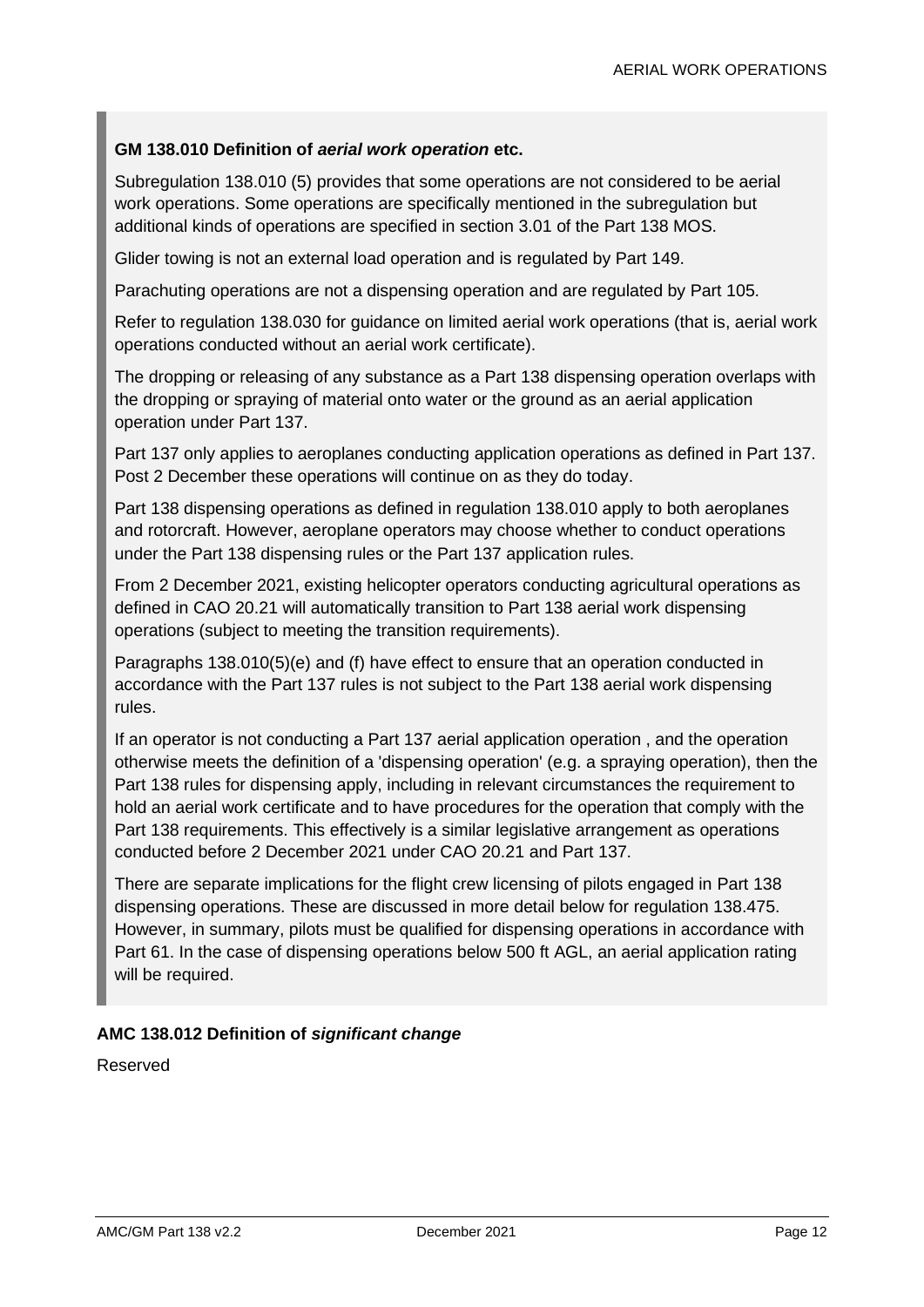#### **GM 138.012 Definition of** *significant change*

There is a direction in force in relation to aerial work certificate holders and the approval required before conducting an NVIS operation for the first time in an aerial work operation. It is recommended that operators review section 23 of CASA EX86/21.

This regulation defines what a 'significant change' is for an aerial work operator.

All changes to an aerial work operator's operations must be made using the operator's change management process. One of the outputs of the change management process is a determination of whether a proposed change is significant for the purposes of Part 138, or whether it is not significant. Significant changes must be approved<sup>1</sup> by CASA before they are implemented by the operator. Other changes need not be pre-approved.

The definition of 'significant change' in regulation 138.012 consists of four paragraphs. Paragraph 138.012(a) provides a prescribed list of items that are always considered a significant change. For example, a change to the operator's key personnel should always be treated as a significant change (see further explanation of alternate key personnel below) because it is described in the list of items in paragraph 138.012(a). Similarly, a change to one of the three overarching kinds of aerial work operations that an operator is authorised to conduct under their AWC is a significant change.

Part of the definition of 'significant change' (paragraph 130.012(d)) considers change that requires approval by CASA under 'these Regulations'. The term 'these Regulations' is defined in the CASR Dictionary and includes the provisions in CAR.

If the organisation has applied for an approval under another part of the Regulations, this is also considered a significant change. For example, an organisation may apply under regulation 91.045 and subparagraph 91.600(2)(d)(ii) for approval to carry cargo in a location that obstructs or restricts access to an emergency exit. This application would be understood as meeting the definition of paragraph 138.012(d) and considered a significant change.

In the circumstance where the application for an approval is solely for the purpose of reissue or replacement of an instrument previously issued by CASA, and the conditions or other substantive content of the instrument remain unchanged, this is not considered a significant change.

If an item does not fit the descriptors in either paras 138.012(a), (b) or (d), paragraph 138.012(c) requires the organisation to consider the safety impact of the proposed change. If, in reviewing the proposed change the operator determines that the change does not or is not likely to maintain or improve aviation safety, then the change must be considered a significant change.

If a proposed change does not meet any of the elements described above, it would not be considered a significant change.

Subparagraph 138.012(a)(ii) of CASR states, inter alia, that a change in relation to the operator's key personnel is a significant change. Regulation 138.062 specifies when an application must be submitted to CASA for different kinds of significant changes. Subregulation 138.062(2) outlines that an operator must apply to CASA for approval of a

<sup>1</sup> Refer to regulation 138.062.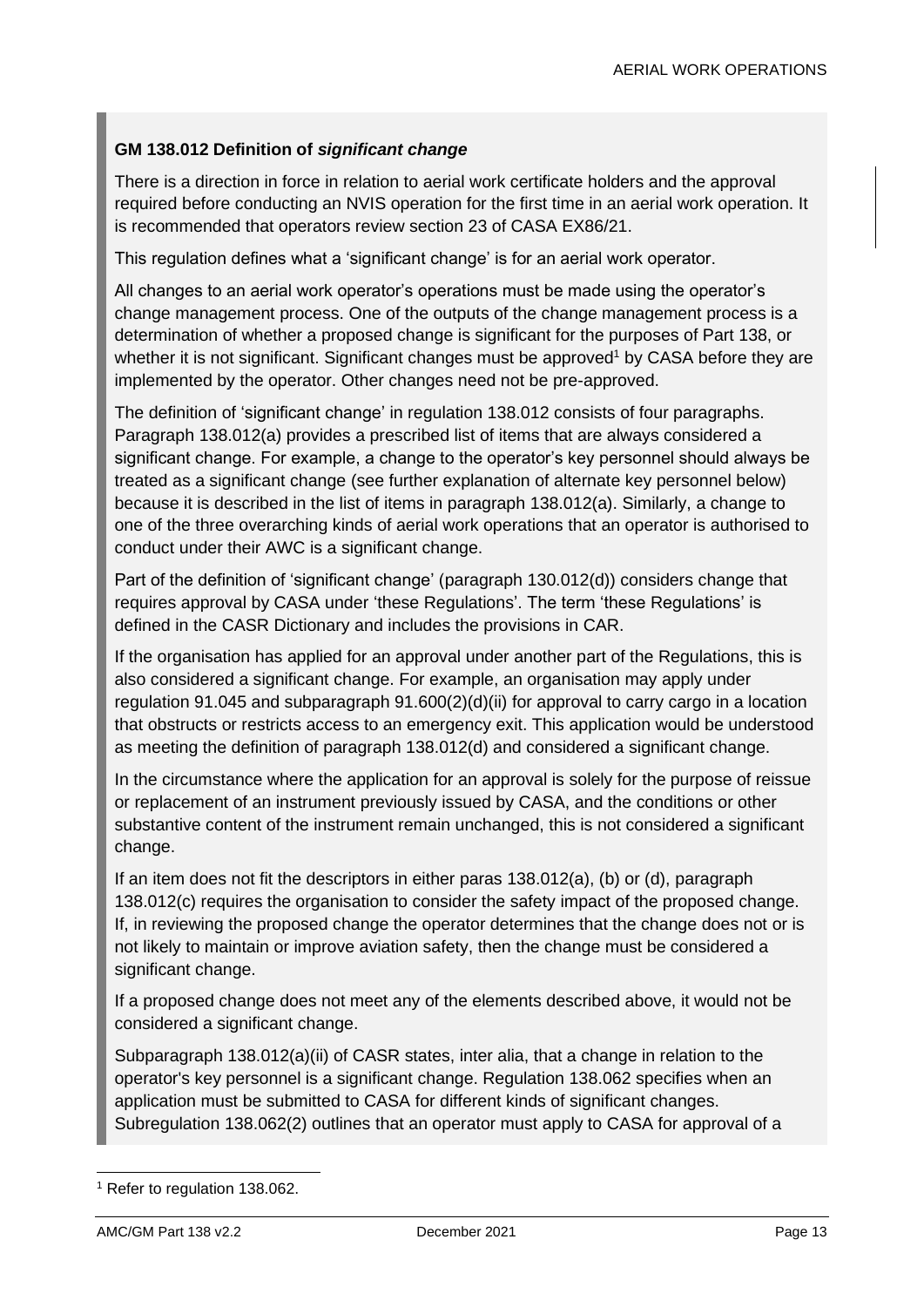change that is the permanent appointment, or the acting appointment (for a period of greater than 35 days), as any of the operator's key personnel of a person previously authorised to carry out the responsibilities of the position in a circumstance mentioned in subparagraph 138.155(1)(e)(iv) [sometimes colloquially referred to as an *alternate key person*].

Regulation 138.062 does not make it categorically clear whether or not the acting appointment of an alternate key person to fill a key person's position for a period of 35 days or less is a significant change. An alternate key person acting in the role for which they are previously authorised to carry out the responsibilities of the position for the same operator in a circumstance mentioned in subparagraph 138.155(1)(e)(iv) **is not considered to be a significant change** and therefore this change does not require any approval by CASA.

For further information, refer to Appendix E of AC 138-03 - [Management of change for](https://www.casa.gov.au/search-centre/advisory-circulars)  [aviation organisations,](https://www.casa.gov.au/search-centre/advisory-circulars) which is specific to Part 138 operations.

#### **AMC 138.015 Definition of** *task specialist*

Reserved

#### **GM 138.015 Definition of** *task specialist*

A task specialist is a crew member who carries out a function related to the aerial work operation in flight. Examples of a task specialist would include a camera operator in an aerial filming operation, or a shooter in an aerial culling operation. A task specialist does not have a safety-related role for the flight of the aircraft, as distinct from an air crew member.

Where there is doubt as to whether someone is or is not a task specialist, the Part 138 MOS is able to prescribe a person to be either included or excluded from the definition of task specialist. Refer to section 3.02 of the Part 138 MOS.

In many cases, an operator may be considering whether to classify a person as a task specialist or an aerial work passenger. It is recommended that readers of this document review GM 138.305, GM 138.575 and GM 138.580 as they contain further information on these two kinds of persons that might be carried on an aircraft conducting an aerial work operation.

#### **AMC 138.020 Issue of Manual of Standards for Part 138**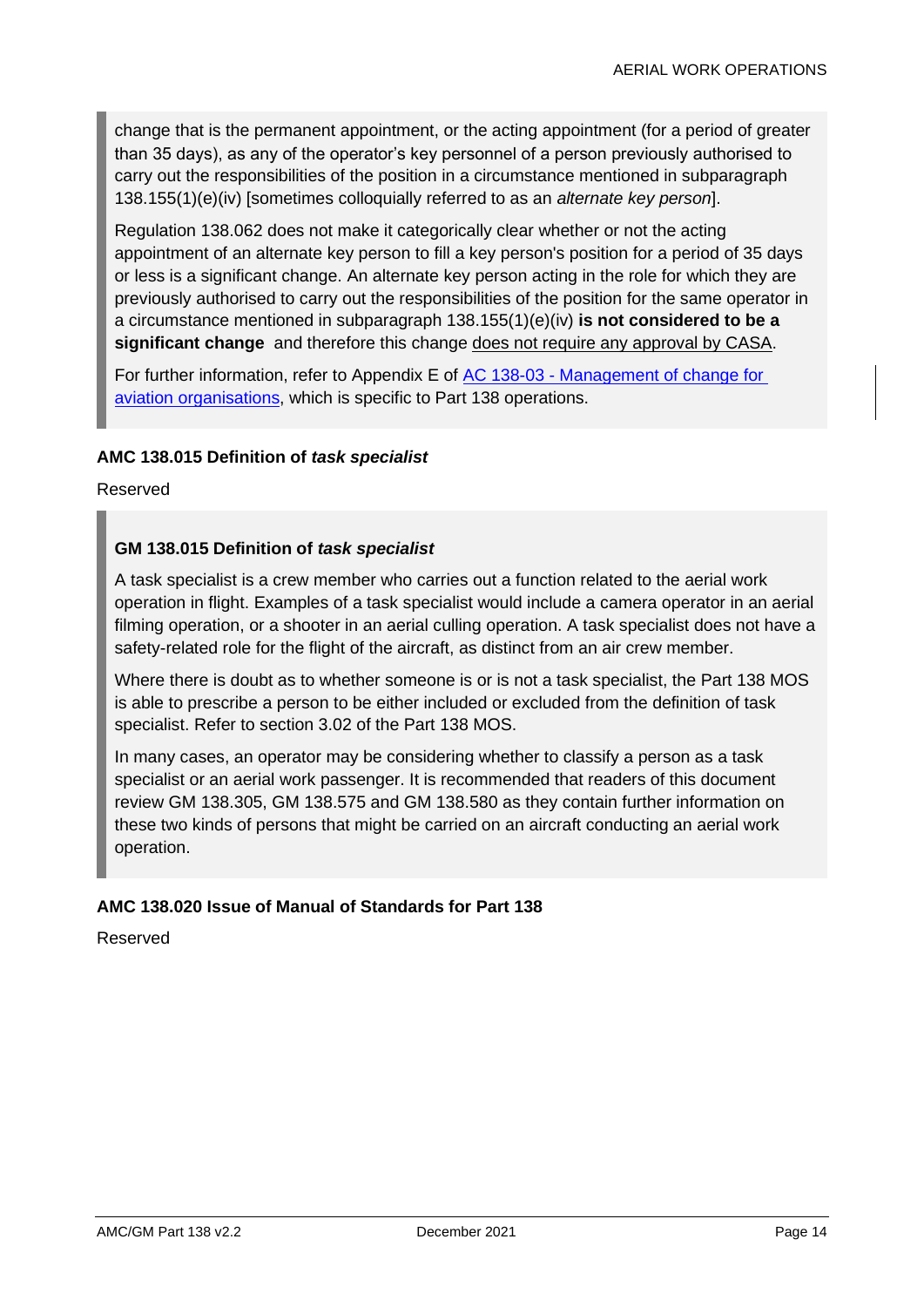#### **GM 138.020 Issue of Manual of Standards for Part 138**

This provision provides the authority for CASA to issue a MOS for Part 138.

A MOS is a document that supports CASR by providing detailed technical material, such as technical specifications or standards.

A MOS is a legislative instrument and is subject to registration and disallowance under the *Legislation Act 2003*. Part 11 sets out procedural requirements for the issue, amendment, or revocation of a MOS, including consultation requirements.

#### **AMC 138.025 Approvals by CASA for Part 138**

Reserved

#### **GM 138.025 Approvals by CASA for Part 138**

This regulation authorises CASA to issue approvals under Part 138 where a provision of Part 138 or the Part 138 MOS makes reference to a CASA approval. All approvals granted by CASA under Part 138 are subject to the procedural requirements of Part 11. This requires CASA to have regard to the safety of air navigation.

Approvals applicable to the experience levels of the Head of Operations (HOO) and Head of Training and Checking (HOTC) will only be granted if this preserves a level of aviation safety that is at least acceptable. $2$ 

<sup>2</sup> Refer to subregulation 11.055(1B).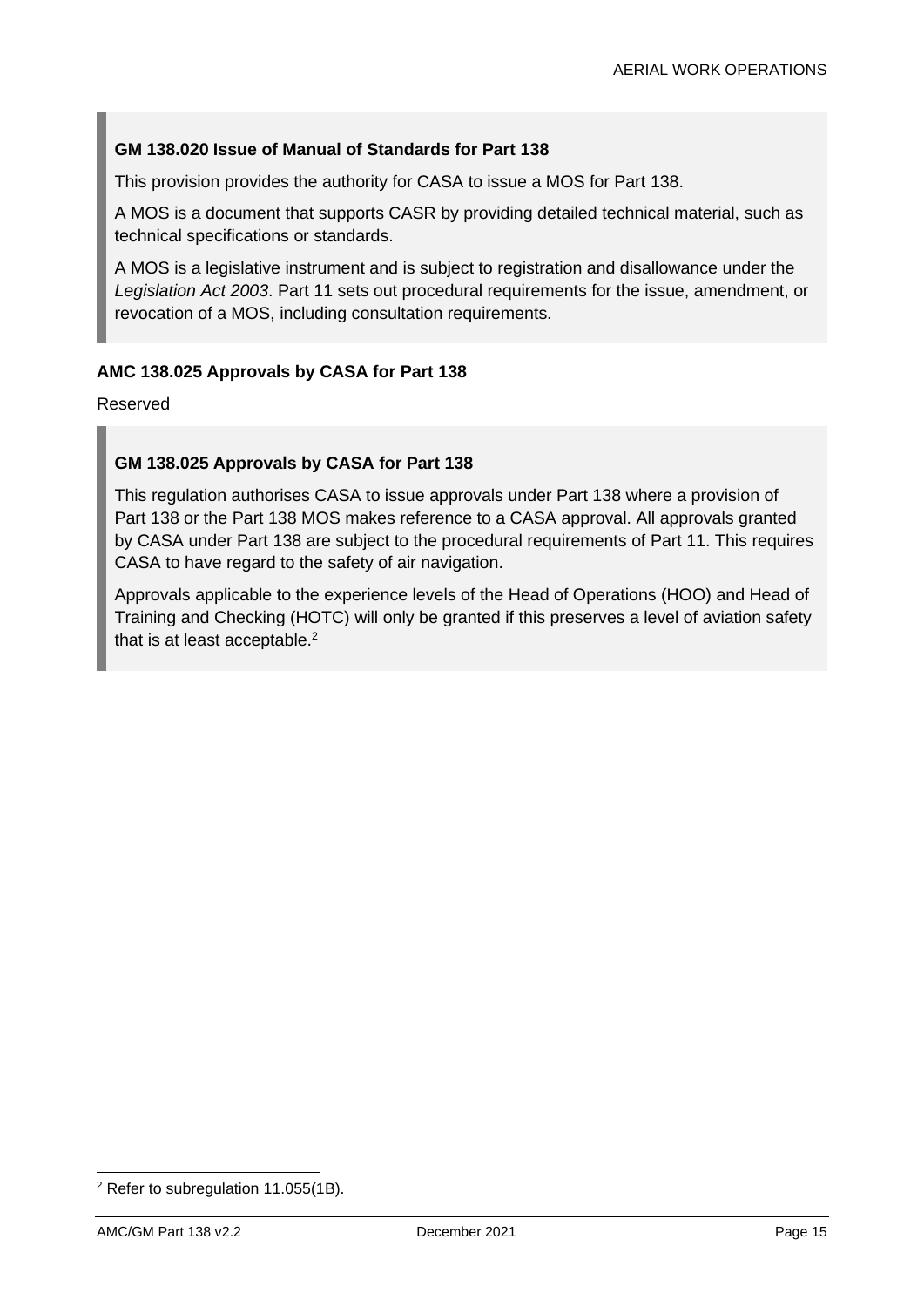## <span id="page-16-0"></span>**3 Subpart 138.B—Certification**

### <span id="page-16-1"></span>**3.1 Division 138.B.1—Requirement for certification for certain operations**

#### **AMC 138.030 Requirement to hold aerial work certificate**

Reserved

#### **GM 138.030 Requirement to hold aerial work certificate**

Any person conducting any aerial work activity is considered to be conducting an aerial work operation regardless of whether they hold an AWC or not. Accordingly, the conduct of any aerial work operation is required to comply with the regulatory requirements applicable to their operation.

For example, if an individual is the pilot conducting aerial work operations over their own land and in their own aircraft, they are not required to hold an AWC. However, they must still ensure that their flying activities meet the requirements of certain sections of Part 138. In this case, they are considered to be a limited aerial work operator, and the activity is considered to be a limited aerial work operation.

An aerial work operation involving spotting or photography, where no renumeration is received by any person, does not require an AWC. Such an activity is considered to be a limited aerial work operation.

An aerial work operation conducted over land owned by the registered operator of the aircraft in certain circumstances is not required to hold an AWC. Such an activity is considered to be a limited aerial work operation.

### <span id="page-16-2"></span>**3.2 Division 138.B.2—Aerial work certificates**

#### **AMC 138.035 Application for aerial work certificate**

Reserved

#### **GM 138.035 Application for aerial work certificate**

Reserved

#### **AMC 138.040 Issue of aerial work certificate**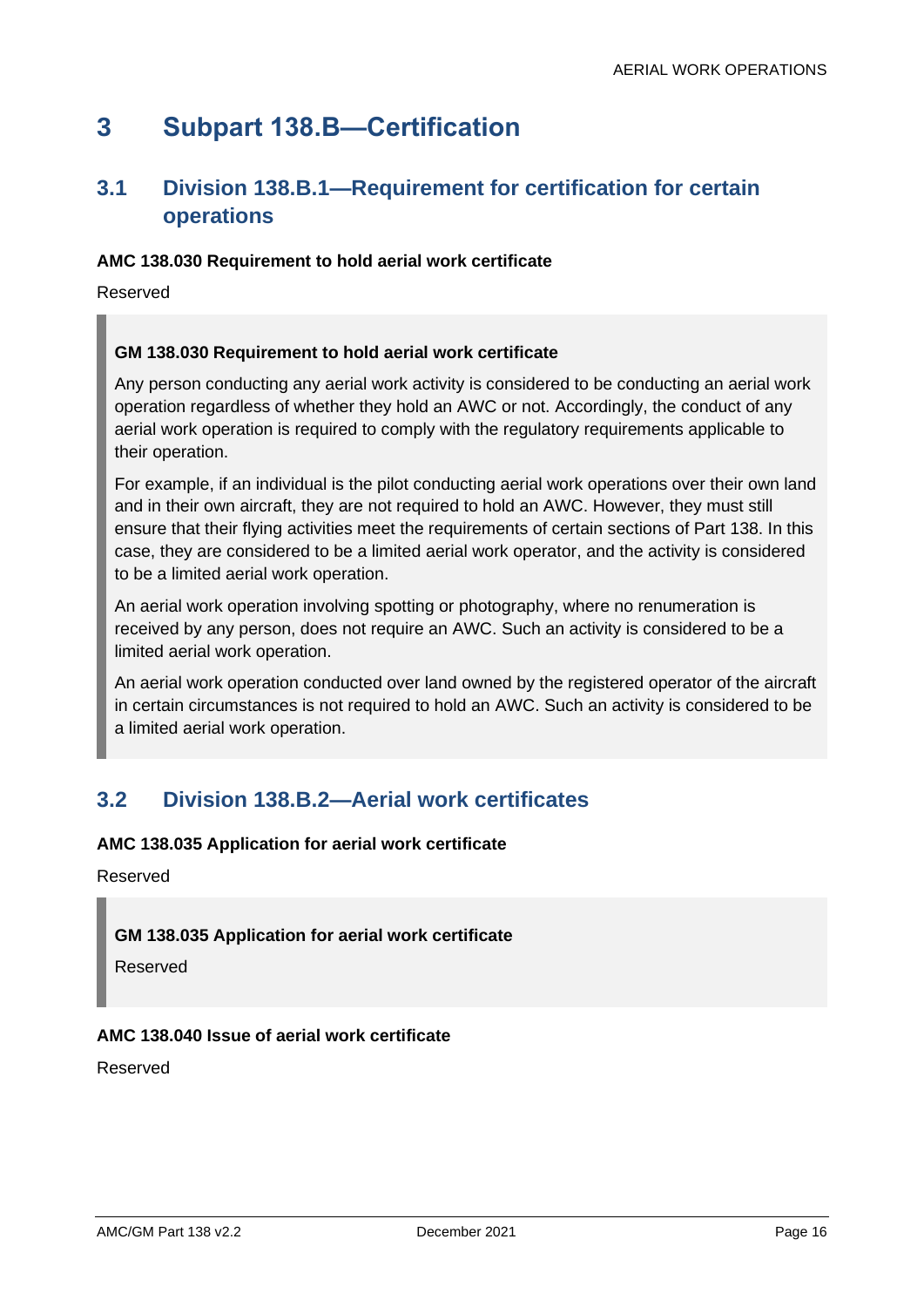#### **GM 138.040 Issue of aerial work certificate**

This regulation outlines matters about which CASA must be satisfied to issue an AWC to an applicant, specifically that:

- the applicant's proposed operations manual complies with regulation 138.155
- the applicant can conduct the proposed operations safely and in accordance with their operations manual and legislative/regulatory requirements
- the Chief Executive Officer (CEO), other key personnel, and directors of a corporate applicant, each individually meet the requirements to be considered a fit and proper person
- each member of the key personnel meets the stipulated qualification and experience requirements.

#### **AMC 138.045 Approval of manuals**

Reserved

#### **GM 138.045 Approval of manuals**

This regulation states that when CASA issues an AWC, the applicant's proposed operations manual is taken to have been approved. This establishes the baseline document for the operator's operations. Any changes to the operator's operations and operations manual will be assessed as being either a significant change, or a change that is not significant, in accordance with the operator's change management process.

#### **AMC 138.050 Conditions of aerial work certificates**

Reserved

#### **GM 138.050 Conditions of aerial work certificates**

There are multiple exemptions in force in relation to this regulation and how it requires compliance with elements of regulations 138.085 (CEO responsibilities), 138.090 (qualifications and experience of a HOO), 138.100 (qualifications and experience of a HOTC) and 138.110 (qualification and experience of a Safety Manager). It is recommended that operators review sections 6 and 7 of CASA EX86/21.

All key personnel positions required by Part 138 have regulated responsibilities. Regulations relating to key personnel responsibilities are not offences and, therefore, do not carry a penalty. However, key personnel compliance with regulations relating to their responsibilities are conditions on the operator's certificate.

Notably, this regulation restricts operators from allowing the Safety Manager (SM) to be the same person as either the CEO or the HOO. There is no specific regulatory limitation on the HOTC and the SM being the same person. The regulation does provide for the issuance of an approval for CEO/SM or HOO/SM to be combined in unforeseen circumstances where the combination will be for more than seven consecutive days and authorises CASA to issue an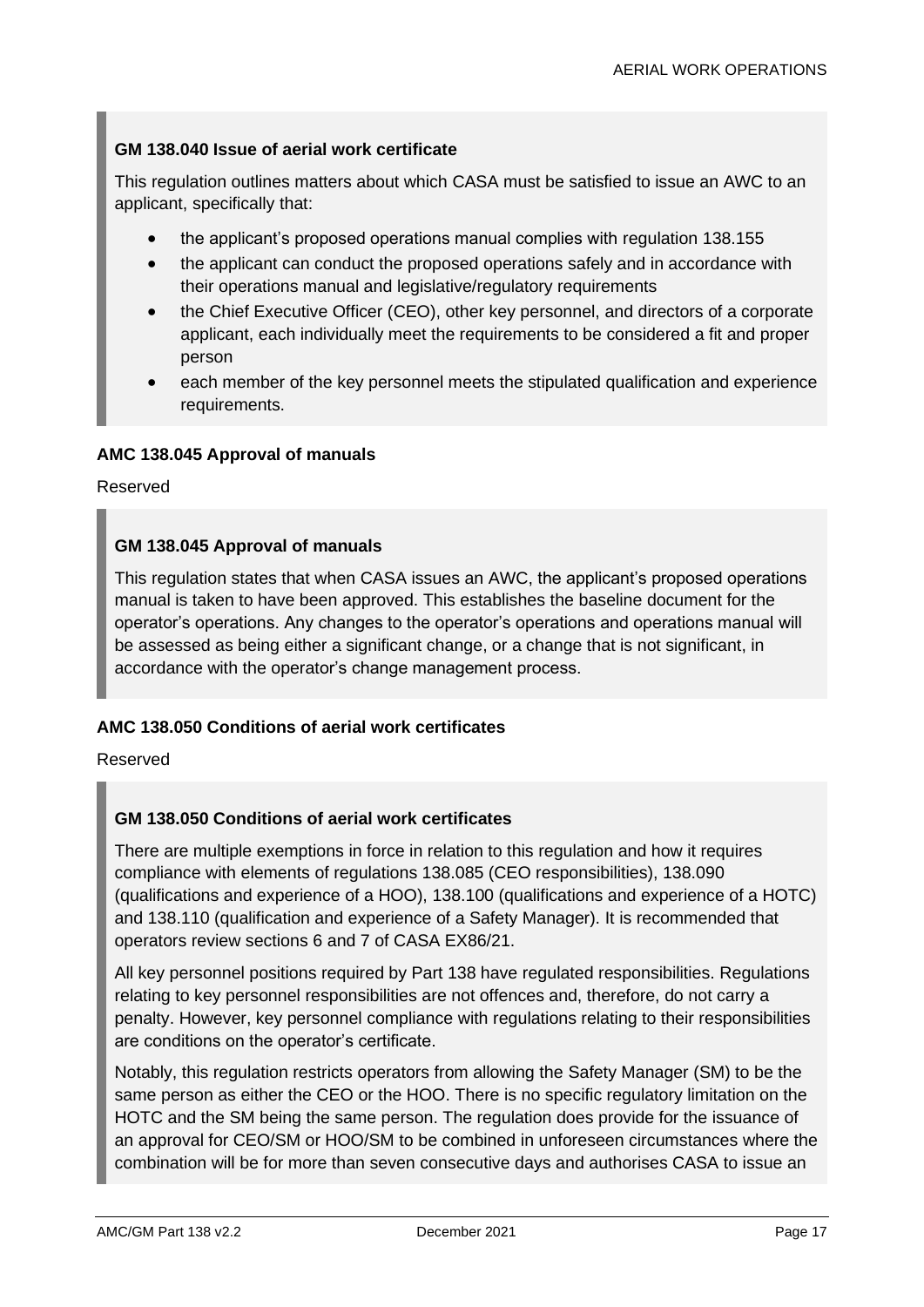approval for such an arrangement. It is more likely for this approval to be considered for small/non-complex operators than for large/complex operators.

There is no restriction on the SM being either a part-time employee, a contracted employee, or an employee who also holds another line role (noting the limitations around combining certain key personnel positions). For further details, see GM 138.070.

As outlined in GM 138.115 below, the SM has the day-to-day responsibility for the functioning of the safety management system (SMS), as distinct from the safe conduct of the flying operations. It is fundamental to the SMS concept that the SM retains a level of independence which enables them to provide advice to the CEO and other key personnel on safety management matters. This purpose may be compromised if the organisation relies entirely on a contracted employee, or a contracted company that infrequently visits the operator they are supporting. In such circumstances it may be more appropriate for the operator to appoint an employee that satisfies the regulatory experience requirements as the SM, but to also utilise contractors for specialised SMS activities, such as audits or investigations.

The size, scale and complexity of the operator and/or the operations being conducted will determine the suitability of part-time or contractor options. In all cases, the purpose is to achieve a sufficient level of assurance that the SM's responsibilities will be adequately fulfilled.

Where the two roles of HOO and SM are combined by a single person taking on both roles, aspects of the management and functioning of the SMS may create a conflict of interest. Additionally, in smaller and less complex operations, the HOTC may already have been combined with the HOO. If this were the case, a single person could potentially be fulfilling the responsibilities of three key personnel roles simultaneously.

As an example of circumstances in which there could be a conflict of interest, consider a scenario in which the roles of HOO and SM were held by the same person and an audit or investigation found that the operational procedures were deficient. Then there is the potential for a conflict to exist between the interests of the HOO and those of the SM. Where such circumstances occur, it may be appropriate for an operator (depending on the size and complexity of the organisation) to have an independent, competent person review the investigation and recommendations. Another possibility would be for the operator to utilise an independent party, either directly employed or providing a contracted service, to conduct specialist activities, such as audits or investigations.

#### **AMC 138.055 Compliance with conditions of aerial work certificates**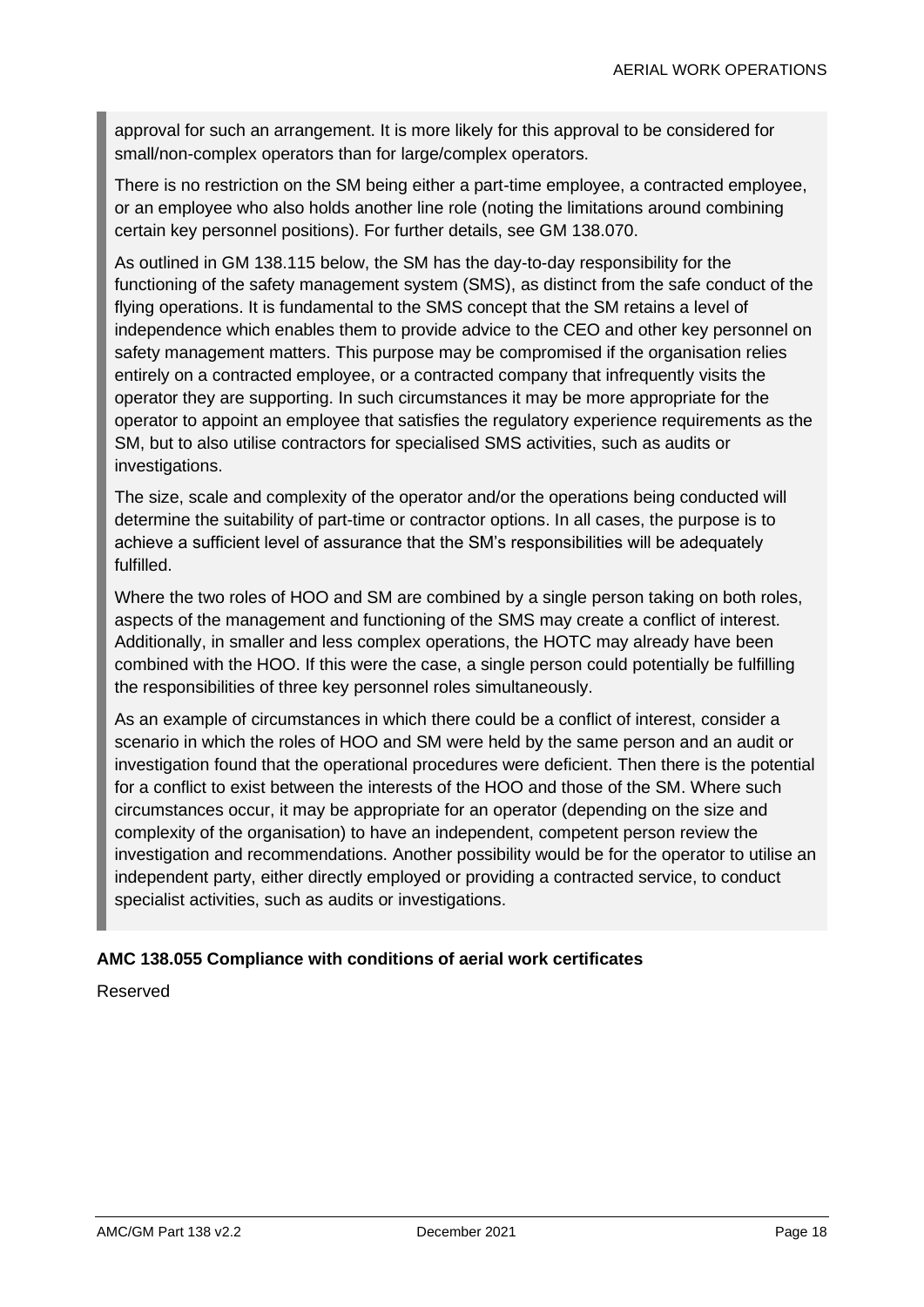#### **GM 138.055 Compliance with conditions of aerial work certificates**

There are multiple exemptions in force in relation to this regulation and how it requires compliance with elements of regulations 138.085 (CEO responsibilities), 138.090 (qualifications and experience of a HOO), 138.100 (qualifications and experience of a HOTC) and 138.110 (qualification and experience of a Safety Manager). It is recommended that operators review sections 6 and 7 of CASA EX86/21.

### <span id="page-19-0"></span>**3.3 Division 138.B.3—Changes relating to aerial work operators**

#### **AMC 138.060 Changes of name etc.**

Reserved

#### **GM 138.060 Changes of name etc.**

A change to an aerial work operator's name (including any operating or trading name), contact details, or the address of the operational headquarters (if different to the mailing address) must be notified to CASA prior to the change occurring. The operator must consider such changes against the criteria for significant change. If a change is determined not to be a significant change, the operator is still required to notify CASA prior to the change occurring.

**Note:** A change in the address of a main operating base is a significant change (regulation 138.012).

#### **AMC 138.062 CASA Application for approval of significant changes**

Reserved

#### **GM 138.062 Application for approval of significant changes**

The matters deemed to be significant changes are provided in regulation 138.012.

The concept of significant change means the matters for which an operator will have to:

- seek approval from CASA before making the change
- supply documented changes to their operations manual to CASA as part of their change approval process
- act in accordance with their own change management process as defined in their operations manual and the requirements of Division 138.B.3.

#### *Key personnel changes*

Operators are able to gain approval for an individual to perform the duties of a key person when they are absent or unavailable. Approval of such a person is a significant change. However, the operator also gains flexibility to continue operations without significant disruption in the case of absence of a key person. The individual is often a deputy to the key person or is known as an alternate, i.e. alternate/standby HOO etc. Such an individual is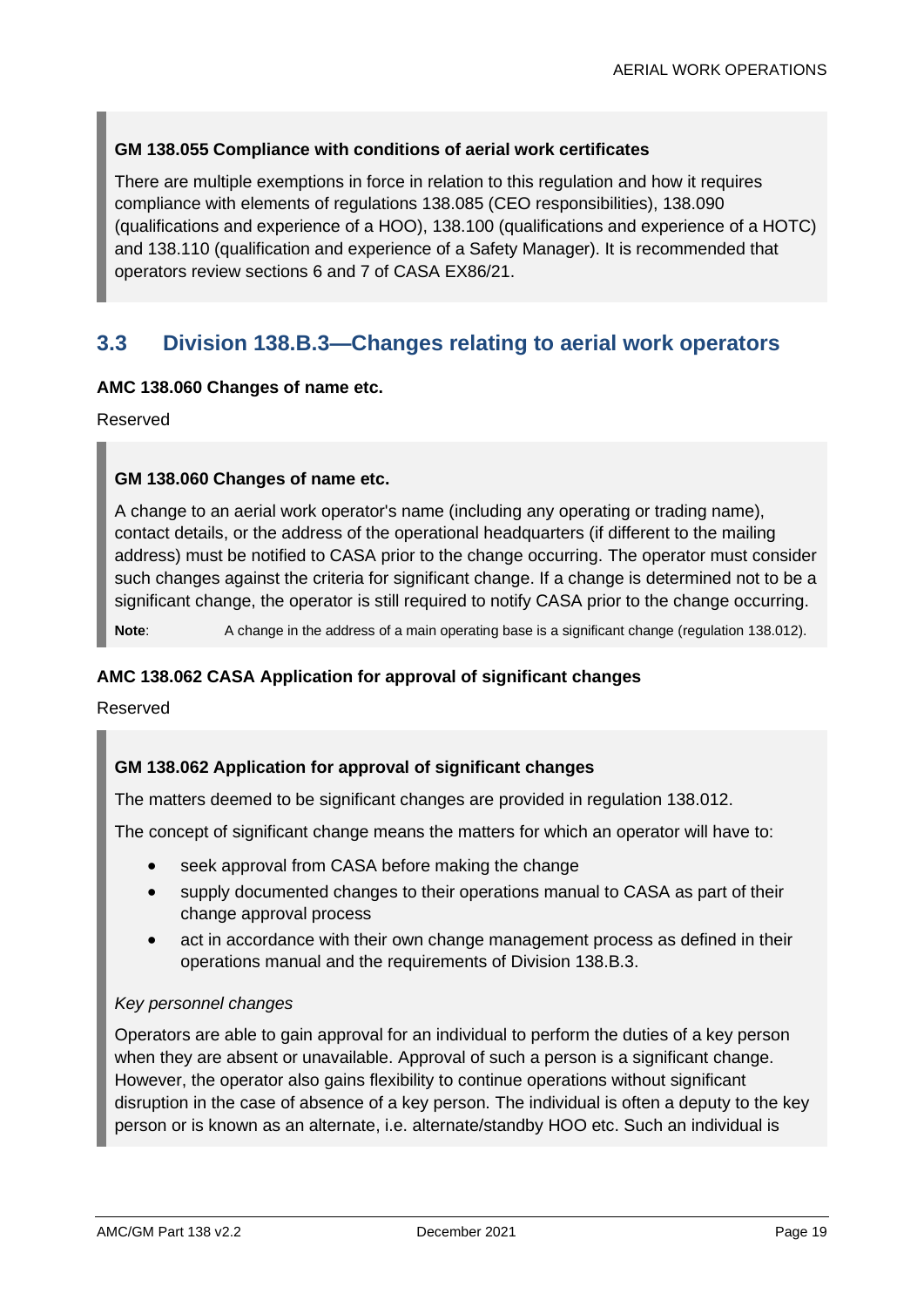required to be listed in the operations manual.<sup>3</sup> An alternate key person acting in the role for which they are previously authorised to carry out the responsibilities of the position for the same operator in a circumstance mentioned in subparagraph 138.155(1)(e)(iv), provided it is for a period of 35 days or less, **is not considered to be a significant change** and does not require any further approval by CASA.

Many small operators do not have the numbers of personnel within their company to provide alternate key personnel from within their own personnel. Under s28 of the Act, key personnel are required to be "in the organisation". Alternate key personnel that are normally employed by a different operator can be nominated as alternate key personnel, provided that the operator nominating them as alternate key personnel outlines in their operations manual how the alternate key person will be capable of fulfilling their responsibilities as a key person on short notice, particularly when they are normally familiar with a different operator's procedures and documentation suite. When conducting alternate key personnel duties, the person will need to have a direct relationship with the operator (whether by contract or other arrangement). Critically, the person must have the **time, and the ability,** to discharge their key personnel duties completely and comprehensively. It is highly unlikely that this can be satisfied if a key person is trying to conduct key persons duties for multiple operators at the same time. Also see the guidance provided in GM 138.012, 138.070 and 138.075.

Subregulations 138.062(2) and (3) describe the only circumstances in which an operator may change the nominated individual in a key personnel position without first receiving approval of the significant change. The change must be notified to CASA within the period specified in the regulation.

Multi-Part AC 119-07 and 138-03 - [Management of change for aviation organisations](https://www.casa.gov.au/search-centre/advisory-circulars) provides guidance on the construction of a change management process.

An operator is to apply for approval of a significant change using the applicable form.

Operators must clearly identify the proposed change in their operations manual. Sending a new copy of the operations manual to CASA without annotation of the changes is not acceptable.

Within the timeframe that is specified in the change management section of the operator's operations manual and after CASA approval of the significant change:

- the operator would provide CASA with a new electronic copy of the entire document (operations manual or subset document)
- the changes would be marked by change bars or otherwise be clear
- the document would contain the amendments marked in the amendment page
- the document would advance to the next version number in accordance with the procedures specified in the change management section of the operator's operations manual.

#### **AMC 138.064 CASA Approval of significant changes**

<sup>3</sup> Refer to subparagraph 138.155(1)(e)(iv).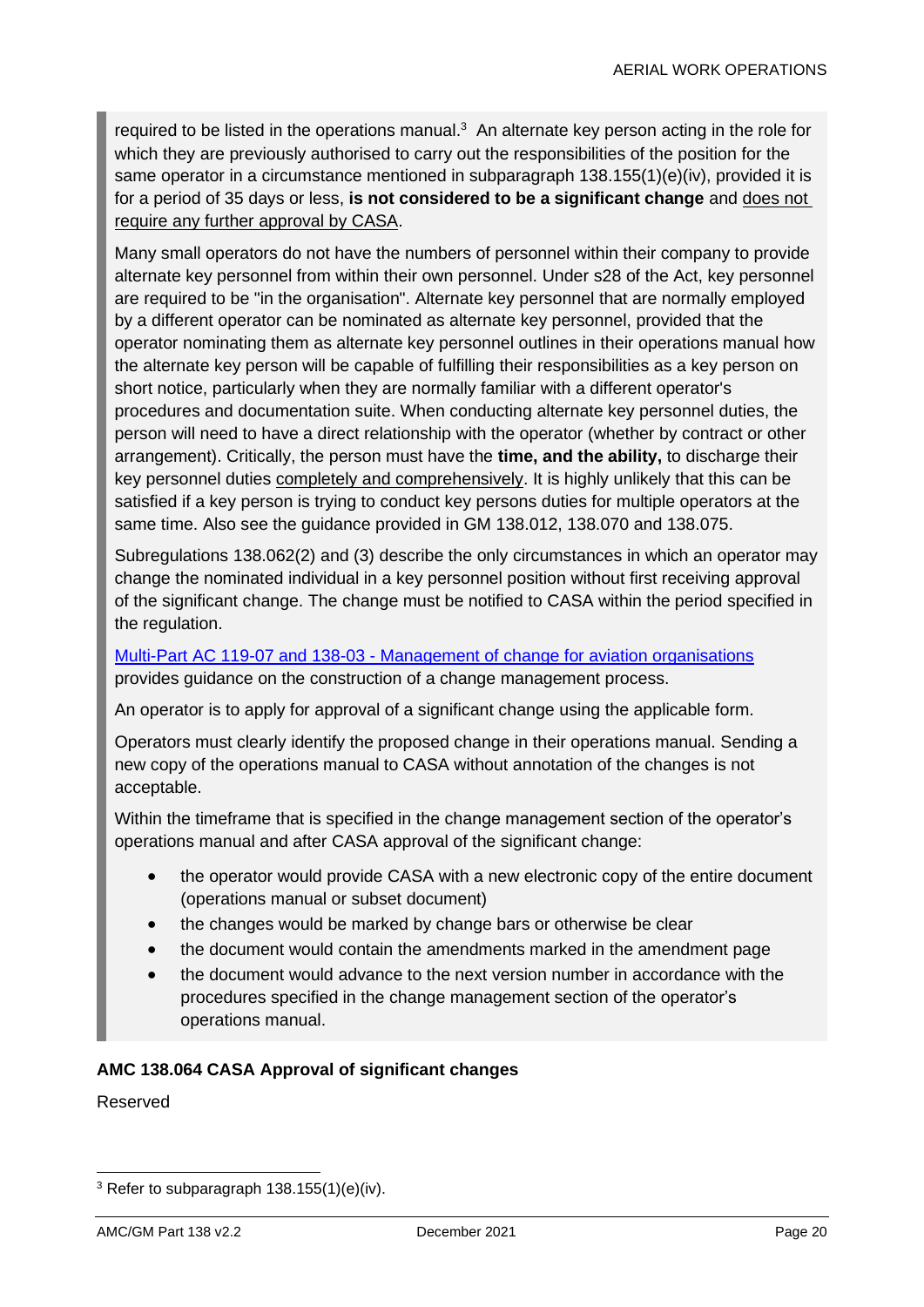#### **GM 138.064 Approval of significant changes**

Reserved

#### **AMC 138.066 Changes must be made in accordance with process in operations manual**

Reserved

#### **GM 138.066 Changes must be made in accordance with process in operations manual**

This regulation requires an operator to conduct all change management in accordance with the process documented in their operations manual. Regulation 138.155 prescribes the required content of an operator's operations manual. One item that must be included is the process that an operator will follow when making significant changes as well as changes that are not significant. CASA recognises that the size and complexity of organisations varies greatly and, accordingly, it does not prescribe the actual process to be followed but does require an operations manual to describe the process applicable to the operator.

Further information is available in [Multi-Part AC 119-07 and 138-03 -](https://www.casa.gov.au/search-centre/advisory-circulars) Management of change [for aviation organisations.](https://www.casa.gov.au/search-centre/advisory-circulars)

#### **AMC 138.068 CASA directions relating to operations manual or key personnel**

Reserved

#### **GM 138.068 CASA directions relating to operations manual or key personnel**

Under the provisions of this regulation and if satisfied that it is necessary in the interests of aviation safety, CASA may direct an operator to:

- remove, include, or vary information, procedures or instructions in their operations manual
- remove a person from a key personnel position.

In all cases, the regulation requires such a direction to:

- be issued in writing
- state the timeframe within which it must be complied with.

### <span id="page-21-0"></span>**3.4 Division 138.B.4—Organisation and personnel**

#### *Operating across multiple Parts*

Part 138 prescribes matters only relevant to aerial work operations. If an organisation is additionally a Part 133, 135, 141 or 142 organisation, other key personnel may be required. Similarly, if the operator is a Part 145 approved maintenance organisation, other specified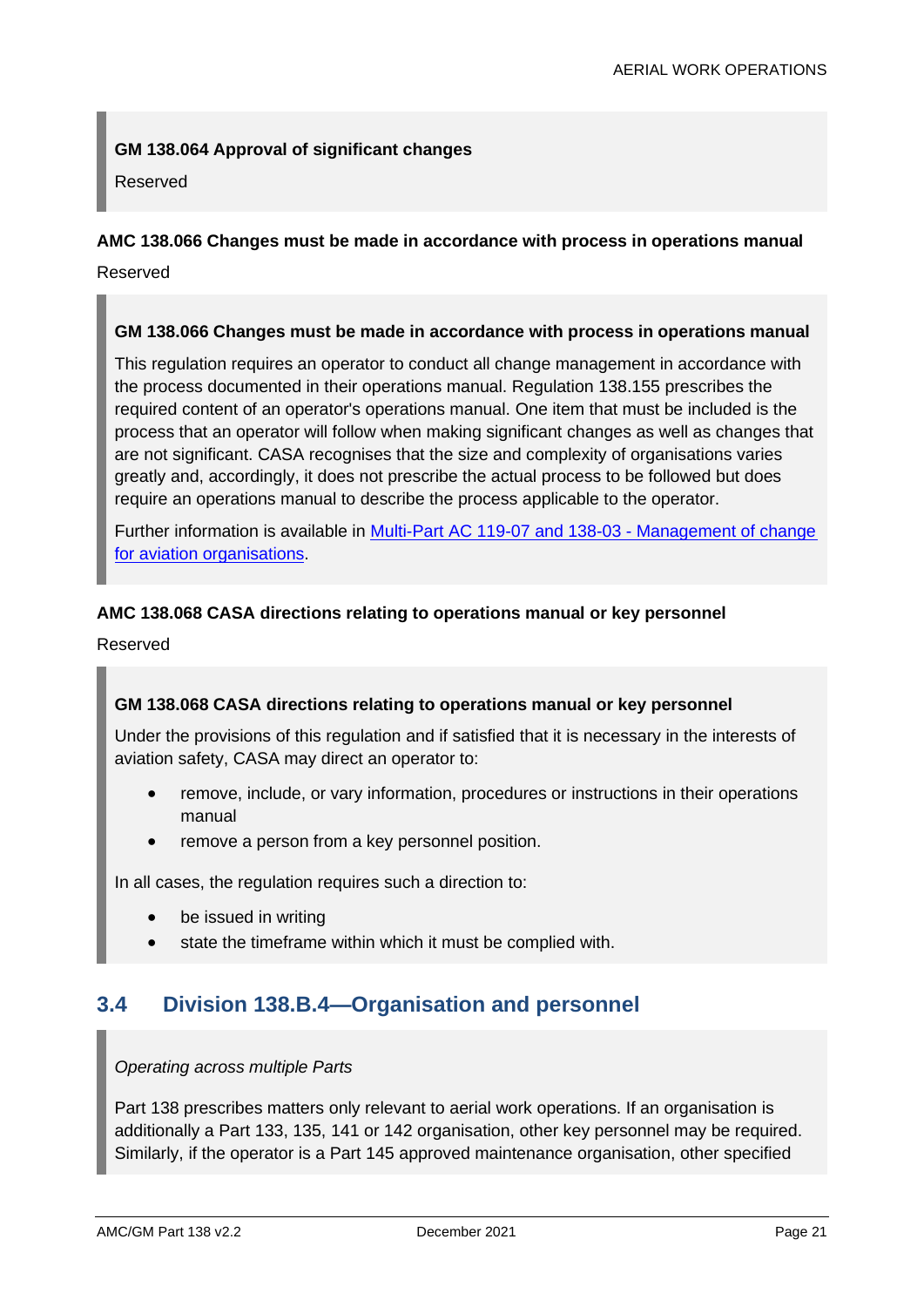managers for maintenance activities are required.

Where a combination of Parts of CASR require the appointment of the same position, an operator should ensure the responsibilities and accountabilities documented in the exposition or operations manual address the requirements of all relevant Parts.

#### *Key personnel*

Division 138.B.4 sets out CASA's requirements for key personnel. The listing of key personnel in this subsection does not mean that every operator has to provide a different person for each named post. The section details the responsibilities and accountabilities of each key person post, not the individual post holder. This means that one person could carry out the responsibilities of two key personnel if circumstances exist in which this is appropriate and feasible. It is not the intent of the regulation to mandate any additional structures, resources or processes in excess of those needed to fulfil the requirement. In assessing an organisational structure, CASA needs to be satisfied that the proposed structure is appropriate for the activities conducted and that the operator can effectively manage the operations safely.

Separation of key personnel responsibilities to different individuals may be required if an operator's size and rate of effort exceeds the ability of a combined CEO/HOO to manage effectively, or if a CEO is not qualified to be the HOO. In large organisations, the scope and size may prohibit a single individual from carrying out all the duties that might be required to meet the responsibilities of their position. In this instance, systems and teams may be needed to carry out the duties, while the key person directs, monitors and bears the regulatory responsibility.

#### **AMC 138.070 Organisation and personnel**

Reserved

#### **GM 138.070 Organisation and personnel**

Subregulation 138.070(1) requires the operator to maintain an organisational structure that effectively manages the operator's aerial work operations, considering the size, nature and complexity of the operations.

The operator must ensure there is a sufficient number of suitably qualified personnel employed by the company (either directly employed or contracted third party staff). This will assist the operator in ensuring that:

- tasks are conducted in accordance with the operator's operations manual
- operational task safety is not compromised due to a lack of resources
- only suitably experienced and qualified personnel carry out tasks
- assurance is provided that proposed services are undertaken with appropriate thought given to maintaining safety and considering the complexities of the task at hand.

*Safety management system*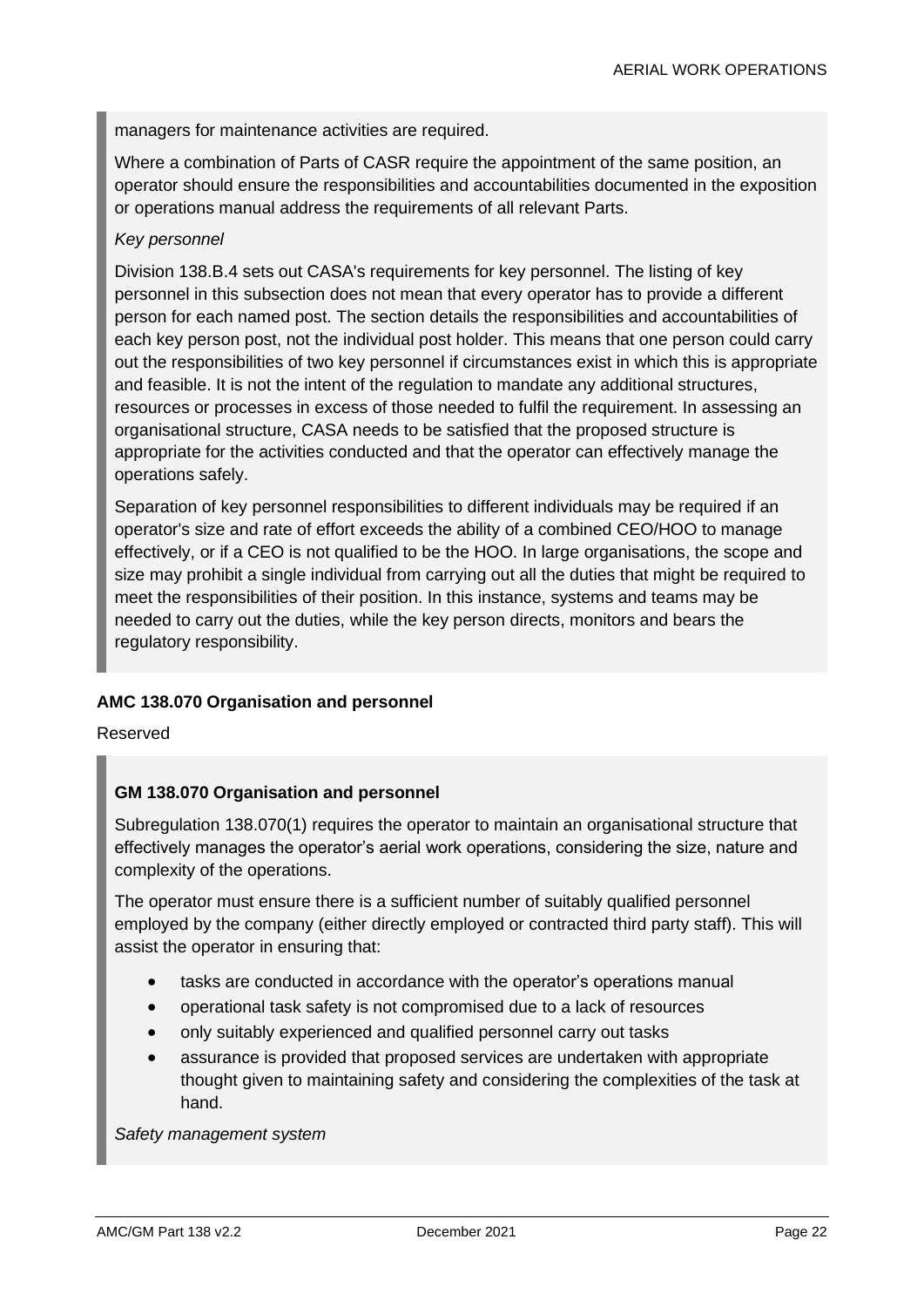Under regulation 138.085 the CEO, who is often referred to as the 'accountable manager', is ultimately accountable for the safety of the operation and for the SMS. When formalising the organisational structure, it is important to consider that the SM, as the designated key person, needs direct access to the CEO.

For small, non-complex operators there is no requirement for the SM to be employed on a full-time basis, i.e. the SM may be permanently employed, but in a manner that requires fewer hours per week than that of a full-time employee. Alternatively, the operator may enter into a contractual arrangement with an individual or another organisation for the provision of some SMS services, but cannot 'outsource' the entire function. In this scenario, the operator is still required to nominate an individual as the key personnel position holder. Provided that the regulatory experience requirements are satisfied, and the regulatory responsibilities can be carried out, options for filling the role of SM include, but are not limited to:

- experienced line pilot
- a part-time employee
- a full or part-time contractor.

Regardless of the person filling the role of SM, it is important that the operator and the person understand the responsibilities associated with holding the position.

As the manager who is normally assigned day-to-day responsibility for the functioning of the SMS (as distinct from the safe functioning of the operation), the SM needs to work closely with the senior management team to meet the objectives of the SMS.

All management and supervisory positions, including the SM, are expected to show leadership and have included in their responsibilities/accountabilities a requirement to:

- actively support and promote the SMS
- ensure that they and their staff comply with the SMS processes and procedures
- ensure sufficient resources are made available to achieve the outcomes of the SMS
- continually monitor their area of responsibility, as outlined in the SMS manual
- ensure due processes and procedures needed for safe operations are in place.

Depending on the size, nature and complexity of operations, larger organisations may have additional safety responsibilities that are explicitly defined for particular senior management roles such as:

- General Manager/Chief Operating Officer
- Head of Ground Services
- Head of Operations for a particular aircraft type in the fleet.

Where this occurs, these additional positions should have a clear reporting mechanism that ensures any safety matters are reported to and managed by the SM.

#### **AMC 138.075 Key personnel cannot carry out responsibilities**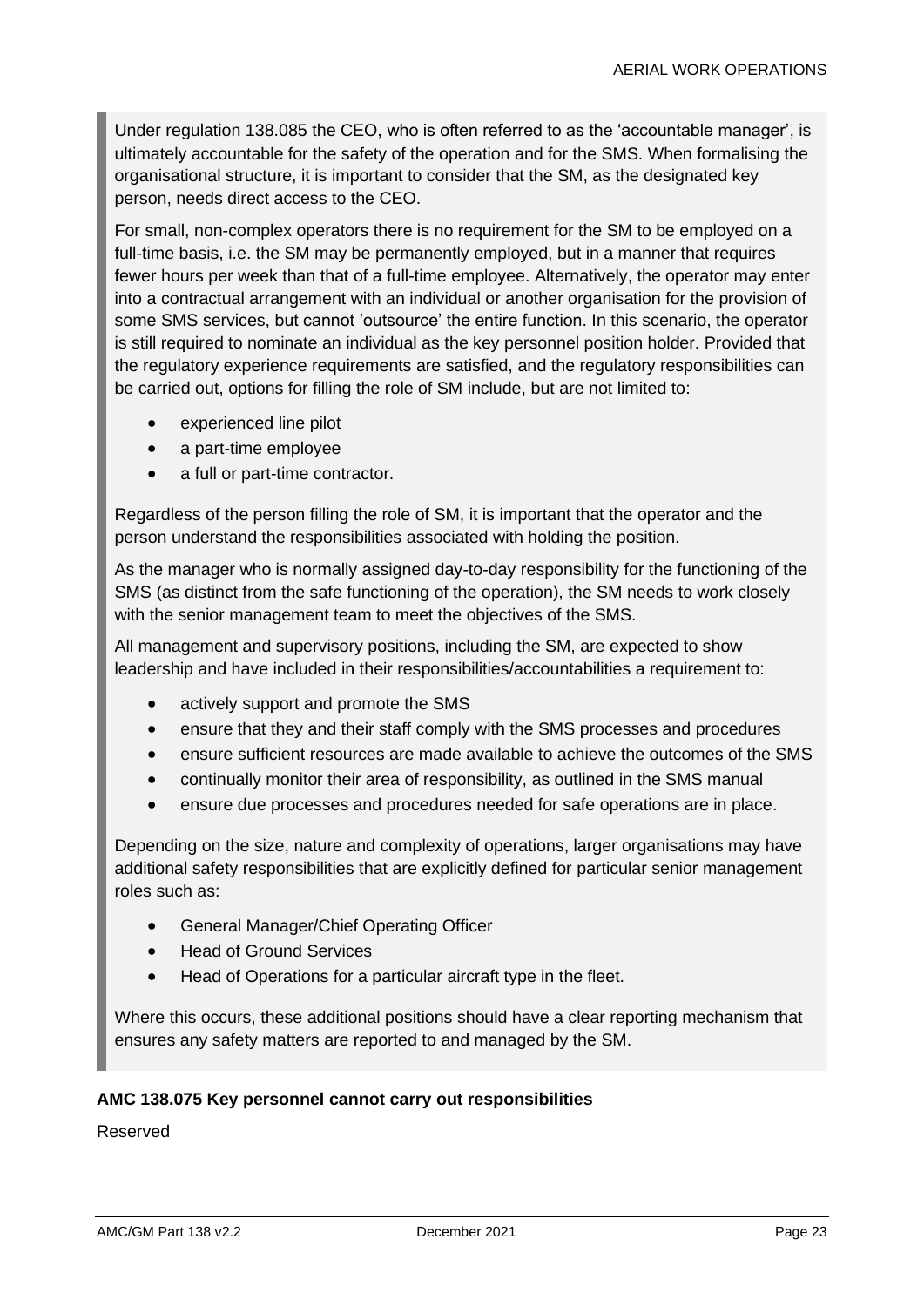#### **GM 138.075 Key personnel cannot carry out responsibilities**

There is an exemption in force in relation to subregulation 138.075 (1) that changes the number of days in the subregulation from 30 to 35 days to align with similar regulations in other CASR parts. It is recommended that operators review section 5 of CASA EX86/21.

This regulation imposes a requirement for an operator to advise CASA of the inability of any of its key personnel to carry out their responsibilities if it will continue beyond 35 days<sup>4</sup>. It does not refer to their physical presence at the operator's base or office.

An operator must advise CASA of any extended period of absence of any key personnel. Operators should be aware that the time period begins from the first day of absence.

The requirement to advise CASA applies to both foreseen (planned holidays or absences) and unforeseen (sickness or injury) circumstances.

As part of the required content of the operations manual, the operator must include a description of how they plan to manage any temporary absence, or the inability of a key person to carry out their responsibilities<sup>5</sup>.

The operations manual must include the full name of each person authorised to act on behalf of each key person during any period of temporary absence<sup>6</sup>.

The operator's procedures should also specify that the operator will maintain an auditable register, providing a chronological record of each occasion that the temporary/deputy key person holds responsibility and accountability for the position.

The operator's procedures may also:

- detail who is responsible for notifying CASA
- describe a means for providing the notification.

Each temporary key person must have received familiarisation training in relation to the key person's responsibilities and accountabilities prior to carrying out the responsibilities of the position. The operator must provide a means to demonstrate that familiarisation training has been provided to temporary position holders<sup>7</sup>.

In the interests of safety, and to be satisfied that a temporary key person is suitable to carry out the responsibilities of the key position, CASA may issue a direction for the person to undertake an assessment, as per the requirements of the key position $8$ .

Restrictions around sharing of key personnel responsibilities can be found in regulation 138.050.

#### *Alternate key person*

The regulations permit additional personnel to act in the role of a key person. The decision to nominate alternate key persons rests with the organisation. Nominating alternate key

<sup>4</sup> CASA EX86/21 – Part 138 and Part 91 of CASR – Supplementary Exemptions and Directions Instrument 2021

 $5$  Refer to subparagraph 138.155(1)(e)(v).

<sup>6</sup> Refer to subparagraph 138.155(1)(e)(iv).

<sup>7</sup> Refer to regulation 138.080.

<sup>8</sup> Refer to regulation 138.120.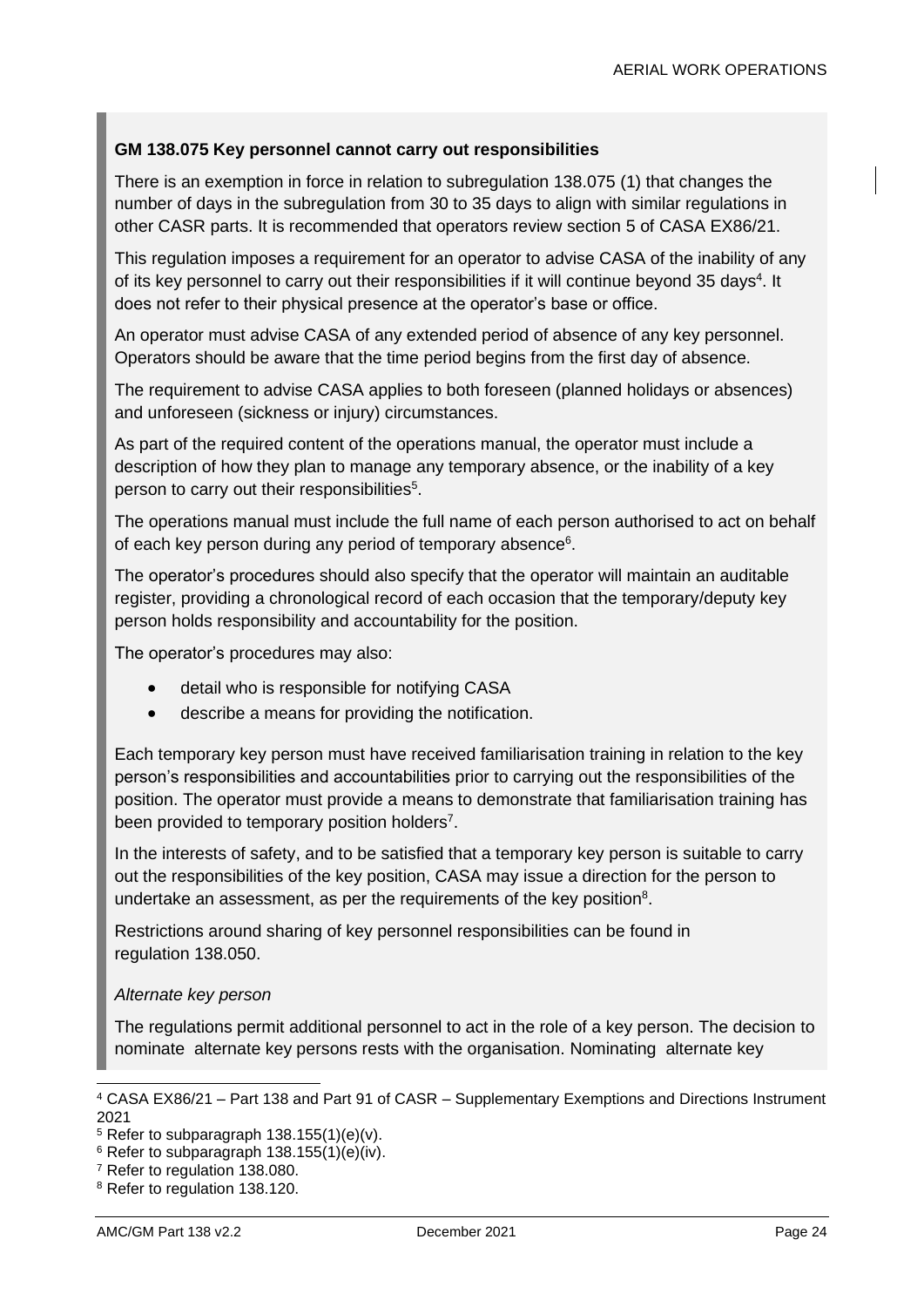personnel has the potential to be beneficial, as it can minimise the disruption to operations in several circumstances, such as:

- an unexpected illness of the primary person
- annual leave
- duty away from home base for a short period of time
- a change in the individual's circumstances leading to their inability to manage the duties and responsibilities of their position in the organisation
- sudden resignation / retirement.

Where an alternate person has been nominated, the operator's operations manual is to describe how the changeover between the primary and alternate person is managed.<sup>9</sup> This will ensure that the alternate person does not discharge the duties and responsibilities of a key person until they formally assume the role, at which point they must perform all of the associated duties and assume full responsibility for the position.

In developing the content of the operations manual, the following should be considered for inclusion:

- when the alternate person can act in place of the primary person
- the method by which all personnel are expediently notified of the change of the position holder, and the period for which the change is in effect
- ensuring that CASA is notified of the change, as per the regulatory requirements
- the method of communication and handover processes between the primary and the alternate key person.

The nomination of an alternate person is achieved by the same method and assessment process as the primary person.

Many small operators do not have the numbers of personnel within their company to provide alternate key personnel from within their own personnel. Under s28 of the Act, key personnel are required to be "in the organisation". Alternate key personnel that are normally employed by a different operator can be nominated as alternate key personnel, provided that the operator nominating them as alternate key personnel outlines in their operations manual how the alternate key person will be capable of fulfilling their responsibilities as a key person on short notice, particularly when they are normally familiar with a different operator's procedures and documentation suite. When conducting alternate key personnel duties, the person will need to have a direct relationship with the operator (whether by contract or other arrangement). Critically, the person must have the **time, and the ability,** to discharge their key personnel duties completely and comprehensively. It is highly unlikely that this can be satisfied if a key person is trying to conduct key persons duties for multiple operators at the same time. Also see the guidance provided in GM 138.012, 138.062 and 138.070.

#### **AMC 138.080 Familiarisation training for key personnel**

 $9$  Refer to subparagraph 138.155(1)(e)(v).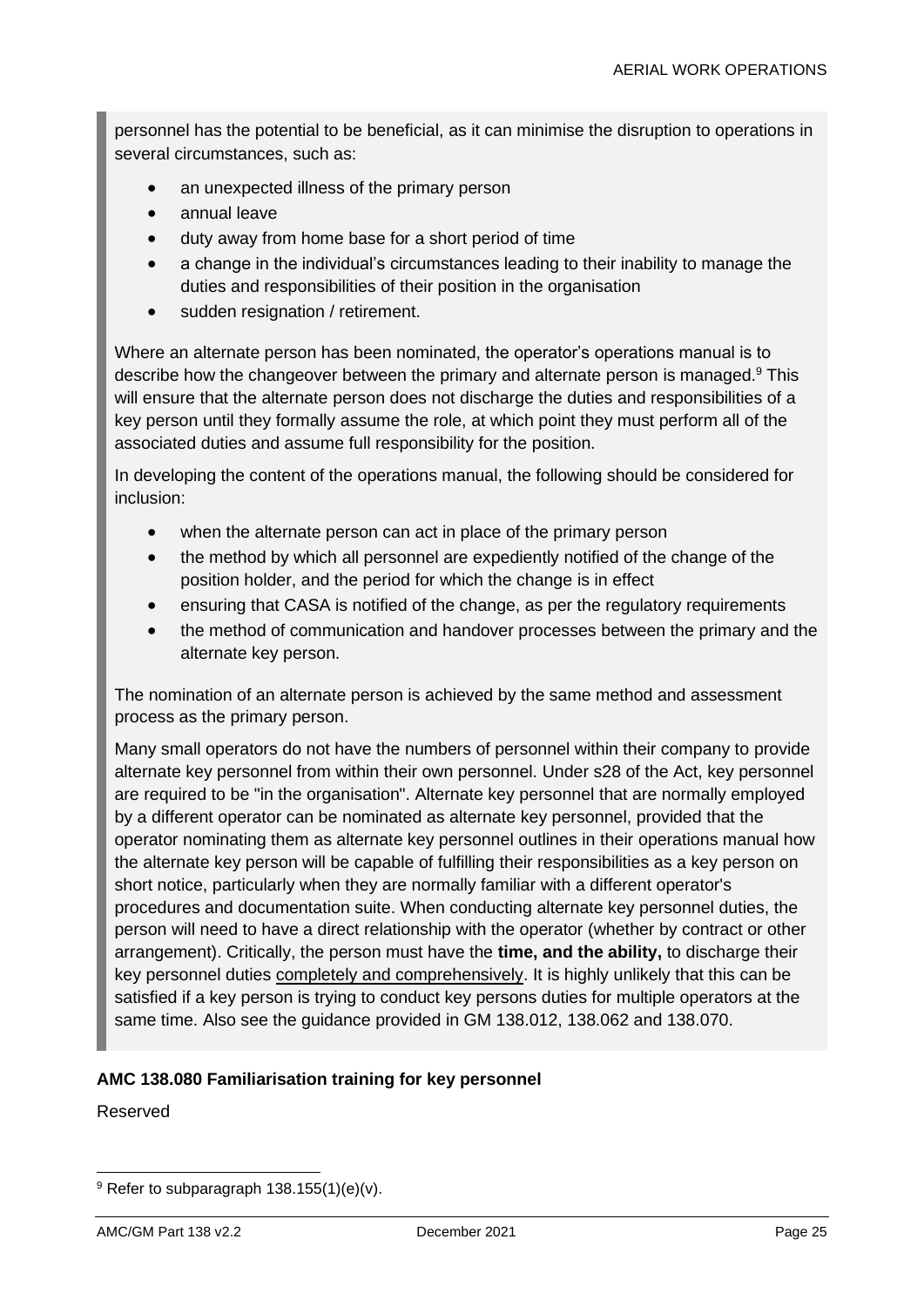#### **GM 138.080 Familiarisation training for key personnel**

An operator must describe the conduct of familiarisation training in their operations manual<sup>10</sup>, including details of the training syllabus and how records of achievement are documented.

#### **AMC 138.085 Responsibilities and accountabilities of chief executive officer**

Reserved

#### **GM 138.085 Responsibilities and accountabilities of chief executive officer**

There is an exemption in force in relation to this regulation for operators not required to have an SMS under regulation 138.140. It is recommended that operators review section 6 of CASA EX86/21.

The CEO of an aerial work operator has the overall responsibility and accountability for the operator's direction and continued operation. The regulation prescribes the accountabilities and responsibilities that ultimately rest with the CEO, but does not indicate that the CEO must perform each of these functions personally.

Part 138 requires the CEO to ensure that the right mix of people with the appropriate experience and competence are always available for the operator to safely conduct authorised aerial work operations. Subparagraph 138.085(1)(a)(i) goes beyond the requirements of Parts 61, 64 and 66, which deal with licensing of personnel and describe competence and experience in relation to strictly technical matters.

Additionally, Part 138 does not regulate all personnel who may have an impact on safety. While Part 138 and other CASR Parts set some minimum requirements, the CEO must ensure that all employees, regardless of their roles, possess the skills and experience required to conduct safe operations.

The appropriate management structure for the safe conduct of an operator's aerial work operations will vary enormously across the scope of the industry. The management structure may also be affected by factors outside the scope of this regulation, such as contractual requirements. However, some management structure principles are common across the breadth of the aerial work sector:

- The HOO is typically a direct report of the CEO.
- The CEO is not permitted to also hold the role of SM (unless permitted by regulation 138.050).
- The HOTC (if required) would normally report directly to the HOO, with the option to report directly to the CEO.
- The SM (if required) should report directly to the CEO or be provided with the clear ability to directly access the CEO on safety matters.

 $10$  Refer to paragraph 138.155(1)(h).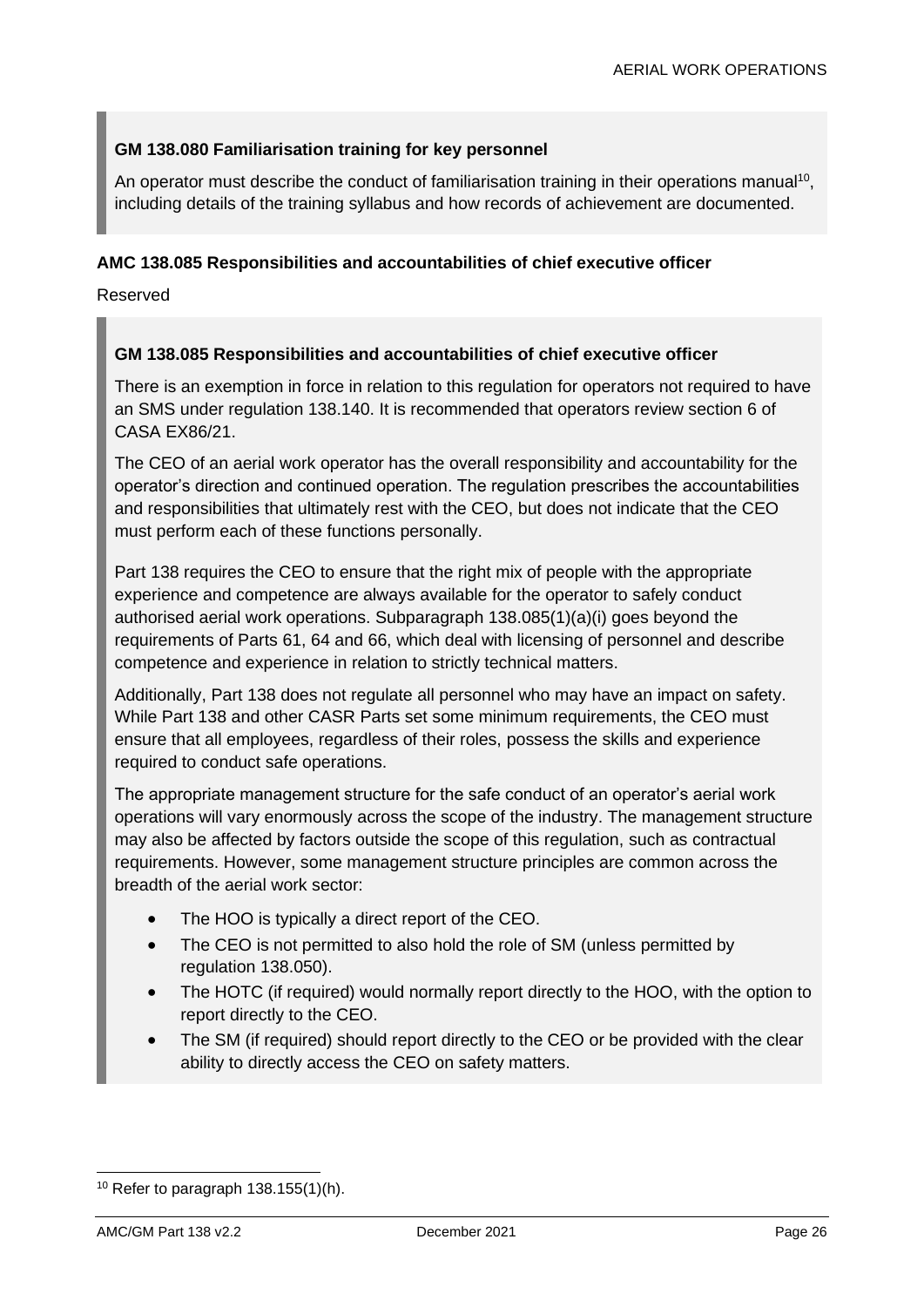#### **AMC 138.090 Qualifications and experience of head of operations**

#### Reserved

#### **GM 138.090 Qualifications and experience of head of operations**

There is an exemption in force in relation to this regulation. It is recommended that operators review section 7 of CASA EX86/21.

The HOO must hold an amount of organisational and operational experience commensurate with the size and complexity of the organisation and its operations.

In some circumstances, any combination of the roles of CEO, HOO and HOTC (if applicable) can be filled by the same individual. Where this occurs, it will be necessary for the person fulfilling these combined roles to have a considerable amount of relevant aviation experience<sup>11</sup>.

In nominating a candidate for the role of HOO, operators should provide CASA with relevant information supporting their contention that the candidate has sufficient safety and regulatory knowledge to satisfy the requirement in paragraph 138.090(1)(e).

Under regulation 138.120 CASA can require, by written notice, additional qualifications and experience to those required by regulation 138.090.

For an operator that has a diverse operation, there are scenarios where the HOO may not be qualified on every aircraft type or in every role/function performed under the aerial work certificate, such as:

- mixed categories fixed and rotary wing
- mixed type rated aircraft (e.g. Cessna 210, Aero Commander AC690)
- different kinds of aerial work operations.

In this case the operator may elect to create a position within the management structure to support the HOO, where the incumbent is required to be a role or type specialist for that function. Such a position must be detailed in the operations manual. The specialist manager would report to the HOO and assist with the discharge of their responsibilities. This does not remove the accountability or responsibility for the HOO to manage the specialised operations.

It is important to note that a kind of aerial work is defined as one of the three overarching aerial work purposes, namely external loads, dispensing, and task specialist operations. As such, the HOO is not required to be qualified to conduct all of the operator's aerial work operations. For example, the HOO may be qualified to conduct Class B external load operations, but not Class C external load operations.

The regulation also permits CASA to require assessment of the HOO candidate. However, CASA must give written notice to the individual if this assessment is required.

Prior to conducting an assessment, CASA will conduct a desktop review of any nomination. In some cases, CASA will not require any further information as the nominee may be well

<sup>&</sup>lt;sup>11</sup> Refer to regulation 138.070.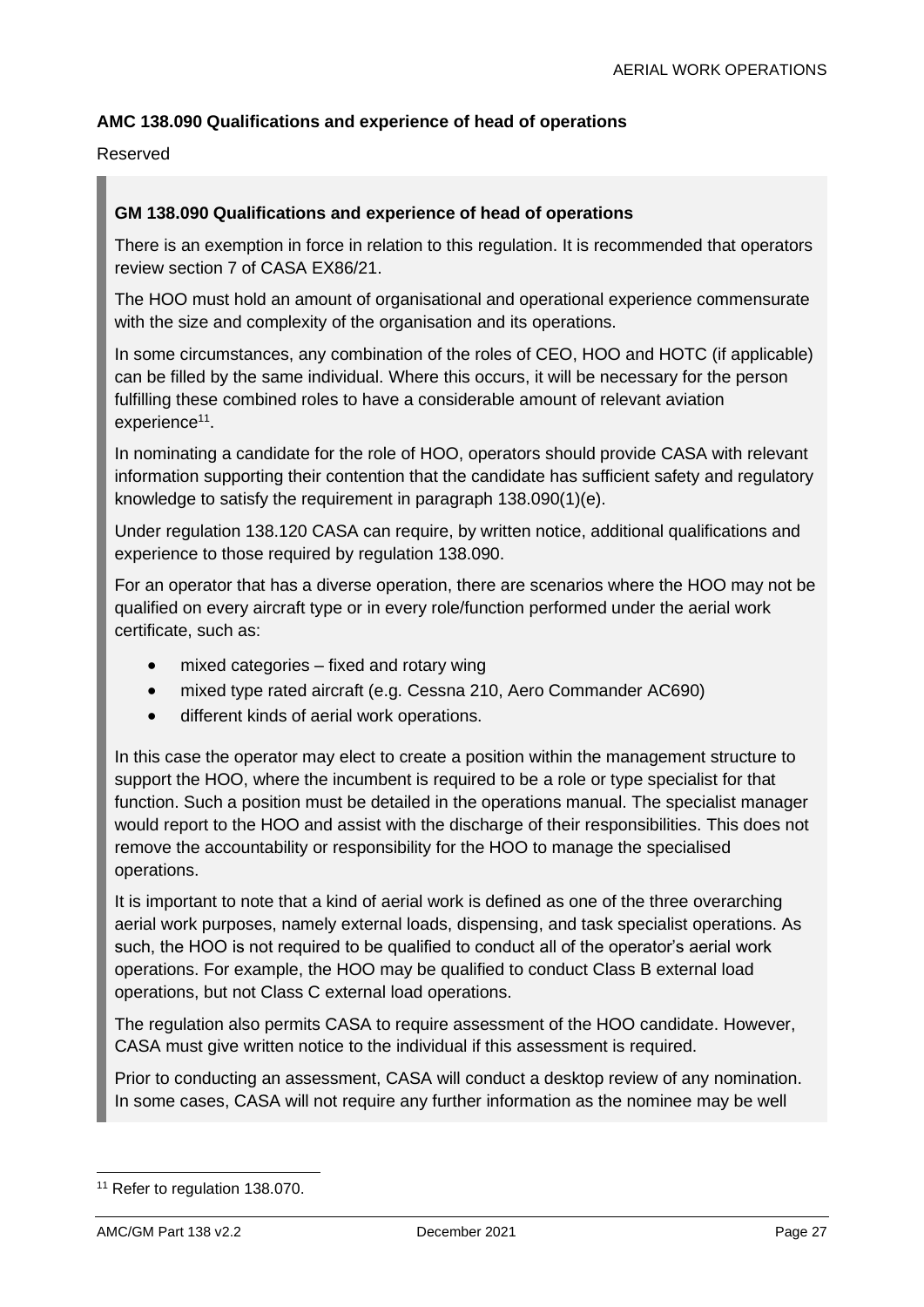known due to significant experience, or possibly having had a recent assessment conducted which addresses key criteria for a HOO.

For example, an individual may be performing as HOO for an aerial work operation and elects to transfer to another operator. In this case, CASA may consider a number of matters, such as, but not limited to:

- how recently the individual has been assessed
- the performance of the individual in any previous assessment
- similarities or differences between the previous organisation and the new organisation that the individual has been nominated for
- the individual's performance as HOO in previous positions.

Any assessment will seek to confirm that the nominee has a suitable understanding of the role and the complexities of aircraft/operations applicable to the nominated position.

Flight assessments may be conducted in an aircraft or a flight simulator, as specified in the notice of assessment.

When a candidate's nomination has been refused, the operator and the candidate will be advised of the reasons in writing.

#### *When not meeting the minimum experience requirements*

The regulation makes provision for an operator to seek an approval under regulation 138.025 to appoint a candidate who does not meet an element of the minimum experience requirements. Such an application should demonstrate how the variation would preserve a level of aviation safety that is at least acceptable.

#### *HOO qualifications after appointment*

For a HOO to effectively fulfil the responsibilities and duties required by CASR, they would normally maintain the qualifications that they held when initially appointed as HOO. Should a HOO lose currency/recency, the organisation should evaluate whether effective supervision is maintained by the individual continuing in the role. While there is no regulatory requirement for the HOO to "fly the line", it is acknowledged that first-hand experience is maintained by those individuals who do so. For the non-flying HOO, organisations would be expected to demonstrate that they have sufficient senior individuals involved in the daily flying operations who are part of the organisational structure, who can provide supervision to junior members, and who also have the experience to identify items that need to be raised for attention at the HOO or CEO level.

#### *Remotely located HOO*

There are occasions in which an operator may nominate a HOO who will not be located at the operator's main base and intends to exercise the privileges of their HOO approval remotely. Experience has shown that, in the absence of onsite key personnel, the lack of direct guidance can result in non-compliance with statutory requirements.

The onsite presence of a HOO is important for an operator's day-to-day operations. The HOO can exert considerable influence on the safety of operations and the standard of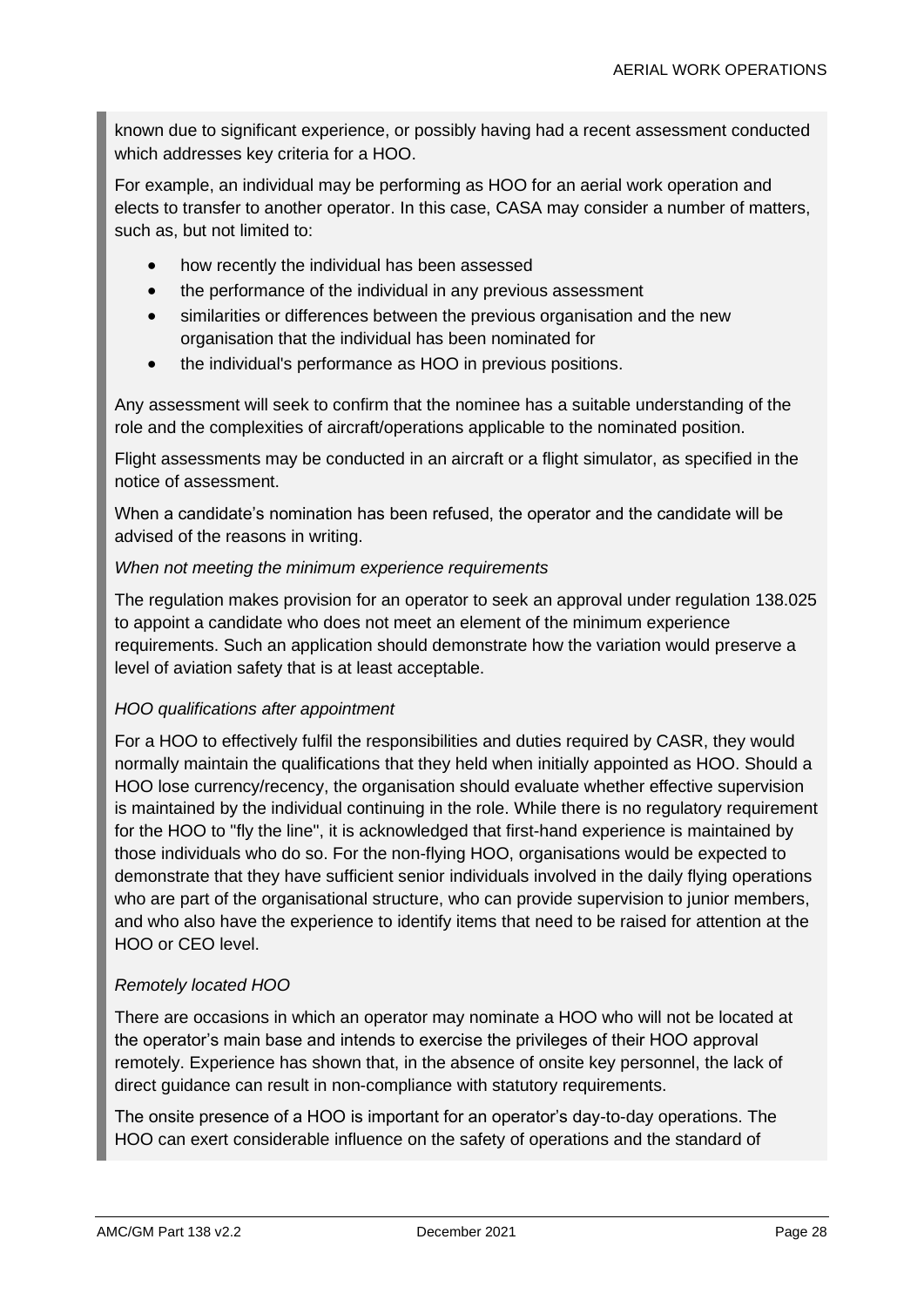operational matters and compliance. These objectives are difficult to achieve by a permanently remotely located HOO.

In any situation where the candidate has other commitments inside or outside aviation, the operator must consider whether the candidate has adequate time to discharge the duties and responsibilities of a HOO.

#### *Part-time HOO*

In some circumstances an organisation may seek to employ a person as HOO who also works in another flying operation, possibly as their HOO, or the person may work in a completely different industry. While there is no regulation that prevents this from occurring, organisations should be prepared to demonstrate how the resultant workload is being managed by the key person. Any such case would need to consider a number of factors including, but not limited to:

- the individual's total workload
- proposed number of hours worked per week (across all employment)
- method of ensuring suitable rest periods
- method of ensuring compliance with workplace and fatigue requirements
- method of confirming that the HOO is available when operations are being conducted and how they will supervise such operations.

If an organisation's HOO is engaged in employment duties for another organisation at certain times then it should be considered that the key personnel position will be absent/vacant during these periods, and hence flying operations cannot be conducted. Organisations should also be aware that some HOO duties are required outside the hours of flying operations, i.e. consideration of other administrative duties is needed.

#### **AMC 138.095 Responsibilities of head of operations**

#### Reserved

#### **GM 138.095 Responsibilities of head of operations**

There is a direction in force in relation to aerial work certificate holders and HOO responsibilities for an operator that is not required to have a training and checking system. It is recommended that operators review section 21 of CASA EX86/21.

The HOO of an aerial work operator has overall responsibility for the flying operations of the operator. To enable the HOO to fulfil their duties and responsibilities, the operator should develop processes and systems, and articulate these in the operations manual. While regulation 138.095 details some of the key responsibilities of the HOO, it does not require that the HOO perform each of these functions personally.

In a small operation, with a steep gradient of experience and expertise, it would be expected that the HOO would be involved in much of the detail of the responsibilities set out in the regulation. However, in a large operation with a larger number of senior staff, the HOO may be supported by senior or other staff in discharging their responsibilities.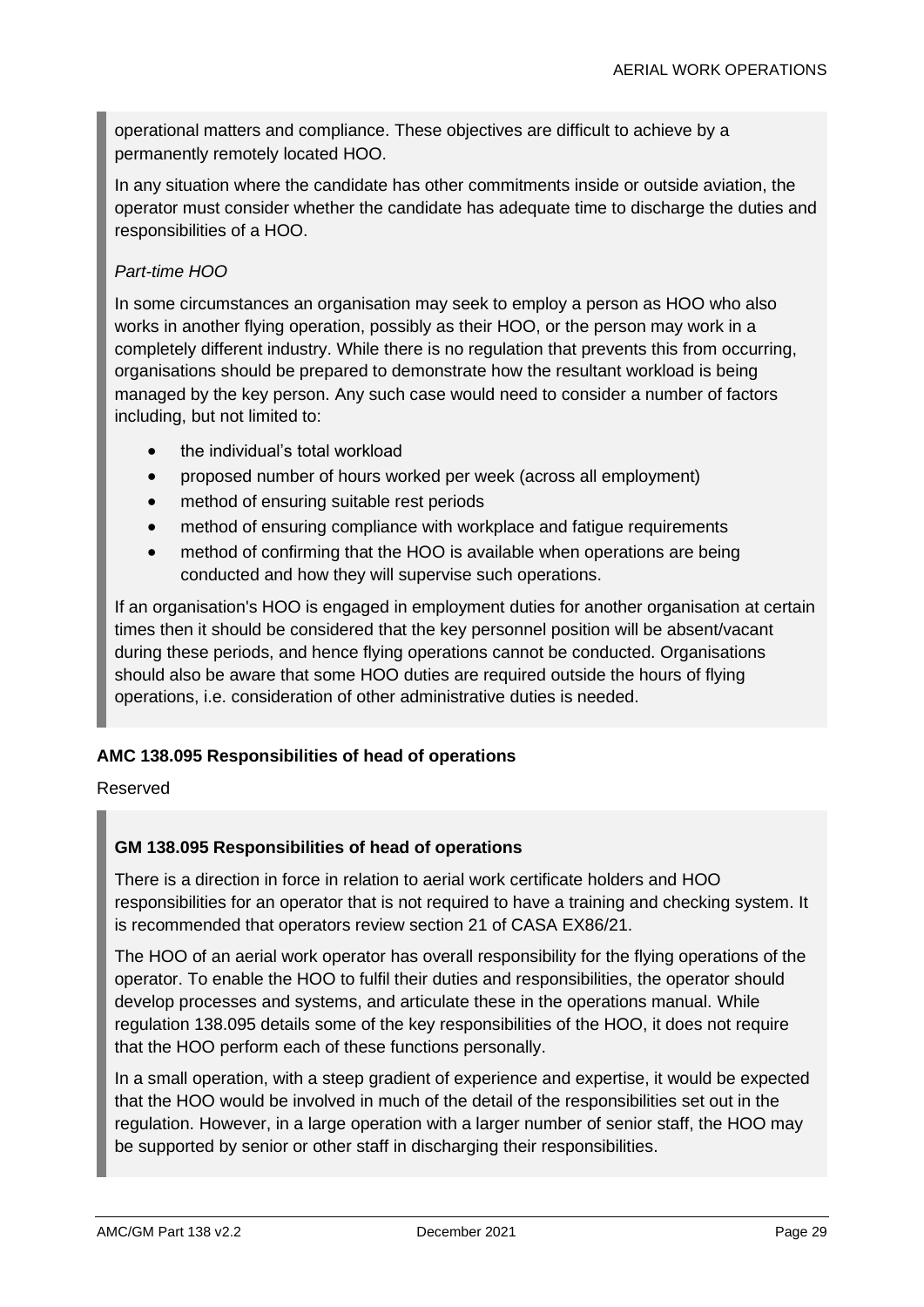Where an operator establishes multiple bases, there must be a system to manage day-today operational issues. Implementation of such a system must be documented in the operations manual. The HOO can be supported by other employees, including a senior base pilot at each additional base. In this case the operations manual would contain:

- a senior base pilot position description, outlining the duties and training requirements of the position and qualifications needed for appointment to the role
- an organisational chart showing reporting lines
- a method of regular communication between senior base pilots and the HOO
- the duties of the HOO, including a plan for oversight of each additional base e.g. regular visits.

#### *Paragraph 138.095(2)(d) – proper allocation and deployment of aircraft and personnel*

There are two facets to this regulation that require consideration:

- Can the aircraft chosen to conduct a task do so safely in all likely circumstances?
- Are the crew who will conduct this task sufficiently qualified and experienced to safely complete this task in all likely circumstances?

Insufficient crew or aircraft capability for the task can lead to compromises in safety or operational reliability, or both.

Matters that should be considered include whether:

- the aircraft is appropriate to task
- the aircraft has sufficient hours available until next service
- the operator is able to handle the possibility of this aircraft becoming unserviceable away from base
- adequate facilities are available at the destination
- sufficient qualified crew are available
- there are any duty hours limitations or fatigue issues associated with the proposed task
- suitable rest facilities are available (if needed).

#### *Paragraph 138.095(2)(e) – operator's personnel to be provided with information and documentation*

Matters that should be considered include:

- aircraft operational documentation and data, including the flight manual
- meteorological information for operational needs
- airways documentation
- flight planning information
- aerodrome documentation
- documentation required for international operations (if any).

This responsibility includes the necessary infrastructure (including computers, telecommunications etc.) to obtain the information/data and for it to be updated.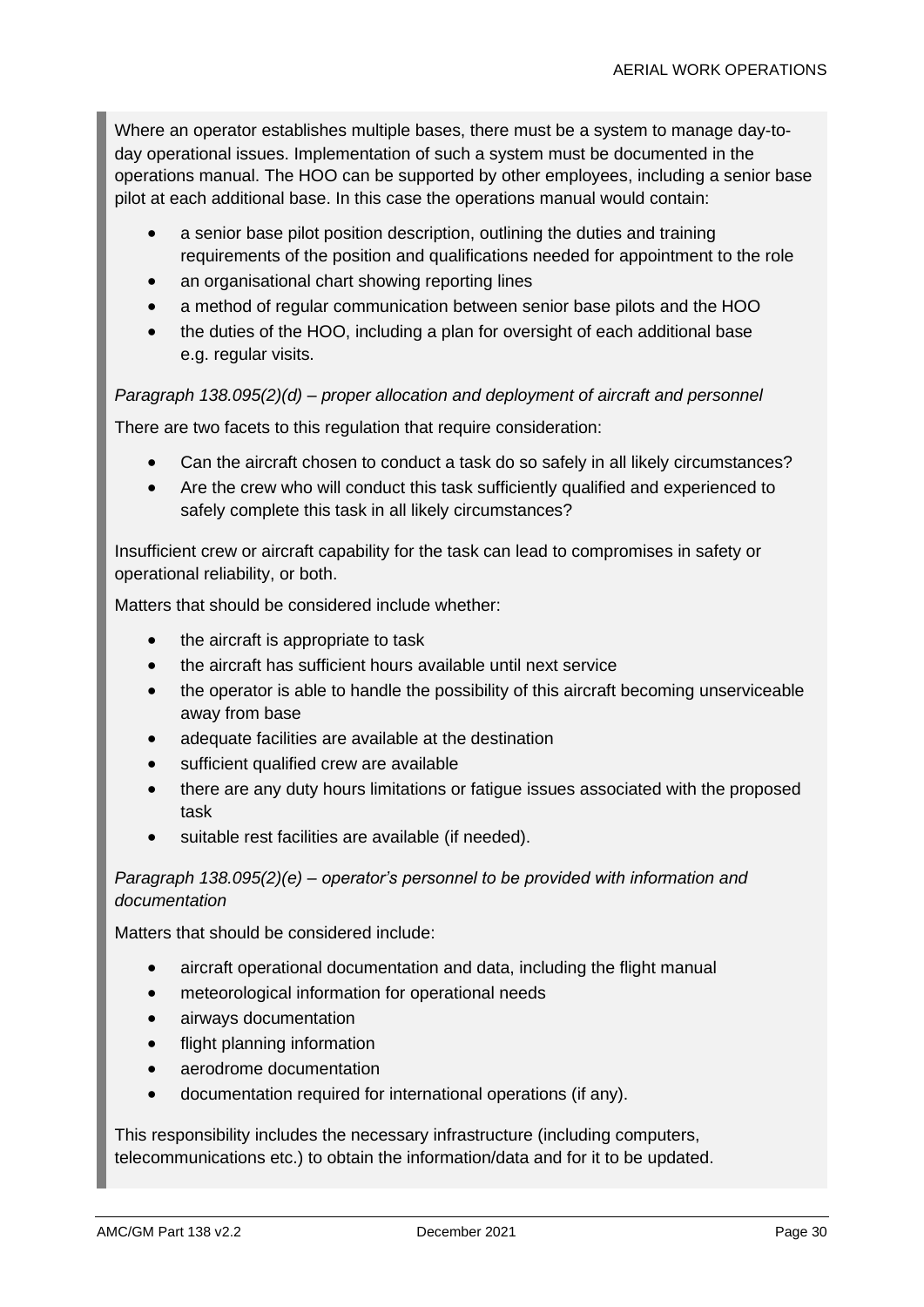#### **AMC 138.100 Qualifications and experience of head of training and checking**

#### Reserved

#### **GM 138.100 Qualifications and experience of head of training and checking**

There is an exemption in force in relation to this regulation. It is recommended that operators review section 7 of CASA EX86/21.

If the organisation is required to have a training and checking system under regulation 138.125, they will require a head of training and checking (HOTC).

The HOTC must hold an amount of experience commensurate to the size and complexity of the organisation. Operators should note that they will need to provide CASA with relevant supporting information to show that the HOTC candidate has sufficient safety and regulatory knowledge in accordance with paragraph 138.100(2)(e).

The HOTC is required to be qualified to fly each kind of aerial work operation that the operator conducts. However, the regulation does not require a HOTC to possess every Part 61 rating or endorsement relevant to the operations being conducted by the operator.

In larger organisations the HOTC is often located in a head office location, and as such may be physically removed from the day-to-day conduct of the operator's flight operations. Provided sufficient levels of qualified staff are available, it would not be necessary for the HOTC to hold every qualification available in the organisation. In all cases, the HOTC will still need to hold a relevant training/checking qualification, besides having sufficient aviation experience to supervise and manage the staff and functions of the organisation.

It is important to note that a kind of aerial work is defined as one of the three overarching aerial work purposes, namely: external load operations, dispensing operations, and task specialist operations. While the HOTC must be qualified to fly each *kind* of aerial work operation that the operator conducts, they are not required to be qualified to conduct all the operator's aerial work operations. For example, the HOTC may be qualified to conduct Class B external load operations, but not Class C external load operations. Such circumstances would require the appointment of a specialist for the conduct of activities that the HOTC is not qualified for/experienced in.

Under regulation 138.120 CASA can require, by written notice, additional qualifications and experience to those required by this regulation.

#### *Assessment*

The regulation permits CASA to require assessment of the (proposed) HOTC; however, CASA must give written notice to the individual if this assessment is required.

Prior to conducting an assessment, CASA will conduct a desktop review of any nomination. In some cases, CASA will not require any further information as the nominee may be well known due to significant experience, or possibly having had a recent assessment conducted, which addresses key criteria for a HOTC.

For example, an individual may be performing as HOTC for another aerial work operation and elects to transfer. In this case, CASA may consider a number of matters, such as, but not limited to: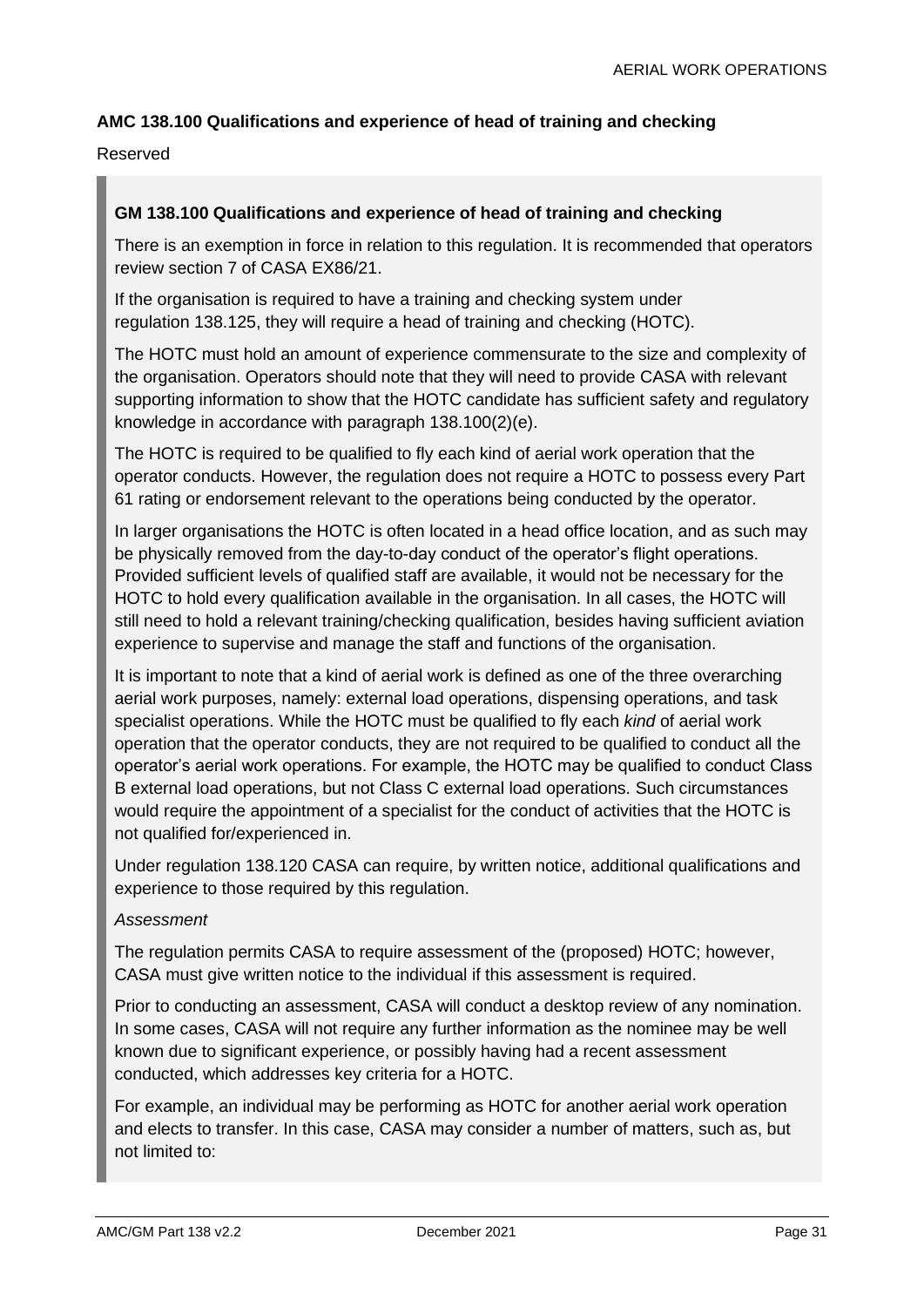- how recently the individual has been assessed
- the performance of the individual in any previous assessment
- similarities or differences between the previous organisation and the new organisation that the candidate is nominated for
- performance as HOTC in previous positions.

Any assessment will seek to confirm that the nominee has a suitable understanding of the role, including the operator-specific complexities of aircraft/operations.

Flight assessments may be conducted in an aircraft or flight simulator, as specified in the notice of assessment.

When a candidate's nomination has been refused, the operator and the candidate will be advised of the reasons in writing.

#### *HOTC qualifications after appointment*

For a HOTC to properly perform the responsibilities and duties required by CASR, they would normally maintain the qualifications they held when initially appointed to the role. Should a HOTC lose currency/recency, the organisation should evaluate whether effective supervision is maintained by the individual continuing in the role. While there is no regulatory requirement for a HOTC to regularly conduct check and training activities, it is acknowledged that first-hand knowledge and experience is maintained by those who do so. For a non-flying HOTC, organisations would be expected to demonstrate that they have sufficient senior training and checking staff in supporting roles. These staff members should be involved in regular training operations that are part of the organisational structure, supervising junior members and identifying items that need to be raised for attention at the HOTC level.

#### **AMC 138.105 Responsibilities of head of training and checking**

Reserved

#### **GM 138.105 Responsibilities of head of training and checking**

If the organisation is required to have a training and checking system under regulation 138.125, they will require a HOTC.

The role of the HOTC is to ensure compliance with the legislation relating to the conduct of training and checking for flight crew, including compliance with the requirements in the operations manual. This does not necessarily mean the HOTC has to be able to participate in training and checking events. It does mean, though, that they need to be able to exercise administrative oversight of these activities, whether they are conducted by the aerial work operator itself or by a Part 142 organisation.

CASA must be satisfied that there are appropriate procedures to keep the HOTC informed of the conduct of training and checking activities, and that they are able to effectively exercise appropriate oversight.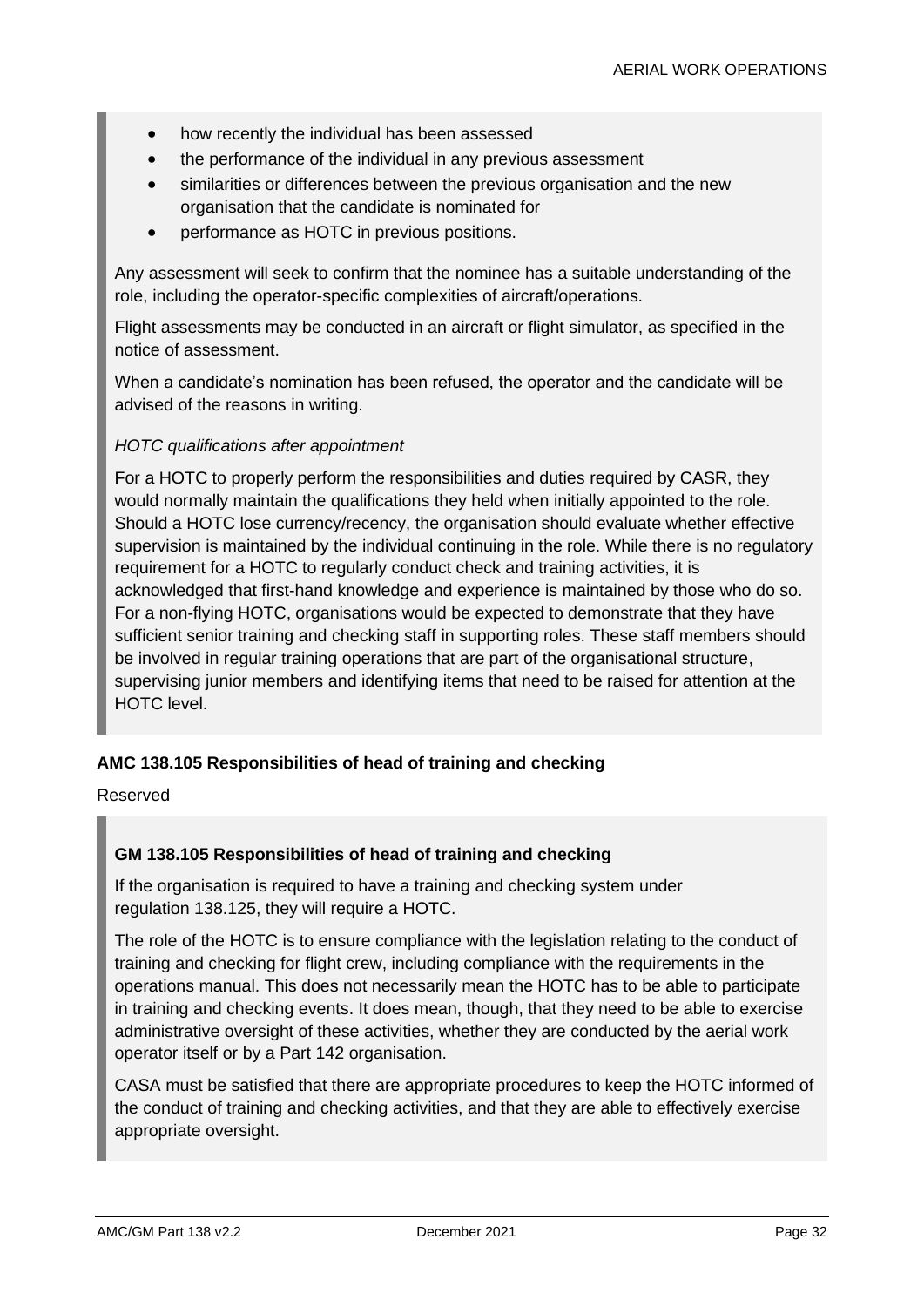The responsibilities of the HOTC of an aerial work operator align very closely with some of the responsibilities of the operator's CEO. As such, the HOTC is required to regularly report to the CEO regarding the operator's compliance with training and checking matters. A CEO may also choose to appoint the HOTC as the manager for other training activities, such as for task specialists and other safety critical personnel. In some organisations this will be beneficial, as it will promote the use of common training outcomes and standards across the organisation. In some circumstances, any combination of the roles of CEO, HOO and HOTC may be filled by the same individual.

The responsibilities detailed in regulation 138.105 rest with the HOTC, but there is no requirement for the HOTC to perform each of these functions personally. In a small operation with a steep gradient of experience and expertise, it would be expected that the HOTC would be involved in much of the detail of the regulation 138.105 responsibilities. However, in a large operation with a larger number of senior staff, the HOTC may be supported by senior or other staff in discharging their responsibilities.

For operators that are not continuously carrying out training and checking events, there may be no need for the HOTC to be on duty or available when training and checking is not taking place. However, the nominated HOTC would still need to fulfil the responsibilities outlined under the regulations, whether they were present or not. The operator has the responsibility for proposing any such arrangement to CASA in the operations manual.

Where an operator establishes multiple training locations, there must be a system to manage day-to-day issues across the various locations. Implementation of such a system must be documented in the operator's operations manual. The approved HOTC is responsible for all training operations, regardless of location. This may require the HOTC to be supported by other employees, including appointing a senior training and/or check pilot for each fleet and/or training location. In this case, the operations manual would contain:

- a senior training and/or check pilot position description, outlining the duties and training requirements of the position and qualifications needed for appointment
- an organisational chart showing reporting lines
- a method of regular communication between senior training and/or check pilots and the HOTC
- the duties of the HOTC, including a plan for oversight of the senior training and/or check pilot(s).

For example, the HOTC could rely on compliance reports from a senior check pilot in giving their own compliance report to the HOO, but this does not remove the ultimate accountability and responsibility imposed on the HOTC by regulation 138.105.

*Paragraph 138.105(3)(a) - ensure that the operator is compliant with the legislative requirements in respect of qualifications, training and checking of the operator's flight crew*

A means must be provided for the HOTC to carry out the functions required to fulfil this responsibility. These may include, but are not limited to:

• receiving information and data from the SM and the SMS – for example, incident reporting and accident data and trending information (note: not all aerial work organisations are required to have an SMS)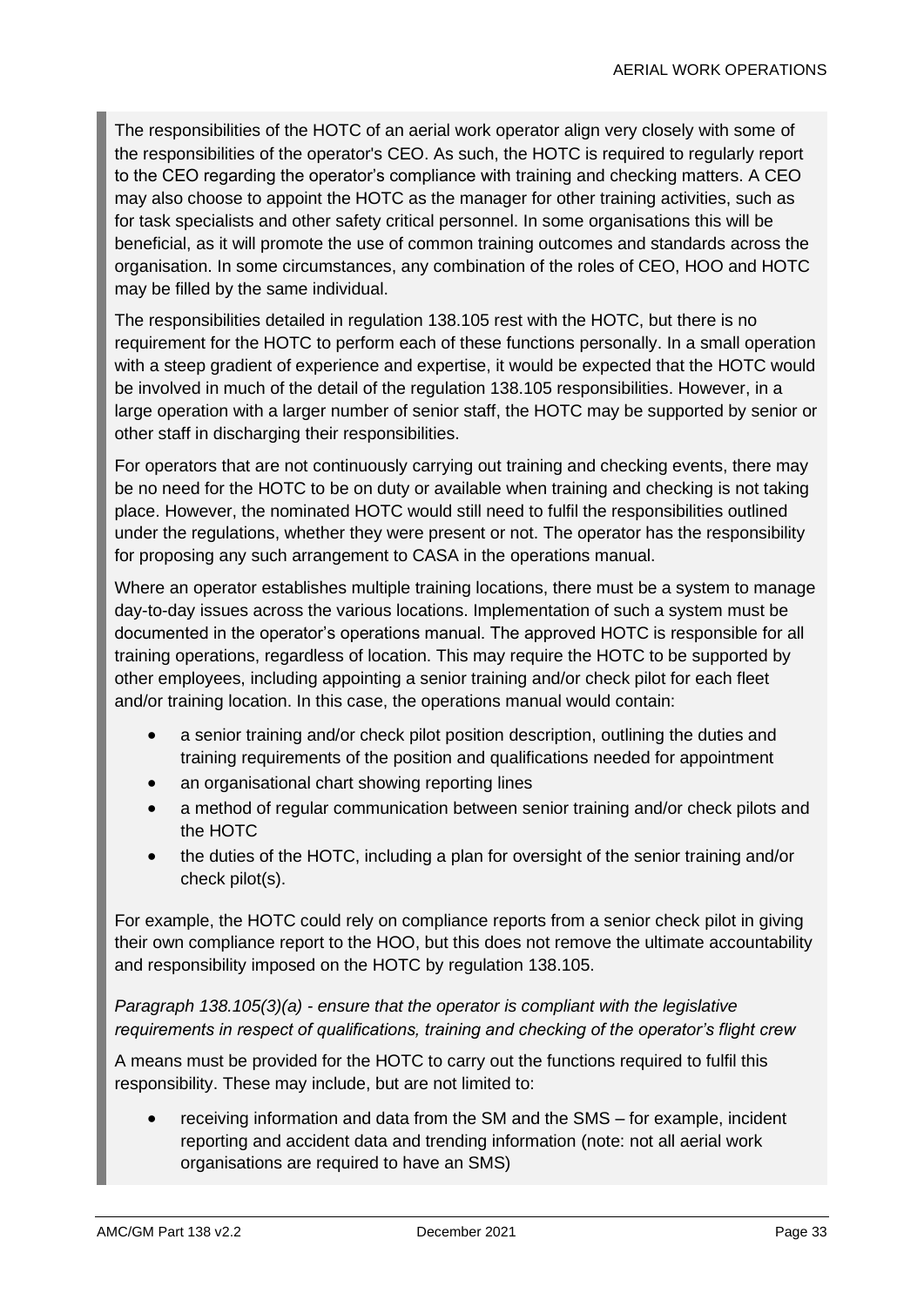- collecting and reviewing information obtained during internal audits of documentation such as training records
- ensuring that continual supervision of training and checking staff is maintained to monitor the standard of instruction provided
- receiving regular feedback and reports in relation to compliance matters from other staff assigned responsibility for particular flight training and checking activities
- maintaining communications with personnel located in different locations, and carrying out inspections to ensure standardisation of instruction
- receiving and reviewing feedback from checking staff regarding checking events
- reporting to the CEO and HOO in relation to matters such as those listed above.

#### *Paragraph 138.105(3)(b) - ensure that the HOO is made aware of the compliance state of all crew qualifications, training and checking activities*

To ensure the HOO receives reports on compliance requirements for personnel qualifications, currency and training, a means must be provided for the HOTC to carry out the functions required to fulfil this responsibility. These may include, but are not limited to:

- recommending upgrade training or recruitment action (when necessary) to meet training and checking qualification requirements for the conduct of a particular activity
- providing evidence of the content, completion and results of the training and checks required by the internal training and checking system and manual.

#### *Paragraph 138.105(3)(c) - ensure that the training and checking of flight crew conducted by or for the operator is conducted in accordance with the operator's training and checking manual*

To ensure training and checking activities are conducted in accordance with the operator's training and checking manual, a means must be provided for the HOTC to carry out the functions required to fulfil this responsibility. These may include, but are not limited to:

- ensuring training and checking personnel receive or have access to the applicable manual sections, and are familiar with their contents prior to conducting activities
- ensuring personnel are competent in the use of any software program that may be utilised as a tool for the training system
- providing training and guidance to personnel in the use of competency-based syllabuses, and providing supervision to confirm training is conducted in accordance with the syllabuses and standardised procedures of the organisation
- analysing data relating to matters such as repeated training events, time taken to achieve new qualifications / upgrades, and actual progress of trainees against the course schedule.

The HOTC must have the ability to make changes to the training system processes, where required, and initiate consequential amendments to the applicable manual parts.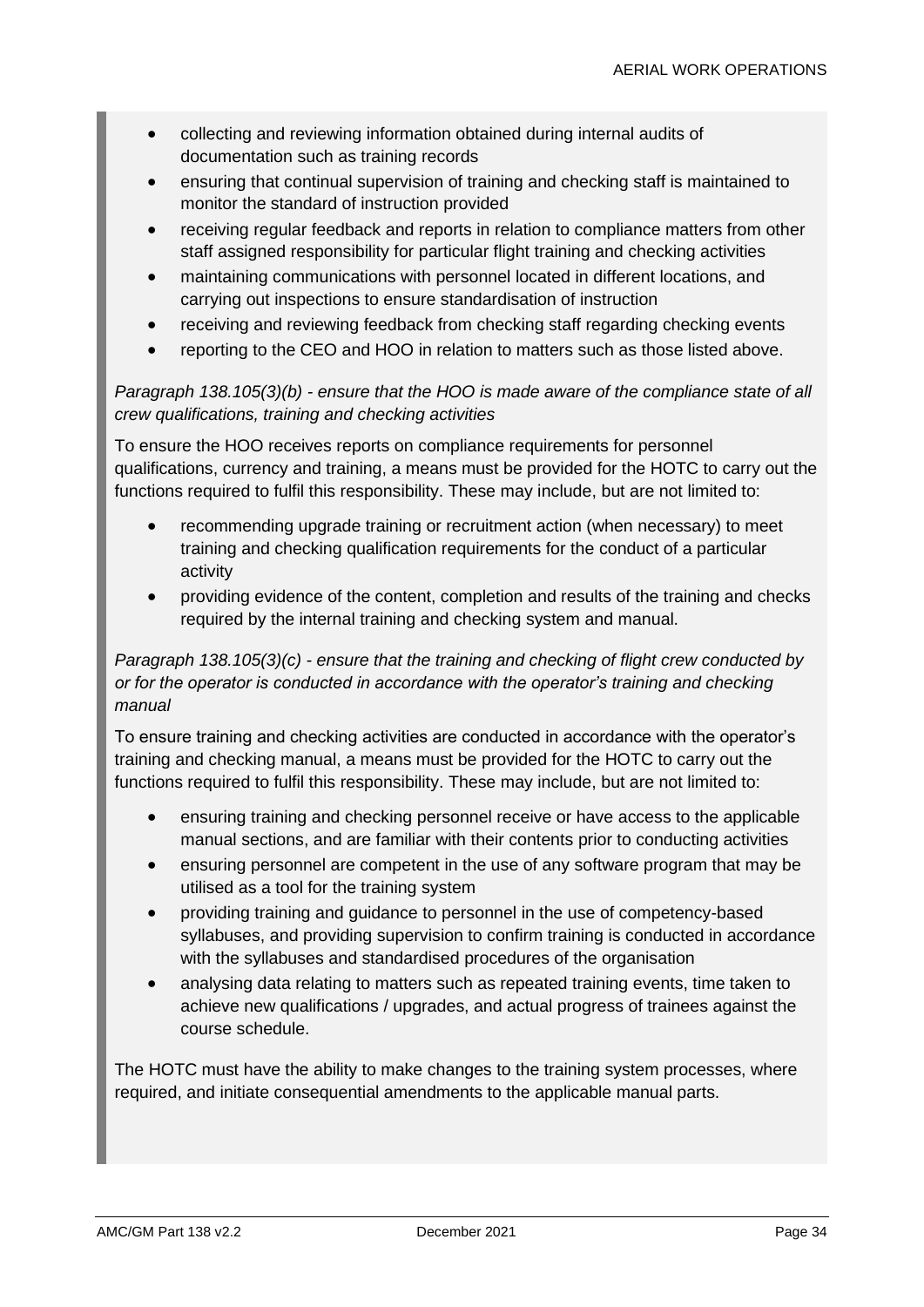*Paragraph 138.105(3)(d) - using a Part 142 operator to conduct training or checking activities*

An operator can elect to use a contracted Part 142 operator to conduct training or checking activities. In this case, the HOTC remains responsible for:

ensuring that each individual engaged by a Part 142 operator conducting training or checking is authorised under Part 61 for those applicable activities informing the Part 142 operator, in writing, of any change in or to the operator's training and checking manual relating to the training and checking activities.

To ensure personnel conducting contracted training or contracted checking are authorised under Part 61, the operator's HOTC (and/or allocated staff) will require access to the contracted operator's manual and a means to view the tracking functions of licences/qualifications. A means must be provided for the HOTC to carry out the functions required to fulfil this responsibility. These may include, but are not limited to:

- providing a copy of each contracting operator's manual
- electronic access to the contractor's software systems
- use of auditing functions of the external contractor as a means of assurance
- establishing a reporting cycle and policy, which may be agreed to by each contracted operator for communications with the HOTC of each contracting operator (including the provision of written reports)
- ensuring records of the content and results of contracted training and checking are made and retained.

#### **AMC 138.110 Experience of safety manager**

Reserved

#### **GM 138.110 Experience of safety manager**

There is an exemption in force in relation to this regulation. It is recommended that operators review section 7 of CASA EX86/21.

If the organisation is required to have a SMS under regulation 138.140, they will require a SM. The SM should understand aviation safety from a practical perspective and have the confidence in this understanding to communicate to the CEO on safety issues and appropriate rectification solutions. At times, the safety issue may involve key personnel, management staff or the CEO. As such, the SM is an independent role and should be filled by a person capable of managing difficult situations.

Ideally, the SM should possess operational experience in the conduct or management of flight operations and an adequate technical background to understand the systems that support company operations. The depth of these skills and knowledge required will depend on the size and complexity of the operator.

The SM should have a sound understanding of safety management principles acquired through a mix of both formal training and practical experience.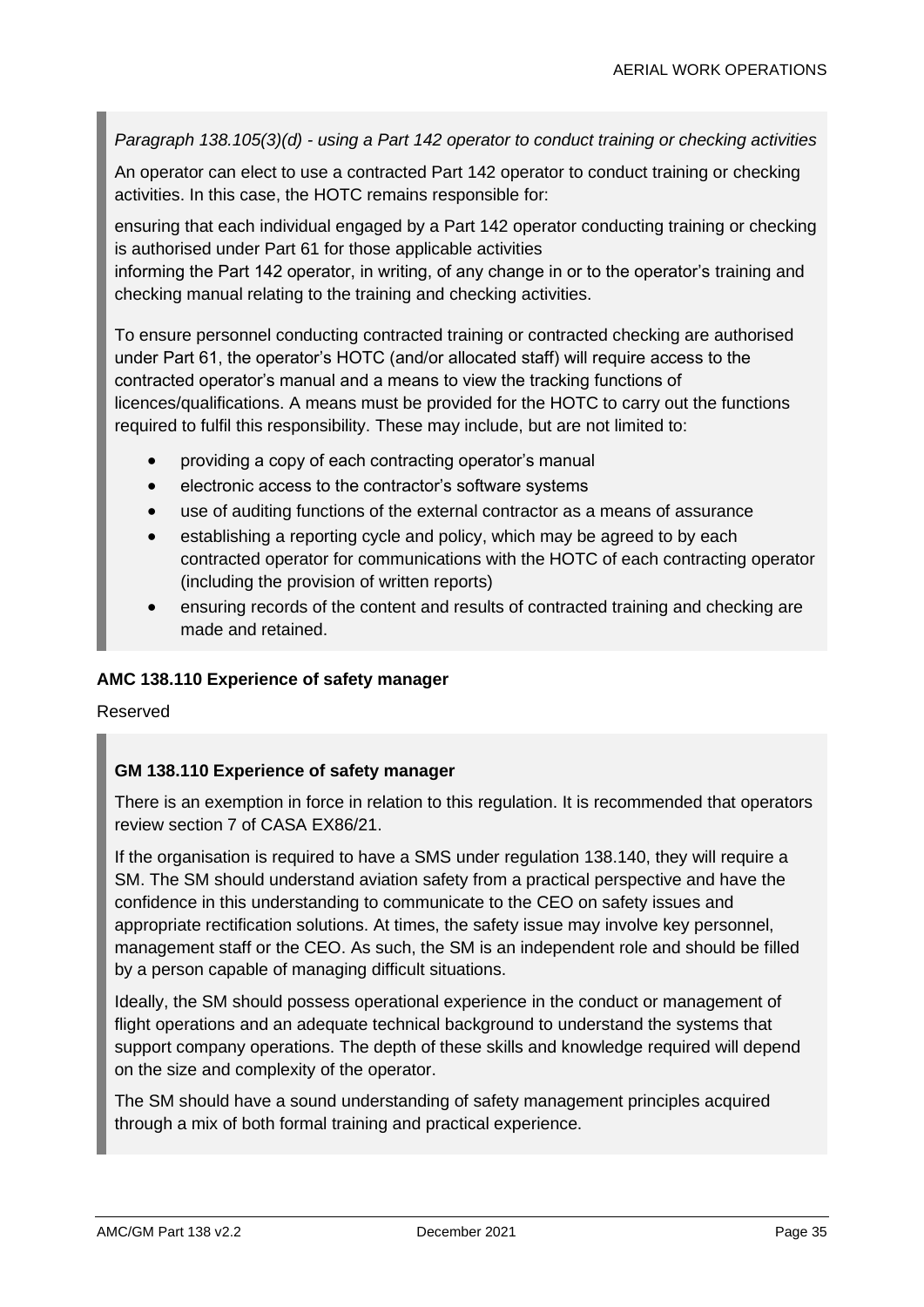Regulation 138.120 – Additional qualification and experience requirements for key personnel, also applies to the position of SM. Therefore, CASA may stipulate additional qualifications and experience requirements for a particular SM, or for the person to undertake an examination, a training course, or to be interviewed by CASA.

For additional information on the experience and attributes of a SM, refer to:

- AC 119-01 [Safety management systems for air transport operations](https://www.casa.gov.au/search-centre/advisory-circulars)
- for general information on safety managers CASA's [Safety Manager Guide.](https://www.casa.gov.au/content-search/safety-kits/safety-manager-guide)

#### **AMC 138.115 Responsibilities of safety manager**

Reserved

#### **GM 138.115 Responsibilities of safety manager**

The conditions on an AWC require the SM to be a person other than the CEO or HOO, unless a specific approval is held (refer to paragraph 138.050(1)(g)). Refer to GM 138.050 above for guidance on the potential management of conflicts of interest if the HOO, or the HOTC, and the SM are the same person.

The responsibilities of the SM of an Australian aerial work operator align very closely with some of the responsibilities of the operator's CEO. As such, the SM will be required to regularly report to the CEO regarding the operator's compliance with safety management matters. The SM must ensure that the operator's SMS meets requirements and is effective.

For additional information on the responsibilities of a SM, refer to:

- AC 119-01 [Safety management systems for air transport operations](https://www.casa.gov.au/search-centre/advisory-circulars)
- for general information on safety managers CASA's [Safety Manager Guide.](https://www.casa.gov.au/content-search/safety-kits/safety-manager-guide)

#### **AMC 138.120 Additional qualification and experience requirements for key personnel**

Reserved

#### **GM 138.120 Additional qualification and experience requirements for key personnel**

For operators with greater size or complexity, additional key personnel experience and qualifications may be required for the operator to be capable of conducting safe operations in accordance with its operations manual.

CASA may, by written notice, direct a person who is, or is proposed to be, holding a key personnel position to undertake an examination or training, or to be interviewed by CASA.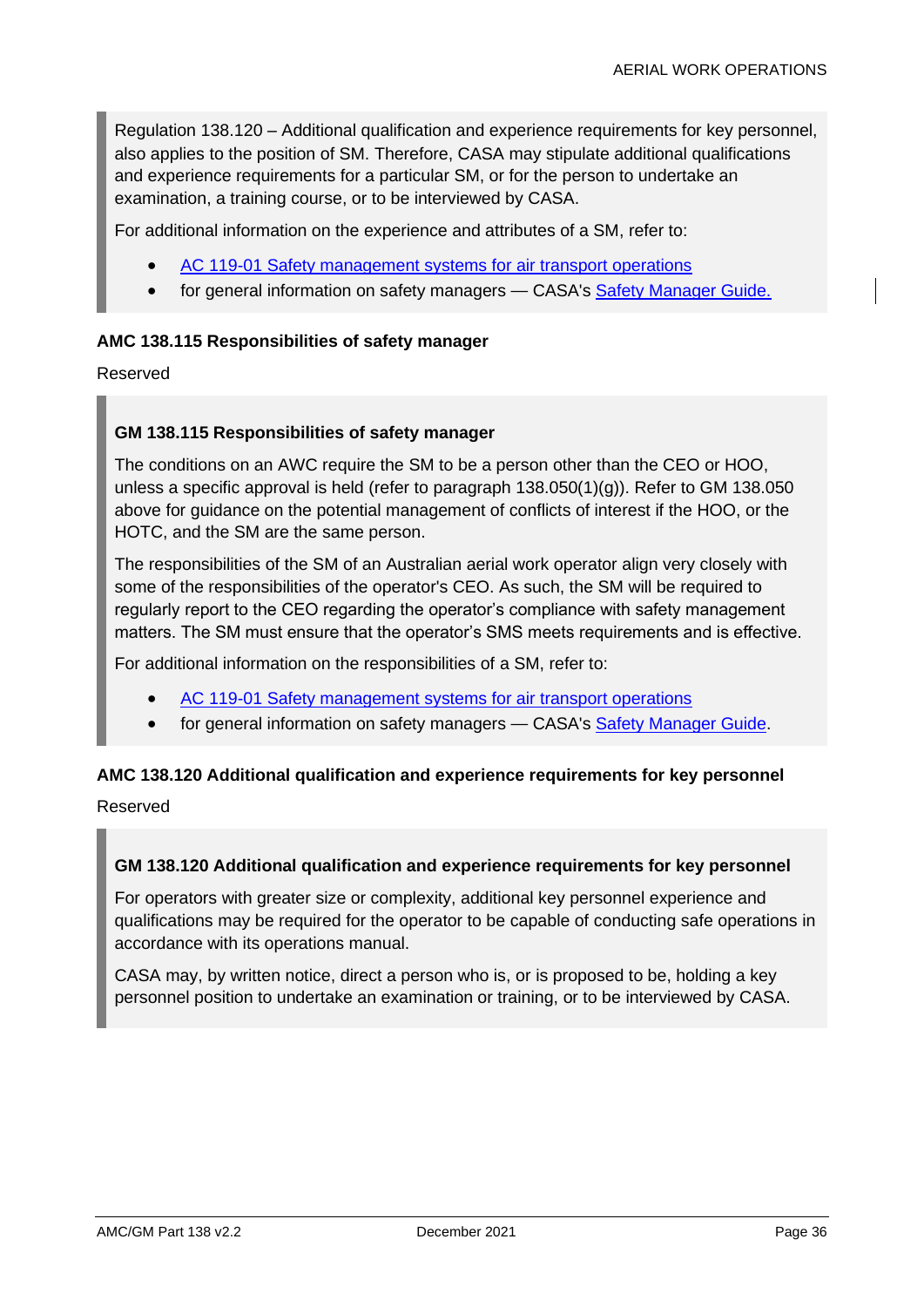# **3.5 Division 138.B.5—Training and checking**

There are exemptions in force in relation to the training and checking of crew members. These exemptions apply to certain operators. It is recommended that operators review Part 10 of CASA EX87/21.

There is a Part 11 direction in force in relation to crew members carrying out audits, checks, examinations etc. Operators and pilots are advised to review section 9 of CASA EX81/21.

### **AMC 138.125 Operators who are required to have a training and checking system**

Reserved

#### **GM 138.125 Operators who are required to have a training and checking system**

There is an exemption in force in relation to this regulation. It is recommended that operators review sections 8 and 9 of CASA EX86/21.

There is also a direction in force in relation to aerial work certificate holders and training and checking systems. It is recommended that operators review section 17 of CASA EX86/21.

In addition to this regulation, Chapter 4 of the Part 138 MOS prescribes further operational circumstances that require the implementation of a training and checking system.

**Notes:**

- 1: For operators to whom this regulation is not applicable, it is worth noting that they are still required to train new or inexperienced flight crew members (regulation 138.480) and task specialists (regulation 138.580), as well as assessing the competence of all flight crew members (regulation 138.485) as per the requirements of Subparts 138.N and 138.P and the Part 138 MOS.
- 2: An operator to whom regulation 138.125 does not apply is still required to have a description of, and the procedures for, the training and competency assessment of crew for their operations in their operations manual.
- 3: An AWC holder who conducts training and checking of aircrew members is required to have a training and checking system (paragraph 4.02(1)(c) of the Part 138 MOS).

If an AWC (Part 138) holder also has an Australian air transport AOC (Part 119), the operator can choose to integrate the two training and checking systems. The requirements of all relevant CASR Parts must be met. The HOTC for such a training and checking system may be the same person if the regulatory requirements for both Parts are met by that person.

Noting the requirements of regs 138.120 and 119.165, CASA would require increased experience for a person who is the HOTC for both air transport and aerial work operations.

There is no legislative requirement for an operator to combine a Part 119 and Part 138 training and checking system. Regardless of whether the operator combines these functions or keeps them separated, the structure of the system and the responsibilities of either HOTC need to be clearly defined in the operator's exposition and operations manual.

For further information on training and checking including contracted training and checking, refer to AC 138-02 - [Training and checking systems.](https://www.casa.gov.au/search-centre/advisory-circulars)

#### **AMC 138.130 Requirements for flight crew**

Reserved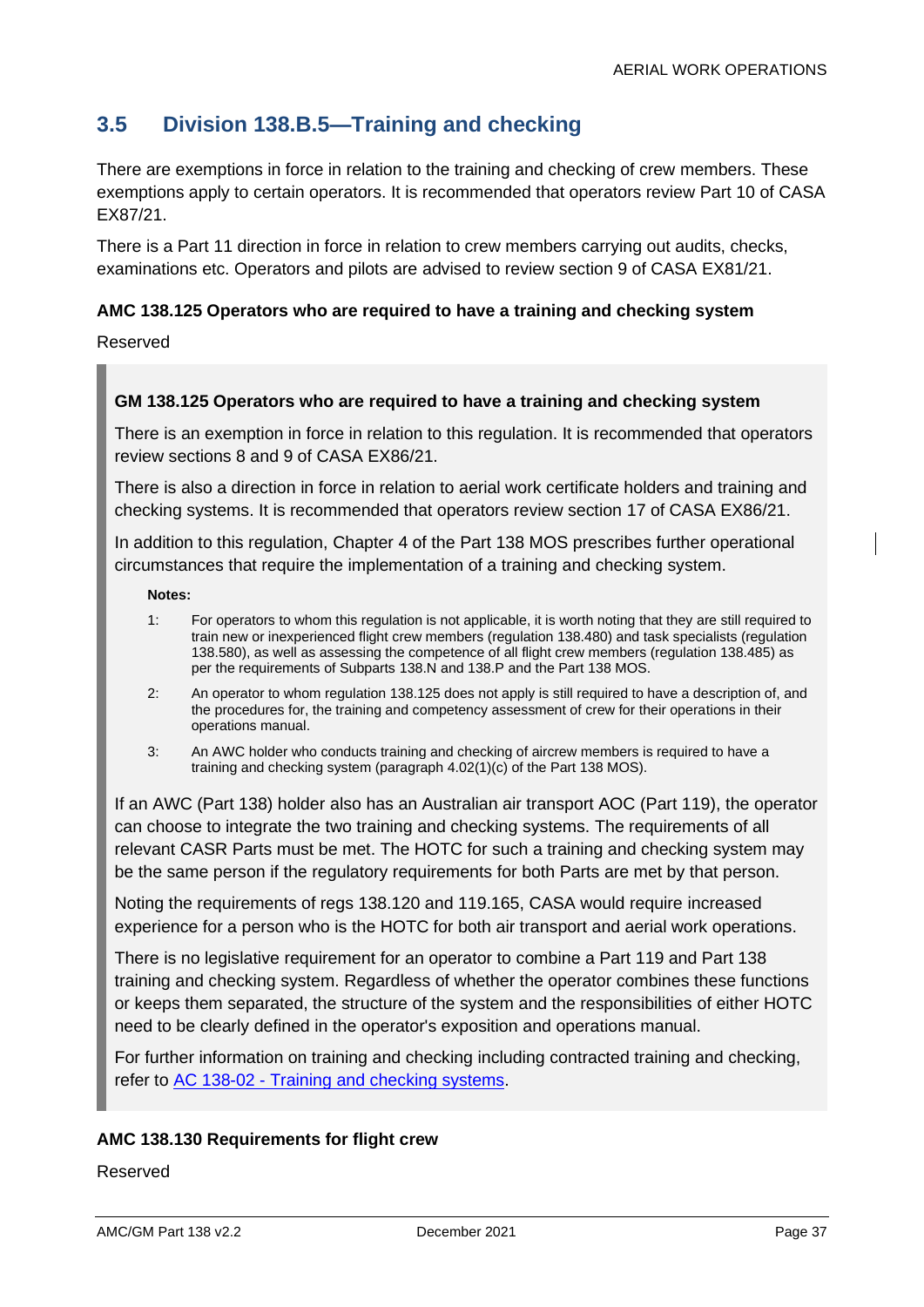### **GM 138.130 Requirements for flight crew**

This regulation is applicable to all operators who are required by regulation 138.125 to establish a training and checking system. The regulation has certain requirements specifying the content of the training and checking system with regards to flight crew members. Nothing in the regulation prevents the operator from customising these components to suit the nature of their specific operations.

Training and checking activities may be conducted in-house or may be conducted under contract with a third party. When making use of a third party, operators should remember that they remain responsible for ensuring that the training meets their requirements.

Equally, an operator may elect to outline in their training and checking manual how they will comply with the requirements of both Part 61 and Part 138, as well as potentially the requirements of Part 119 and the other operational Parts 121, 133 or 135, where applicable.

Division 138.N and P contains details of specific training requirements for Part 138 operators who are required to have training and checking systems.

For more information, refer to AC 138-02 - [Training and checking systems.](https://www.casa.gov.au/search-centre/advisory-circulars)

#### **AMC 138.135 Requirements for other operational safety-critical personnel**

Reserved

#### **GM 138.135 Requirements for other operational safety-critical personnel**

The definition of operational safety-critical personnel is broad, and the intent is for operators to assure themselves that when a person interacts with their aircraft or operation that this interaction will not result in a degradation of safety. For aerial work operations, this may include ground crew, air crew members, and task specialists.

As with training and checking for flight crew, this regulation stipulates what components must be in an operator's training and checking system, not the content of these components. This provides flexibility for operators to structure the system to be appropriate for the size, complexity, and nature of their operation.

If an operator is not required to have a formal training and checking system<sup>12</sup>, they are still obliged to train and assess competency of air crew members and task specialists. The difference with a formal training and checking system is that the regulations stipulate what the components of the system must be, whereas other training and assessment requirements only stipulate that it must be done, and that there is a documented procedure in the operator's operations manual.<sup>13</sup>

For more information, refer to AC 138-02 - [Training and checking systems.](https://www.casa.gov.au/search-centre/advisory-circulars)

<sup>&</sup>lt;sup>12</sup> Refer to regulation 138.125.

 $13$  Refer to paragraph 138.155(1)(h).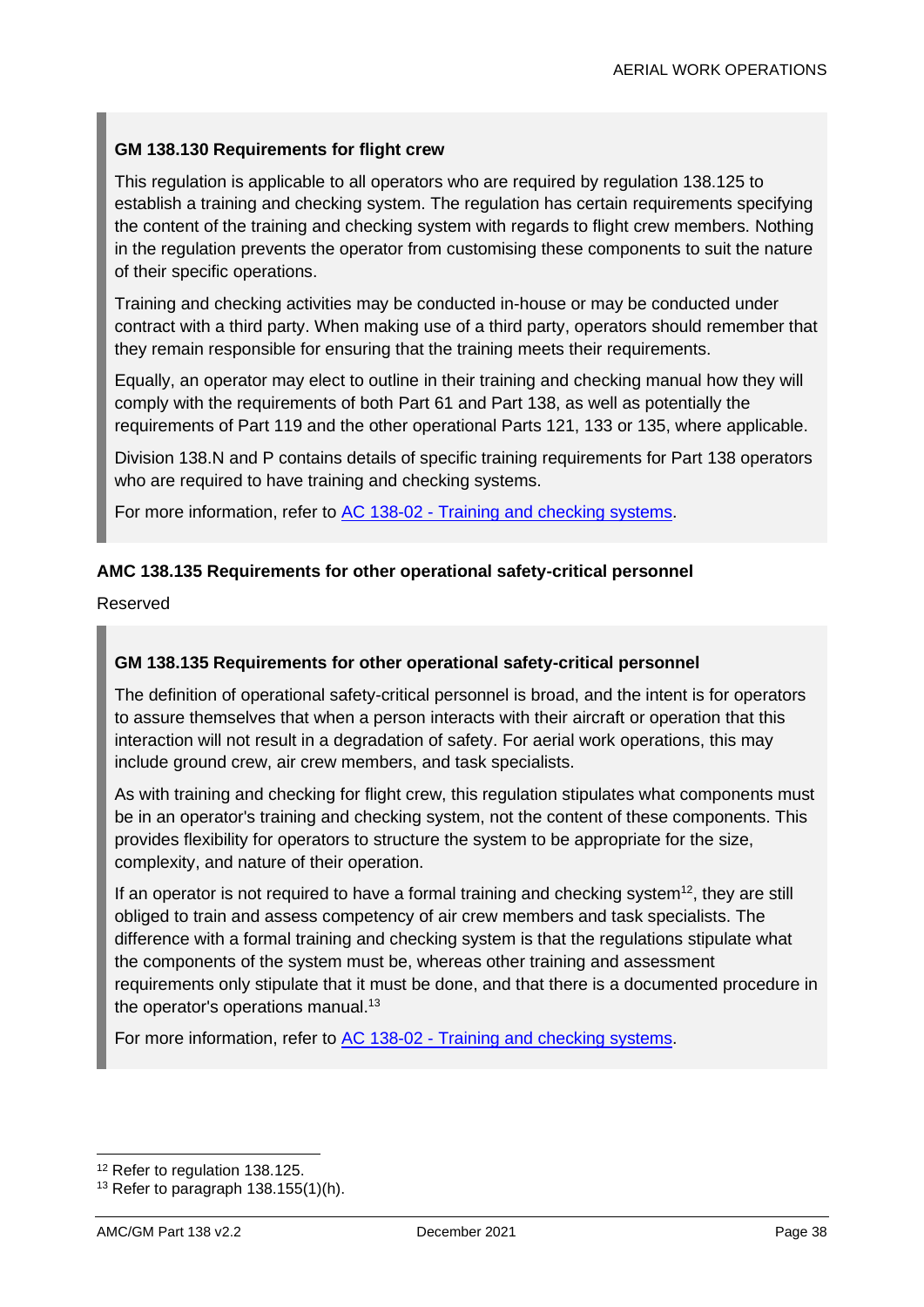# **3.6 Division 138.B.6—Safety management system**

There are exemptions in force in relation to safety management systems for aerial work certificate holders. These exemptions apply to certain operators. It is recommended that operators review Parts 4 and 5 of CASA EX87/21.

There is a direction in force in relation to aerial work certificate holders and the management of safety information. It is recommended that operators review section 22 of CASA EX86/21.

#### **AMC 138.140 Operators who are required to have a safety management system**

Reserved

#### **GM 138.140 Operators who are required to have a safety management system**

There is also a direction in force in relation to aerial work certificate holders and safety management systems. It is recommended that operators review section 18 of CASA EX86/21.

In addition to this regulation, the Part 138 MOS has the ability to prescribe further operational circumstances requiring the provision of a SMS or provide relief. Refer to Chapter 5 of the MOS (currently reserved).

#### **AMC 138.145 Safety management system requirements**

Reserved

#### **GM 138.145 Safety management system requirements**

If an AWC (Part 138) holder also has an Australian air transport AOC (Part 119), the operator can choose to integrate the two SMSs. The requirements of all relevant CASR Parts must be met. The SM for such a training and checking system may be the same person if the regulatory requirements for both Parts are met by that person.

There is no legislative requirement for an operator to combine a Part 119 and Part 138 SMS. Regardless of whether the operator combines these functions or keeps them separated, the structure of the system and the responsibilities of the SM need to be clearly defined in the operator's exposition and operations manual.

For more information on developing a safety management system, refer to [AC 119-01 -](https://www.casa.gov.au/search-centre/advisory-circulars) [Safety management systems for air transport operations.](https://www.casa.gov.au/search-centre/advisory-circulars)

**Note:** For operators to whom this regulation is not applicable, it is worth noting that they are still required to have a description of their safety policy in their operations manual. <sup>14</sup> For more information on developing a safety management system, refer to AC 119-01 - Safety management systems for air transport operations.

<sup>&</sup>lt;sup>14</sup> Refer to paragraph  $138.155(1)(l)$ .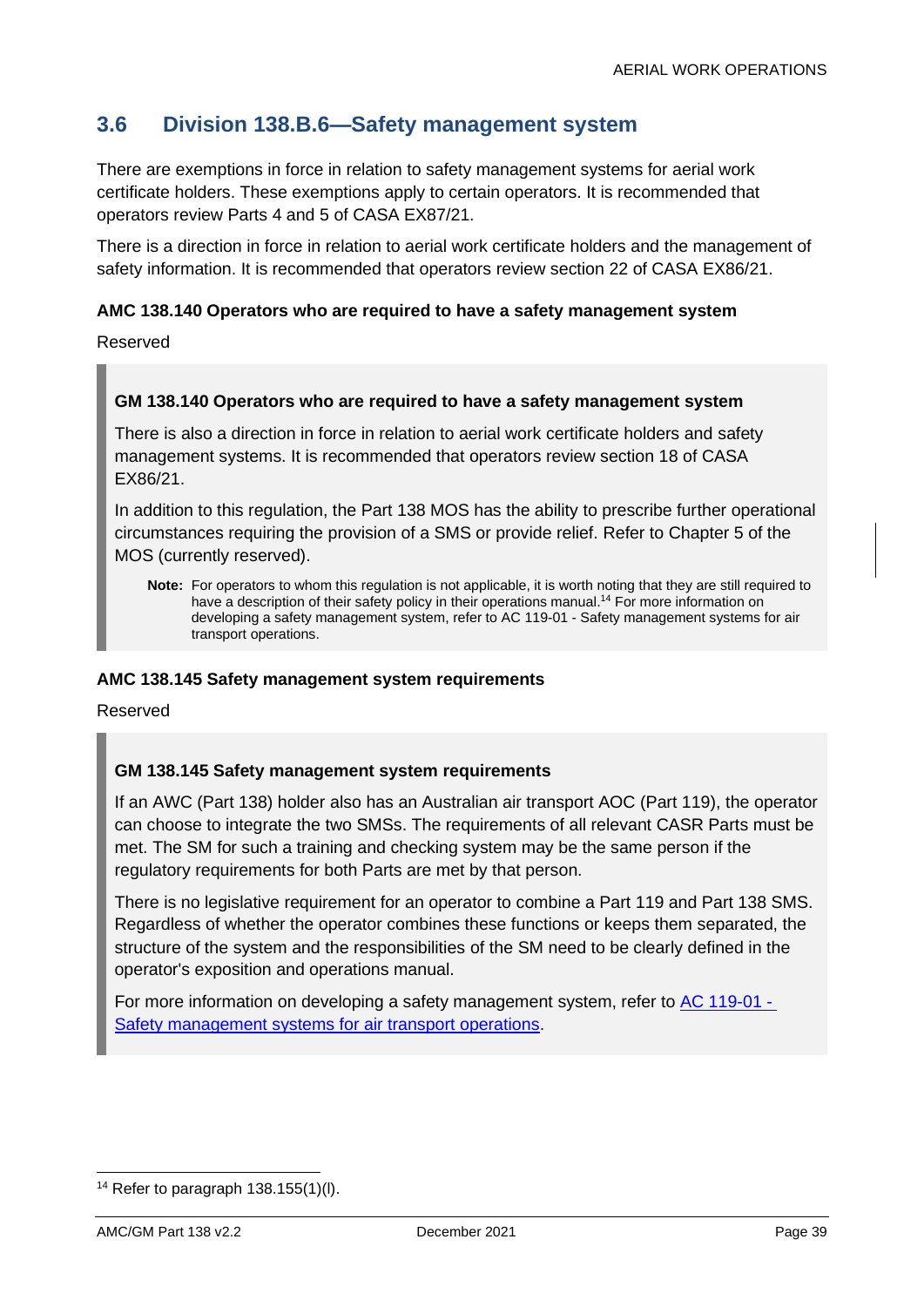# **3.7 Division 138.B.7—Personnel fatigue management**

# **AMC 138.150 Operators who are required to have a crew fatigue management system**

Reserved

# **GM 138.150 Operators who are required to have a crew fatigue management system**

The MOS content for this regulation is contained in Chapter 6 of the Part 138 MOS.

CAO 48.1 contains the fatigue requirements for aerial work certificate holders and persons conducting aerial work operations without an aerial work certificate.

# **3.8 Division 138.B.8—Operations manuals**

#### **AMC 138.155 Contents of operations manual**

Reserved

### **GM 138.155 Content of operations manual**

An operations manual is a document, that may consist of multiple volumes, which describes how an organisation will conduct its operations safely. It sets out (for CASA, the operator and its personnel involved in the operation) how to comply with all applicable legislative requirements and manage the safety of the operation, as well as details of each plan, process, procedure, program and system implemented.

If structured as a set of documents, the operations manual might include a 'principal/primary document' that contains all the information applicable to common operator activities. Separate volumes can be established for specific aspects of certain activities, and the associated systems and procedures applicable to those activities. These separate volumes form part of the operations manual.

The operations manual comprises the principal document and all other operator-nominated volumes or manuals. Where the operations manual is comprised of other volumes/documents, the principal document must reference the other volumes and state that they are part of the operations manual.

In developing the operations manual content, the operator should refer specifically to the list of items in the regulation to ensure completeness.

For example, paragraph 138.155(1)(e) stipulates further requirements for key personnel in addition to those in Division 138.B.4.

For the requirements under paragraph 138.155(1)(m) relating to significant changes, operators should also refer to regulation 138.062.

Further guidance on the content of an aerial work operations manual is contained in AC 1-02 - [Guide to the development of expositions and operations manuals.](https://www.casa.gov.au/search-centre/advisory-circulars)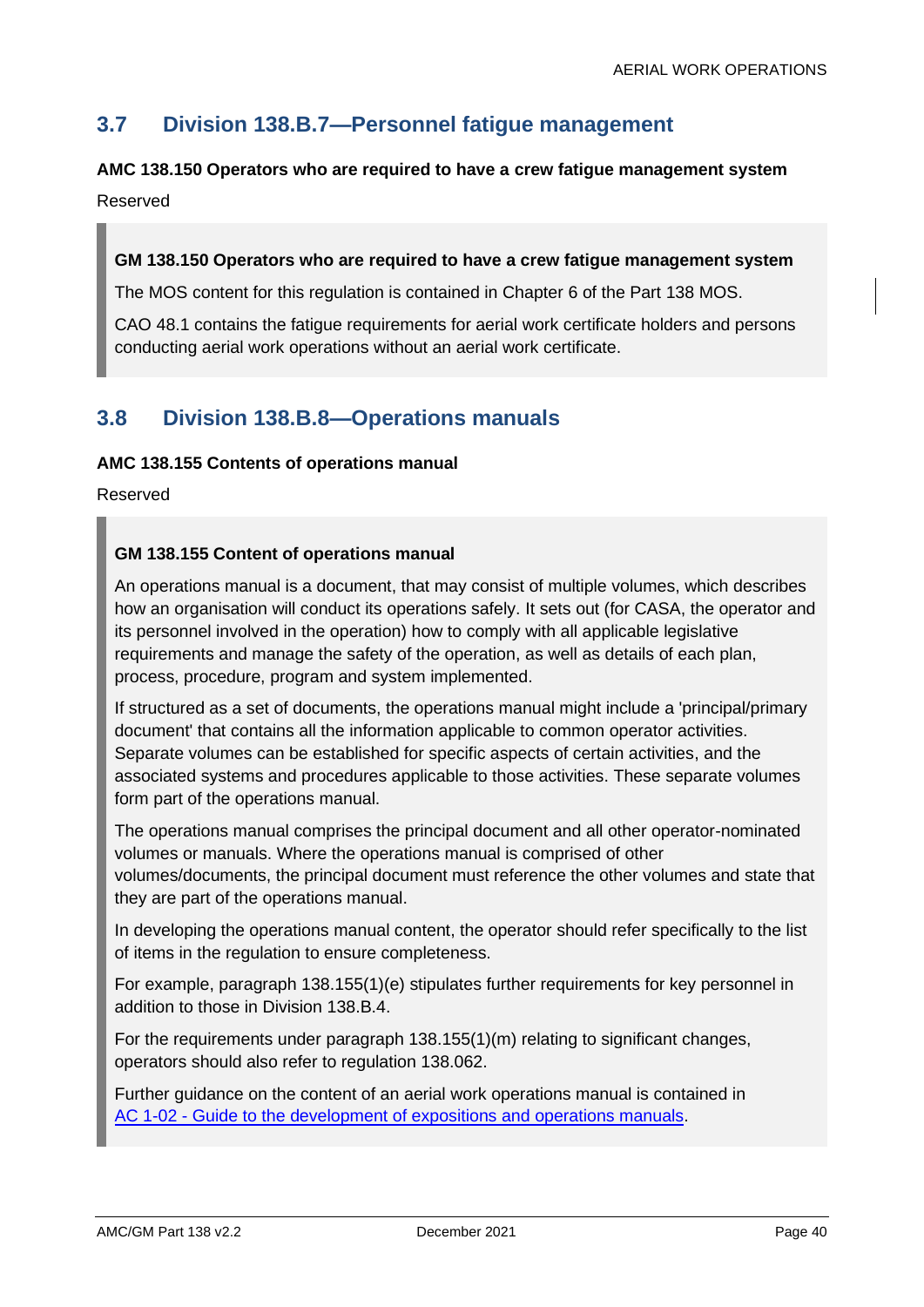# **AMC 138.157 Compliance with operations manual by operator**

Reserved

### **GM 138.157 Compliance with operations manual by operator**

This regulation outlines the responsibility of the operator regarding compliance with its operations manual. It is important to understand that even when something is not addressed in the legislation, or if the operations manual goes beyond what the legislation requires, the operator is still required to comply with the matter(s) specified in the operator's operations manual.

#### **AMC 138.160 Compliance with operations manual by personnel**

Reserved

#### **GM 138.160 Compliance with operations manual by personnel**

The operator's personnel are required to comply with the operator's operations manual, as it applies to them. Both the member of the operator's personnel and the operator commit an offence if the member of the operator's personnel does not meet the requirements of the operations manual as they apply to the member.

#### **AMC 138.165 Providing personnel with operations manual**

Reserved

#### **GM 138.165 Providing personnel with operations manual**

The operator is required to make its operations manual available to all applicable personnel. This can be in an electronic format.

Operators should note the definition of 'personnel' in the CASR Dictionary, which is quite broad. Personnel, whether directly employed or employed under contract (either direct contract or through a contract to another company), are required to be provided with the parts of the operator's operations manual relevant to their duties.

# **3.9 Division 138.B.9—Records and documents**

#### **AMC 138.170 Personnel training and checking records**

Reserved

#### **GM 138.170 Personnel training and checking records**

This regulation requires an operator to make specified training and checking records for their personnel.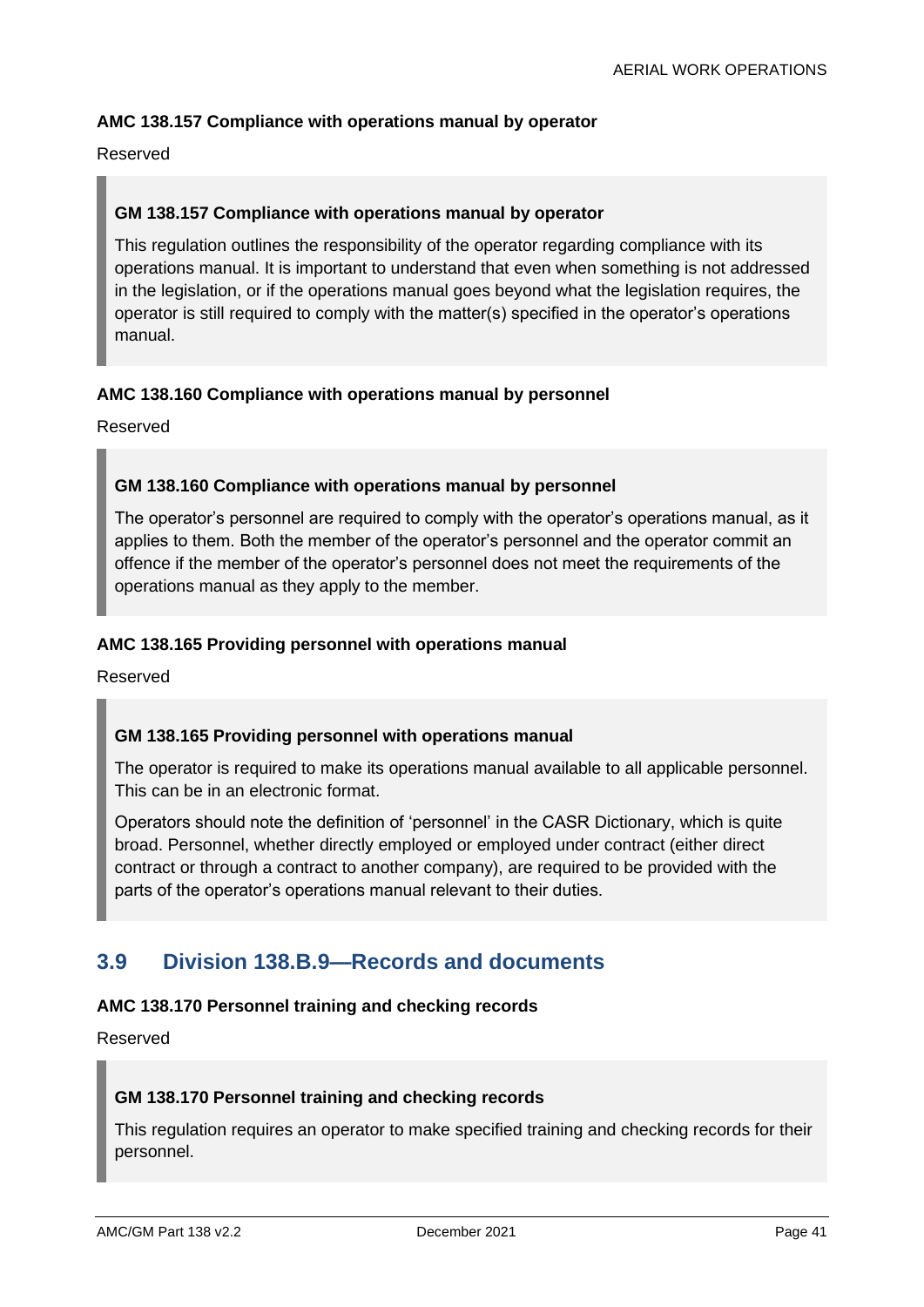#### **AMC 138.175 Availability of records**

#### Reserved

#### **GM 138.175 Availability of records**

This regulation requires an operator to make records made under regulation 138.175 available to the person to whom the records relate, at the person's request. It also requires the operator to provide copies of the records to another aerial work operator if such a request is authorised in writing by the person to whom the records relate. This is to provide transparency as to the contents of records between employees and employers.

#### **AMC 138.180 Copies of flight crew licences and medical certificates**

Reserved

#### **GM 138.180 Copies of flight crew licences and medical certificates**

This regulation requires an operator to hold copies of a flight crew member's licence and medical certificate.

#### **AMC 138.185 Retention periods for personnel records**

Reserved

#### **GM 138.185 Retention periods for personnel records**

There is a direction in force in relation to certain aerial work certificate holders and the retention of historical flight crew member records. It is recommended that operators review section 24 of CASA EX86/21.

This regulation prescribes the minimum retention periods for personnel records.

The retention periods applicable to these records are only applicable from the commencement of this regulation. Where an operator chooses to access provisions in the Civil Aviation Legislation Amendment (Flight Operations—Consequential Amendments and Transitional Provisions) Regulations 2021 then the operator should retain the applicable record which would have been made prior to the commencement of regulation 138.240. For example, if an operator sought to access the provisions of regulation 202.418, the operator should at least retain the record relating to 'old' training and checking event.

Regulation 202.418 provides for an operator to use a training and checking event under the previous regulations to meet the requirements of these regulations. Operators would be expected to have access to these recent records for the old event as it is not too distant and should have been retained under the provisions of the previous regulations.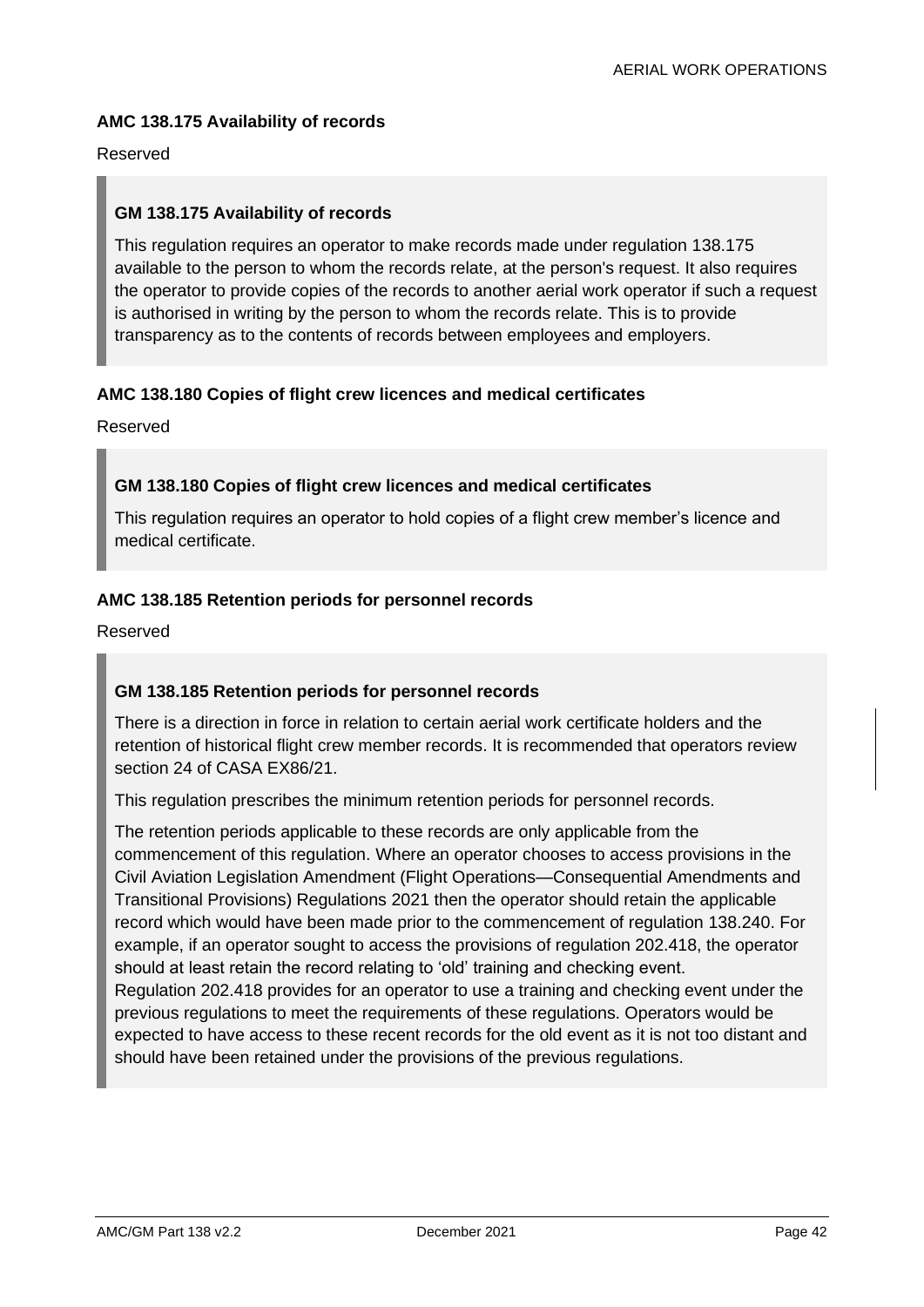# **3.10 Division 138.B.10—Miscellaneous**

## **AMC 138.195 Reference library**

#### Reserved

### **GM 138.195 Reference library**

A reference library is permitted to be kept electronically; however, it must remain readily available to all of the operator's personnel and be kept up-to-date.

The HOO is responsible for ensuring that flight crew members are provided with the information and documentation necessary for them to carry out their responsibilities<sup>15</sup>.

The certificate holder is responsible for maintaining the library, including any distribution records.

#### **AMC 138.200 Maximum period for use of foreign registered aircraft in Australian territory**

Reserved

### **GM 138.200 Maximum period for use of foreign registered aircraft in Australian territory**

There is an exemption in force, solely for transitional purposes, in relation to certain aerial work certificate holders and the use of a foreign-registered aircraft in Australian territory. It is recommended that operators review section 14A of CASA EX86/21. This exemption only lasts until 30 April 2022.

There is a direction in force in relation to aerial work certificate holders and the use of foreign registered aircraft. It is recommended that operators review section 19 of CASA EX86/21.

This regulation contains the words "…the operator **uses** [added emphasis] a particular foreign registered aircraft to conduct aerial work operations…". CASA advises that the word "use" has been legally interpreted to have very wide meaning. In the context of this regulation, an operator will be taken to "use" the aircraft in the carrying on of their business, even by just making it available for the operation. The operation or availability of the aircraft as an integral part of the business is a use that need not be a "hands on" active use of the aircraft all the time. In summary, availability of an aircraft for an operation will be treated by CASA as use of an aircraft for regulation 138.200.

Under *CASA EX86/21 – Part 138 and Part 91 of CASR – Supplementary Exemptions and Directions Instrument 2021*, an operator is directed to obtain an approval from CASA to operate a foreign aircraft. The CASA approval requirement means that commencing, or ceasing, the use of a foreign aircraft will be taken to be a significant change, and therefore will be governed by the Part 138 operations manual change rules.

The Australian civil aviation legislation relating to airworthiness (Part 42, CAR Parts 4/4A/4B/4C/4D, and subordinate legal instruments) applies to Australian aircraft and does

<sup>&</sup>lt;sup>15</sup> Refer to paragraph  $138.095(2)(e)$ .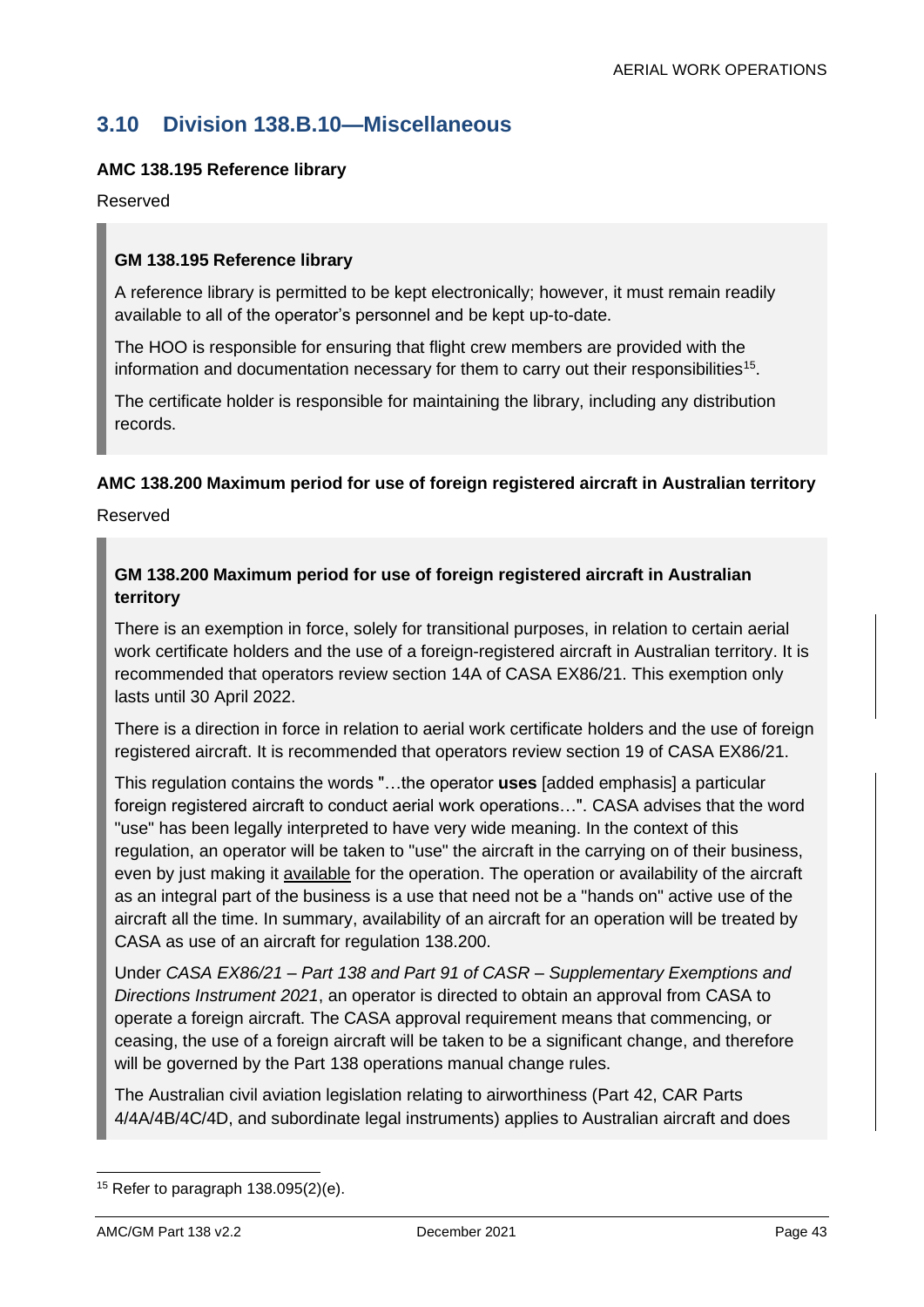not apply to foreign registered aircraft. Foreign registered aeroplanes or rotorcraft operated by an aerial work operator would be regulated for their operation by CASA, but would be regulated for their maintenance by the national aviation authority (NAA) of the State of the aircraft's registration. This circumstance, whereby oversight is split between CASA and the other NAA, results in neither party having a holistic and completely transparent view of the aircraft, its maintenance and its operation. When this period of split responsibility is extended, it can have an adverse effect on the safety of air navigation.

Similarly, leases and other commercial agreements in relation to foreign aircraft operations have the potential to lead to the situation where the country of aircraft registration has limited ability to conduct adequate control and supervision of the aircraft, its operation and its maintenance.

Unlike the previous regulatory regime whereby commercial aerial work operations required an AOC, and thus when using a foreign registered aircraft also required CASA to establish an agreement under section 28A of the Act with the NAA of the State of registry of the aircraft, there is no mandatory provision in Part 138 requiring the establishment of such an agreement between CASA and the foreign NAA.

This regulation limits the use of any singular foreign registered aircraft, in any aerial work operation conducted by an aerial work operator (which means an aerial work certificate holder), to a total of 90 consecutive days in a 12-month period beginning on the day the foreign registered aircraft first becomes available (i.e., begins to be in "use") to conduct aerial work operations for the operator in Australian territory.

The underlying intent of this regulation is to provide for the short-term use (i.e., up to the standard 90-day limit stated in the regulation) of a foreign registered aeroplane or rotorcraft during circumstances such as the operator's normal Australian registered aircraft undergoing repair or maintenance, or where the operator needs to add capacity for peak periods, or where the operator is using an aircraft in Australia for a specific operating season before it returns overseas, or to allow an aircraft to be trialled in the operation. It is not intended that an aerial work operator use a foreign registered aircraft for a lengthy period of time under foreign registration without an agreement being in place with the State of registry for the oversight of the aircraft. When foreign registered aircraft are only used up to the consecutive 90 day period in accordance with this regulation, then such an agreement is not required due to the short-term nature of the aircraft use.

Options for operators relating to the use of foreign registered aircraft beyond the 90 day period include:

• placing the foreign registered aeroplane or rotorcraft on the Australian Part 47 register, thus placing the airworthiness of the aircraft under solely Australian oversight

or

- applying for an approval under regulation 138.025 for the purposes of regulation 138.200 (this approval power is subject to regulation 11.055) or
- CASA entering into an article 83 bis agreement with the State of registry, so that the aircraft is treated as if it were an Australian registered aircraft.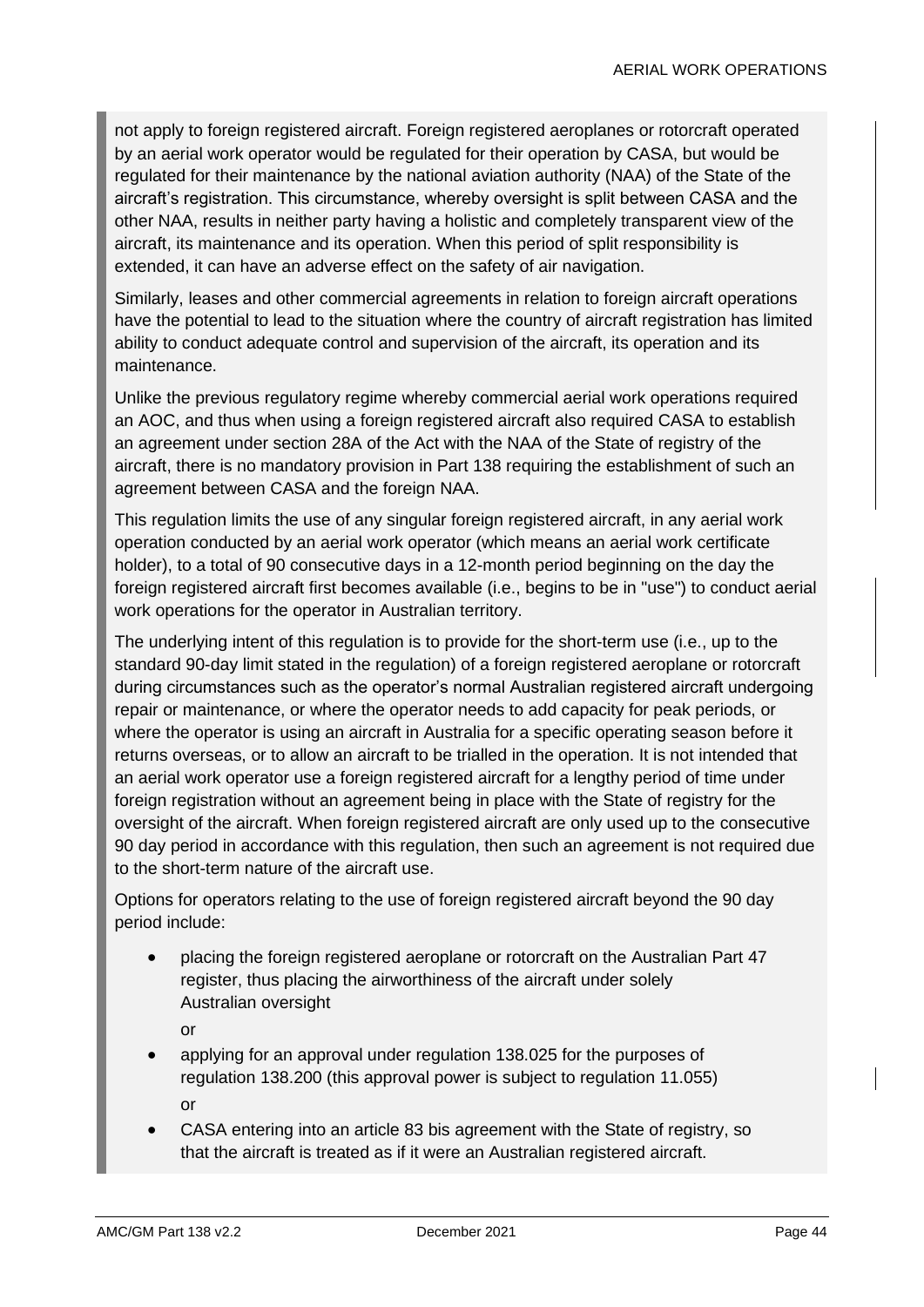If an operator applies for an approval for a period of time longer than 90 days, then CASA would be unlikely to issue the approval without first establishing an agreement with identical effect to that required under section 28A of the Act. To establish this agreement, the operator making application for the approval is likely to be directed by CASA (under regulation 11.040) to provide the relevant information that could support the establishment of such an agreement (see section 28A of the Act for the kinds of information required).

Any application for an approval envisaging an enduring need for a number of days greater than 90 is recommended to provide reasons why the aircraft cannot be placed on the Australian register. In particular, information outlining the number of days an aircraft might be used within Australia and within each other country where operations are intended to be conducted would be of benefit to CASA in gaining an understanding of the reasons behind not placing the aircraft on the Australian register. This information will assist CASA in determining under paragraph 11.055(1A)(e) whether granting the approval would be likely, or not be likely, to have an adverse effect on the safety of air navigation.

There is no specific limit on the number of days that could be approved, noting that no limit beyond 12-months would be practically necessary due to the wording of the regulation.

To illustrate application of the 90 consecutive days, consider the following example:

*Sample Aviation applies for approval of a significant change seeking the addition of a foreign registered aircraft to their existing aerial work certificate.* 

*The aircraft is subsequently ferried to Australia and then undergoes maintenance work to refit its role equipment following the transit.*

*On 1 March 2023 the aircraft is available to conduct operations and a crew is assigned for duty.*

*Accordingly, 1 March 2023 is considered the day that the aircraft is first available and the period of 90 consecutive days will be reached on 29 May 2023.*

*It does not matter whether Sample Aviation conducts only a single day of flight operations or 90 days of flight operations, the period of 90 consecutive days will be reached on 29 May 2023 as this is 90 days from the day the aircraft was first available.*

*After 29 May 2023, if Sample Aviation wishes to conduct any further operations with this foreign registered aircraft prior to 1 March 2024, they must obtain an approval under regulation 138.025 for the operation.*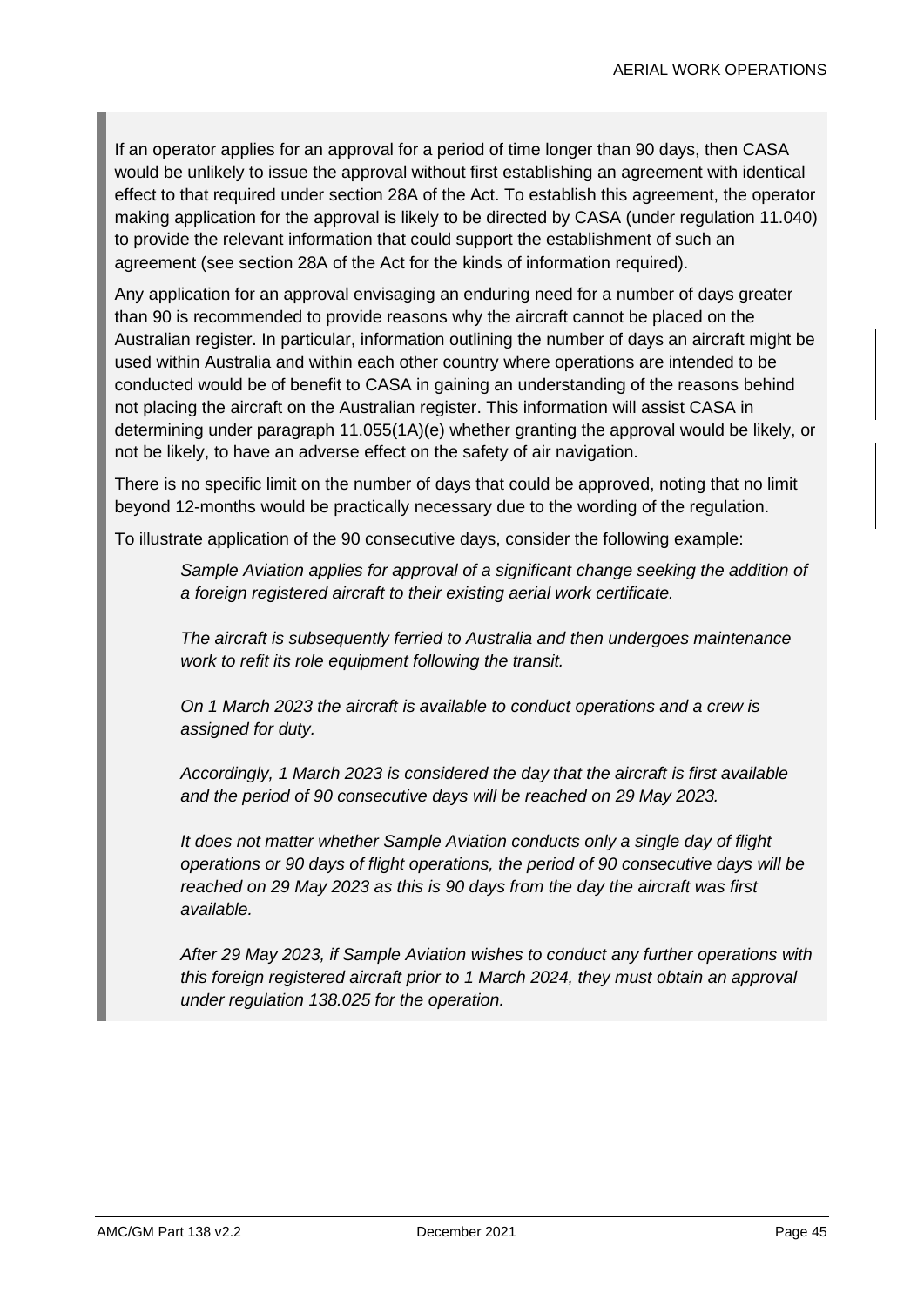# **4 Subpart 138.C—General**

# **4.1 Division 138.C.1—General flight limitations**

# **AMC 138.205 Permitted categories of aircraft for aerial work operations**

Reserved

# **GM 138.205 Permitted categories of aircraft for aerial work operations**

Aircraft certification is the whole process of assessing an aircraft type against its type design and the aircraft's condition for safe operation, which culminates in issue of a Certificate of Airworthiness (CofA) for an individual aircraft. Type Certification is a part-process of aircraft certification which leads to issue of a Type Certificate or equivalent document.

The obligation for Contracting States of the International Civil Aviation Organisation (ICAO), of which Australia is a member, to issue CofAs, is laid down in Part II, Section 3 of ICAO Annex 8, "Airworthiness of Aircraft".

Aircraft are categorised in two discrete areas — operational and airworthiness.

Operational categories refer to the manner in which the aircraft is to be operated, i.e. Air Transport, Aerial Work or Flying Training.

An aircraft airworthiness category is essentially a homogeneous grouping of aircraft types and models of generally similar characteristics, based on the proposed or intended use of the aircraft, and their operating limitations.

Standard CofA may be issued in the following categories:

- Transport
- Normal
- **Utility**
- Acrobatic
- Commuter
- Manned free balloons
- Special class.

The regulation provides that Part 138 operations may only be conducted in an aircraft that is type certificated in the following categories:

- transport
- commuter
- normal
- restricted
- utility

The regulation further provides that Part 138 operations may only carry aerial work passengers when the aircraft is type certificated in the following categories: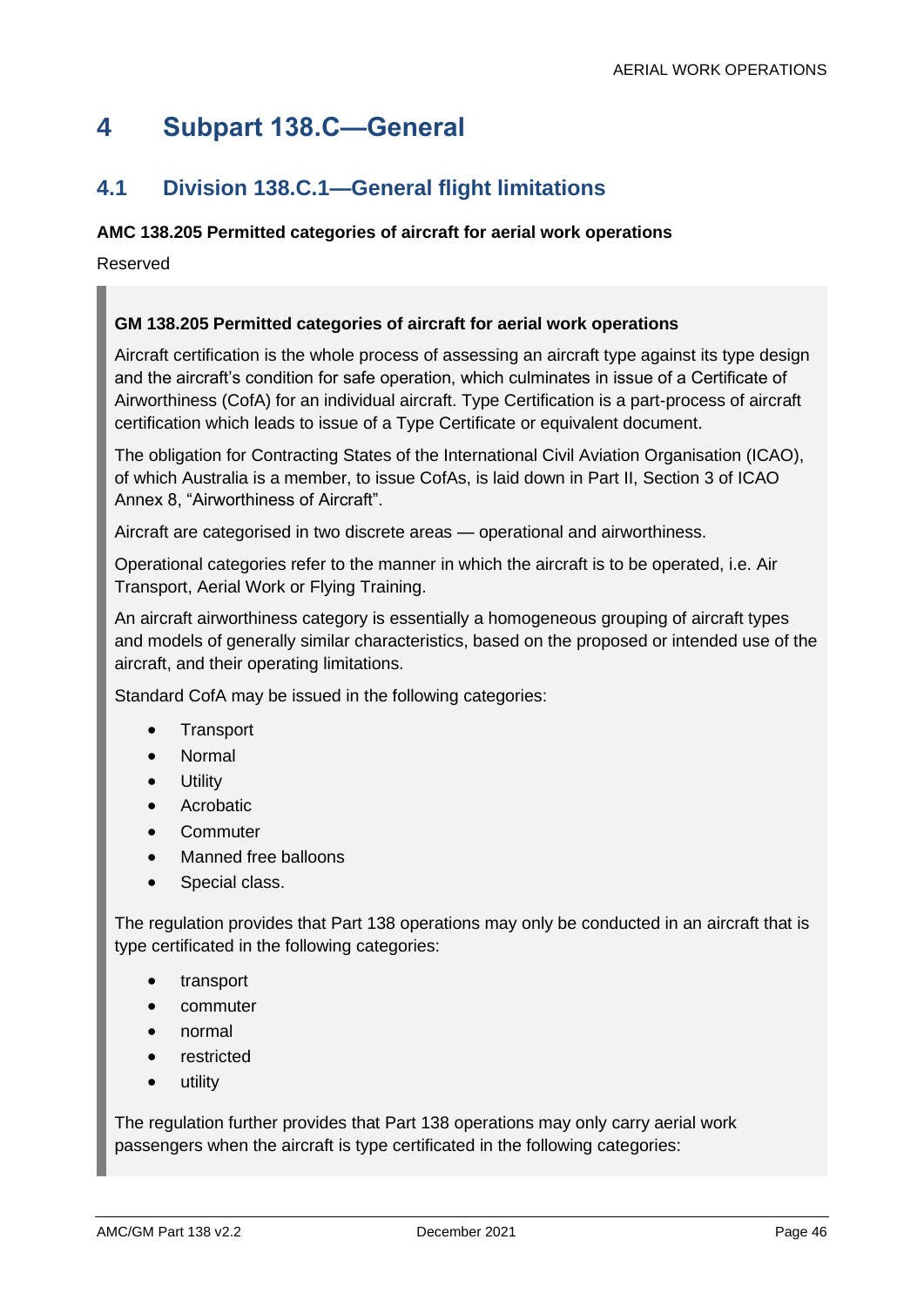- transport
- commuter
- normal.

Operators are reminded that a task specialist - see GM 138.015, GM 138.575 and GM 138.580 - is a crew member and can therefore be carried on a restricted or utility category aircraft. For certain operations, it might be appropriate for an operator to classify a person as a task specialist, which would require meeting the task specialist training and checking requirements. Note that the training and checking requirements for task specialists are entirely intended to be appropriate to the complexity and risk to aviation safety related to the exact role being performed by the task specialist.

Additional information on aircraft categories is available in AC 21.1(1) - Aircraft airworthiness [certification categories and designations explained.](https://www.casa.gov.au/search-centre/advisory-circulars)

# **4.2 Division 138.C.2—Operational documents**

There is an exemption in force in relation to the pilot in command requirements under regulation 91.105 relating to the carriage of licence and medical documents on a flight. It is recommended that operators and pilots in command review section 10 of CASA EX86/21.

### **AMC 138.210 Compliance with flight manual**

Reserved

# **GM 138.210 Compliance with flight manual**

There is a Part 11 direction in force in relation to this regulation. The specific wording of this regulation mistakenly limits flight manual compliance to 'during a flight' (see the definition of flight in the Act) even though multiple flight manual requirements apply before a flight technically begins and after a flight ends. It is recommended that persons conducting aerial work operations review section 15 of CASA EX86/21.

Transitional regulation 202.416A, item 20 of the table (which can be found here - [Civil](https://www.legislation.gov.au/Details/F2021L00200)  [Aviation Legislation Amendment \(Flight Operations—Consequential Amendments and](https://www.legislation.gov.au/Details/F2021L00200)  [Transitional Provisions\) Regulations 2021\)](https://www.legislation.gov.au/Details/F2021L00200), contains a provision that deems an existing CAR 232 flight check approval to be an exemption, where necessary, from the requirements of this regulation. CASA recommends operators read this regulation to determine its applicability to their operation.

The operator and pilot in command are required to ensure that the aircraft is operated in accordance with all the requirements and limitations set out in the *aircraft flight manual instructions* (defined term – see below) that relate to the operation of the aircraft. This regulation does not provide CASA the ability to give any concession to a limitation or procedure that is set out in the flight manual.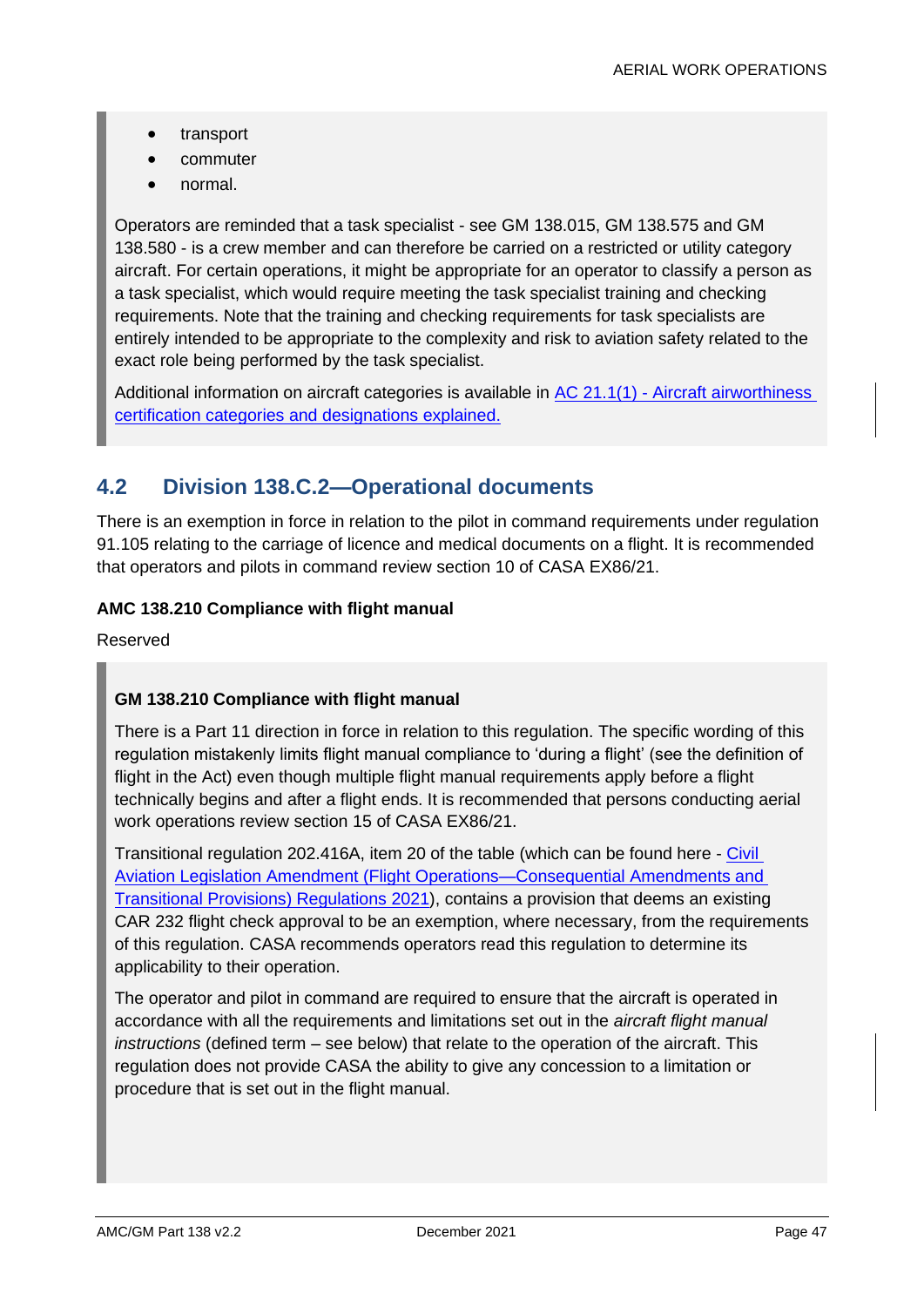The definition of *aircraft flight manual instructions* is:

*aircraft flight manual instructions*, for an aircraft, means the following documents and information provided by the aircraft's manufacturer or issued in accordance with a Part 21 approval:

- a. the aircraft's flight manual;
- b. checklists of normal, abnormal and emergency procedures for the aircraft;
- c. any operating limitation, instructions, markings and placards relating to the aircraft.

Reference to a flight manual includes reference to an aircraft flight manual, a rotorcraft flight manual, a flight crew operation manual, a pilot operations handbook, or another document that contains operating limits and requirements for safe operation of the aircraft. Refer to the definition of 'flight manual' in the CASR Dictionary.

Section 2.3 of [AC 21-34 Aircraft flight manuals](https://www.casa.gov.au/search-centre/advisory-circulars) describes these different kinds of flight manual requirements as either "approved", as in required to be approved by the national aviation authority (NAA) that provides the initial certification of a new aircraft type, or "unapproved", as in advisory content from the manufacturer that is not required to be approved by the NAA.

The wording of regulation 138.210 only requires compliance with mandatory flight manual elements. This is due to the use of the words 'requirement or limitation'.

AC 91-22 - [Aircraft checklists](https://www.casa.gov.au/search-centre/advisory-circulars) contains information on aircraft checklists in the context of this regulation and similar regulations in Parts 91, 121, 133 and 135.

Should it become apparent that there is a conflict between the flight manual and the operator's procedures, the flight manual is to take precedence.

#### *Exception*

Chapter 8 of the Part 138 MOS provides the ability for a transport category rotorcraft to operate within the avoid area of the HV curve chart to conduct an emergency service operation (ESO) or external load operation. This is required for transport category rotorcraft where the avoid area of the HV curve is a limitation.

#### **AMC 138.215 Availability of checklists**

Reserved

#### **GM 138.215 Availability of checklists**

An aircraft checklist relevant to the flight and covering normal, abnormal, and emergency procedures must be made available to all crew members before they begin to carry out any duties for a flight.

Operators can elect to use the checklists directly from the flight manual, or alternatively may prefer to use a checklist extract developed by the operator. The checklist can be presented in a physical format (paper / laminated cards) or electronic format (EFB, aircraft electronic checklist).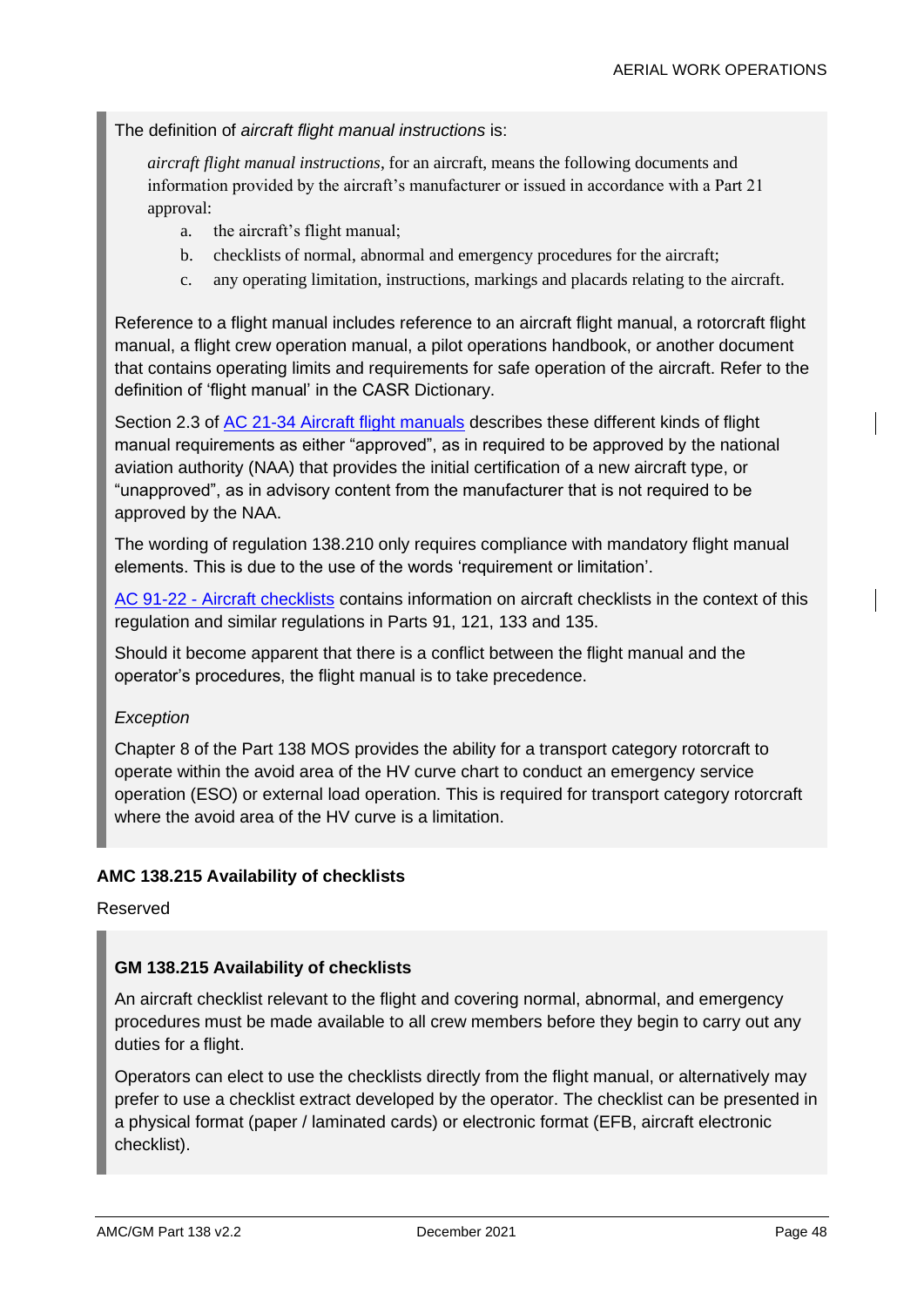In the case of paper checklists, these should be in a sturdy useable format, easily accessible to the crew and suitable for use in day and night operations. Regardless of the presentation medium, consideration needs to be given to text size, format, page layout and page indexing to ensure suitability for use during flight.

The operations manual must detail a suitable mechanism for ensuring checklists are kept up-to-date with manufacturer's documentation.

For more information, refer to AC 91-22 - Aircraft [checklists.](https://www.casa.gov.au/search-centre/advisory-circulars)

# **4.3 Division 138.C.3—Flight related documents**

There is an exemption in force in relation to the pilot in command requirements under regulation 91.105 relating to the carriage of licence and medical documents on a flight. It is recommended that operators and pilots in command review section 10 of CASA EX86/21.

### **AMC 138.220 Electronic documents**

Reserved

### **GM 138.220 Electronic documents**

This regulation confirms that the requirements relating to the carriage of flight related documents may be satisfied by using an electronic format. Where electronic documents are stored on and/or downloaded from a 'cloud' or any other repository, the operator and the PIC must ensure that a copy of the current electronic document is stored on the applicable device such that the material is accessible while the device is in 'flight mode'.

#### **AMC 138.225 Availability of parts of operations manual**

Reserved

#### **GM 138.225 Availability of parts of operations manual**

Reserved

# **4.4 Division 138.C.4—Reporting and recording defects and incidents etc.**

#### **AMC 138.230 Procedures for reporting and recording defects etc.**

An acceptable means of compliance would be for an operator's procedures to require all reporting of defects and incidents to be recorded by requiring flight crew members to enter the information in the aircraft maintenance release or flight technical log, as applicable.

The matters requiring an entry are listed in the regulation, and an acceptable means of compliance would be for the operator to provide these and other examples in their operations manual.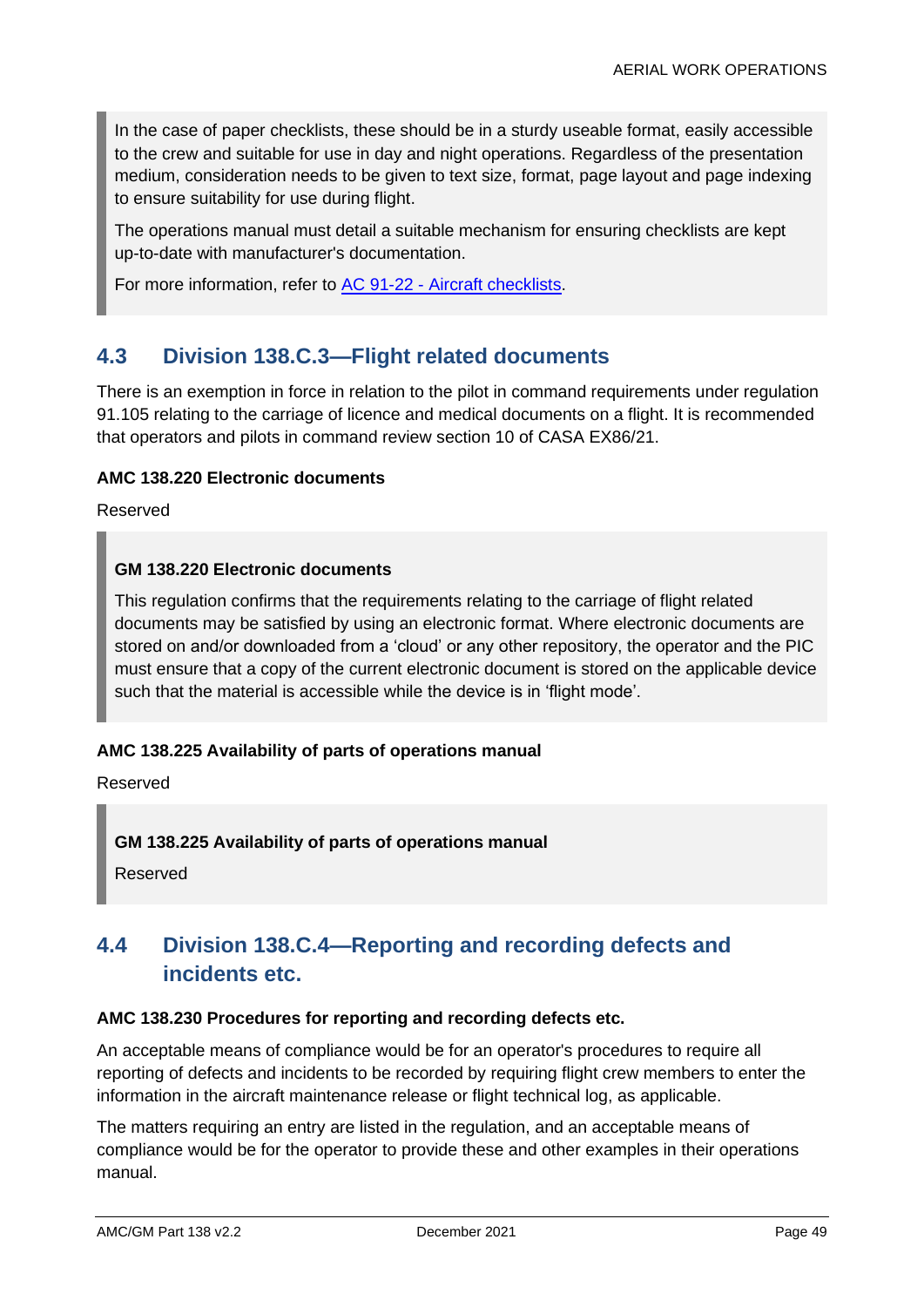### **GM 138.230 Procedures for reporting and recording defects etc.**

The regulation requires operators to have procedures in their operations manual for the flight crew member to fulfil their responsibilities regarding the recording of the matters referred to in the regulation. The regulation does not specify where the information is to be recorded; however, a suitable place could be the maintenance release or flight technical log, whichever is in use.

The operations manual should also detail exactly what a defect is, in addition to how the reporting and recording of it is to be achieved.

The requirements of this regulation apply to any item of operational or emergency equipment fitted to the aircraft regardless of whether it is required by the approved design for the aircraft or the regulations for the flight.

#### **AMC 138.235 Reporting and recording incidents**

Reserved

#### **GM 138.235 Reporting and recording incidents**

The operator's operations manual must include procedures for reporting and recording incidents that have the potential to be, or are a hazard to, the safe operation of the aircraft. The operator should provide guidance in the operations manual as to what matters should be reported, as well as how they are to be recorded.

**Note:** Regulation 91.675 also requires the PIC to report hazards to air navigation.

This regulation does not replace any reporting obligations that may be imposed by other authorities, such as Airservices Australia, ATSB, Australian Border Force, AMSA or other agencies as applicable to the particular occurrence.

# **4.5 Division 138.C.5—Search and rescue services and emergency and survival equipment**

There is a direction in force in relation to aerial work certificate holders and survival equipment procedures. It is recommended that operators review section 20 of CASA EX86/21.

Division reserved

# **4.6 Division 138.C.6—Miscellaneous requirements**

Division reserved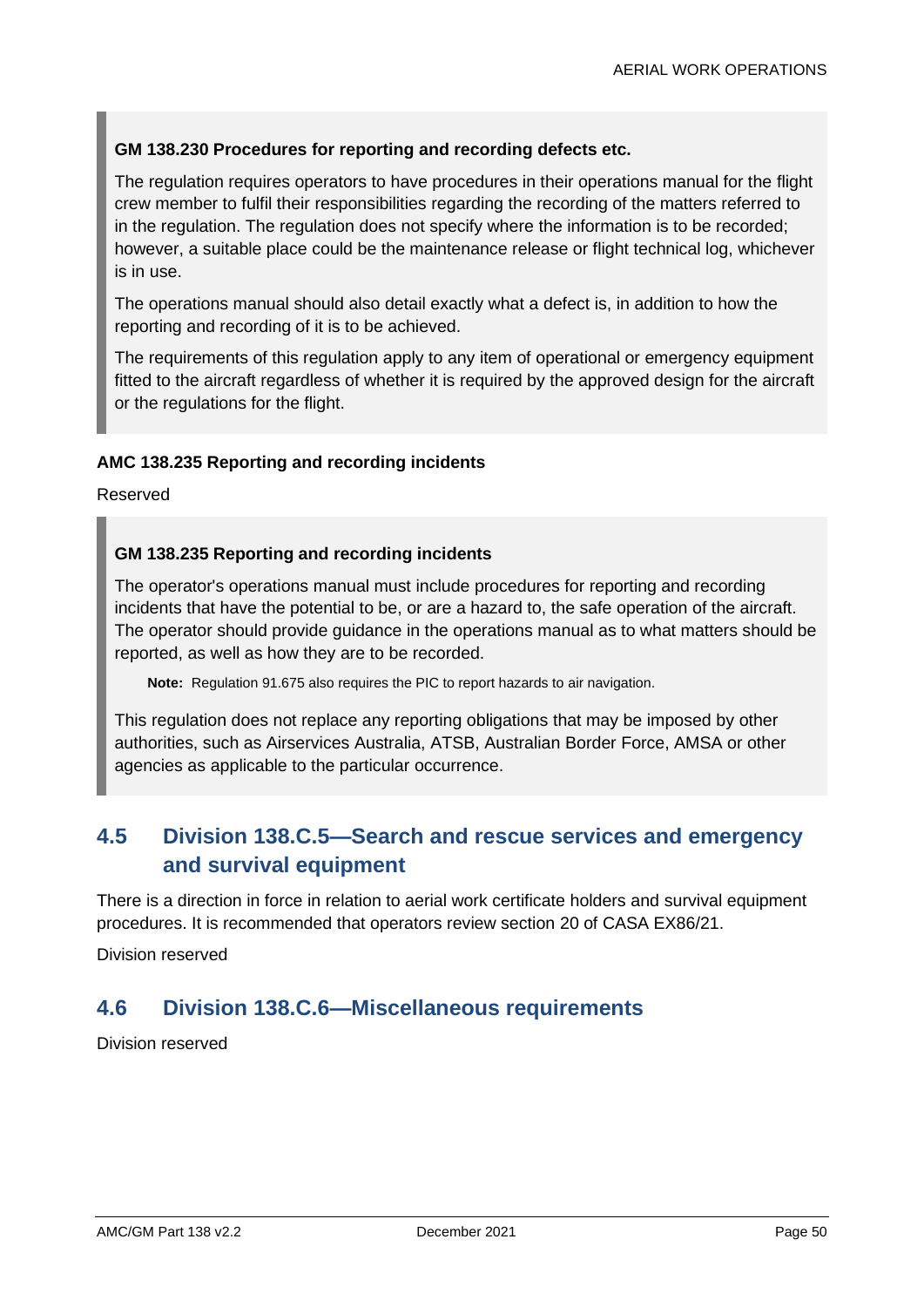# **5 Subpart 138.D—Operational procedures**

# **5.1 Division 138.D.1—Operational control**

Division reserved

# **5.2 Division 138.D.2—Flight preparation**

# **AMC 138.265 Flight preparation requirements**

Reserved

### **GM 138.265 Flight preparation requirements**

An operator's operations manual must include procedures that ensure that the flight of an aircraft is compliant with the flight preparation requirements for both weather and alternates.

The diverse nature of possible Part 138 operations means that each operator must tailor their procedures to suit their individual requirements. In the simplest owner-operator case, the procedure would normally require the PIC to follow a flight preparation process that includes obtaining and interpreting weather forecasts and using this data to determine fuel and alternate requirements.

In larger or more complex operations, these duties may be assigned to operational personnel who would follow a standardised procedure to provide the flight crew with an operational plan after assessing the weather and alternate requirements. In this case, the operations manual would need to include a mechanism for the PIC to verify that the preparation has met the regulatory requirements.

Chapters 7 and 8 of the Part 91 MOS set out the requirements for flight preparation weather and alternates applicable to operations under Part 138.

# **5.3 Division 138.D.3—Flight planning**

#### **AMC 138.270 Availability of flight planning information**

Reserved

#### **GM 138.270 Availability of flight planning information**

An operator must ensure that the PIC and any person with responsibilities for flight planning, inflight replanning or operational control has access to the required flight planning information.

This may include access to a dedicated flight planning facility, or make use of suitable "deployable" electronic equipment such as laptops, tablets, EFBs etc.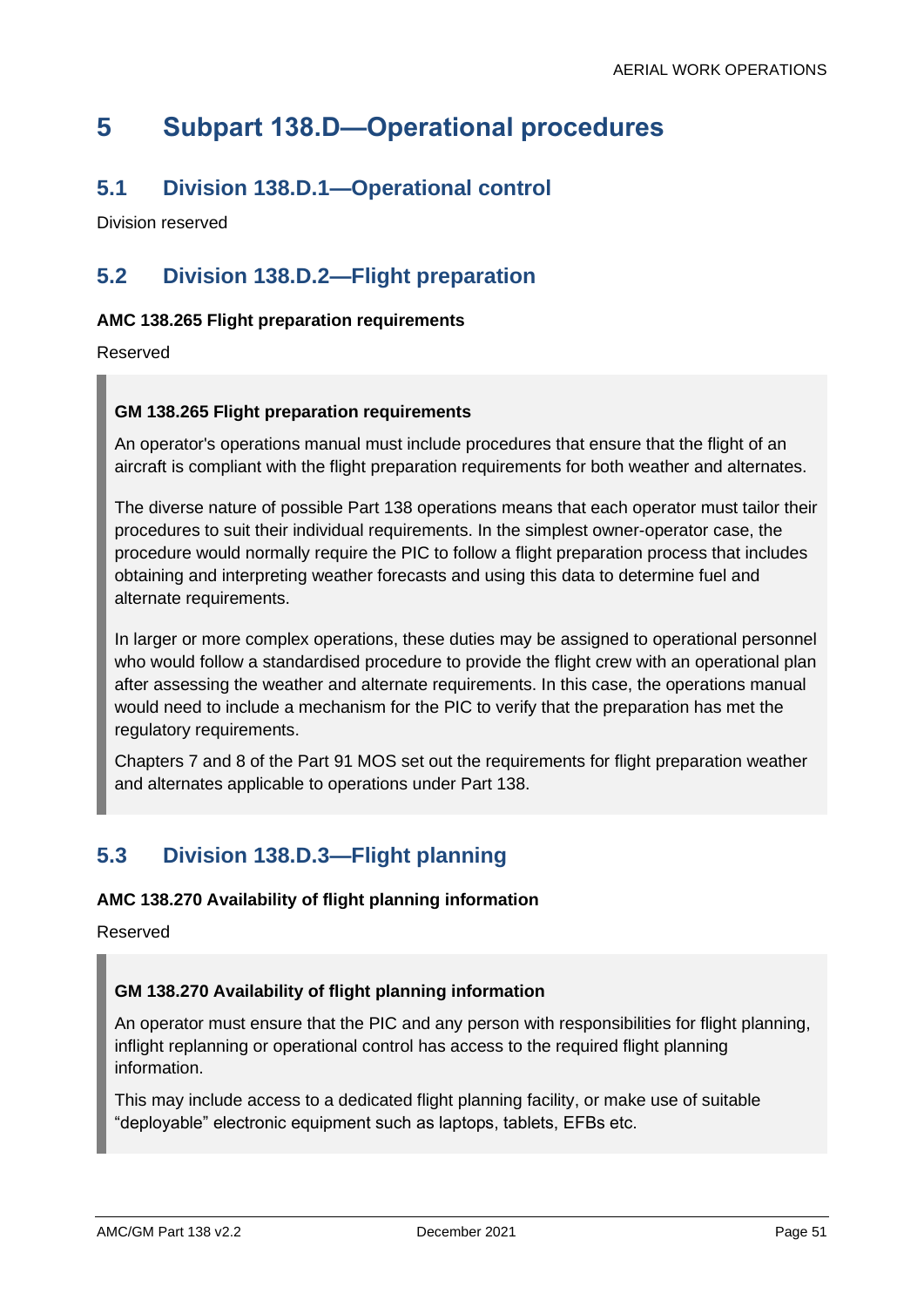The operations manual should contain specific procedures for personnel on accessing and using flight planning information when flight planning at:

- the operator's base of operations
- all satellite locations
- ad-hoc facilities.

Subregulation 138.270(2) requires that for all personnel (PIC, flight planning staff, external providers) involved in flight planning activities, the operator's procedures must describe how this process is accessed and how the relevant information is distributed to the applicable personnel such as the PIC, operational support areas etc.

# **5.4 Division 138.D.4—Flight rules**

#### **AMC 138.275 Minimum height rules**

Reserved

### **GM 138.275 Minimum height rules**

Alleviation is provided in relation to the minimum height rules in Part 91, provided that the requirements in Chapter 9 of the Part 138 MOS are met. There is no longer a requirement for a general or specific low flying permit. It should be noted that the alleviations to the minimum height rules are only applicable during the conduct of the aerial work operation. This means that, while positioning to conduct the aerial work operation, the flight is required to comply with the minimum height requirements in Part 91.

# **5.5 Division 138.D.5—Take-offs and landings**

#### **AMC 138.280 Procedures for safety at aerodromes**

Reserved

#### **GM 138.280 Procedures for safety at aerodromes**

An operator should ensure that all personnel whose duties include working in the vicinity of an aircraft are appropriately trained to perform their duties safely. Further training shall be provided for those personnel who are also responsible for the movement of persons not employed by the operator, i.e. passengers.

Although this regulation has the term 'aerodrome' in the title, the intent is to ensure the safety of persons in the vicinity of aircraft. The circumstances in which this responsibility rests with the operator are listed in the regulation.

Further explanation of what is considered to be an aerodrome is available in GM 91.410.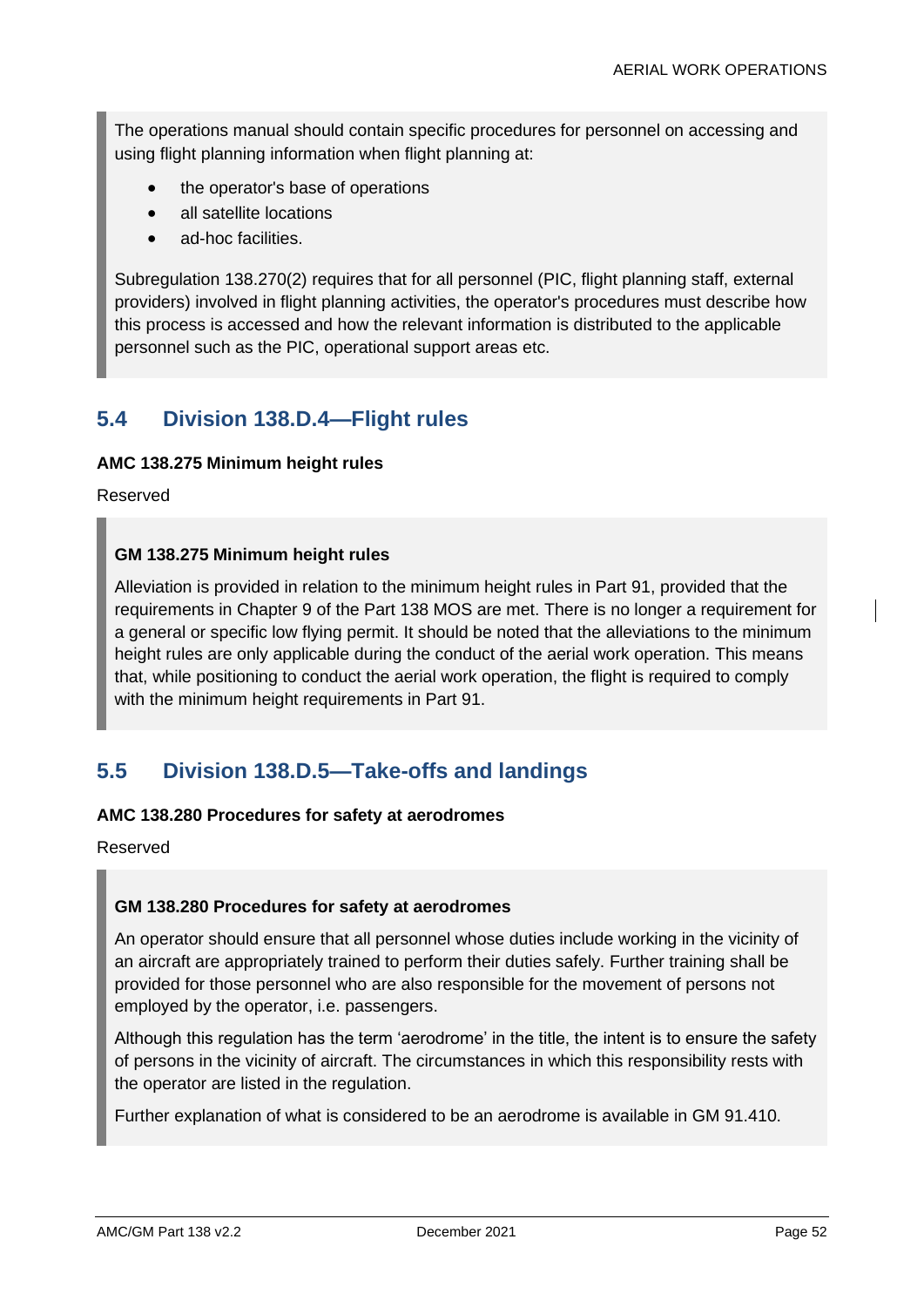In designing their procedures for this regulation, operators should remember that persons around an aircraft may be unfamiliar with aerodrome environments and aviation operations, and that they must be provided with clear and easy-to-follow directions.

All (aerial work) passengers, while airside, must be marshalled and supervised.

To ensure movements of persons around aircraft are properly controlled, procedures for the escort of persons on the aerodrome should be included in the operations manual. The operator should also develop procedures to ensure aircraft are parked in a place that prevents persons from being exposed to hazardous conditions, such as propellers or tail rotors.

Operators of aircraft permitted to refuel with persons on board and/or with engines still running (hot fuelling) should detail the method of supervision of persons while the aircraft is being refuelled. Refer to regulation 138.300 (Hot fuelling) and Division 91.D.6 (Fuel requirements) for more information.

Operations at large airports can often be associated with jet blast, rotorwash, noise and airside servicing equipment which require consideration in operational procedures.

Night operations at remote aerodromes without adequate apron lighting may also present hazards that should be considered.

Persons transiting to or from an aircraft can be distracted by mobile phone or other personal electronic device (PED) use. This reduces situational awareness and could put persons at greater risk. Operators should include procedures for the use of PEDs while transiting to and from aircraft.

# **5.6 Division 138.D.6—Fuel requirements**

#### **AMC 138.285 Fuel procedures**

Reserved

#### **GM 138.285 Fuel procedures**

This regulation requires an aerial work certificate holder's operations manual to contain procedures that ensure compliance with the fuel requirements of Chapter 19 of the Part 91 MOS.

Further guidance on operational fuel requirements can be found in AC 91-15 - [Guidelines for](https://www.casa.gov.au/search-centre/advisory-circulars)  [aircraft fuel requirements.](https://www.casa.gov.au/search-centre/advisory-circulars)

Aerial work certificate holders that were using an operational variation, prior to the commencement of Part 91 on 2 December 2021, under the auspices of section 8 of *CASA 29/18 — Civil Aviation (Fuel Requirements) Instrument 2018*, and that intend to continue using the same operational variation after 2 December 2021, do not need to submit any additional documentation to CASA. The operator is taken to have already submitted the required documentation to CASA required under subsection 19.07(5) of the Part 91 MOS.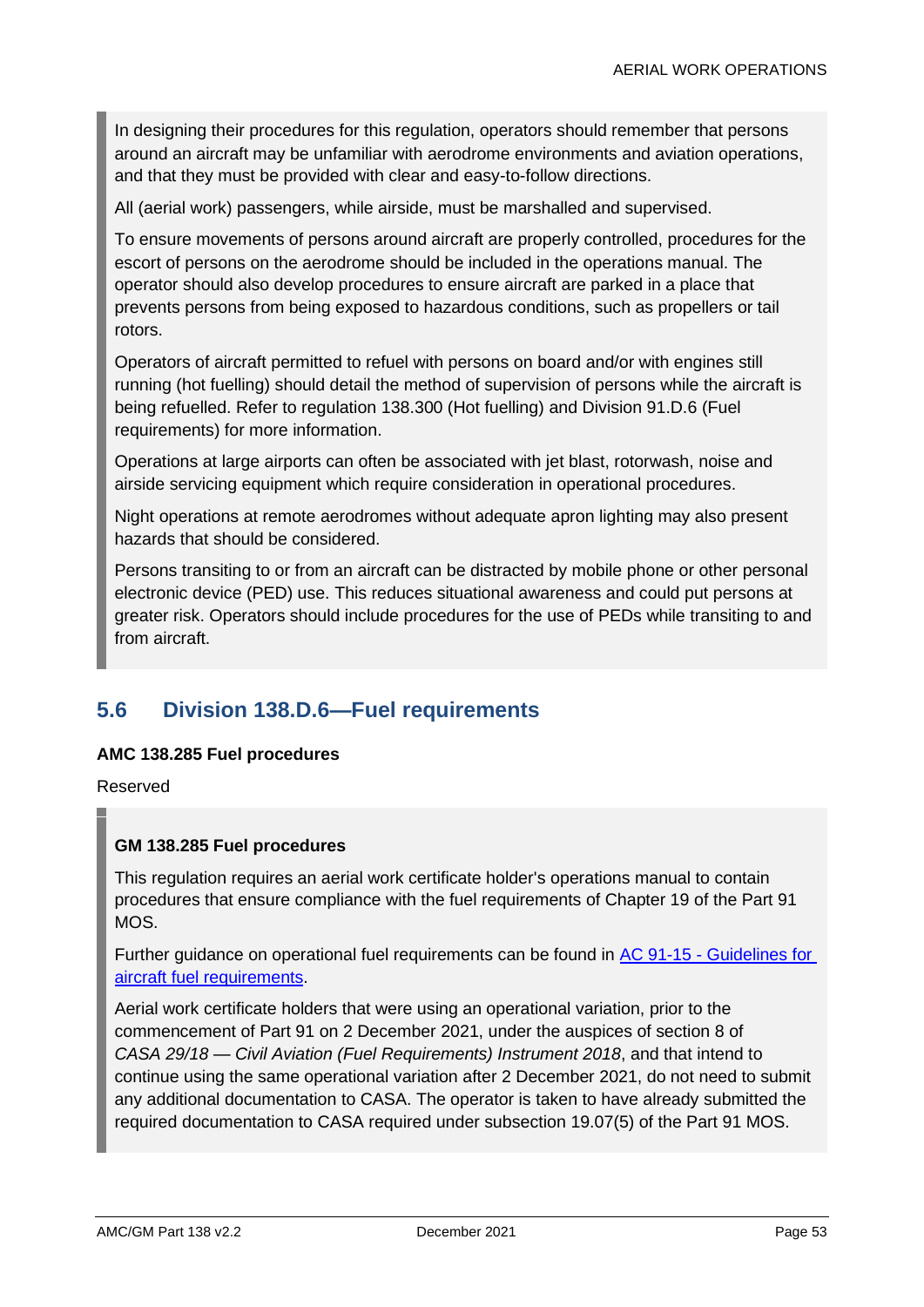#### **AMC 138.290 Oil requirements**

Reserved

#### **GM 138.290 Oil requirements**

Reserved

#### **AMC 138.300 Hot fuelling**

Reserved

#### **GM 138.300 Hot fuelling**

The regulation requires the procedures for hot fuelling, and circumstances in which hot fuelling can be carried out, to be set out in the AFM or the operations manual. During aerial work operations, this regulation replaces the requirements of regulation 91.505.

#### **AMC 138.302 Fuelling safety procedures**

Reserved

#### **GM 138.302 Fuelling safety procedures**

Regulation 138.302 takes precedence over regulation 91.510 during an aerial work operation.

There is an exemption in force in relation to regulation 138.302 and regulation 91.510 of CASR that effectively permits operators to comply with regulation 138.302 instead of regulation 91.510 during a private operation conducted by an aerial work certificate holder. It is recommended that operators review section 11 of CASA EX86/21.

Fuelling means both refuelling and de-fuelling.

This regulation provides that an operator's operations manual must include procedures to ensure that fuelling operations are safe. The procedures are specifically required to cover situations where persons embark, disembark or remain onboard the aircraft during fuelling, and where low-risk electronic devices are permitted to be used in the aircraft cabin during fuelling.

The operator's procedures should require crew members to conduct a briefing when the aircraft is being refuelled with aerial work passengers on board or embarking/disembarking (refer to AC 91-19 - [Passenger safety information\)](https://www.casa.gov.au/search-centre/advisory-circulars).

The operator's procedures should also outline any safety requirements for ground personnel working around an aircraft during fuelling. Consideration should be given to the inclusion of safe distances from fuelling equipment, including bonding cables and fuelling vent zones, and procedures for fuel spills. Furthermore, these procedures should detail what actions should be undertaken by ground personnel in an emergency situation, including an emergency evacuation of an aircraft.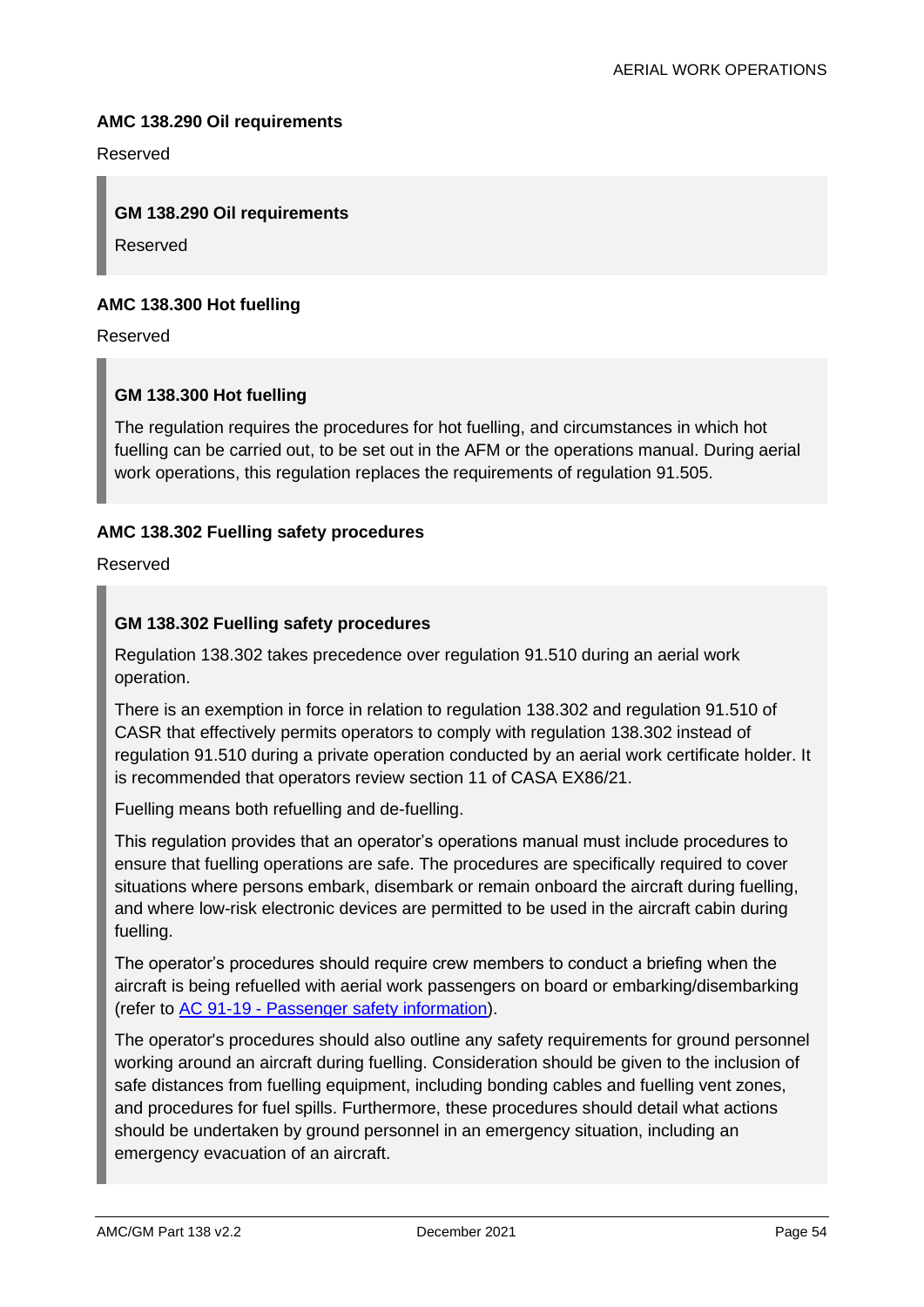# **5.7 Division 138.D.7—Carriage of passengers or cargo**

# **AMC 138.305 Carriage of passengers—general**

# *Subsection 11.06(1) of the Part 138 Manual of Standards – description of types of aerial work passengers*

The information in the sections of Appendix A to AC 138-01 titled "Sample operations manual clause" are an acceptable means of compliance for the operator's description, in relation to an aerial work passenger carried in relation to a mustering operation or firefighting operation (as applicable to the sample in the AC), of how the aerial work passenger is a person mentioned in section 2.02 of the Part 138 MOS.

# *Paragraph 11.06(2)(b) of the Part 138 Manual of Standards – description of types of aerial work passengers*

The information in the section of Appendix A to AC 138-01 titled "Sample aerial work passenger briefing clauses" is an acceptable means of compliance for the operator's procedures, in relation to an aerial work passenger carried in relation to a mustering operation or firefighting operation, that describe how the requirements of regulation 91.565 will be complied with by the pilot in command of the flight.

### **GM 138.305 Carriage of passengers—general**

There is an exemption in force in relation to regulation 91.565 during an emergency service operation conducted by an aerial work certificate holder, and the pilot in command's responsibilities relating to providing passengers with a safety briefing. It is recommended that operators and pilots in command review section 12 of CASA EX86/21.

The MOS content for this regulation is contained in Chapter 11 of the Part 138 MOS.

The carriage of passengers is a new addition to the regulatory scheme for aerial work operations, giving legal effect to the pre-2 December 2021 Aviation Ruling 3/2004. To ensure that this new scheme is properly regulated, Part 138 introduces the 'aerial work passenger' concept. There are requirements that come with the right to carry such passengers.

The critical first step in accessing the ability to carry aerial work passengers is to identify the relevant aerial work operation. The carriage of an aerial work passenger can only be undertaken when a Part 138 operation is to be conducted. Importantly, the carriage of an aerial work passenger cannot be used as the basis to classify an operation as a Part 138 operation. Carriage of an aerial work passenger is not an aerial work purpose in and of itself.

There are a number of specific classes of aerial work passenger in section 2.02 of the Part 138 MOS.

The widest class is the 'other persons' class in paragraph 2.02(1)(a). A key criterion of what constitutes an aerial work passenger for this class is that carriage of the passenger should not be considered to be the primary purpose of the flight. Instead, their carriage is incidental to, but still operationally necessary for, the aerial work operation. If the primary purpose of the flight is the carriage of a passenger, the operation would be an air transport operation. Examples of an aerial work passenger would include: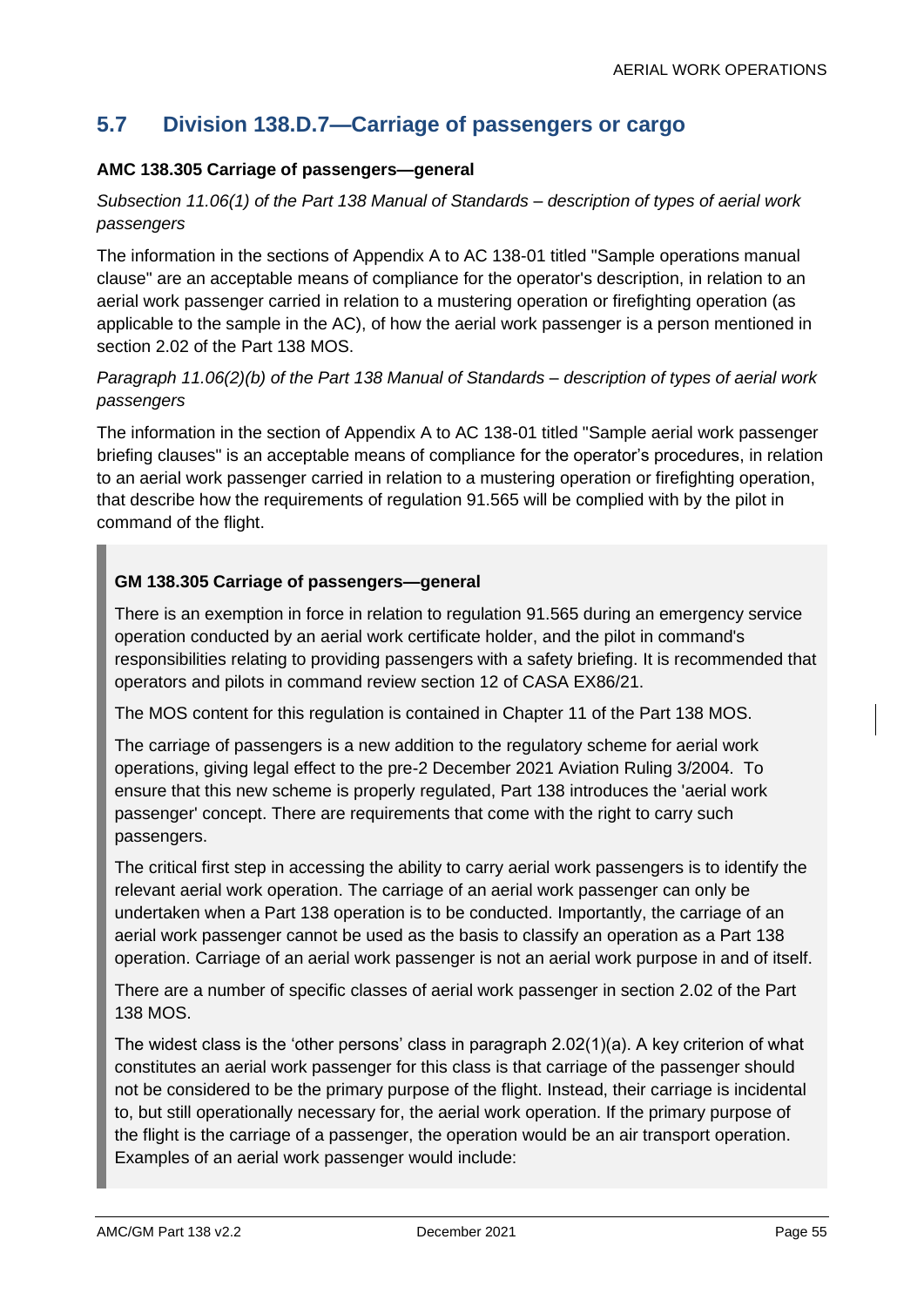- a journalist conducting a live broadcast
- a rigger being positioned into a remote site in preparation for an external load operation
- a ringer to identify hazards in the area of a mustering operation, and to open and close gates as part of the mustering operation.

Since an aerial work passenger is not part of the crew, they do not require any training to be inducted into the organisation. This is what distinguishes an aerial work passenger from a task specialist. However, an aerial work passenger must be given a passenger briefing prior to the flight that complies with section 20.06 of the Part 91 MOS and there are other requirements to provide appropriate protection to these passengers.

As an aerial work passenger is not part of the crew, additional risk mitigation in the form of aircraft performance is required in certain circumstances. The operator's operations manual will also need to outline when they will carry an aerial work passenger and how that passenger is essential to the aerial work operation. Consequently, the carriage of aerial work passengers is only permissible if the operator holds an AWC.

Section 2.02 of the Part 138 MOS defines the classes of aerial work passenger. Chapter 11 of the Part 138 MOS provides conditions that must be complied with when conducting aerial work operations involving the carriage of such passengers. There is additional guidance in AC 138-01, including sample operations manual clauses in Appendix A to the AC that could be adapted by operators for operations not encompassed in the scope of the sample clauses.

There are also some special rules in sections 9.03 to 9.23 of the Part 138 MOS that apply in certain higher risk situations. Operators should review these sections to check whether those situations apply to their operations – if they do, operators will need procedures to ensure compliance with the applicable rules.

#### **AMC 138.320 Procedures for the carriage of restricted persons**

Reserved

#### **GM 138.320 Procedures for the carriage of restricted persons**

The regulation requires the operations manual to state whether the operator will carry restricted persons as part of their aerial work operations.

Where an operator states that they will carry restricted persons, the operations manual should provide procedures<sup>16</sup> on how this will be accomplished.

Carriage of restricted persons includes the carriage of deportees and other persons in custody. Restricted persons carried in an aerial work operation are aerial work passengers and need to be connected to the aerial work operation.

As a minimum, procedures for carrying a restricted person on an aircraft should consider the following:

 $16$  Refer to paragraph 138.155(1)(h).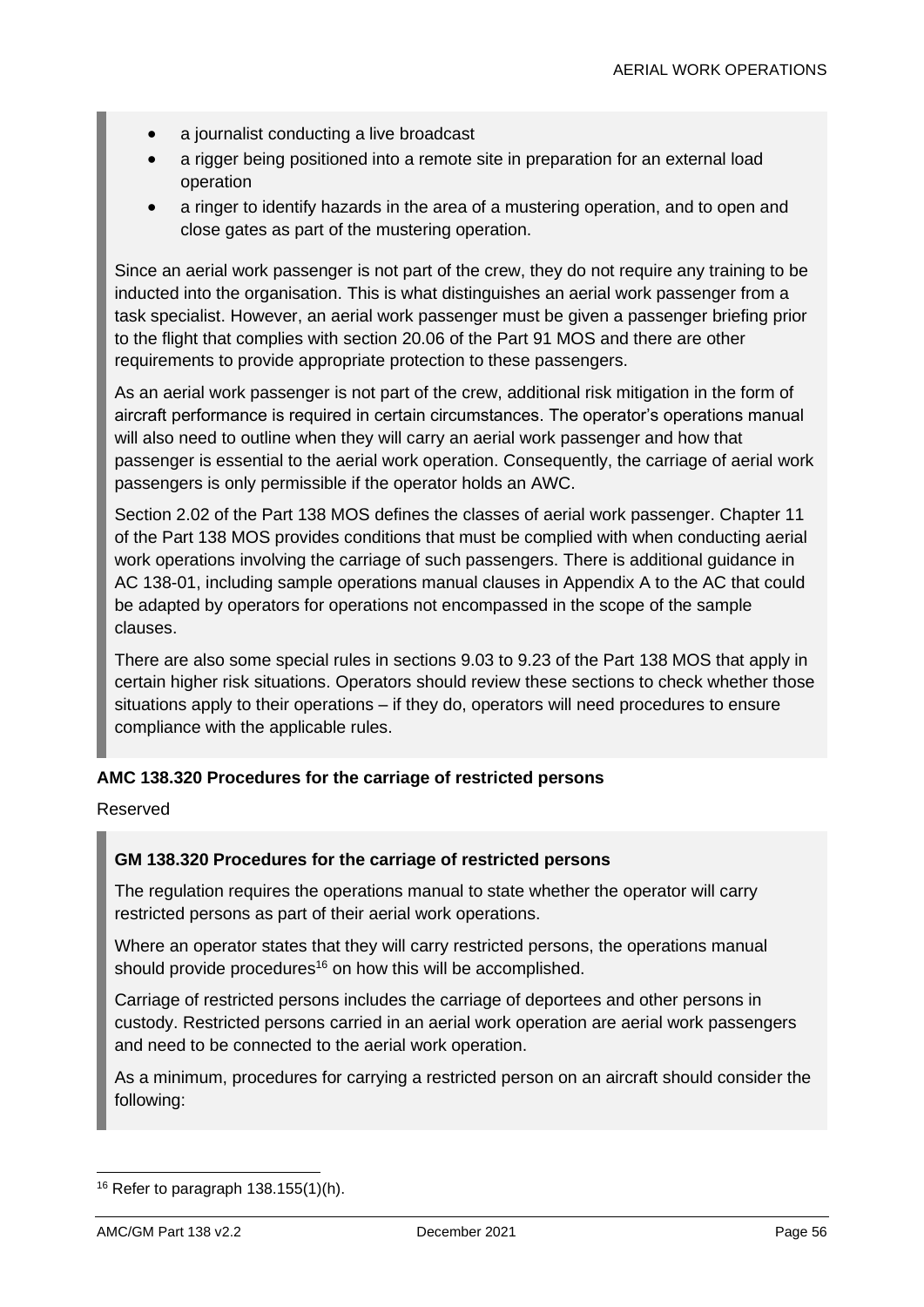- procedures for dealing with notice from the Immigration Department that the carriage of a restricted person is required
- the aircraft type and cabin configuration
- the total number of passengers carried on board
- security arrangements for restricted person and escort
- communication of requirements to points of arrival
- limits on number of restricted persons to be carried on a flight
- provision of information to the aircraft crew
- actions to be taken by crew in event of in-flight incident involving restricted persons.

In developing their procedures, operators should also consider any applicable requirements of the *Aviation Transport Security Regulations 2005*.

# **5.8 Division 138.D.8—Instruments, indicators, equipment and systems**

### **AMC 138.340 Head-up displays, enhanced vision systems and synthetic vision systems**

Reserved

#### **GM 138.340 Head-up displays, enhanced vision systems and synthetic vision systems**

Irrespective of whether an operator has gained operational credit for the use of HUD/EVS/SVS equipment, the regulation requires an operator to have procedures in place for this equipment (if fitted) to describe its use under the IFR or VFR at night.

These procedures will mitigate the risk of untrained flight crew using these systems, especially during component failure scenarios.

#### **AMC 138.345 Survival equipment procedures**

Reserved

#### **GM 138.345 Survival equipment procedures**

The regulation applies to a flight in a remote area or when a life raft is required to be carried. The Part 91 MOS provides the definition of a 'remote area'. The regulation requires the operations manual to include procedures for determining the survival equipment and pyrotechnic signalling devices required for the flight.

The onus is on the operator to assess the environments, locations, and circumstances in which they are operating and to decide what survival equipment is appropriate to be carried. The operations manual procedures should outline the factors and risks the operator will take into account when determining the specific items of survival and signalling equipment required to be carried on different kinds of flights or to different locations, or any other permutation assessed as relevant to the individual operator.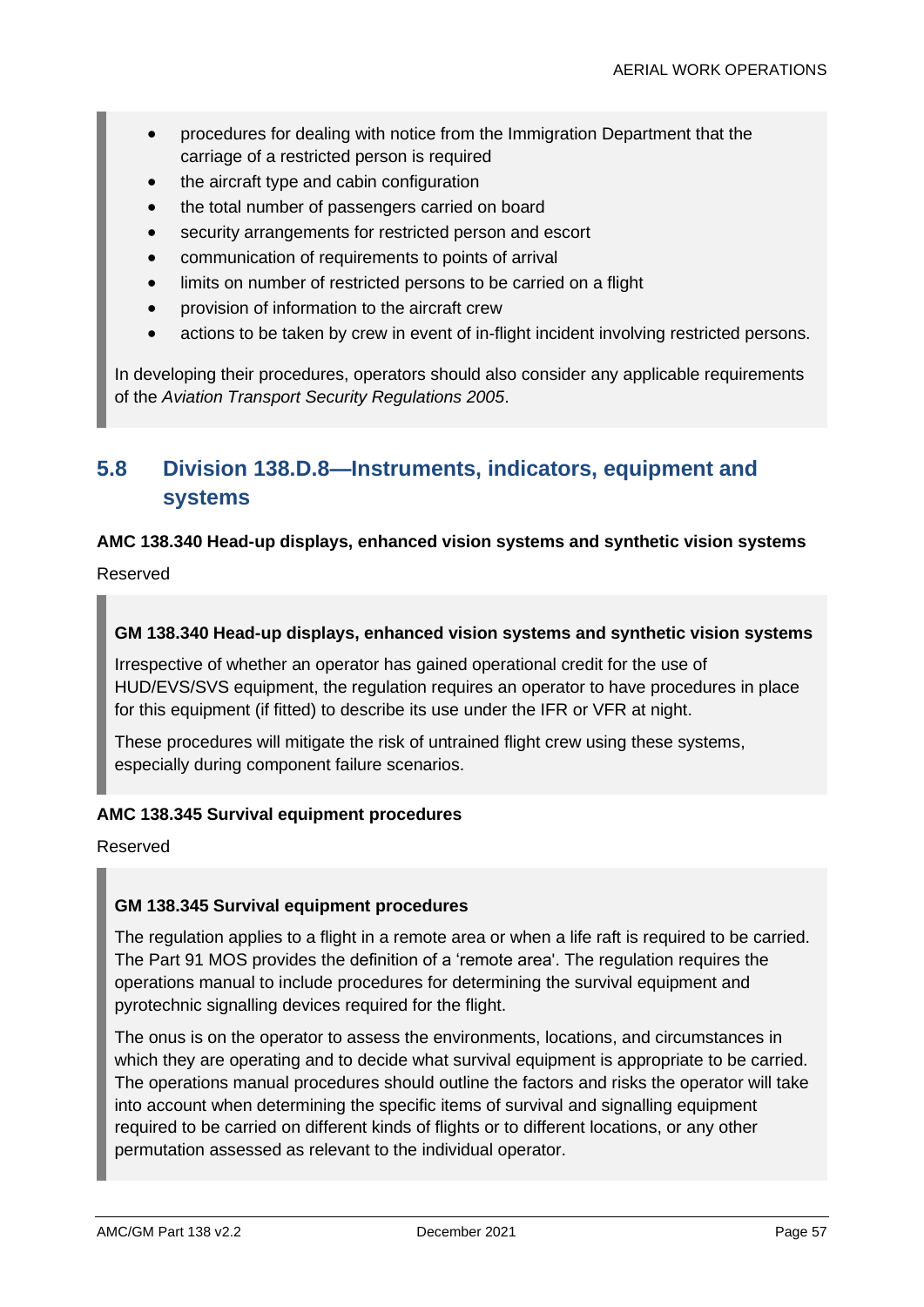The relevant outcome-based provisions are in section 22.08 of the Part 138 MOS.

Appendix 1 of Annex 2 to the Chicago Convention, Rules of the Air, also contains some valuable information regarding pyrotechnic signalling devices. Certain signals have an internationally standardised meaning; for example the following signals, when used either together or separately, mean that grave and imminent danger threatens and immediate assistance is requested:

- rockets or shells throwing red lights, fired one at a time at short intervals
- a parachute flare showing a red light.

#### **AMC 138.350 NVIS flights**

Reserved

#### **GM 138.350 NVIS flights**

There is a direction in force in relation to aerial work certificate holders and the approval required before conducting an NVIS operation for the first time in an aerial work operation. It is recommended that operators review section 23 of CASA EX86/21.

The MOS content for this regulation is contained in Chapter 12 of the Part 138 MOS.

This regulation requires the operations manual to include procedures relating to the use of an NVIS for a flight under the IFR, or VFR at night, in accordance with the requirements prescribed by the Part 138 MOS.

For clarity, procedures should be tailored to the criticality and complexity of the specific role being performed. For example, if an observer on a search operation uses an NVIS as an aid to conduct a visual search without having any aircraft safety-related role, then procedures could be relatively simple. However, an air crew member using an NVIS to clear a rotorcraft landing into a confined area would be conducting a safety-critical role and, therefore, the associated training and operational procedures would need to be comprehensive.

# **5.9 Division 138.D.9—Miscellaneous**

There is a direction in force in relation to aerial work certificate holders and survival equipment procedures. It is recommended that operators review section 20 of CASA EX86/21.

#### **AMC 138.370 Operator must conduct risk assessments**

Reserved

#### **GM 138.370 Operator must conduct risk assessments**

This regulation allows the Part 138 MOS to prescribe risk criteria that must be met before conducting an aerial work operation, as well as specify risk assessment and mitigation processes that an operator must follow. The regulation applies to both AWC holders and limited AWK operators.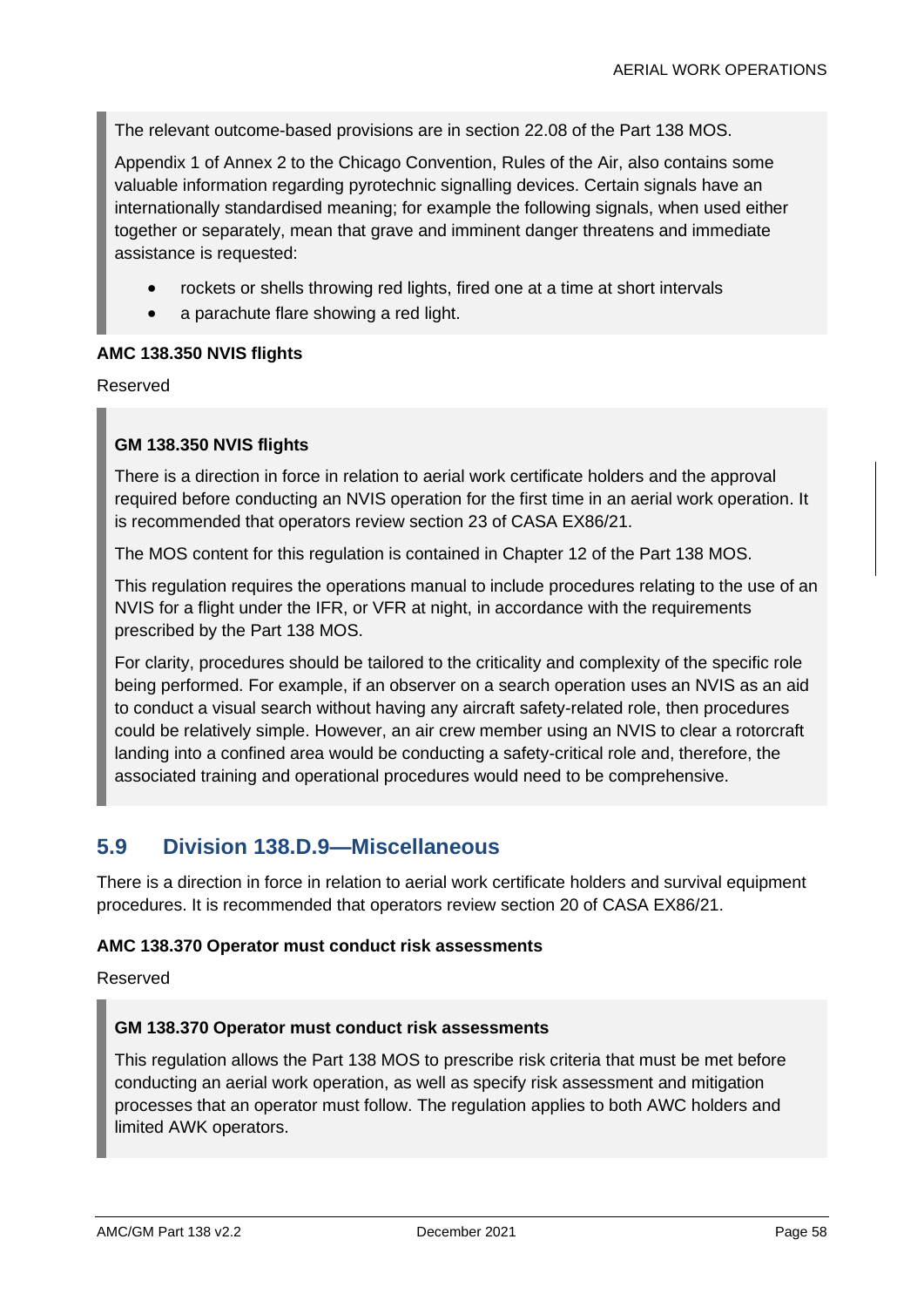Chapter 13 of the Part 138 MOS sets out the required components for risk assessments but leaves the actual processes and content of risk assessments for the operator to define relative to the operation in question. Risk assessments are scalable according to the nature, size, and complexity of the operation.

A risk assessment is performed to determine the magnitude of risk and to establish whether measures are needed to contain it within defined limits. Risk assessment does not represent an end in itself, but should inform mitigating actions that help limit risks to an acceptable or tolerable level. It is based on the evaluation of the following criteria:

- the severity/consequences of a hazard
- the likelihood of its occurrence
- tolerability of its effects.

Risk assessments are an integral part of aerial work operations, and pilots constantly assess risks. This regulation and its associated MOS provisions formalise the requirement for the operator and crew members to conduct risk assessments. Applicable personnel are to be trained by the operator on the operator's risk assessment processes for the various aerial work tasks that are being conducted.

CASA provides additional material on the conduct of risk assessments in the Safety management system kit - Booklet 3 - [Safety Risk Management.](https://www.casa.gov.au/content-search/safety-kits/resource-kit-develop-your-safety-management-system)

#### **AMC 138.375 Wearing of seatbelts and other restraint devices**

Reserved

#### **GM 138.375 Wearing of seatbelts and other restraint devices**

Chapter 14 of the Part 138 MOS specifies requirements relating to seatbelts and restraint devices for all operators that conduct aerial work operations. Compliance with the requirements in the Part 138 MOS supersedes the requirement for the operator to comply with regulations 91.540, 91.550, 91.555, and 91.560.

#### **AMC 138.380 Procedures in relation to frost etc.**

Reserved

#### **GM 138.380 Procedures in relation to frost etc.**

The basic requirements for flight in icing conditions and the responsibilities of the PIC are set out in regulations 91.705 and 91.710. These remain applicable to all Part 138 operations.

This regulation requires an operator to describe the following procedures in the operations manual:

- inspection of the aircraft prior to flight if frost or icing conditions exist
- removal and prevention of ice and frost prior to flight, and
- the use of aircraft equipment during flight in icing conditions.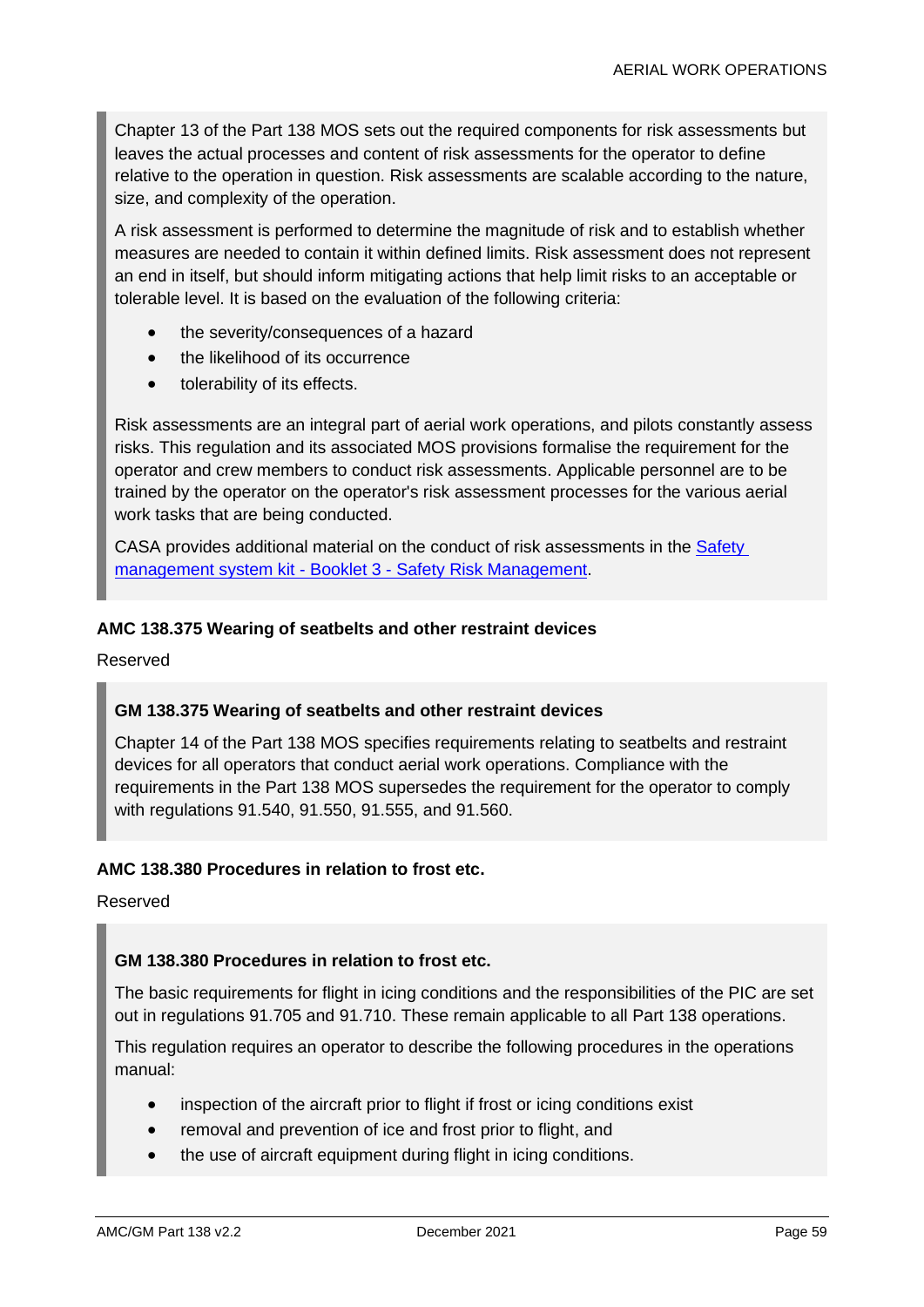If applicable, an operations manual must include policy, procedures and training relating to airframe and engine icing that are consistent with the relevant flight manual. Under no circumstances should the policy, procedure and training be less limiting than the flight manual limitations and guidance.

In Australia, ground icing is not often experienced; however, it is not uncommon for ice (in the form of hoar frost) to affect aircraft parked overnight in temperatures below zero degrees.

For operators who do not intend to conduct operations from aerodromes that are regularly exposed to ground icing, the operations manual should include a section that gives clear instructions for the operating crew to follow when ground icing conditions do occur. These instructions should, as a minimum, include:

- a statement that precludes aircraft operations when ground icing is present, e.g. 'Operations will not be conducted during icing conditions that could cause contamination to the external surfaces of an aircraft while the aircraft is on the ground'
- advice on conditions that will allow operations to commence
- precautions that must be taken prior to operations commencing.

Operators with operations in colder climates will need to evaluate and document appropriate company processes applicable to the removal of ice and snow. The successful treatment of ice and snow deposits on aircraft on the ground is an absolute necessity to the safety of winter operations.

The PIC has the responsibility to ensure compliance with the 'Clean Aircraft' concept. The ground de-icing crew share this responsibility by providing an aircraft that complies with the 'Clean Aircraft' concept.

Additional information is available in AC 138-04 - Aircraft ground de-icing and anti-icing operations<sup>17</sup>.

#### **AMC 138.385 Procedures in relation to polar operations**

Reserved

#### **GM 138.385 Procedures in relation to polar operations**

This regulation requires operators that conduct flights to or from an aerodrome within a polar region to include relevant procedures in their operations manual. A polar region is a defined term in the CASR Dictionary and is the area:

• north of 78° N

or

south of 60° S.

When developing the operations manual, the operator may also consider the applicability of

<sup>17</sup> At the time of publication of this document, this AC is under development. Once published, it will be available from the CASA website.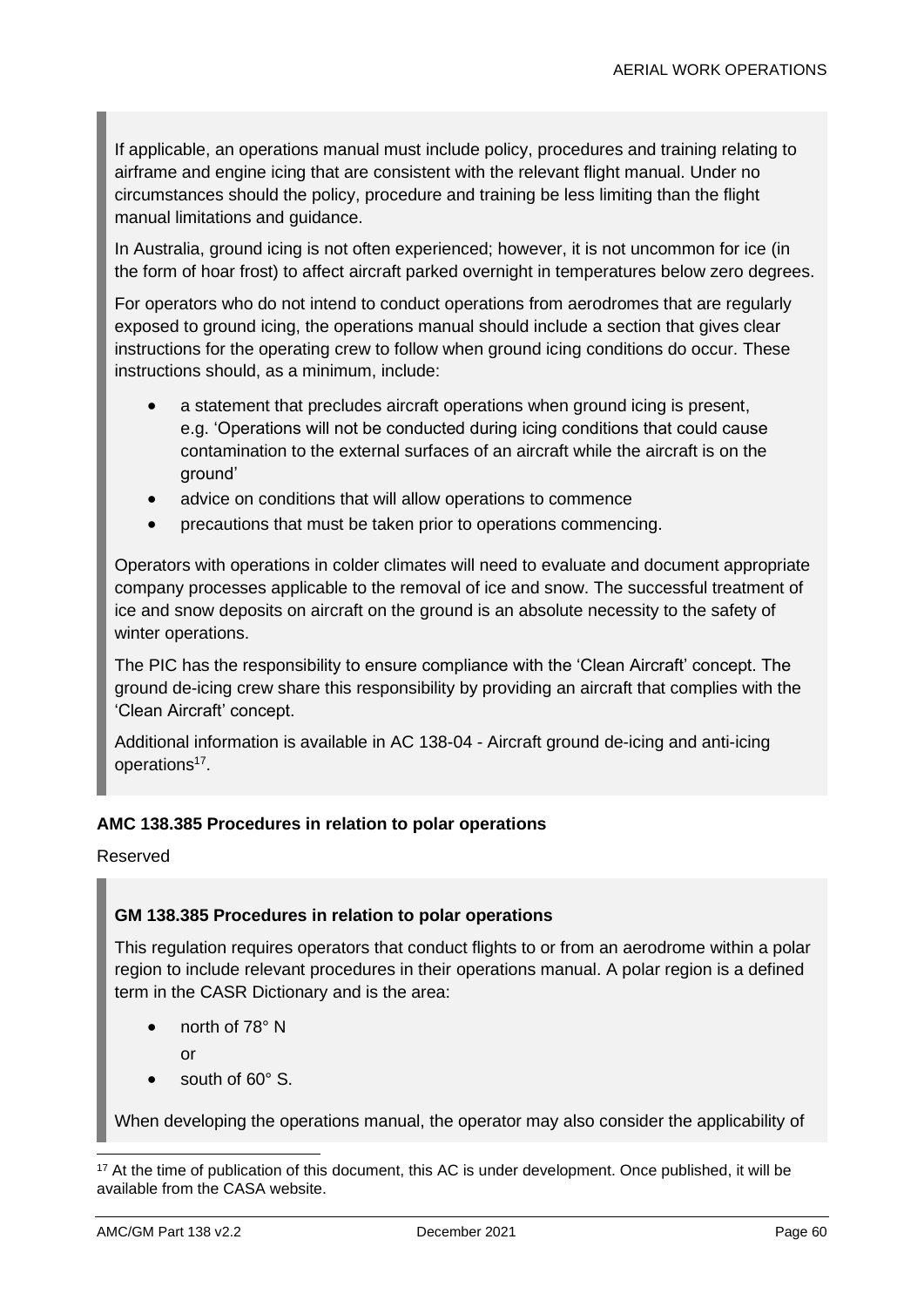the following for inclusion:

- suitability of the weather at any destination or nominated alternate and the ability to:
	- − provide for the physiological needs of the AWK passengers and crew members for the duration of the stay at the diversion airport until safe evacuation
	- safely extract passengers and crew members from any diversion airport.
- Fuel freeze strategy and monitoring Considerations to determine an alternate fuel freeze point temperature based on actual measurements of uploaded fuel in lieu of using the standard minimum fuel freeze temperatures for specific types of fuel used. In considering this item, the operator should have procedures established that require coordination between maintenance, dispatch, and assigned flight crew members to convey the determined fuel freeze temperature of the fuel load on board the aircraft.
- Voice communications Review of the required communications facilities (voice / data link) available for all portions of the flight route. Possible options include using HF voice, HF data link, satellite communication (SATCOM) voice, or SATCOM data link. Because of the limitations of VHF and satellite-based voice communications, ATC communications will probably require high frequency (HF) voice over portions of these routes. It is recognised that SATCOM may not be available for short periods during flight over the poles. Communication capability with HF radios may also be affected during periods of solar flare activity. The operator should consider predicted solar flare activity and its effect on communications for each flight that is dispatched for operations into these areas.
- Minimum Equipment List (MEL) considerations The MEL may need amendment to cater for polar operations. Specific consideration is applicable to:
	- fuel quantity indicating system, including the fuel tank temperature indicating system
	- engines
	- automation systems (if fitted)
	- communication systems relied on by the flight crewmember to satisfy the requirement for communication capability
	- an expanded medical/survival kit.
- Training for flight crewmembers and operational support staff roles applicable to all parts of the polar operation.

The regulation requires the operations manual to detail processes and procedures for managing crew and passenger exposure to cosmic radiation during solar flare activity. In complying with the regulation, the operator could:

- specify a cosmic radiation exposure limit
- maintain records of the total cosmic radiation dose received by any crew who are conducting longer term operations in the polar region.

When considering cosmic radiation in the aviation environment, the basic principle is that every reasonable effort should be made to minimise exposure to cosmic radiation, staying as far below the recommend dose limits as is practical and consistent with the activity.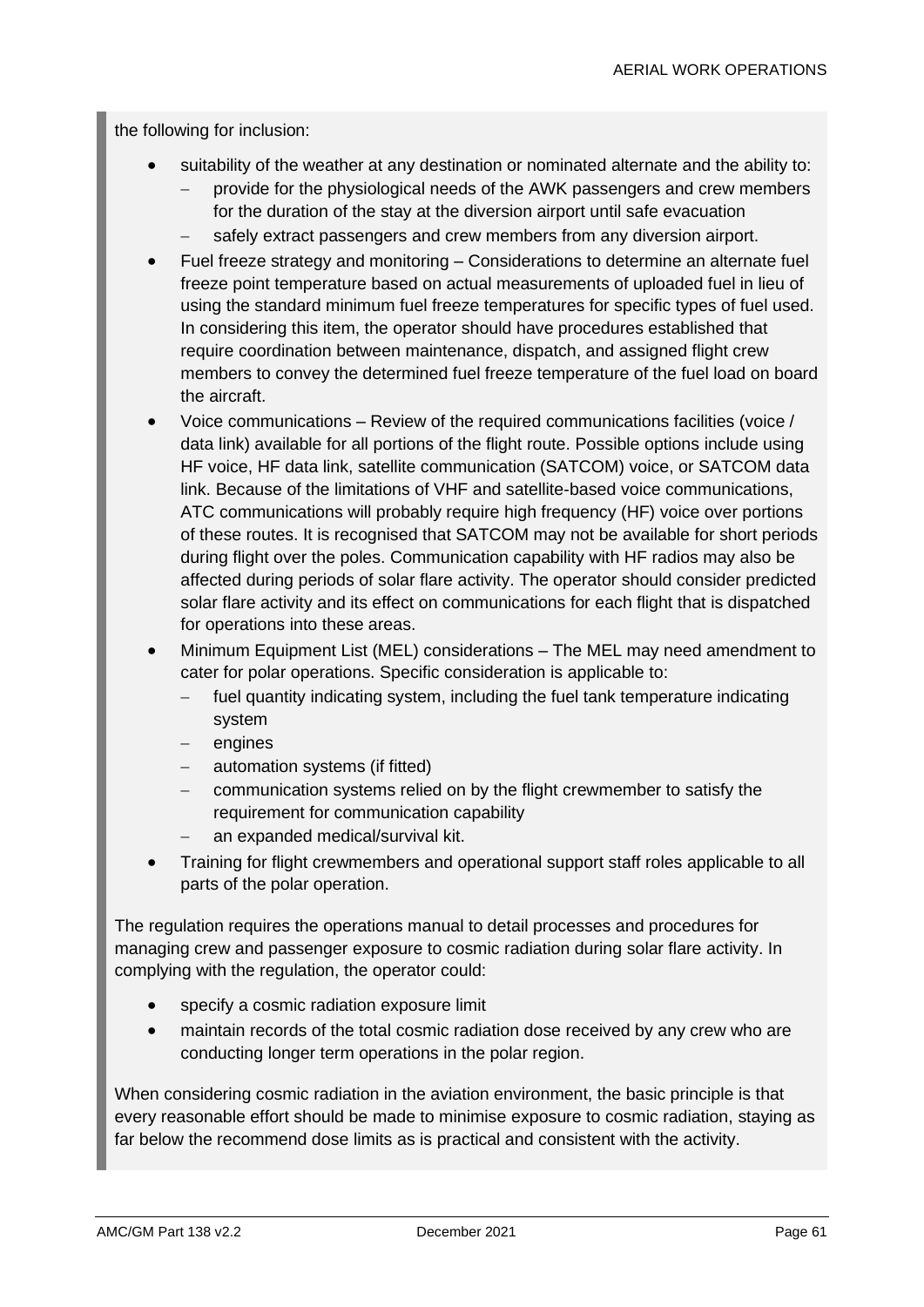In aviation, radiation from natural sources is considered occupational exposure because of the high levels of galactic cosmic radiation at commercial cruise altitudes. In its 2000 report, the United Nations Scientific Committee on the Effects of Atomic Radiation (UNSCEAR) ranked aircrews as the fourth most exposed group of employees, with an average annual effective dose of three millisieverts (mSv).

Less radiation is received in lower-latitude flight because of the greater amount of radiation shielding provided by the Earth's magnetic field. This shielding is greatest near the equator and gradually decreases to zero as one goes north or south. Galactic cosmic radiation levels over the polar regions are about twice those over the geomagnetic equator at the same altitudes. Because solar particle peak energies are much lower than galactic particle peak energies, solar cosmic radiation dose rates are negligible near the geomagnetic equator. A map of high-latitude areas of concern is available on the [FAA website.](http://www.faa.gov/data_research/research/med_humanfacs/aeromedical/radiobiology/solarradiation/)

The solar radiation alert system developed by the FAA's Civil Aerospace Medical Institute (CAMI), with data provided by the Space Weather Prediction Center of the National Oceanic and Atmospheric Administration (NOAA), alerts users of the beginning of a disturbance on the sun that can lead to high-dose rates of ionizing radiation in the earth's atmosphere. Solar radiation alerts are sent worldwide to subscribers to the NOAA Weather Wire Service (NWWS). A message is sent at the beginning and end of an alert, along with status updates during the alert period. A test message is sent daily if no alert is ongoing. Responding to an alert by flying at a lower altitude can significantly reduce radiation exposure in high-latitude areas of concern. The latest space-weather-related NWWS messages are found on the [Space Weather Prediction Center](https://www.swpc.noaa.gov/) website.

The Australian Bureau of Meteorology also provides information on Space Weather advisories, and this can be found on the [Space Weather Advisories \(bom.gov.au\)](http://www.bom.gov.au/aviation/space-weather-advisories/) website.

#### *Managing exposure*

The internationally accepted recommendation is that that the occupational exposure limit for ionizing radiation is a five-year average effective dose of 20 mSv per year, with no more than 50 mSv in a single year. Radiation exposure as part of a medical or dental procedure is not subject to recommended limits. It is important to note that these limits are not thresholds beyond which the dose is intolerable, but instead are upper limits of acceptability based on the current risk coefficients and the desire to limit doses such that the health risks associated with exposure do not exceed those of what is normally considered a safe industry.

A number of web-based calculators are available for the calculation of radiation exposure.

For analysis purposes, the FAA provides applications CARI-6 and CARI-6M, which can be used to estimate the effective dose of galactic cosmic radiation.

No current programs and/or websites/applications are currently available for use in estimating the effective dose received from a solar particle event. The dose of ionizing radiation that an individual might receive during a solar particle event cannot be estimated in advance. Research is ongoing on how best to estimate flight doses on the basis of satellite and ground-level measurements made during an event.

• CARI-6 – This web application calculates the effective dose of galactic cosmic radiation received by an individual (adult) on an aircraft flying a great-circle route between any two airports in the world. The web application takes into account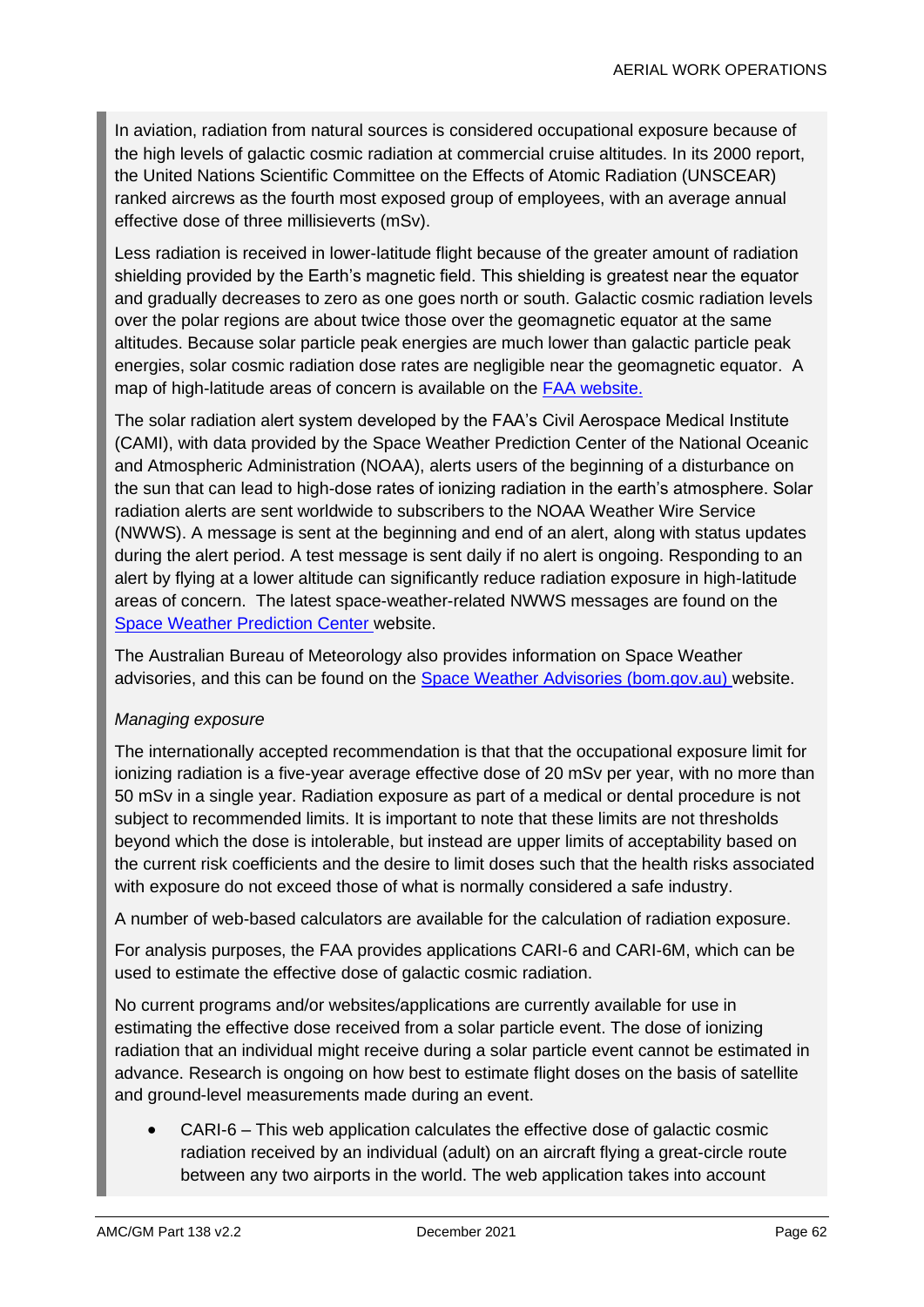changes in altitude and geographic location during the course of a flight, as derived from the flight profile entered by the user. Based on the date of the flight, appropriate databases are used to account for effects of changes in the Earth's magnetic field and solar activity on galactic radiation levels. The web application also calculates the effective dose rate from galactic cosmic radiation at any location in the atmosphere at altitudes up to 60,000 feet. CARI-6 can be found on the **FAA** [website.](http://www.faa.gov/data_research/research/med_humanfacs/aeromedical/radiobiology/cari6/)

• CARI-6M – This web application does not require a great-circle route between origin and destination airports; it allows the user to specify the flight path by entering the altitude and geographic coordinates of waypoints. CARI-6M can be found on the [FAA website.](http://www.faa.gov/data_research/research/med_humanfacs/aeromedical/radiobiology/cari6m/)

# **5.10 Division 138.D.10—Rules for external load operations**

# **AMC 138.400 Certain night operations prohibited unless operation is an emergency service operation or approved by CASA**

Reserved

# **GM 138.400 Certain night operations prohibited unless operation is an emergency service operation or approved by CASA**

Section 5 and schedule 1 of the CASA EX161/21 instrument collectively grant the approval required by this regulation to conduct night winching to certain operators conducting certain operations under the pre-1 December 2021 rules. It is recommended that operators review section 5 and schedule 1 of CASA EX161/21.

The regulation requires an external load operation at night to be an ESO, or alternatively the operator must hold an approval from CASA issued under regulation 138.025 for this purpose. This regulation applies to all AWK operations regardless of whether or not the operator holds an AWC authorising the operation.

### **AMC 138.410 Manual of Standards may prescribe requirements for external load operations**

Reserved

# **GM 138.410 Manual of Standards may prescribe requirements for external load operations**

Section 5 and schedule 1 of the CASA EX161/21 instrument collectively grant the approval required by subsection 15.09(3) of the Part 138 MOS to certain operators that held certain AOC authorisations under the pre1 December 2021 rules. It is recommended that operators review section 5 and schedule 1 of CASA EX161/21.

Definitions for the different classes of external load can be found in Division 2 of Chapter 1 of the Part 138 MOS.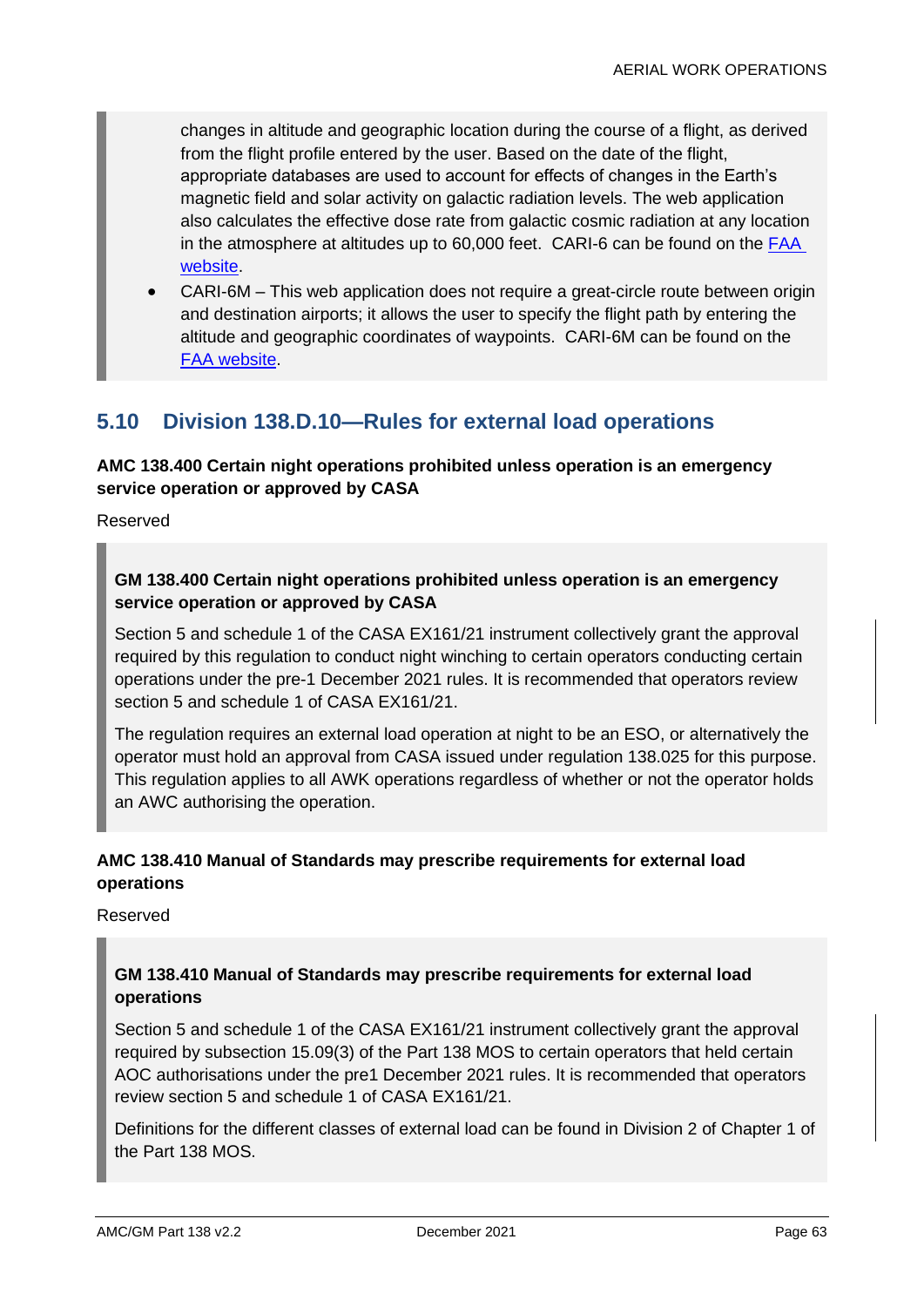The MOS content for this regulation is contained in Chapters 13 and 15 of the Part 138 MOS.

In considering the operations manual content for an operator conducting an external load operation, the operations manual should contain detailed external load instructions, procedures and requirements. Some of the matters that operators may wish to consider covering as part of their operations manual content include:

- a. specifications and descriptions of the external load equipment that must be used for the operation
- b. instructions on installing and checking the serviceability of the external load equipment on the aircraft
- c. normal and emergency procedures for the operation, including, procedures for normal and emergency external load picking up and dropping
- d. the minimum experience requirements for relevant flight crew members (FCMs)
- e. the training requirements and competency checking procedures for relevant FCMs
- f. instructions for ground personnel (if any) involved in the operation
- g. a description of the operational routes permitted for operations, including minimum heights and distances from persons, populous areas, public gatherings, buildings and other structures, and vessels
- h. a description of any operational restrictions (if any) with which FCMs must comply during the operation
- i. the operator's risk assessment procedures.

#### *Carrying a load in the form of a person*

A Class D external load, where a human is carried external to the protection offered by the airframe, is considered to be a high risk aerial work task and, as such, any operator conducting Class D external load operations will require comprehensive operational, risk management and training procedures for the specific tasks that they conduct.

**Note**: Regulation 138.500 requires the pilot in command to have specific qualifications and experience, as outlined in section 23.08 of the Part 138 MOS.

#### *Belly hook or platform*

Division 1 of Chapter 15 of the Part 138 MOS covers carrying a person on a sling load and carrying a person on a platform attached to the aircraft, such as the platforms used to conduct power line maintenance from a rotorcraft. Only air crew and task specialists (not aerial work passengers) can be carried on a belly hook (sling) or platform.

All crew must have an effective means of communication. Although visual communication is acceptable for the purpose of the regulation, for these kinds of operations it is generally expected that there would be a radiocommunications system. If this were inoperative, the operation would not commence or would cease if already in progress. Hand signals would normally only be used if the radiocommunication system fails, and these emergency hand signals should be confirmed with the crew prior to commencing operations.

While there are no legislative requirements regarding pilot minimums or training for Class D external load platform operations, this is an activity with substantial risk, particularly for the linesman on the platform, and requires a high level of pilot competence. Operators should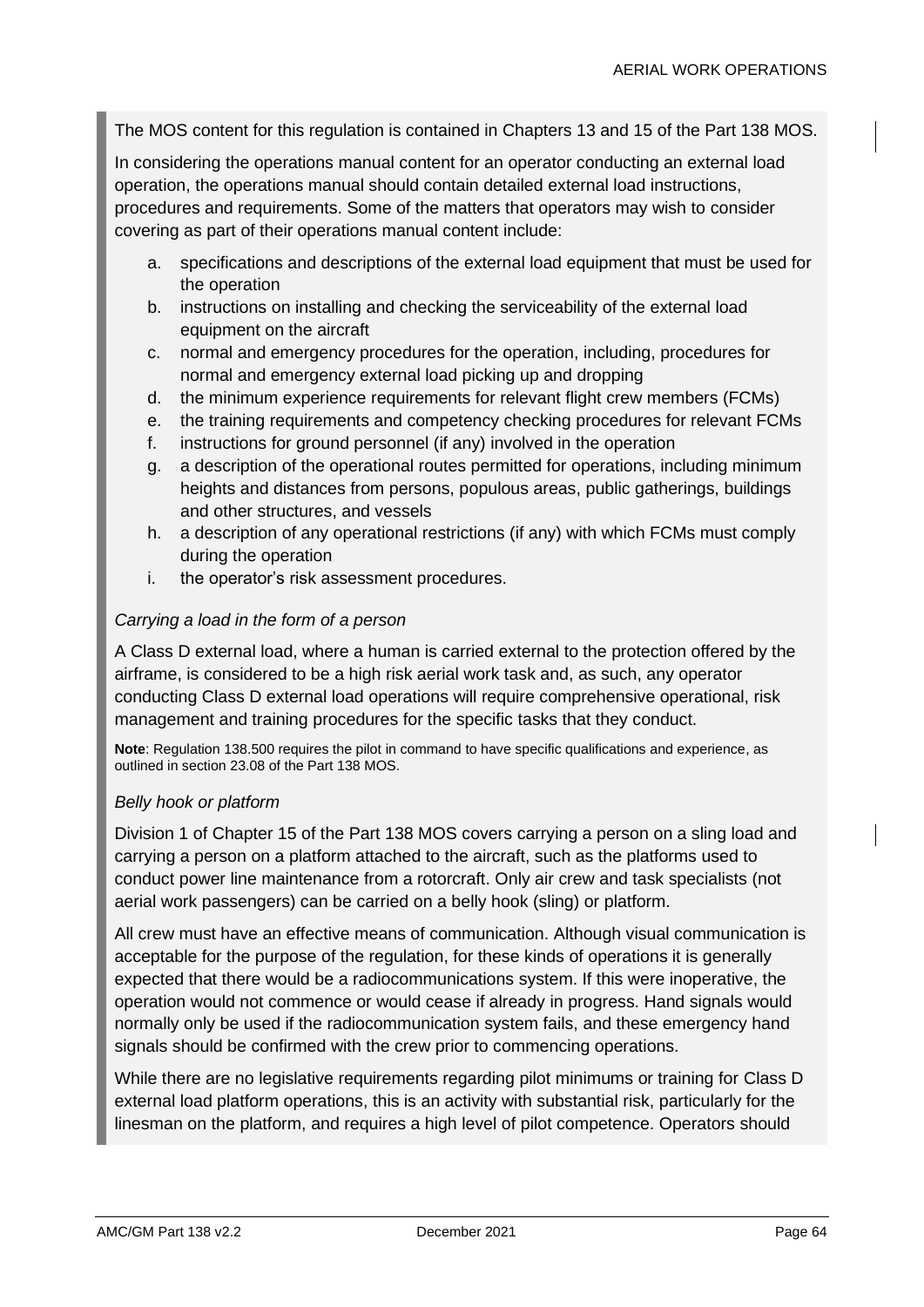consider their own operational environment in setting minimums for this activity in their company.

# *Rappelling*

Rappelling is a highly specialised task and, as such, Subsection 15.06 (6) of the Part 138 MOS requires that it only be conducted by ESO personnel in an ESO, or training for an ESO.

An operator must have detailed procedures in their operations manual for such operations and associated training, including specific risk assessment and management procedures. It is also expected that the HOO (or another nominated senior pilot) will have extensive experience in conducting rappelling operations, as well as the ability to impart this knowledge to other pilots and the rappelling crew. Operators should also have a senior air crew member experienced in rappelling operations.

### *Hover exit/entry*

**Note**: In the paragraph below hover exit includes both emplaning and deplaning in the hover.

Under Part 138 operators do not require specific approvals for hover exit/entry. They will, however, need procedures for the task, training and risk assessments in their approved operations manual. The Part 138 MOS also requires the air crew member, task specialist or aerial work passenger to have received hover exit training in accordance with the operator's operations manual.

Operations involving hover exit onto or off of a raised platform, such as a powerline transmission tower, are more specialised. As such, they require further specific procedures, training, and risk assessment. As these operations also require specialised safety harnesses with a means of safely attaching to the tower before releasing from the rotorcraft, with quick releases and break-away connectors, the procedures for use and the standards for these will also need to be included in the operator's operations manual.

# **5.11 Division 138.D.11—Rules for dispensing operations**

#### **AMC 138.425 Manual of Standards may prescribe requirements for dispensing operations**

Reserved

# **GM 138.425 Manual of Standards may prescribe requirements for dispensing operations**

The MOS content for this regulation is contained in Chapters 13 and 16 of the Part 138 MOS.

In considering the operations manual content for an operator conducting a dispensing operation, the operations manual should contain detailed dispensing instructions, procedures, and requirements. Some of the matters that operators may wish to consider covering as part of their operations manual content include:

a. specifications and descriptions of the dispensing equipment that must be used for the operation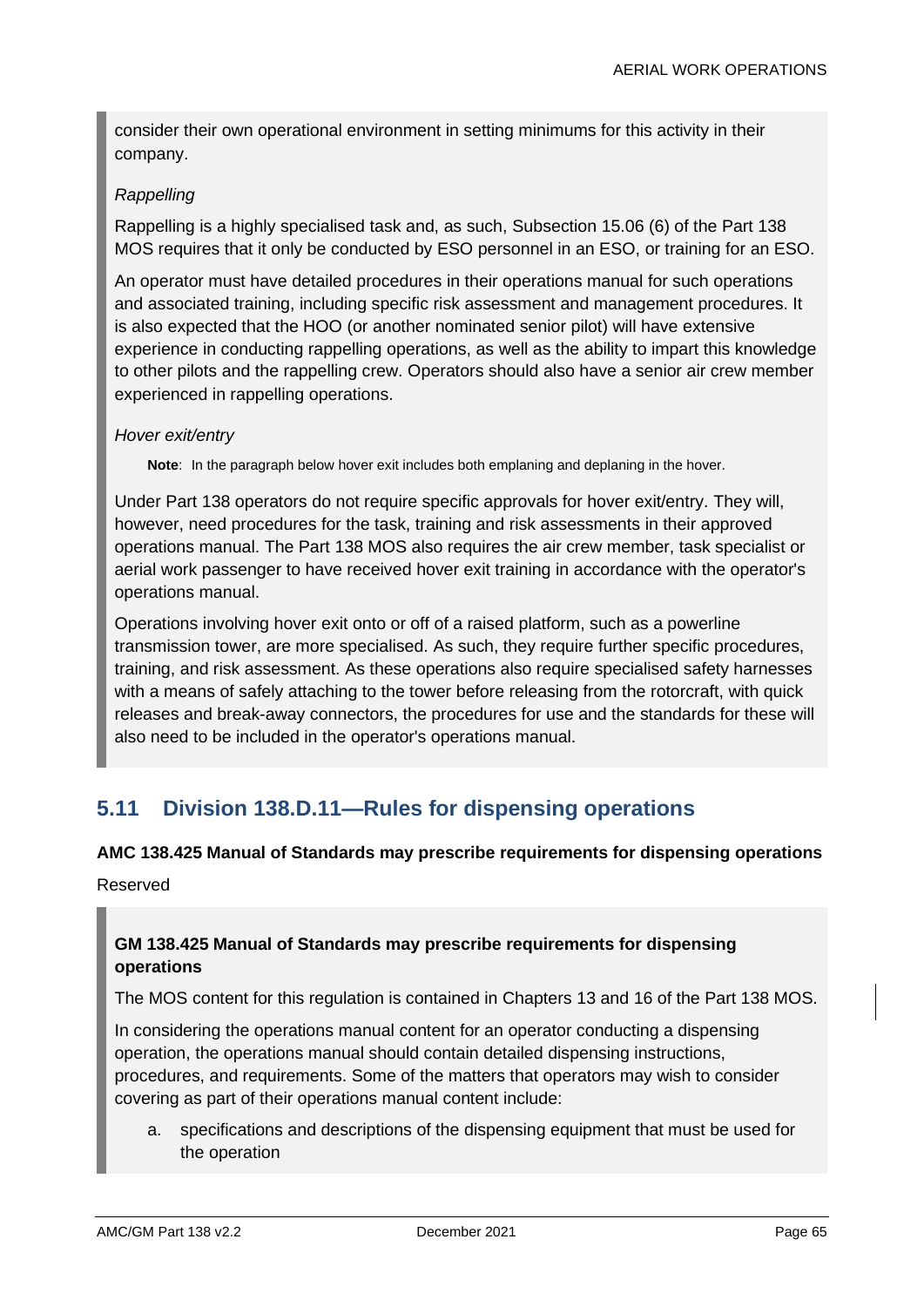- b. instructions on installing and checking the serviceability of the dispensing equipment on the aircraft
- c. normal and emergency procedures for the operation of dispensing equipment
- d. the minimum experience requirements for relevant FCMs
- e. the training requirements and competency checking procedures for relevant FCMs
- f. instructions for ground personnel (if any) involved in the operation
- g. a description of the operational routes permitted for operations, including minimum heights and distances from persons, populous areas, public gatherings, buildings and other structures, and vessels
- h. a description of any operational restrictions (if any) with which FCMs must comply during the operation
- i. the operator's risk assessment procedures.

For carriage of dangerous goods, refer to Part 92.

# **5.12 Division 138.D.12—Rules for task specialist operations**

### **AMC 138.430 Manual of Standards may prescribe additional requirements for task specialist operations**

Reserved

### **GM 138.430 Manual of Standards may prescribe additional requirements for task specialist operations**

The definition of task specialist can be found in regulation 138.015.

Further requirements for task specialist operations, in particular aerial mustering and marine pilot transfer operations, can be found in Chapter 17 of the Part 138 MOS.

In considering the operations manual content for an operator conducting a task specialist operation, the operations manual should contain detailed instructions, procedures, and requirements. Some of the matters that operators may wish to consider covering as part of their operations manual content include:

- a. specifications and descriptions of any equipment that must be used for the operation
- b. instructions on installing and checking the serviceability of any equipment on the aircraft
- c. normal and emergency procedures for the operation and associated equipment
- d. the minimum experience requirements for relevant FCMs
- e. the training requirements and competency checking procedures for relevant FCMs
- f. instructions for ground personnel (if any) involved in the operation
- g. a description of the permitted operational routes for operations, including minimum heights and distances from persons, populous areas, public gatherings, buildings and other structures, and vessels
- h. a description of any operational restrictions (if any) with which FCMs must comply during the operation
- i. the operator's risk assessment procedures.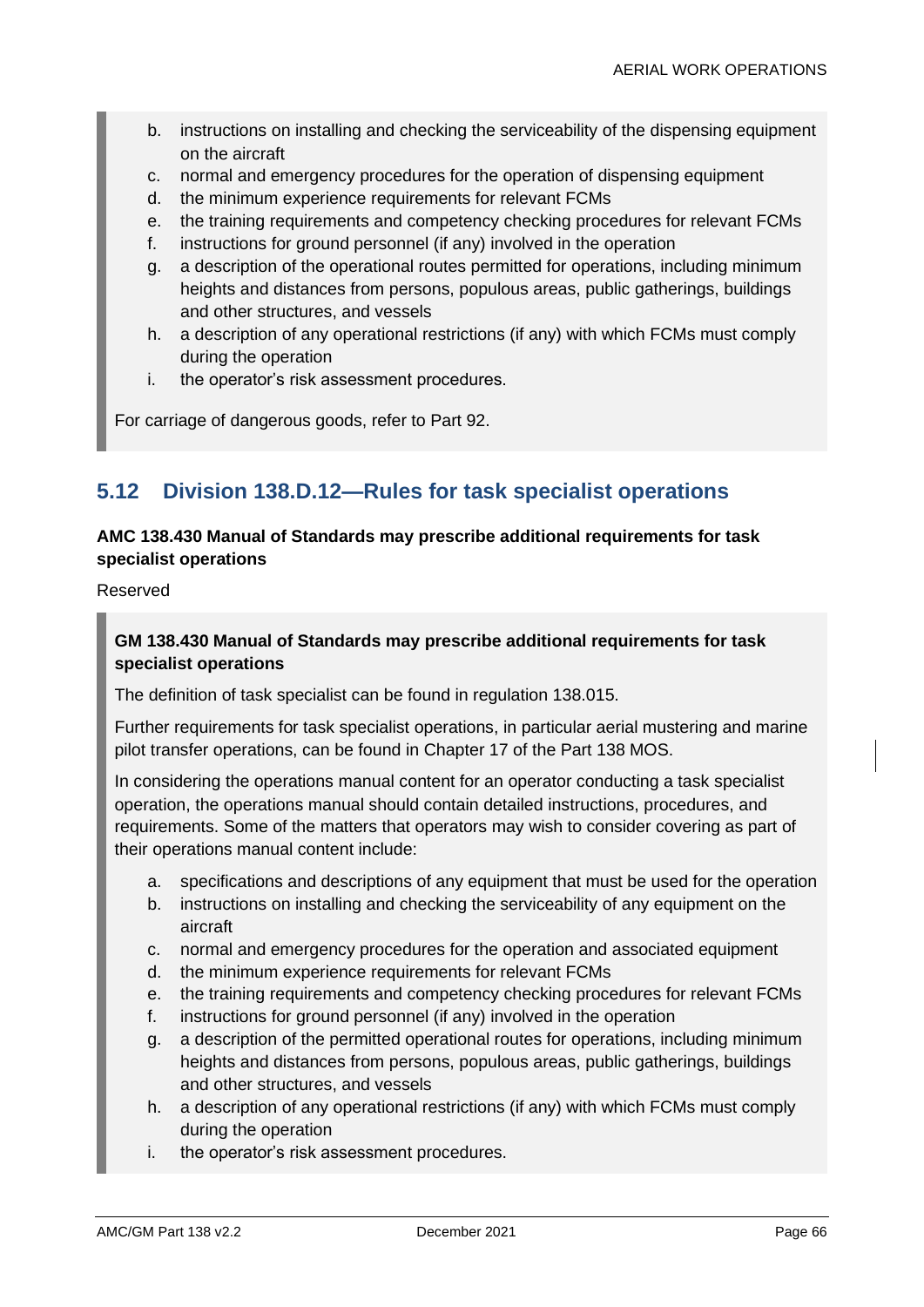# **AMC 138.432 Possessing and discharging firearms**

#### *Paragraph 17.04(a) of the Part 138 Manual of Standards – possession and carriage of a firearm*

The information in this section outlines acceptable means of compliance for the operator's written procedures for the safe on-board storage of the firearm and ammunition during the operation.

**Note:** The safe carriage of ammunition in connection with agricultural, horticultural, forestry, ice jam control, landslide clearance, pollution control activities or pest management activities is regulated by the provisions within Part 1;1.1.5 General Exceptions of the ICAO Technical Instructions for the Safe Transport of Dangerous Goods by Air (ICAO-TIs), or industry equivalent IATA Dangerous Goods Regulations. The ICAO-TIs are enacted into Australian legislation with Part 92.

The information in this section also encompasses the requirements of regulation 92.040 and subregulation 92.025(2) regarding the carriage of ammunition.

The written procedures must include the following information:

- that live ammunition (when not loaded in the firearm) must be stored in a container, or containers, that:
	- are capable of withstanding the normal conditions of air transport; and
	- are appropriately identified as dangerous goods, meaning the containers or packaging is marked with the UN number and/or proper shipping name and labelled with the applicable hazard division label diamond (e.g. Division 1.4S diamond); and
	- − during the aerial work operation, any spare ammunition is able to be secured, including during take-off and landing, to minimise the possibility of ammunition spilling in the event of an incident or accident; and

**Note:** The method of securely closing the container must be robust enough to withstand a reasonably high amount of force, noting the intent is to prevent ammunition spilling during an accident.

- the ammunition container(s) must be stowed and secured in the aircraft in a manner that will prevent any movement in flight which would change their orientation (i.e. restrained to hard points inside the aircraft that are within easy reach of the shooter or securely stowed in an internal compartment within the cabin); and
- the loading of the ammunition onto the aircraft must be supervised by the operator; and
- the dangerous goods (i.e. ammunition) must be:
	- − under the control of trained personnel (i.e. the task specialist) during the time when they are in use on the aircraft; and
	- − the ammunition is to be inspected for damage or leakage prior to loading; and
	- the ammunition may only be carried with the approval of the operator; and
	- the pilot in command is to be notified of the location where the ammunition is loaded on board the aircraft and, in the event of a crew change, this information must be passed on to the next crew; and
- all personnel must report any dangerous goods accident or dangerous goods incident (as defined within regulation 92.010) that occurs while undertaking company operations to CASA (in writing) within 2 working days of the event occurring, including those that occur during positioning flights requiring the carriage of ammunition for this operation (as per regulation 92.065); and
- for the carriage of ammunition as dangerous goods, pilots and other crew members must ensure that the ammunition: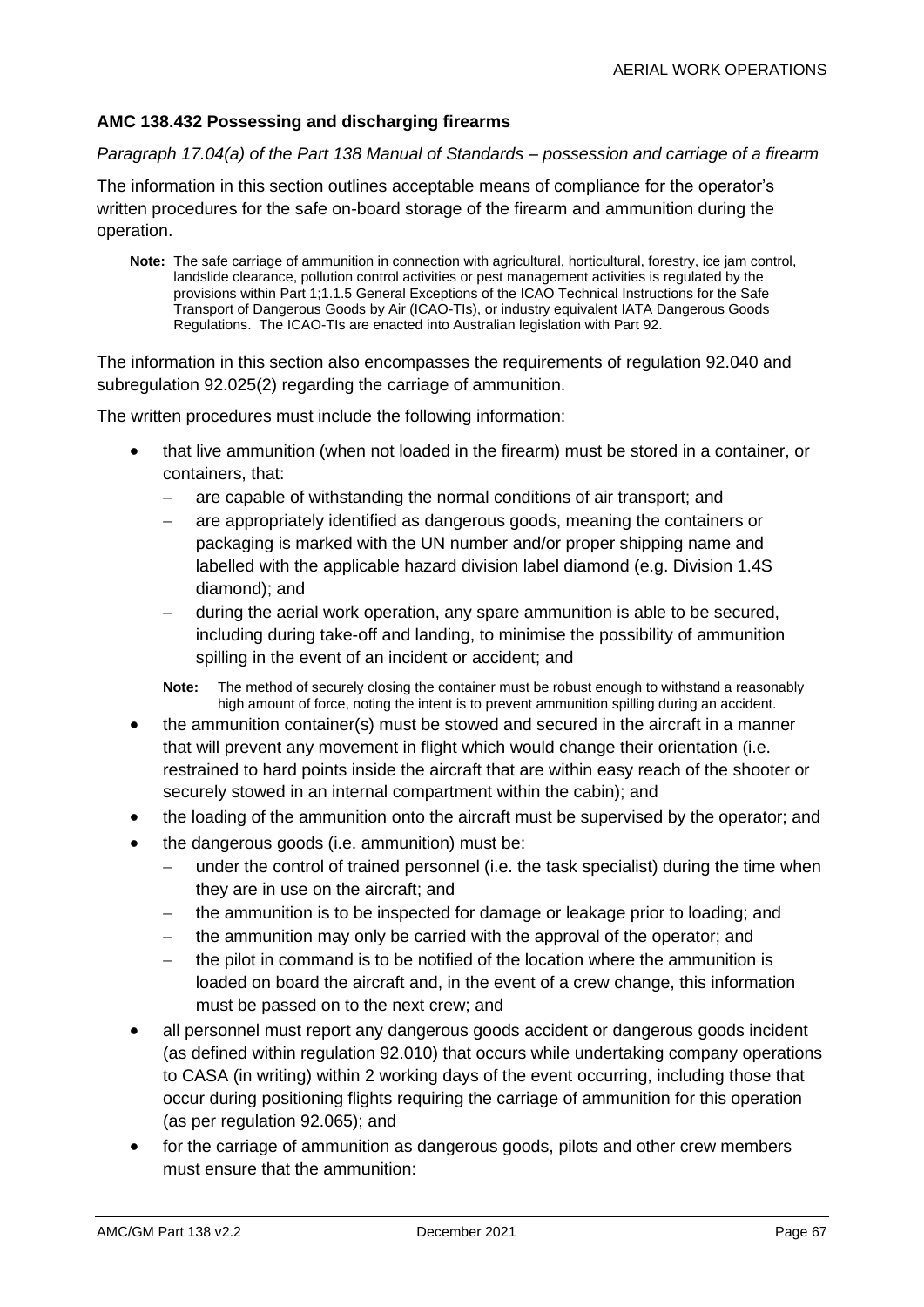- − does not include ammunition with explosive or incendiary projectiles; and
- − is limited to the quantities required for the operation being conducted; and
- is limited to ammunition classified in:
	- o Division 1.4S (UN 0012 and UN 0014 only); or
	- o Division 1.4E (UN 0471 Articles, explosive, n.o.s. (bird scaring cartridges only)); or
	- o Division 1.4G (UN 0431 Articles, pyrotechnic (Bird scaring cartridges only) or UN 0312 Cartridges, signal (Bird scaring cartridges only)).

#### **GM 138.432 Possessing and discharging firearms**

This regulation allows the Part 138 MOS to prescribe requirements related to possessing and discharging firearms in flight. Subregulation 138.432 (4) states that the regulation applies despite regulations 91.160, 91.165 and 91.190. This means the Part 91 provisions do not apply if the Part 138 MOS requirements are met.

Division 3 of Chapter 17 of the Part 138 MOS applies to all operators that conduct aerial work operations, regardless of whether the operator holds an AWC. However, operators without an AWC will not have an approved operations manual; accordingly, they will be unable to conduct the required training for any personnel. To ensure compliance with the regulatory requirements, a limited AWK operator will therefore need to send their shooters to an accredited aerial platform shooting training organisation, or an AWC holder approved to conduct such training, and use an organisation approved to conduct the relevant AWK pilot training to train pilots involved in these activities.

Ammunition is classified as dangerous goods. The carriage of ammunition on board an aircraft must therefore be in accordance with the requirements of Part 92 *Consignment and carriage of dangerous goods by air*.

Subsection 17.07(3) of the Part 138 MOS requires that a person discharging a firearm from an aircraft be a task specialist, i.e. they cannot be an aerial work passenger. An operator will therefore need to ensure that these kinds of persons meet the requirements of the Division 138.P.2 regulations and Chapter 25 of the Part 138 MOS.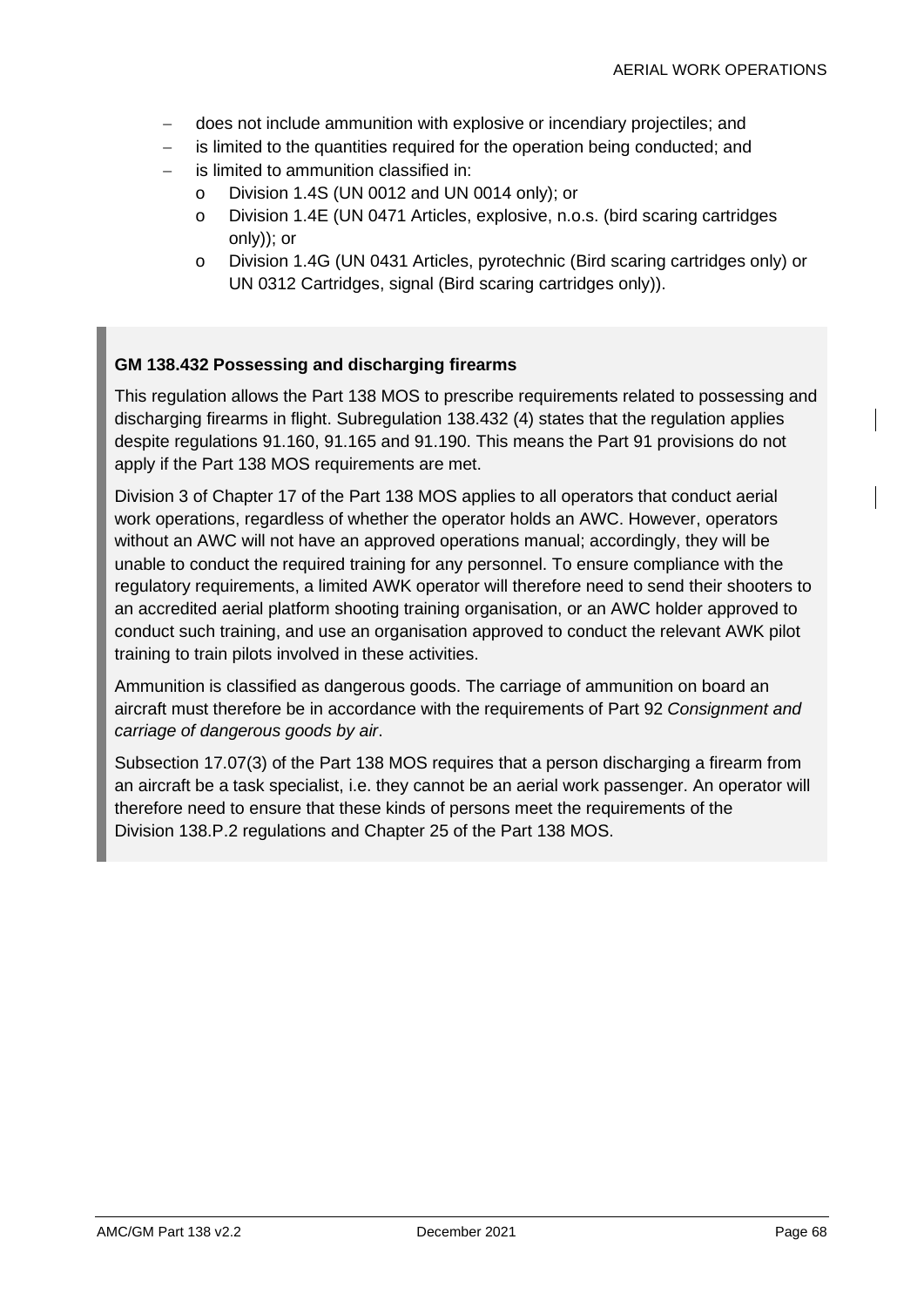# **6 Subpart 138.F—Performance**

There is an exemption in force in relation to Subpart 138.F and Subpart 91.F of CASR. The exemption effectively permits the use of the Part 138 performance requirements instead of the Part 91 performance requirements during a private operation conducted by an aerial work certificate holder in a large aeroplane or a rotorcraft. It is recommended that operators review section 13 of CASA EX86/21.

### **AMC 138.435 Take-off performance**

Reserved

#### **GM 138.435 Take-off performance**

The regulation enables the Part 138 MOS to prescribe requirements for take-off performance.

Chapter 18 of the Part 138 MOS contains three divisions in relation to this topic:

- Division 1 is applicable to large aeroplanes.
- Division 2 is applicable to rotorcraft (AWC holders only).
- Division 3 is applicable to all aircraft to which Divisions 1 and 2 do not apply.

Additional information is available on rotorcraft performance requirements in AC 133-01 – [Performance class operations.](https://www.casa.gov.au/search-centre/advisory-circulars)

#### **AMC 138.440 Landing performance**

Reserved

#### **GM 138.440 Landing performance**

The regulation enables the Part 138 MOS to prescribe requirements for landing performance.

Chapter 18 of the Part 138 MOS contains three divisions in relation to this topic:

- Division 1 is applicable to large aeroplanes.
- Division 2 is applicable to rotorcraft (AWC holders only).
- Division 3 is applicable to all aircraft to which Divisions 1 and 2 do not apply.

Additional information is available on rotorcraft performance requirements in AC 133-01 – [Performance class operations.](https://www.casa.gov.au/search-centre/advisory-circulars)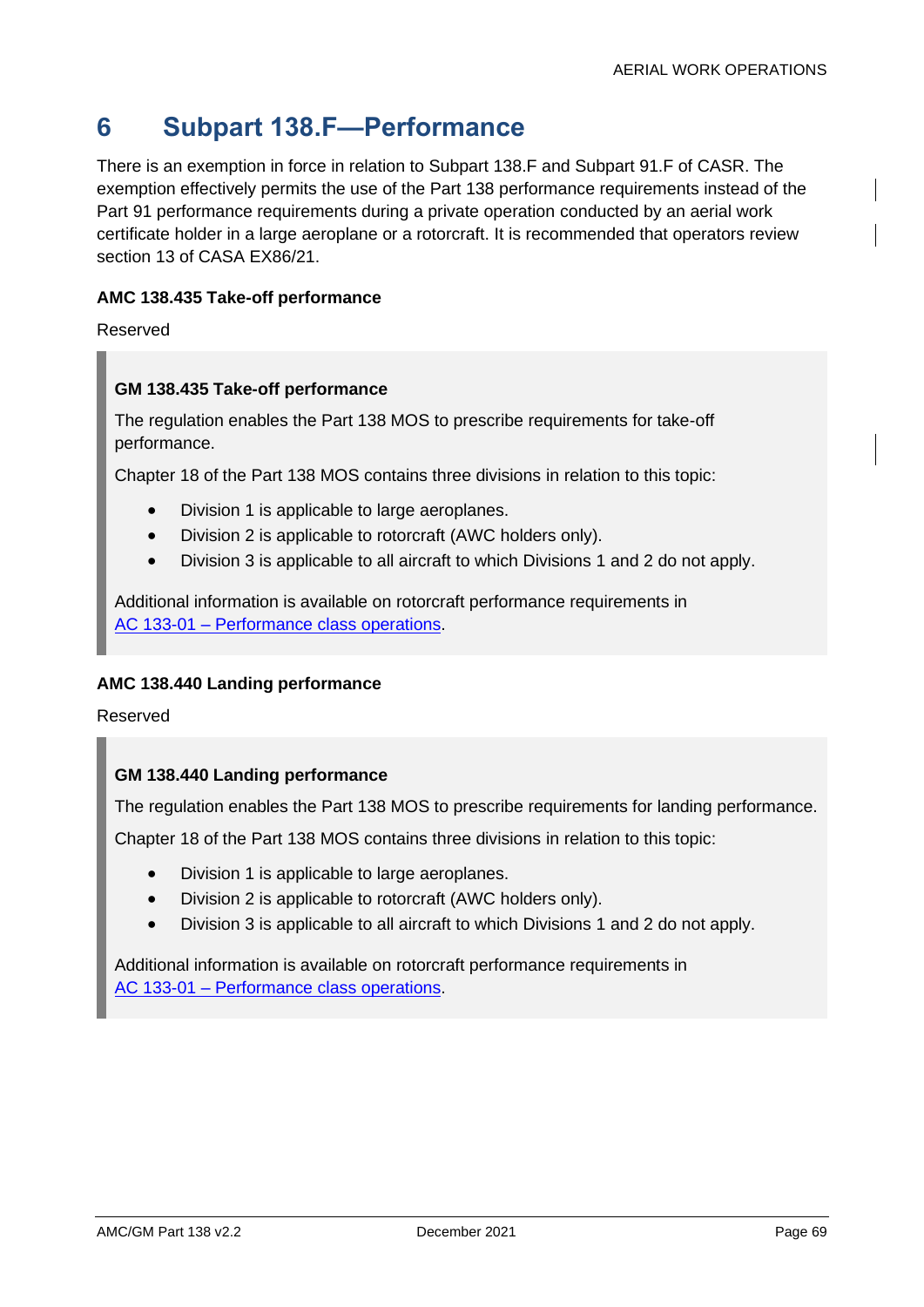# **7 Subpart 138.J—Weight and balance**

There is an exemption in force in relation to Subpart 138.J and Subpart 91.J of CASR. The exemption effectively permits operators to use the Part 138 weight and balance requirements instead of the Part 91 weight and balance requirements during a private operation conducted by an aerial work certificate holder. It is recommended that operators review section 14 of CASA EX86/21.

# **AMC 138.450 Loading of aircraft**

Reserved

# **GM 138.450 Loading of aircraft**

This regulation requires the operator and the PIC to ensure the aircraft is flown within weight and balance limits, as specified in the aircraft flight manual, throughout all stages of the flight.

Aircraft loading requirements prescribed by Subpart 138.J replace those prescribed by Subpart 91.J.

For further information, refer to Multi-Part AC [121-05, 133-04 and 135-08 -](https://www.casa.gov.au/search-centre/advisory-circulars) Passenger, crew [and baggage weights.](https://www.casa.gov.au/search-centre/advisory-circulars)

### **AMC 138.460 Weight and balance documents**

Reserved

# **GM 138.460 Weight and balance documents**

The MOS content for this regulation is contained in Chapter 21 of the Part 138 MOS.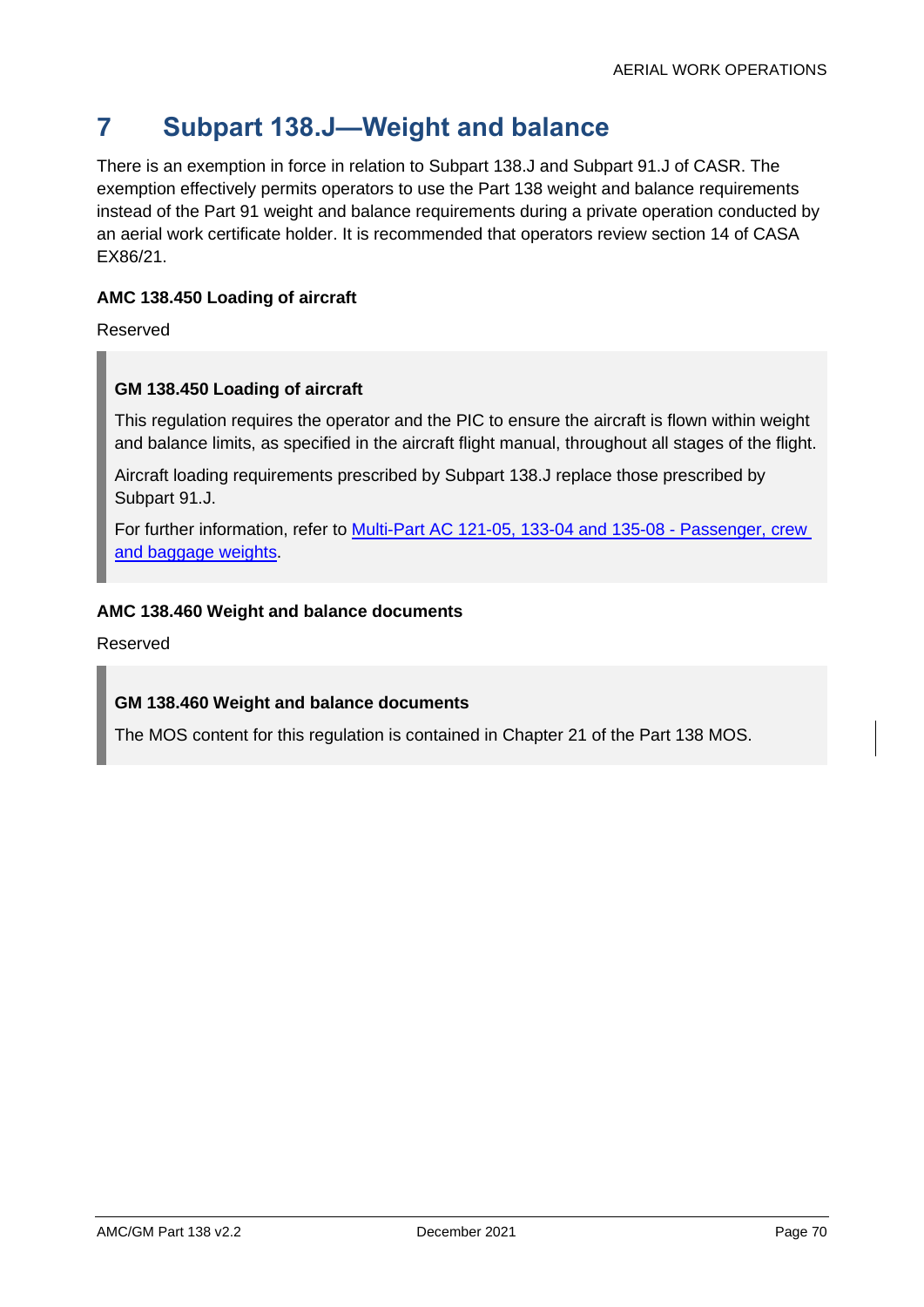# **8 Subpart 138.K—Equipment**

# **AMC 138.465 Requirements relating to equipment**

Reserved

# **GM 138.465 Requirements relating to equipment**

Operations under Part 138 require compliance with Subpart 91.K and the associated Part 91 MOS provisions. Refer to the Part 91 AMC/GM document.

The regulation empowers the Part 138 MOS to prescribe additional equipment to that specified in Part 91. Chapter 22 of the Part 138 MOS contains requirements applicable to a number of matters including:

- approval of equipment
- visibility and accessibility of equipment
- flight with inoperative equipment
- marine pilot transfers usage monitoring system
- search lights and intercommunication system for aerial work operations at night
- survival equipment.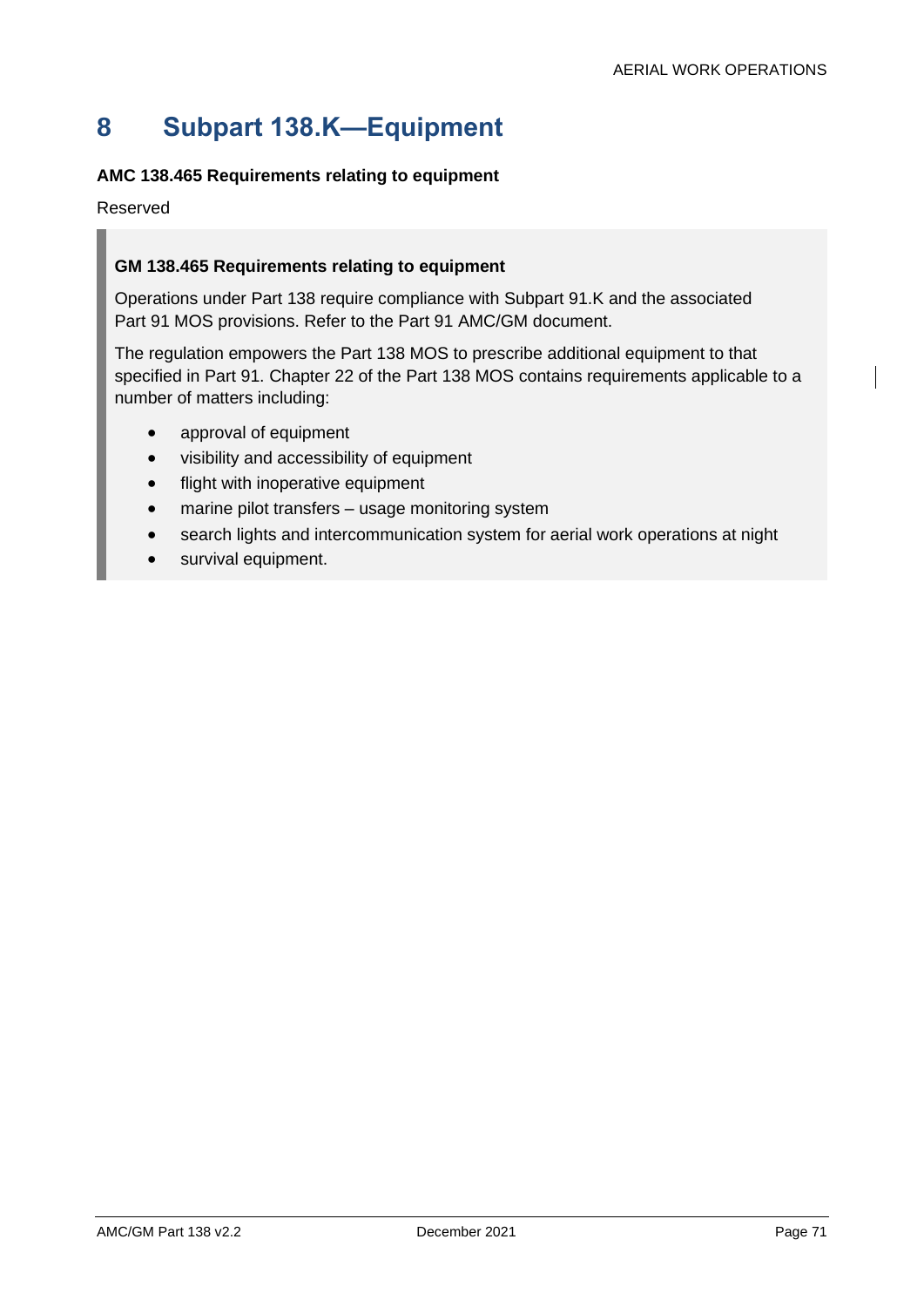## **9 Subpart 138.N—Flight crew**

There are exemptions in in force in relation to the training and checking of crew members. These exemptions apply to certain operators. It is recommended that operators review Part 10 of CASA EX87/21.

There is a Part 11 direction in force in relation to crew members carrying out audits, checks, examinations etc. Operators and pilots are advised to review section 9 of CASA EX81/21.

#### **AMC 138.475 Composition, number, qualifications and training**

Reserved

#### **GM 138.475 Composition, number, qualifications and training**

Chapter 23 of the Part 138 MOS specifies requirements for flight crew member training and checking.

Before commencing duty in an aerial work operation, the FCM is required to complete training and an initial proficiency check of competency carrying out the operator's standard procedures, such as duties associated with the operation and relevant operating aircraft. Competency is required to be periodically re-checked in accordance with the Part 138 MOS.

A FCM is also required to demonstrate general emergency competency at least once every 12 months. If life rafts are required to be carried, a check in ditching procedures and the use of life rafts at least once every three years is required. Initial life jacket, life raft and underwater escape training and checking (where these are required) must be done as practical in-water activities. However, except for recurrent training and checking in underwater escape, recurrent training and checking does not need to include in-water practical training and checking.

For any training or competency assessment that an individual is to rely upon for the issue or revalidation of a Part 61 qualification, the person conducting the training and assessment must meet the relevant Part 61 requirements.

For more information on training and checking, refer to AC 138-02 - [Training and checking](https://www.casa.gov.au/search-centre/advisory-circulars)  [systems.](https://www.casa.gov.au/search-centre/advisory-circulars)

The guidance above for regulation 138.010 references the overlap between Part 137 aerial application operations (in aeroplanes) and Part 138 dispensing operations. The requirement to hold an aerial application rating for operations under both Parts is in Part 61 (Flight crew licensing). Part 61 operates independently of both Part 138 and Part 137 and applies to 'aircraft' (rather than aeroplanes as is the case for Part 137).

The privileges of an aerial application rating are outlined in regulation 61.1090 as: 'The holder of a pilot licence with an aerial application rating is authorised to conduct aerial application operations below 500 ft AGL. There is no change to the Part 61 requirements post 2 December 2021.

#### **AMC 138.480 Training for new or inexperienced flight crew members**

Reserved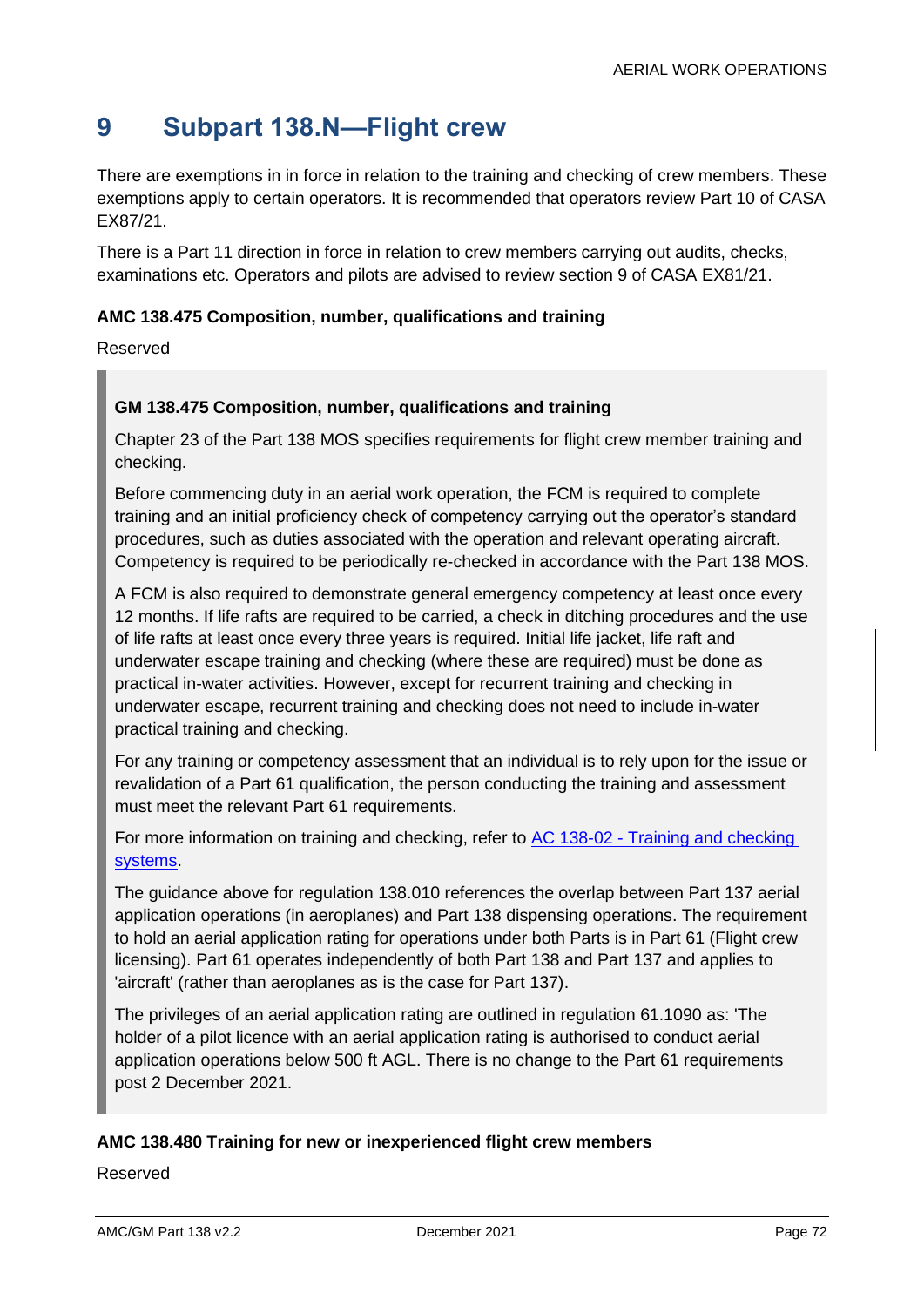#### **GM 138.480 Training for new or inexperienced flight crew members**

This regulation requires each operator's operations manual to specify what training, induction, and qualification items must be completed prior to any new or inexperienced FCM being assigned to duty on an aircraft.

This does not prevent a new FCM from being assigned to conduct a duty under training on an aircraft as part of an induction program. The operations manual would be expected to clearly outline what ground events must be conducted prior to flight events, and what flight training events would be conducted prior to an FCM being released for line duties (e.g. a duty that is not part of the training and checking sequence of events).

#### **AMC 138.485 Competence**

Reserved

#### **GM 138.485 Competence**

This regulation requires an operator to conduct an assessment in accordance with its operations manual as to whether an FCM is competent to perform the duty assigned to them regardless of whether the operator has a training and checking system.

These regulations are not meant to be a one-size-fits-all set of regulations, and it is imperative that operators formulate their own specific set of equal or better standards after thorough assessment of their operational characteristics.

Part 61 and its respective MOS stipulate minimum competency standards for holders of pilot licences and ratings. An operator is required to ensure that the competence of their flight crew operating under Part 138 is at least at this level.

An operator's training and checking system, if required, will have mechanisms for training and checking to the required competencies for each flight crew member in relation to the duty they are to perform.

The operator can elect to include role-based competencies that are above the standard flight crew licensing standards.

#### **AMC 138.490 Assignment to duty of pilot in command**

An acceptable means of compliance for this requirement would be for the assignment of the PIC to be annotated on the crew member roster, the published crew list and crew declaration forms for the flight.

#### **GM 138.490 Assignment to duty of pilot in command**

This regulation sets out the requirement for the operator to have a procedure in place that determines who the PIC for the flight is before commencement.

In the event that an operator plans to change the PIC during a flight, the operations manual must provide detail on how this is achieved and how the change in command is recorded.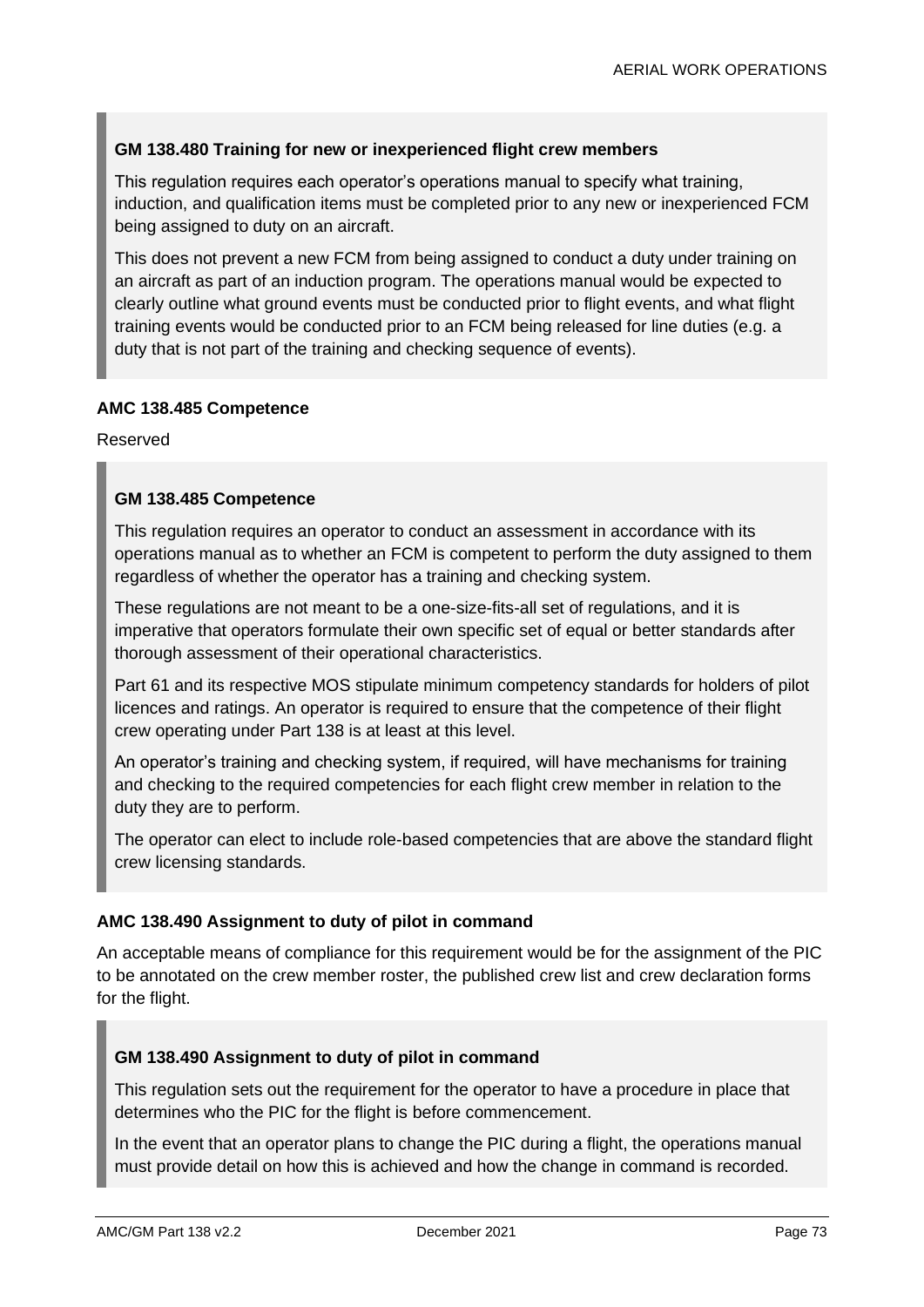There can only ever be one person filling the position of PIC at a given point in time, and flight records/logs should clearly show when a change of PIC takes place.

#### **AMC 138.500 Qualification as pilot in command**

Reserved

#### **GM 138.500 Qualification as pilot in command**

Sections 17.02 and 23.08 of the Part 138 MOS specify additional qualifications and experience required for particular aerial work tasks.

An operations manual must contain a process for determining compliance with the Part 61 requirements for a particular aerial work operation. There should be a list of items for a particular flight or operation. This list should include, but is not limited to, the following matters:

- PPL, CPL or ATPL for the aircraft category (refer to regulation 138.475)
- class or type rating
- flight review appropriate to the aircraft class or type in the type of operation contemplated
- low-level rating and flight review
- sling, winch, or mustering endorsement on a low-level rating
- aerial application rating with appropriate endorsements and proficiency check
- instrument rating and proficiency check
- NVIS rating and proficiency check
- night VFR rating and flight review
- any recency requirements for the above matters.

#### **AMC 138.505 Training and checking to be conducted by certain persons**

*Section 23.10 of the Part 138 Manual of Standards – Requirements for individuals conducting training and checking*

This AMC applies to a circumstance where an aerial work certificate holder elects to conduct training and/or checking events in a foreign country using a foreign training organisation.

For this kind of operator, it is an acceptable means of compliance with the requirements of section 23.10 if:

- the national aviation authority of the foreign State (the NAA) has approved the training organisation to conduct the required training and/or checking; and
- the training organisation has a system under which successful completion of the competency checking is certified on the training organisation's relevant checking form by an employee of the training organisation who is also a delegate of the NAA for certifying flight crew competency of the kind checked; and
- the operator's operations manual includes the details of the training organisation's syllabus and completion standards for the training and/or checking event(s); and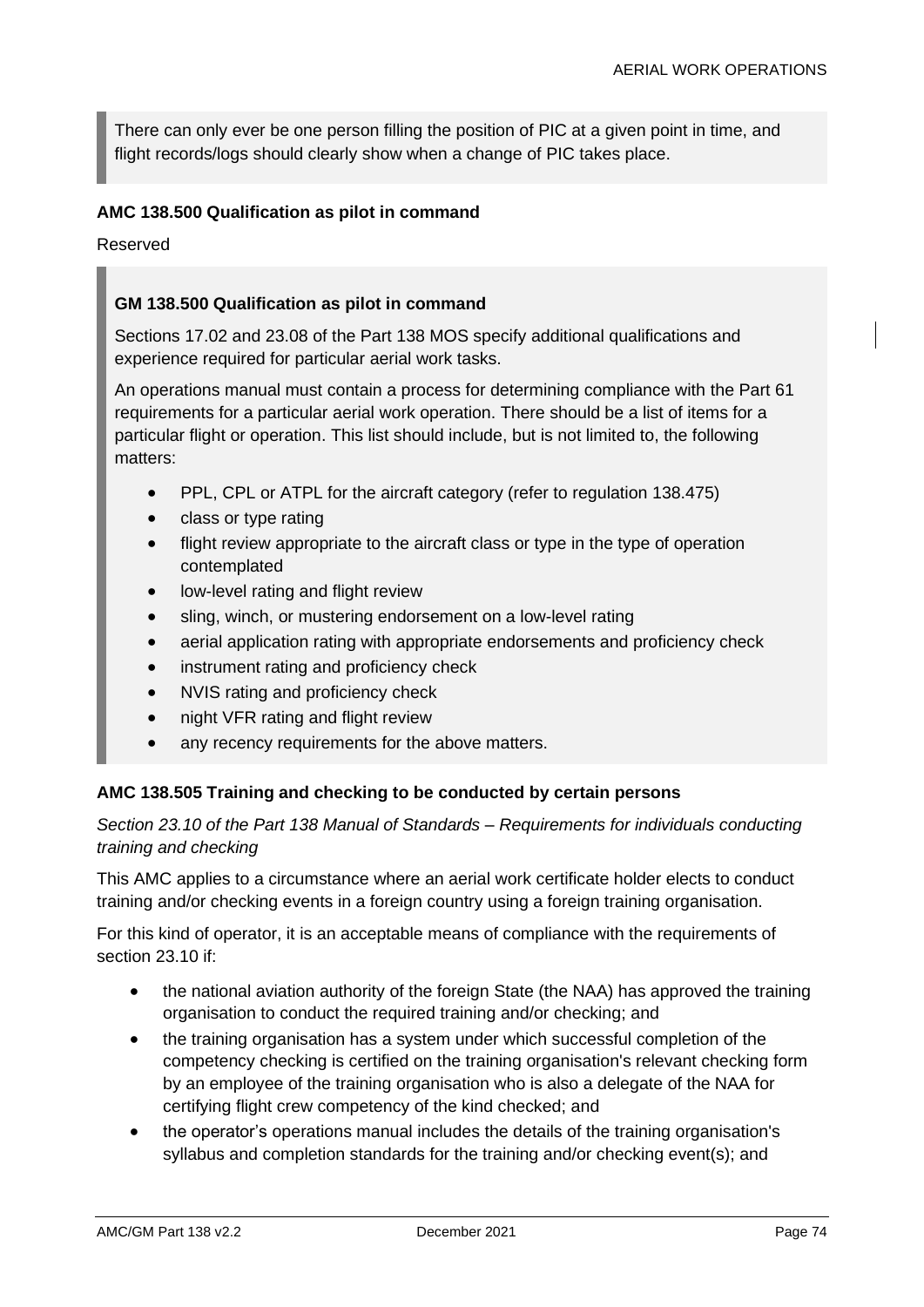- the foreign State is one recognised by CASA for the purposes of foreign flight simulators under regulation 61.010.
- **Note:** Advisory Circular AC 60-02 v2.2 states that CASA currently recognises the flight simulator qualification certificates of countries listed under the definition of *recognised foreign State* in regulation 61.010. At the time of issuing v2.1 of this AMC/GM document, those countries were Canada, Hong Kong (Special Administrative Region of China), New Zealand, the United States of America, Belgium, Czech Republic, Denmark, Finland, France, Germany, Ireland, Italy, the Netherlands, Norway, Portugal, Spain, Sweden, Switzerland and the United Kingdom.

#### **GM 138.505 Training and checking to be conducted by certain persons**

#### *Nomination of training / checking personnel*

The regulation and Division 3 of Chapter 23 of the Part 138 MOS set out the requirements for an individual to conduct training and checking activities. One of the requirements is that an individual must be nominated in writing<sup>18</sup>. The nomination must be made by an entry in the operator's operations manual, or a document provided by the operator to CASA, and state that the individual meets the requirements<sup>19</sup>.

The intent of this provision is that, regardless of which notification method is used, either document is considered to be part of an operator's operations manual. However, to remove any confusion on the submission format, the MOS makes it clear that the operator may elect to use a simple nomination form rather than requiring submission of the complete operations manual.

As with any change for an operator, the nomination of an individual to training and checking duties should be considered against the definition of significant change<sup>20</sup> and the operator's management of change procedure. For most nominations this would NOT be considered as a significant change.

**Note:** Operators should particularly review paragraph 138.012 (c) and (d).

For example, an operator could maintain a list of the authorised training and checking individuals. When a change to the nominated individuals occurred, the new list could be attached to the significant change / non-significant change CASA form<sup>21</sup>. As with any change notification, the change to the document should be clearly identified.

<sup>18</sup> paragraph 23.10(2)(d) of the Part 138 MOS

<sup>19</sup> subsection 23.10(3) of the Part 138 MOS

<sup>20</sup> regulation 138.012

<sup>21</sup> Refer also to AC 119-07,138-03 – [Management of change for aviation organisations](https://www.casa.gov.au/search-centre/advisory-circulars)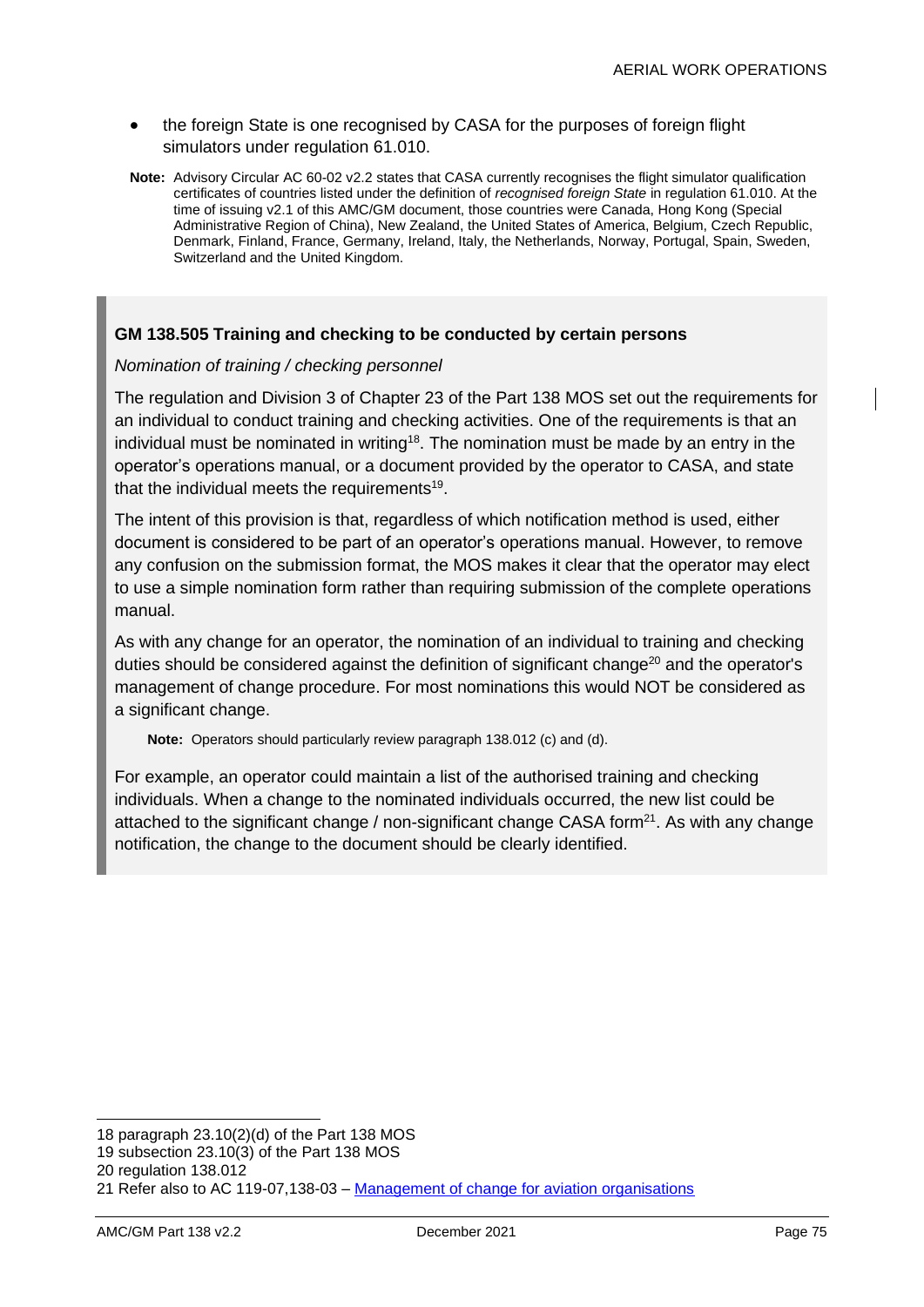## **EXAMPLE FORM**

## **SAMPLE AVIATION –Training and Checking Personnel – Part 138 Operations**

| <b>Name</b> | <b>ARN</b> | <b>Aircraft type</b>            | <b>Authorised duties</b>                                         |
|-------------|------------|---------------------------------|------------------------------------------------------------------|
| <b>Hawk</b> | 456712     | <b>B200</b>                     | Flight crew line training and line<br>checks                     |
| Goose       | 123456     | <b>B200</b>                     | All training and checking duties                                 |
| Finch       | 562389     | <b>B200</b><br>Eurocopter AS350 | General emergency training                                       |
| Sparrow     | 987654     | All                             | Flight crew proficiency checks<br>Part 61 Flight Examiner duties |
| <b>Bird</b> | 563489     | All                             | Air crew member training and checking<br>duties                  |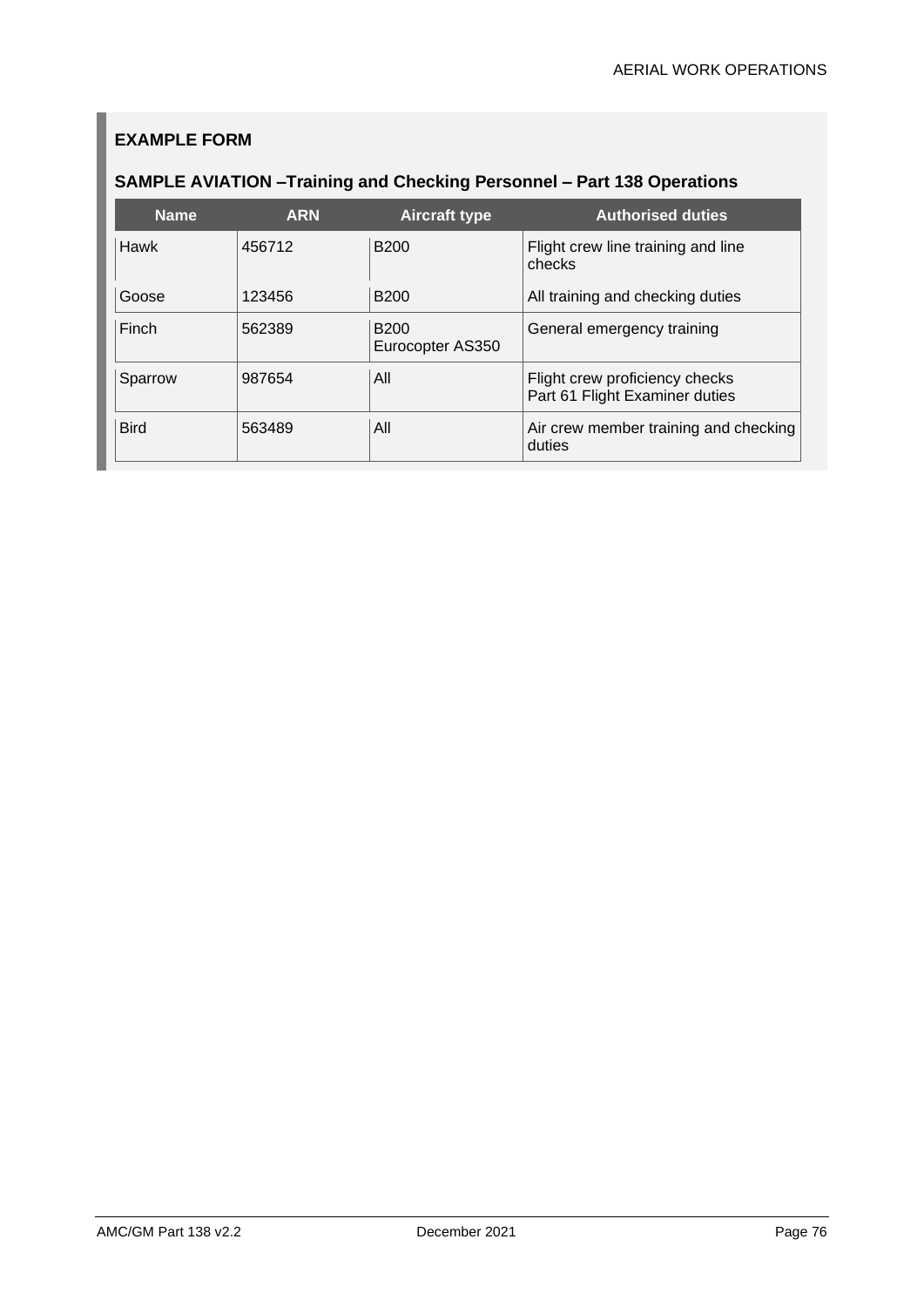# **10 Subpart 138.P—Air crew members and task specialists**

There are exemptions in in force in relation to the training and checking of crew members. These exemptions apply to certain operators. It is recommended that operators review Part 10 of CASA EX87/21.

There is a Part 11 direction in force in relation to crew members carrying out audits, checks, examinations etc. Operators and pilots are advised to review section 9 of CASA EX81/21.

## **10.1 Division 138.P.1—Air crew members**

#### **AMC 138.535 Application of Division 138.P.1**

Reserved

#### **GM 138.535 Application of Division 138.P.1**

This Division applies to air crew, if carried, and does not include flight crew members as defined in the CASR Dictionary.

#### **AMC 138.540 Composition, number, qualifications and training**

Reserved

#### **GM 138.540 Composition, number, qualifications and training**

Chapter 24 of the Part 138 MOS specifies air crew member training and checking requirements.

Before commencing duty in an aerial work operation, an air crew member is required to complete training and an initial proficiency check of competency carrying out the operator's standard procedures, such as duties associated with the operation and relevant operating aircraft. Competency is required to be periodically re-checked in accordance with the Part 138 MOS.

An air crew member is also required to demonstrate general emergency competency at least once every 12 months. If life rafts are required to be carried, a check in ditching procedures and the use of life rafts at least once every three years is required. Initial life jacket, life raft and underwater escape training and checking (where these are required) must be done as practical in-water activities. However, except for recurrent training and checking in underwater escape, recurrent training and checking does not need to include in-water practical training and checking.

#### **AMC 138.550 Training and checking to be conducted by certain persons**

Reserved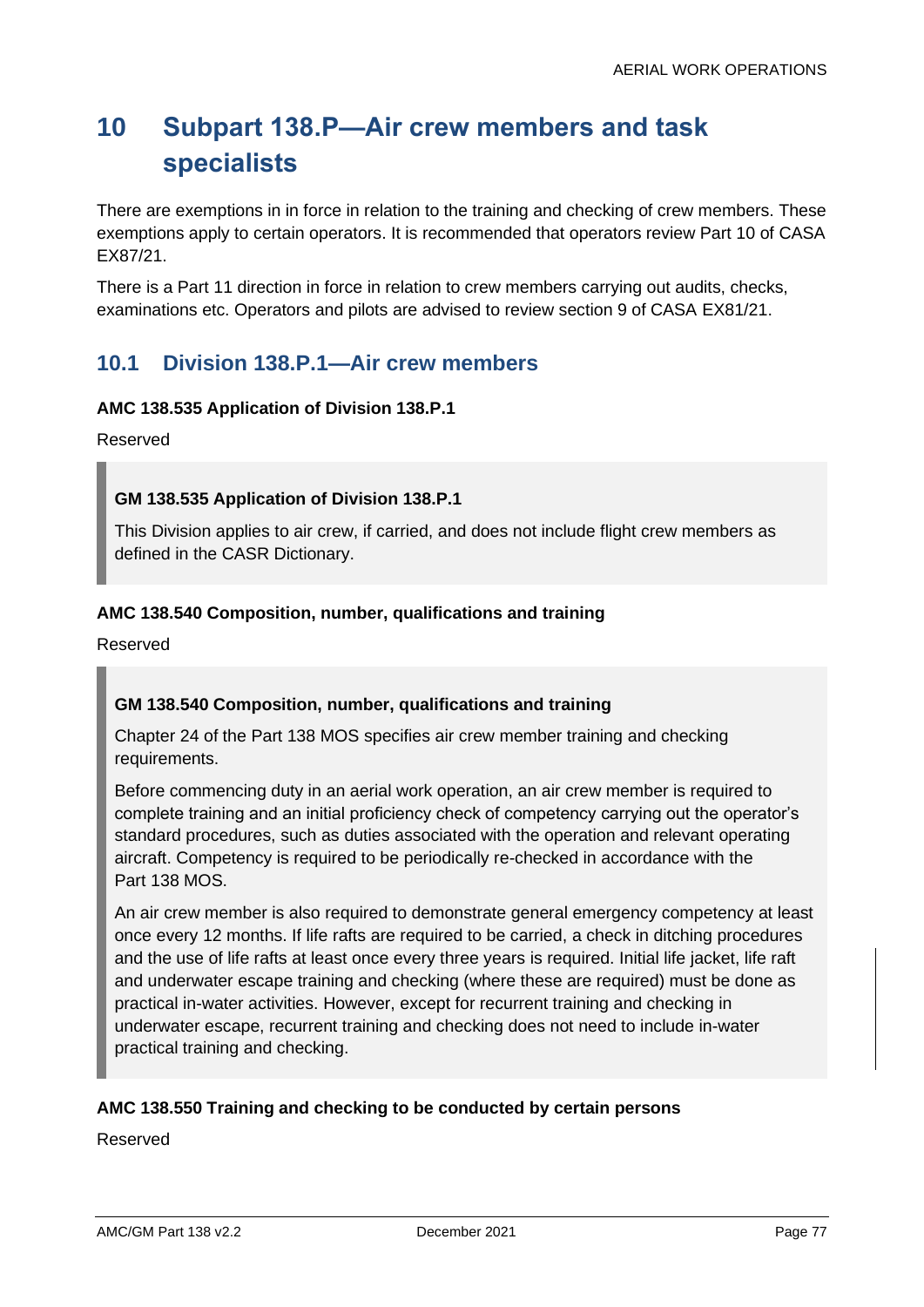#### **GM 138.550 Training and checking to be conducted by certain persons**

#### *Nomination of training / checking personnel*

The regulation and Chapter 24 of the Part 138 MOS set out the requirements for an individual to conduct training and checking activities. One of the requirements is that an individual must be nominated in writing<sup>22</sup>. The nomination must be made by an entry in the operator's operations manual, or a document provided by the operator to CASA, and state that the individual meets the requirements $^{23}$ .

The intent of this provision is that, regardless of which notification method is used, either document is considered to be part of an operator's operations manual. However, to remove any confusion on the submission format, the MOS makes it clear that the operator may elect to use a simple nomination form rather than requiring submission of the complete operations manual.

As with any change for an operator, the nomination of an individual to training and checking duties should be considered against the definition of significant change<sup>24</sup> and the operator's management of change procedure. For most nominations this would NOT be considered as a significant change.

**Note:** Operators should particularly review paragraph 138.012 (c) and (d).

For example, an operator could maintain a list of the authorised training and checking individuals. When a change to the nominated individuals occurred, the new list could be attached to the significant change / non-significant change CASA form<sup>25</sup>. As with any change notification, the change to the document should be clearly identified.

#### **EXAMPLE FORM**

SAMPLE AVIATION –Training and Checking Personnel – Part 138 Operations

| <b>Name</b> | <b>ARN</b> | <b>Aircraft type</b>            | <b>Authorised duties</b>                                         |
|-------------|------------|---------------------------------|------------------------------------------------------------------|
| <b>Hawk</b> | 456712     | <b>B200</b>                     | Flight crew line training and line<br>checks                     |
| Goose       | 123456     | <b>B200</b>                     | All training and checking duties                                 |
| Finch       | 562389     | <b>B200</b><br>Eurocopter AS350 | General emergency training                                       |
| Sparrow     | 987654     | All                             | Flight crew proficiency checks<br>Part 61 Flight Examiner duties |
| <b>Bird</b> | 563489     | All                             | Air crew member training and<br>checking duties                  |

<sup>22</sup> paragraph 24.03(2)(d) of the Part 138 MOS

<sup>23</sup> subsection 24.03(3) of the Part 138 MOS

<sup>24</sup> regulation 138.012

<sup>25</sup> Refer also to AC 119-07,138-03 – [Management of change for aviation organisations](https://www.casa.gov.au/search-centre/advisory-circulars)